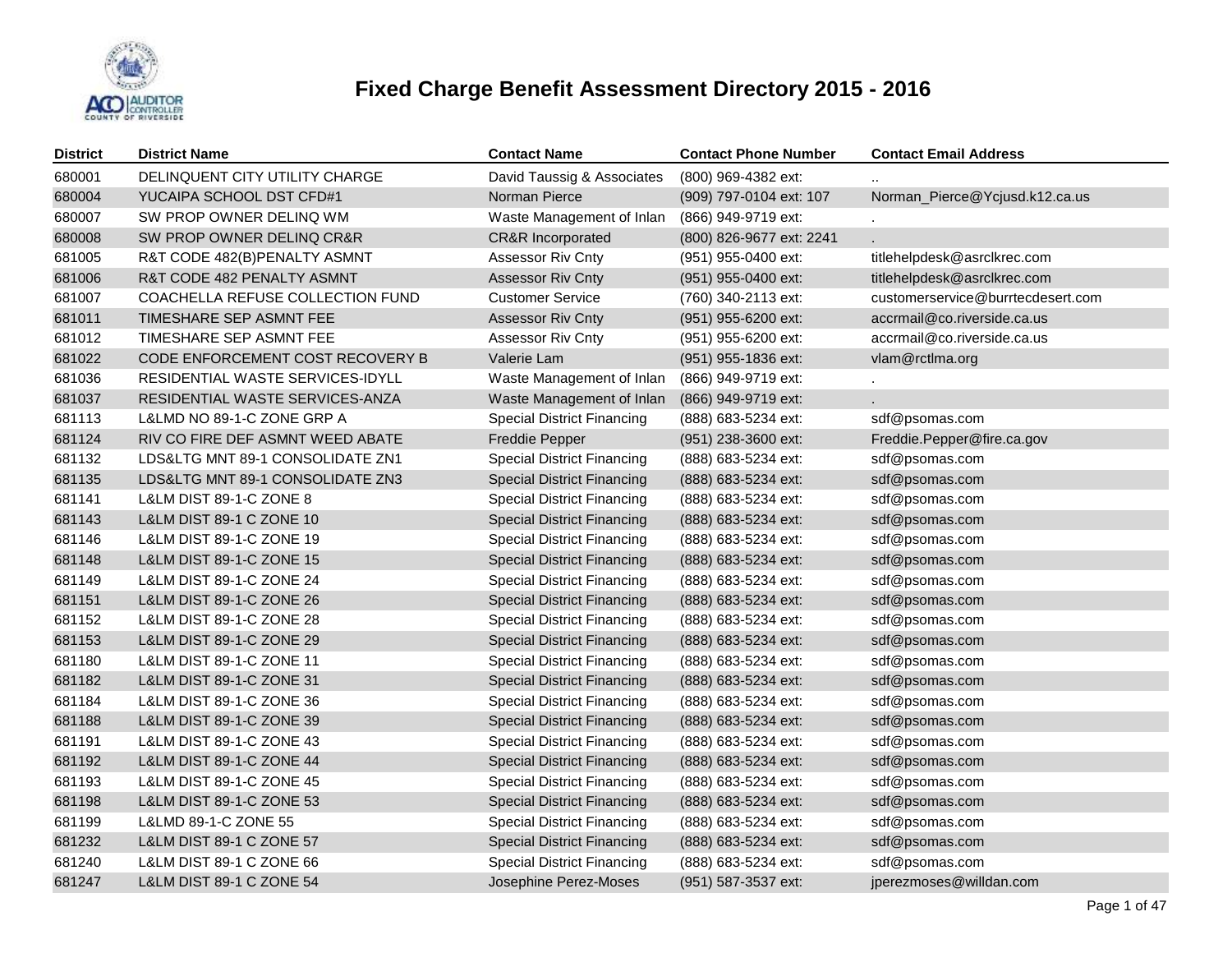

| <b>District</b> | <b>District Name</b>            | <b>Contact Name</b>               | <b>Contact Phone Number</b> | <b>Contact Email Address</b> |
|-----------------|---------------------------------|-----------------------------------|-----------------------------|------------------------------|
| 681249          | L&LMD 89-1 C ZONE 74            | <b>Special District Financing</b> | (888) 683-5234 ext:         | sdf@psomas.com               |
| 681261          | L&LMD 89-1 C ZONE 91            | <b>Special District Financing</b> | (888) 683-5234 ext:         | sdf@psomas.com               |
| 681265          | L&LMD 89-1 C ZONE 97            | <b>Special District Financing</b> | (888) 683-5234 ext:         | sdf@psomas.com               |
| 681288          | LLMD 89-1 C ZN 72               | <b>Special District Financing</b> | (888) 683-5234 ext:         | sdf@psomas.com               |
| 681292          | L&LMD 89-1 C ZONE 109           | <b>Special District Financing</b> | (888) 683-5234 ext:         | sdf@psomas.com               |
| 681300          | CFD 05-8 SCOTT ROAD             | <b>Riverside County Executive</b> | (800) 439-6553 ext:         | $\ddotsc$                    |
| 681301          | CFD 03-1 NEWPORT ROAD           | <b>Riverside County Executive</b> | (800) 439-6553 ext:         | $\ddotsc$                    |
| 681310          | SOUTH A STREET CFD 87-1         | <b>Riverside County Executive</b> | (800) 439-6553 ext:         | н.                           |
| 681318          | RIV CO CFD 07-2 CLINTON KEITH   | <b>Riverside County Executive</b> | (800) 439-6553 ext:         |                              |
| 681319          | RIV CO CFD 04-2 LAKEHILLS CREST | <b>Riverside County Executive</b> | (800) 439-6553 ext:         | $\ddot{\phantom{1}}$         |
| 681327          | RIV CO CFD 89-1 MTN COVE        | <b>Riverside County Executive</b> | (800) 439-6553 ext:         | $\ddotsc$                    |
| 681328          | RIV CO CFD89-4 WALSH MED CTR    | <b>Riverside County Executive</b> | (800) 439-6553 ext:         |                              |
| 681329          | CFD 89-5 RANCON                 | David Taussig & Associate.        | (800) 969-4382 ext:         |                              |
| 681338          | RIV CO AD 168                   | <b>Riverside County Executive</b> | (800) 439-6553 ext:         |                              |
| 681363          | FLOOD ZN 3 BENEFIT AD           | Albert A. Webb Associates         | (800) 439-6553 ext:         |                              |
| 681377          | FLD CNTL STORMWATER/CLEANWATER  | Albert A. Webb Associates         | (800) 439-6553 ext:         |                              |
| 681378          | FLD CNTL STORMWATER/CLEANWATER  | Albert A. Webb Associates         | (800) 439-6553 ext:         |                              |
| 681379          | FLD CNTL STORMWATER/CLEANWATER  | Albert A. Webb Associates         | (800) 439-6553 ext:         |                              |
| 681390          | L&LMD NO 89-1-C ZONE #135       | <b>Special District Financing</b> | (888) 683-5234 ext:         | sdf@psomas.com               |
| 681394          | L&LMD NO 89-1-C ZONE #123       | <b>Special District Financing</b> | (888) 683-5234 ext:         | sdf@psomas.com               |
| 681428          | L&LMD NO 89-1-C ZONE#145        | <b>Special District Financing</b> | (888) 683-5234 ext:         | sdf@psomas.com               |
| 681430          | L&LMD 89-1 C ZONE 100           | <b>Special District Financing</b> | (888) 683-5234 ext:         | sdf@psomas.com               |
| 681487          | L&LMD NO 89-1-C ZONE 172        | <b>Special District Financing</b> | (888) 683-5234 ext:         | sdf@psomas.com               |
| 681493          | L&LMD NO 89-1-C ZONE 168        | <b>Special District Financing</b> | (888) 683-5234 ext:         | sdf@psomas.com               |
| 681495          | L&LMD NO 89-1-C ZONE 162        | <b>Special District Financing</b> | (888) 683-5234 ext:         | sdf@psomas.com               |
| 681498          | L&LMD NO. 89-1-C STL ZONE GRP 2 | <b>Special District Financing</b> | (888) 683-5234 ext:         | sdf@psomas.com               |
| 681499          | L&LMD NO.89-1-C STL ZONE GRP 1  | <b>Special District Financing</b> | (888) 683-5234 ext:         | sdf@psomas.com               |
| 681500          | DESERT VALLEY DISPOSAL COLLECT  | Albert A. Webb Associates         | (800) 439-6553 ext:         |                              |
| 681501          | CITY OF DHS DAD NO.1 ZONE 1     | City of Desert Hot Springs.       | (800) 439-6553 ext:         | $\ddotsc$                    |
| 681502          | CITY OF DHS DAD NO.1 ZONE 2     | City of Desert Hot Springs.       | (800) 439-6553 ext:         | $\ddot{\phantom{a}}$         |
| 681503          | CITY OF DHS DAD NO.1 ZONE 3     | City of Desert Hot Springs.       | (800) 439-6553 ext:         | $\ddotsc$                    |
| 681504          | CITY OF DHS DAD NO.1 ZONE 4     | City of Desert Hot Springs.       | (800) 439-6553 ext:         | $\ddot{\phantom{a}}$         |
| 681505          | CITY OF DHS DAD NO.1 ZONE 5     | City of Desert Hot Springs.       | (800) 439-6553 ext:         | $\ddotsc$                    |
| 681506          | CITY OF DHS DAD NO.1 ZONE 6     | City of Desert Hot Springs.       | (800) 439-6553 ext:         |                              |
| 681507          | CITY OF DHS DAD NO.1 ZONE 7     | City of Desert Hot Springs.       | (800) 439-6553 ext:         |                              |
| 681508          | CITY OF DHS DAD NO.1 ZONE 8     | City of Desert Hot Springs.       | (800) 439-6553 ext:         |                              |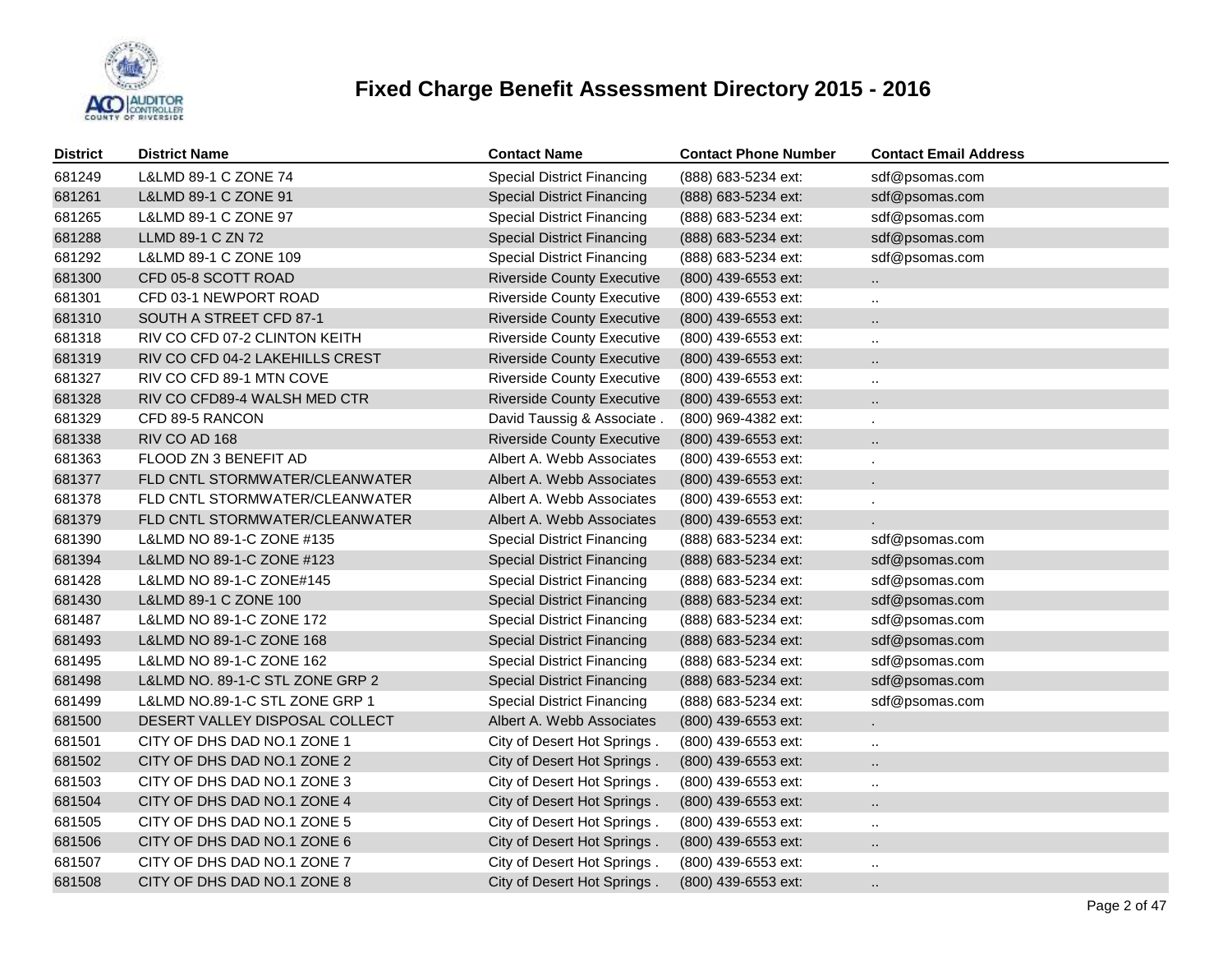

| <b>District</b> | <b>District Name</b>         | <b>Contact Name</b>               | <b>Contact Phone Number</b> | <b>Contact Email Address</b> |
|-----------------|------------------------------|-----------------------------------|-----------------------------|------------------------------|
| 681510          | CITY OF DHS DAD NO.1 ZONE 10 | City of Desert Hot Springs.       | (800) 439-6553 ext:         |                              |
| 681512          | CITY OF DHS DAD NO.1 ZONE 12 | City of Desert Hot Springs.       | (800) 439-6553 ext:         | $\ddotsc$                    |
| 681513          | CITY OF DHS DAD NO.1 ZONE 13 | City of Desert Hot Springs.       | (800) 439-6553 ext:         | $\ddotsc$                    |
| 681514          | CITY OF DHS DAD NO.1 ZONE 14 | City of Desert Hot Springs.       | (800) 439-6553 ext:         | $\ddot{\phantom{a}}$         |
| 681517          | CITY OF DHS DAD NO.1 ZN 17   | Albert A. Webb Associates         | (800) 439-6553 ext:         | ä,                           |
| 681518          | CITY OF DHS LMD NO.2 ZONE 1  | City Of Desert Hot Springs.       | (800) 439-6553 ext:         | $\ddot{\phantom{a}}$         |
| 681519          | CITY OF DHS LMD NO.2 ZONE 2  | City Of Desert Hot Springs.       | (800) 439-6553 ext:         | $\ddotsc$                    |
| 681520          | CITY OF DHS LMD NO.2 ZONE 3  | City Of Desert Hot Springs.       | (800) 439-6553 ext:         | $\ddot{\phantom{a}}$         |
| 681521          | CITY OF DHS LMD NO.2 ZONE 4  | City Of Desert Hot Springs.       | (800) 439-6553 ext:         | $\ddotsc$                    |
| 681522          | CITH OF DHS LMD NO.2 ZONE 5  | City Of Desert Hot Springs.       | (800) 439-6553 ext:         | $\ddotsc$                    |
| 681523          | CITY OF DHS LMD NO.2 ZONE 6  | City Of Desert Hot Springs.       | (800) 439-6553 ext:         | $\ddotsc$                    |
| 681524          | CITY OF DHS LMD NO.2 ZONE 7  | City Of Desert Hot Springs.       | (800) 439-6553 ext:         | $\ldots$                     |
| 681525          | CITY OF DHS LMD NO.2 ZONE 8  | City Of Desert Hot Springs.       | (800) 439-6553 ext:         | $\ddot{\phantom{a}}$         |
| 681526          | CITY OF DHS LMD NO.2 ZONE 9  | City Of Desert Hot Springs.       | (800) 439-6553 ext:         | $\cdot$ .                    |
| 681527          | CITY OF DHS LMD NO.2 ZONE 10 | Albert A. Webb Associates         | (800) 439-6553 ext:         |                              |
| 681528          | CITY OF DHS LMD NO.2 ZONE 11 | Albert A. Webb Associates         | (800) 439-6553 ext:         |                              |
| 681530          | CITY OF DHS LMD NO.2 ZONE 13 | City Of Desert Hot Springs.       | (800) 439-6553 ext:         | $\ddotsc$                    |
| 681532          | CITY OF DHS LMD NO.2 ZONE 15 | City Of Desert Hot Springs.       | (800) 439-6553 ext:         | $\cdot$ .                    |
| 681535          | CITY OF DHS LMD NO.2 ZN 18   | Albert A. Webb Associates         | (800) 439-6553 ext:         |                              |
| 681536          | LLMD 89-1-C ZONE 4           | <b>Special District Financing</b> | (888) 683-5234 ext:         | sdf@psomas.com               |
| 681537          | LLMD 89-1-C ZONE 5           | <b>Special District Financing</b> | (888) 683-5234 ext:         | sdf@psomas.com               |
| 681538          | LLMD 89-1-C ZONE 6           | <b>Special District Financing</b> | (888) 683-5234 ext:         | sdf@psomas.com               |
| 681539          | LLMD 89-1-C ZONE 7           | <b>Special District Financing</b> | (888) 683-5234 ext:         | sdf@psomas.com               |
| 681540          | LLMD 89-1-C ZONE 9           | <b>Special District Financing</b> | (888) 683-5234 ext:         | sdf@psomas.com               |
| 681541          | LLMD 89-1-C ZONE 14          | <b>Special District Financing</b> | (888) 683-5234 ext:         | sdf@psomas.com               |
| 681542          | LLMD 89-1-C ZONE 16          | <b>Special District Financing</b> | (888) 683-5234 ext:         | sdf@psomas.com               |
| 681543          | LLMD 89-1-C ZONE 17          | <b>Special District Financing</b> | (888) 683-5234 ext:         | sdf@psomas.com               |
| 681544          | LLMD 89-1-C ZONE 21          | <b>Special District Financing</b> | (888) 683-5234 ext:         | sdf@psomas.com               |
| 681545          | LLMD 89-1-C ZONE 34          | <b>Special District Financing</b> | (888) 683-5234 ext:         | sdf@psomas.com               |
| 681546          | LLMD 89-1-C ZONE 61          | <b>Special District Financing</b> | (888) 683-5234 ext:         | sdf@psomas.com               |
| 681547          | LLMD 89-1-C ZONE 73          | <b>Special District Financing</b> | (888) 683-5234 ext:         | sdf@psomas.com               |
| 681548          | LLMD 89-1-C ZONE 78          | <b>Special District Financing</b> | (888) 683-5234 ext:         | sdf@psomas.com               |
| 681551          | LLMD 89-1-C ZONE 106         | <b>Special District Financing</b> | (888) 683-5234 ext:         | sdf@psomas.com               |
| 681552          | LLMD 89-1-C ZONE 126         | <b>Special District Financing</b> | (888) 683-5234 ext:         | sdf@psomas.com               |
| 681554          | LLMD 89-1-C ZONE 132         | <b>Special District Financing</b> | (888) 683-5234 ext:         | sdf@psomas.com               |
| 681555          | LLMD 89-1-C ZONE 137         | <b>Special District Financing</b> | (888) 683-5234 ext:         | sdf@psomas.com               |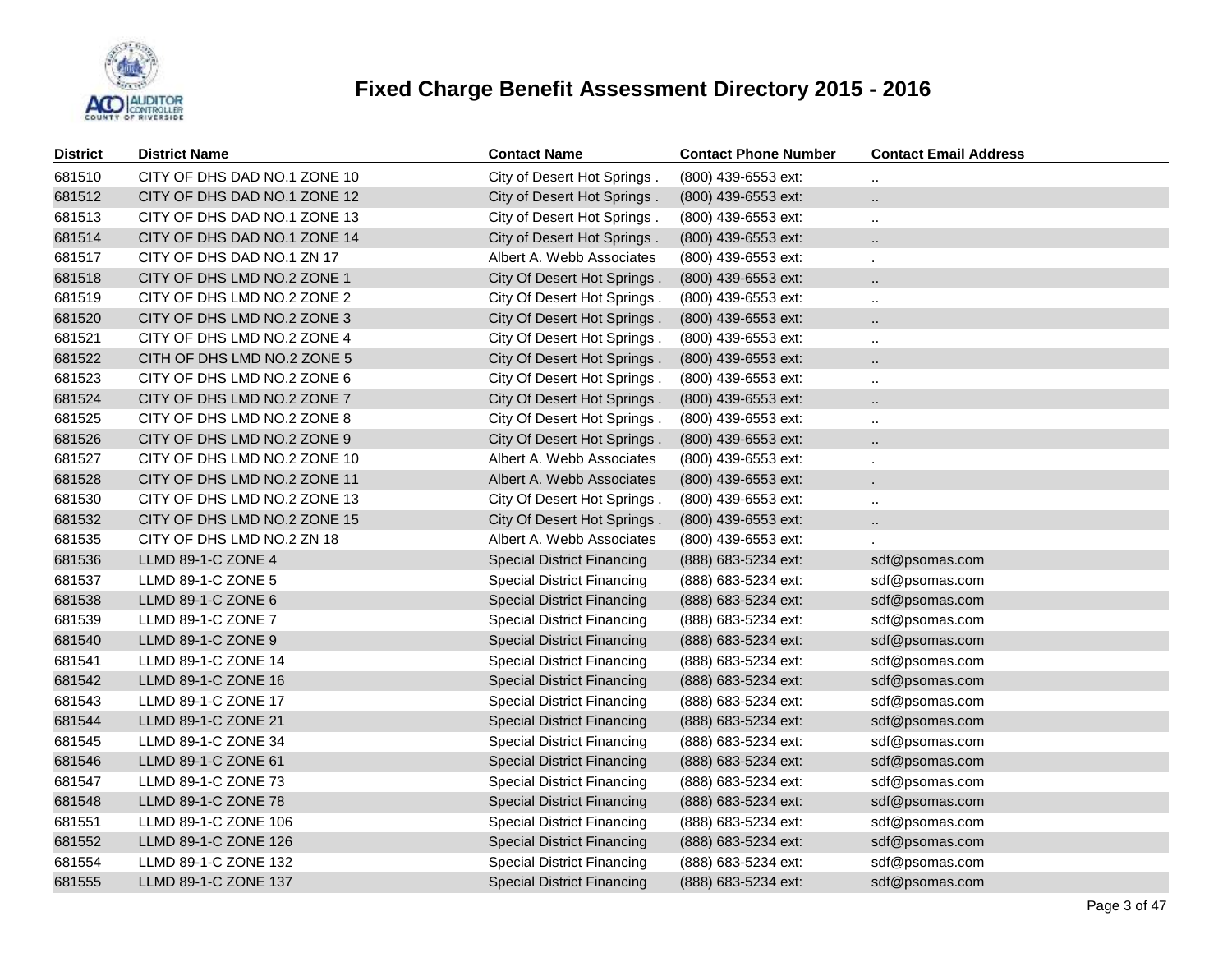

| <b>District</b> | <b>District Name</b>             | <b>Contact Name</b>               | <b>Contact Phone Number</b> | <b>Contact Email Address</b> |
|-----------------|----------------------------------|-----------------------------------|-----------------------------|------------------------------|
| 681558          | LLMD 89-1-C ZONE 173             | <b>Special District Financing</b> | (888) 683-5234 ext:         | sdf@psomas.com               |
| 681559          | LLMD 89-1-C ZONE 182             | <b>Special District Financing</b> | (888) 683-5234 ext:         | sdf@psomas.com               |
| 681560          | LLMD 89-1-C STL ZONES            | <b>Special District Financing</b> | (888) 683-5234 ext:         | sdf@psomas.com               |
| 681561          | CFD 2013-001 BELLEGRAVE A        | <b>Special District Financing</b> | (888) 683-5234 ext:         | sdf@psomas.com               |
| 681562          | CFD 2014-001 HARVEST             | <b>Special District Financing</b> | (888) 683-5234 ext:         | sdf@psomas.com               |
| 681563          | CFD 2014-002 MISSION ESTATES     | <b>Special District Financing</b> | (888) 683-5234 ext:         | sdf@psomas.com               |
| 681564          | CFD 2013-001 BELLEGRAVE B        | <b>Special District Financing</b> | (888) 683-5234 ext:         | sdf@psomas.com               |
| 681701          | <b>CSA 1 LIGHTING</b>            | <b>Special District Financing</b> | (888) 683-5234 ext:         | sdf@psomas.com               |
| 681712          | CSA 115 LIGHTING                 | <b>Special District Financing</b> | (888) 683-5234 ext:         | sdf@psomas.com               |
| 681714          | <b>CSA 13 LIGHTING</b>           | <b>Special District Financing</b> | (888) 683-5234 ext:         | sdf@psomas.com               |
| 681724          | CSA 22 LIGHTING                  | <b>Special District Financing</b> | (888) 683-5234 ext:         | sdf@psomas.com               |
| 681727          | CSA 117 LIGHTING                 | <b>Special District Financing</b> | (888) 683-5234 ext:         | sdf@psomas.com               |
| 681729          | <b>CSA 27 LIGHTING</b>           | <b>Special District Financing</b> | (888) 683-5234 ext:         | sdf@psomas.com               |
| 681739          | CSA 36 LIGHT PARK & REC          | <b>Special District Financing</b> | (888) 683-5234 ext:         | sdf@psomas.com               |
| 681743          | CSA 38 FIRE PROTECTION           | <b>Special District Financing</b> | (888) 683-5234 ext:         | sdf@psomas.com               |
| 681744          | CSA 142 LIGHTING                 | <b>Special District Financing</b> | (888) 683-5234 ext:         | sdf@psomas.com               |
| 681747          | CSA 43 LIGHTING                  | <b>Special District Financing</b> | (888) 683-5234 ext:         | sdf@psomas.com               |
| 681756          | CSA 51 LIGHT WATER SEWER         | <b>Special District Financing</b> | (888) 683-5234 ext:         | sdf@psomas.com               |
| 681765          | CSA 59 LIGHTING                  | <b>Special District Financing</b> | (888) 683-5234 ext:         | sdf@psomas.com               |
| 681766          | CSA 60 FIRE PROTECTION           | <b>Special District Financing</b> | (888) 683-5234 ext:         | sdf@psomas.com               |
| 681768          | CSA 62 LIGHT WATER SEWER         | <b>Special District Financing</b> | (888) 683-5234 ext:         | sdf@psomas.com               |
| 681776          | CSA 69 LIGHTING                  | <b>Special District Financing</b> | (888) 683-5234 ext:         | sdf@psomas.com               |
| 681789          | CSA 132 LIGHTING                 | <b>Special District Financing</b> | (888) 683-5234 ext:         | sdf@psomas.com               |
| 681793          | <b>CSA 84 LIGHTING</b>           | <b>Special District Financing</b> | (888) 683-5234 ext:         | sdf@psomas.com               |
| 681794          | CSA 85 LIGHT PARK & REC          | <b>Special District Financing</b> | (888) 683-5234 ext:         | sdf@psomas.com               |
| 681796          | CSA 87 LIGHTING                  | <b>Special District Financing</b> | (888) 683-5234 ext:         | sdf@psomas.com               |
| 681799          | CSA 89 LIGHTING                  | <b>Special District Financing</b> | (888) 683-5234 ext:         | sdf@psomas.com               |
| 681802          | <b>CSA 91 LIGHTING</b>           | <b>Special District Financing</b> | (888) 683-5234 ext:         | sdf@psomas.com               |
| 681805          | CSA 94 LIGHTING                  | <b>Special District Financing</b> | (888) 683-5234 ext:         | sdf@psomas.com               |
| 681808          | <b>CSA 97 LIGHTING</b>           | <b>Special District Financing</b> | (888) 683-5234 ext:         | sdf@psomas.com               |
| 681811          | CFD 93-1 IA 7A1 BEAUMONT         | Albert A. Webb Associates         | (800) 439-6553 ext:         | ¥.                           |
| 681812          | CFD 93-1 IA 7A1 BEAUMONT SERVICE | Albert A. Webb Associates         | (800) 439-6553 ext:         |                              |
| 681815          | CSA 103 LIGHTING                 | <b>Special District Financing</b> | (888) 683-5234 ext:         | sdf@psomas.com               |
| 681816          | CSA 104 ROADS FIRE PROTECTION    | <b>Special District Financing</b> | (888) 683-5234 ext:         | sdf@psomas.com               |
| 681817          | CSA 105 ROADS                    | <b>Special District Financing</b> | (888) 683-5234 ext:         | sdf@psomas.com               |
| 681820          | CSA 108 ROADS                    | <b>Special District Financing</b> | (888) 683-5234 ext:         | sdf@psomas.com               |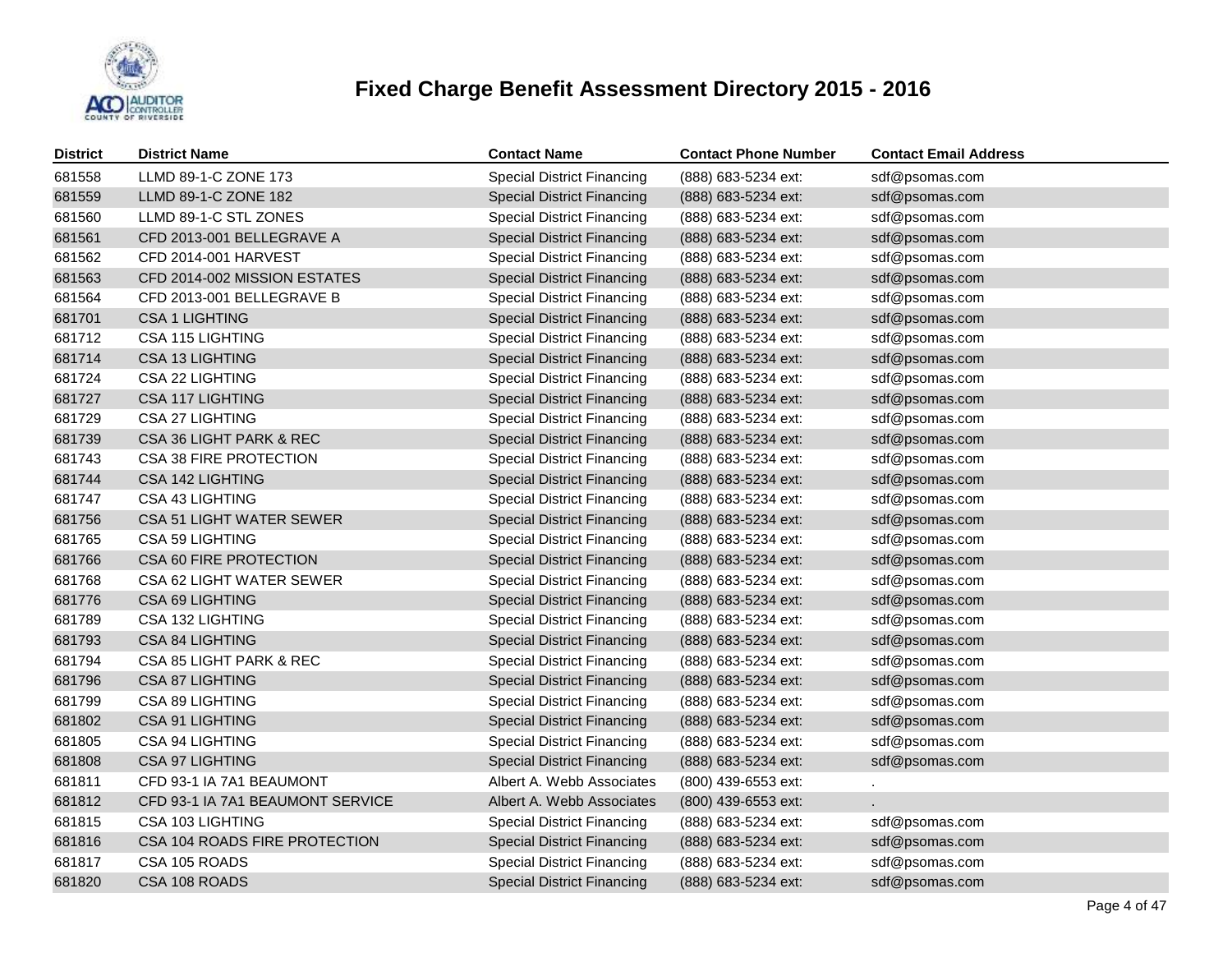

| <b>District</b> | <b>District Name</b>                   | <b>Contact Name</b>               | <b>Contact Phone Number</b> | <b>Contact Email Address</b> |
|-----------------|----------------------------------------|-----------------------------------|-----------------------------|------------------------------|
| 681822          | CSA 134 LIGHT LNDSCPE PARK             | <b>Special District Financing</b> | (888) 683-5234 ext:         | sdf@psomas.com               |
| 681823          | CSA 143 LIGHT LNDSCPE PARK & REC       | <b>Special District Financing</b> | (888) 683-5234 ext:         | sdf@psomas.com               |
| 681825          | CSA 113 LIGHTING                       | <b>Special District Financing</b> | (888) 683-5234 ext:         | sdf@psomas.com               |
| 681828          | CSA 143C LIGHT PARK & REC LNDSCPE      | <b>Special District Financing</b> | (888) 683-5234 ext:         | sdf@psomas.com               |
| 681829          | CSA 143D LIGHT PARK & REC LNDSCPE      | <b>Special District Financing</b> | (888) 683-5234 ext:         | sdf@psomas.com               |
| 681833          | CSA 121 LIGHT DRAINAGE BASIN           | <b>Special District Financing</b> | (888) 683-5234 ext:         | sdf@psomas.com               |
| 681834          | CSA 122 LIGHT WATER                    | <b>Special District Financing</b> | (888) 683-5234 ext:         | sdf@psomas.com               |
| 681836          | CSA 124 ROADS                          | <b>Special District Financing</b> | (888) 683-5234 ext:         | sdf@psomas.com               |
| 681843          | CSA 135 LIGHTING                       | <b>Special District Financing</b> | (888) 683-5234 ext:         | sdf@psomas.com               |
| 681848          | CSA 149A LANDSCAPE                     | <b>Special District Financing</b> | (888) 683-5234 ext:         | sdf@psomas.com               |
| 681849          | CSA 149 ROADS                          | <b>Special District Financing</b> | (888) 683-5234 ext:         | sdf@psomas.com               |
| 681851          | CSA 146 STREET LIGHT LNDSCPE           | <b>Special District Financing</b> | (888) 683-5234 ext:         | sdf@psomas.com               |
| 681852          | CSA 152 NPDES                          | <b>Special District Financing</b> | (888) 683-5234 ext:         | sdf@psomas.com               |
| 681853          | CSA 152 CITY RIVESIDE                  | <b>Special District Financing</b> | (888) 683-5234 ext:         | sdf@psomas.com               |
| 681854          | CSA 152 CITY CORONA                    | Albert A. Webb Associates         | (800) 439-6553 ext:         |                              |
| 681857          | CSA 152 CITY DESERT HOT SPRINGS        | <b>Special District Financing</b> | (888) 683-5234 ext:         | sdf@psomas.com               |
| 681859          | CSA 152 CITY LA QUINTA                 | <b>Special District Financing</b> | (888) 683-5234 ext:         | sdf@psomas.com               |
| 681860          | CSA 152 CITY MORENO VALLEY             | <b>Special District Financing</b> | (888) 683-5234 ext:         | sdf@psomas.com               |
| 681861          | <b>CSA 152 CITY MURRIETA</b>           | <b>Special District Financing</b> | (888) 683-5234 ext:         | sdf@psomas.com               |
| 681862          | CSA 152 CITY NORCO                     | <b>Special District Financing</b> | (888) 683-5234 ext:         | sdf@psomas.com               |
| 681864          | CSA 152 CITY PALM SPRINGS              | <b>Special District Financing</b> | (888) 683-5234 ext:         | sdf@psomas.com               |
| 681865          | CSA 152 CITY RANCHO MIRAGE             | <b>Special District Financing</b> | (888) 683-5234 ext:         | sdf@psomas.com               |
| 681867          | CSA 152 CITY LAKE ELSINORE             | <b>Special District Financing</b> | (888) 683-5234 ext:         | sdf@psomas.com               |
| 681868          | CSA 152 CITY SAN JACINTO               | <b>Special District Financing</b> | (888) 683-5234 ext:         | sdf@psomas.com               |
| 681869          | CSA 152 DRAINAGE BASIN                 | <b>Special District Financing</b> | (888) 683-5234 ext:         | sdf@psomas.com               |
| 681870          | CSA 152B REGIONAL SPORTS FACILITY      | <b>Special District Financing</b> | (888) 683-5234 ext:         | sdf@psomas.com               |
| 681883          | CSA 126 PARK & REC LNDSCPE             | <b>Special District Financing</b> | (888) 683-5234 ext:         | sdf@psomas.com               |
| 681885          | CSA 128E ROADS                         | <b>Special District Financing</b> | (888) 683-5234 ext:         | sdf@psomas.com               |
| 681886          | CSA 128W ROADS                         | <b>Special District Financing</b> | (888) 683-5234 ext:         | sdf@psomas.com               |
| 682058          | <b>BANNING LAND &amp; MAINT DIST 1</b> | City Of Banning                   | (951) 922-3130 ext:         | Isampson@ci.banning.ca.us    |
| 682065          | BANNING IMP DIST 2004-1 FAIR OAK       | <b>Willdan Financial Service</b>  | (866) 807-6864 ext:         | jperezmoses@willdan.com      |
| 682088          | CFD 93-1 IA 6A1 SERV BEAUMONT          | Albert A. Webb Associates         | (800) 439-6553 ext:         |                              |
| 682089          | CFD 93-1 IA 17B SERV BEAUMONT          | Albert A. Webb Associates         | (800) 439-6553 ext:         |                              |
| 682090          | CFD 93-1 IA 17A SERV BEAUMONT          | Albert A. Webb Associates         | (800) 439-6553 ext:         |                              |
| 682091          | CFD 93-1 IA 20 SERV BEAUMONT           | Albert A. Webb Associates         | (800) 439-6553 ext:         |                              |
| 682092          | CFD 93-1 IA 7A SERV BEAUMONT           | Albert A. Webb Associates         | (800) 439-6553 ext:         |                              |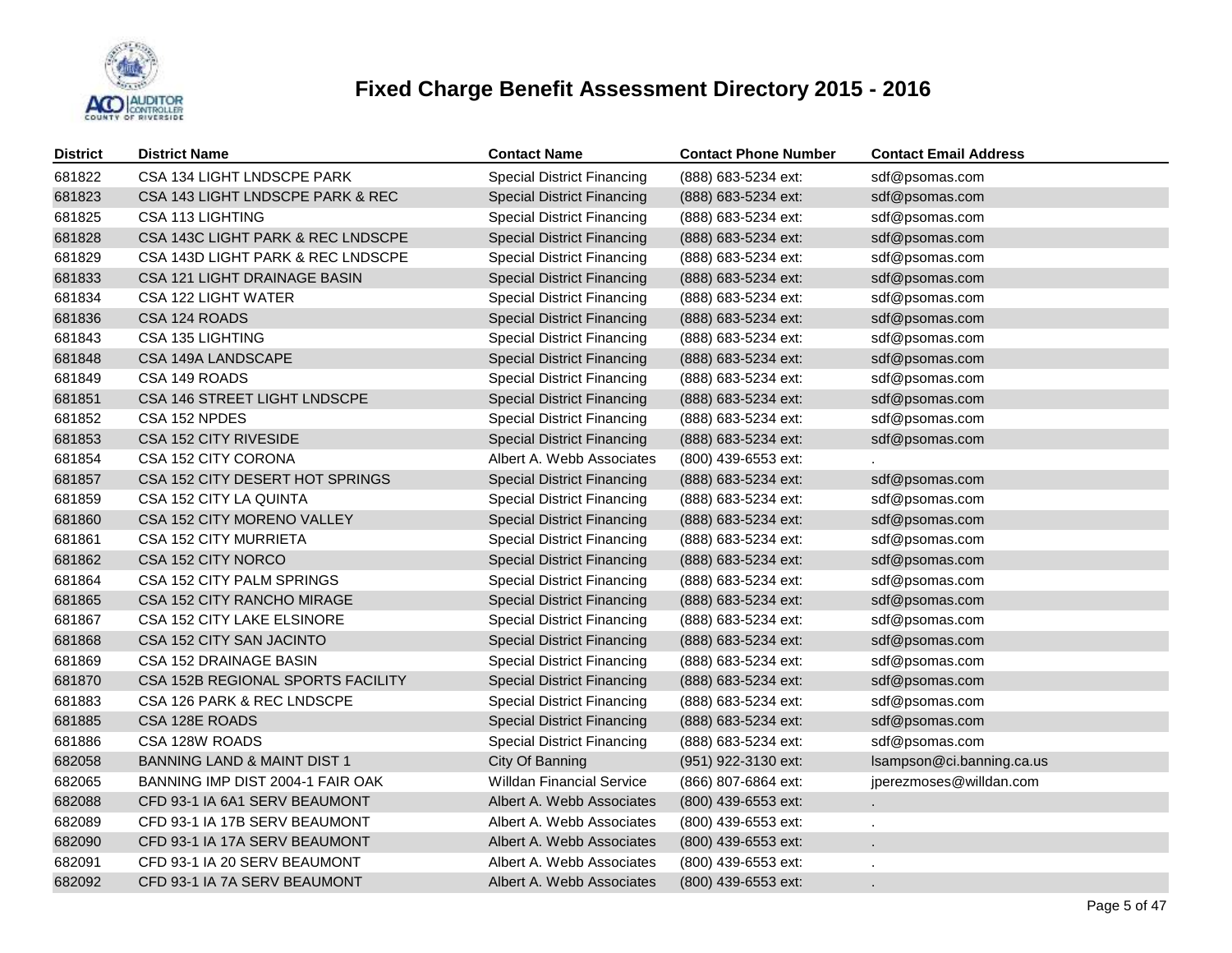

| <b>District</b> | <b>District Name</b>             | <b>Contact Name</b>       | <b>Contact Phone Number</b> | <b>Contact Email Address</b> |
|-----------------|----------------------------------|---------------------------|-----------------------------|------------------------------|
| 682093          | CFD 93-1 IA 16 SERV BEAUMONT     | Albert A. Webb Associates | (800) 439-6553 ext:         |                              |
| 682094          | CFD 93-1 IA 7C SERV BEAUMONT     | Albert A. Webb Associates | (800) 439-6553 ext:         | $\mathbf{r}$                 |
| 682095          | CFD 93-1 IA 7B SERV BEAUMONT     | Albert A. Webb Associates | (800) 439-6553 ext:         |                              |
| 682096          | CFD 93-1 IA 19A SERV BEAUMONT    | Albert A. Webb Associates | (800) 439-6553 ext:         |                              |
| 682097          | CFD 93-1 IA 18 SERV BEAUMONT     | Albert A. Webb Associates | (800) 439-6553 ext:         |                              |
| 682098          | CFD 93-1 IA 17C SERV BEAUMONT    | Albert A. Webb Associates | (800) 439-6553 ext:         |                              |
| 682099          | CFD 93-1 IA 19C SERV BEAUMONT    | Albert A. Webb Associates | (800) 439-6553 ext:         |                              |
| 682100          | CITY OF BEAUMONT SEWER STDBY FEE | City Of Beaumont          | (951) 769-8520 ext:         |                              |
| 682101          | CFD 93-1 IA 8A BEAUMONT SERVICE  | Albert A. Webb Associates | (800) 439-6553 ext:         |                              |
| 682102          | CFD 93-1 IA 8B BEAUMONT SERVICE  | Albert A. Webb Associates | (800) 439-6553 ext:         |                              |
| 682105          | CITY OF BEAUMONT-SANITATION CHG  | City Of Beaumont          | (951) 769-8520 ext:         |                              |
| 682106          | CITY OF BEAUMONT NUISANCE ABATE  | City Of Beaumont          | (951) 769-8520 ext:         |                              |
| 682108          | CITY OF BEAUMONT WEED ABATEMENT  | City Of Beaumont          | (951) 769-8520 ext:         |                              |
| 682109          | CITY OF BEAUMONT CFD 93-1 #1     | Albert A. Webb Associates | (800) 439-6553 ext:         |                              |
| 682110          | CITY OF BEAUMONT CFD 93-1 #2     | Albert A. Webb Associates | (800) 439-6553 ext:         |                              |
| 682111          | CITY OF BEAUMONT CFD 93-1 #3     | Albert A. Webb Associates | (800) 439-6553 ext:         |                              |
| 682112          | CITY OF BEAUMONT CFD 93-1 #4     | Albert A. Webb Associates | (800) 439-6553 ext:         |                              |
| 682113          | CITY OF BEAUMONT CFD 93-1 #5     | Albert A. Webb Associates | (800) 439-6553 ext:         |                              |
| 682114          | CITY OF BEAUMONT CFD 93-1 #6A    | Albert A. Webb Associates | (800) 439-6553 ext:         |                              |
| 682115          | CITY OF BEAUMONT CFD 93-1 #6B    | Albert A. Webb Associates | (800) 439-6553 ext:         |                              |
| 682116          | CITY OF BEAUMONT CFD 93-1 #9     | Albert A. Webb Associates | (800) 439-6553 ext:         |                              |
| 682117          | CITY OF BEAUMONT CFD 93-1 #10    | Albert A. Webb Associates | (800) 439-6553 ext:         |                              |
| 682118          | CITY OF BEAUMONT CFD 93-1 #11    | Albert A. Webb Associates | (800) 439-6553 ext:         |                              |
| 682119          | CITY OF BEAUMONT CFD 93-1 #12    | Albert A. Webb Associates | (800) 439-6553 ext:         |                              |
| 682120          | CITY OF BEAUMONT CFD 93-1 #13    | Albert A. Webb Associates | (800) 439-6553 ext:         |                              |
| 682121          | CITY OF BEAUMONT CFD #11 SERV    | Albert A. Webb Associates | (800) 439-6553 ext:         |                              |
| 682122          | CITY OF BEAUMONT CFD 93-1 #14    | Albert A. Webb Associates | (800) 439-6553 ext:         |                              |
| 682123          | CITY OF BEAUMONT CFD 3 SERVICE   | Albert A. Webb Associates | (800) 439-6553 ext:         |                              |
| 682124          | CITY OF BEAUMONT CFD 9 SERVICE   | Albert A. Webb Associates | (800) 439-6553 ext:         |                              |
| 682125          | BEAUMONT CFD 93-1 IA 14 SERVICES | Albert A. Webb Associates | (800) 439-6553 ext:         |                              |
| 682126          | BEAUMONT CFD 93-1 IA 10 SERVICES | Albert A. Webb Associates | (800) 439-6553 ext:         |                              |
| 682127          | BEAUMONT CFD 93-1 IA 8           | Albert A. Webb Associates | (800) 439-6553 ext:         |                              |
| 682128          | BEAUMONT CFD 15 SERVICES         | Albert A. Webb Associates | (800) 439-6553 ext:         |                              |
| 682129          | BEAUMONT CFD 93-1 #8 SERVICES    | Albert A. Webb Associates | (800) 439-6553 ext:         |                              |
| 682130          | BEAUMONT CFD 93-1 #12 SERVICES   | Albert A. Webb Associates | (800) 439-6553 ext:         |                              |
| 682131          | CITY OF BEAUMONT CFD 93-1 #17A   | Albert A. Webb Associates | (800) 439-6553 ext:         |                              |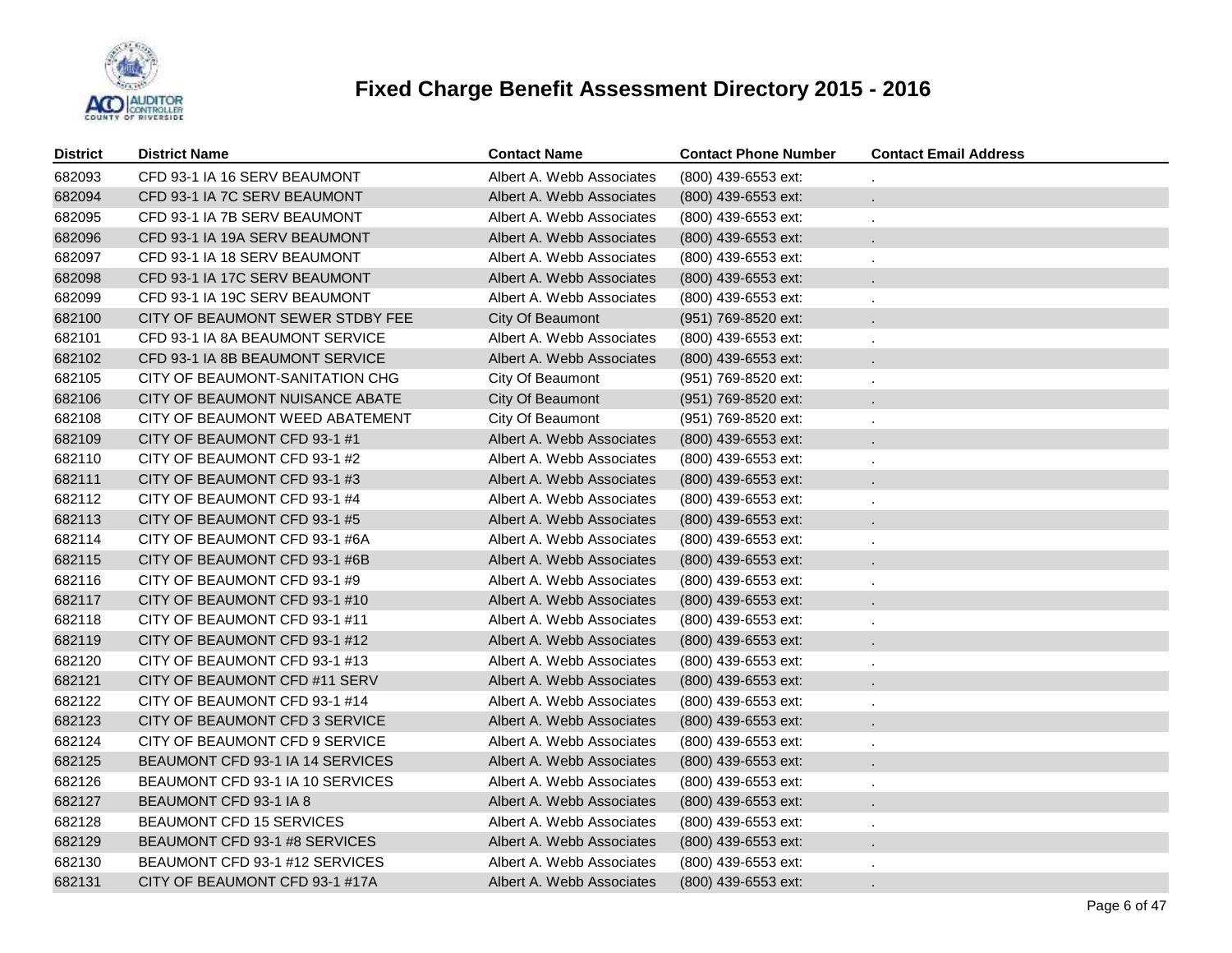

| <b>District</b> | <b>District Name</b>             | <b>Contact Name</b>               | <b>Contact Phone Number</b> | <b>Contact Email Address</b> |
|-----------------|----------------------------------|-----------------------------------|-----------------------------|------------------------------|
| 682132          | CITY OF BEAUMONT CFD 93-1 #18    | Albert A. Webb Associates         | (800) 439-6553 ext:         |                              |
| 682134          | BEAUMONT CFD 93-1 #16            | Albert A. Webb Associates         | (800) 439-6553 ext:         |                              |
| 682135          | BEAUMONT CFD 93-1 #19A           | Albert A. Webb Associates         | (800) 439-6553 ext:         |                              |
| 682136          | BEAUMONT CFD 93-1 #8A            | Albert A. Webb Associates         | (800) 439-6553 ext:         |                              |
| 682137          | BEAUMONT CFD 93-1 #19C           | Albert A. Webb Associates         | (800) 439-6553 ext:         |                              |
| 682138          | BEAUMONT CFD 93-1 #23            | Albert A. Webb Associates         | $(800)$ 439-6553 ext:       | $\mathbf{r}$                 |
| 682139          | CITY OF BEAUMONT CFD 93-1 IA 7B  | Albert A. Webb Associates         | (800) 439-6553 ext:         | ä,                           |
| 682140          | CITY OF BEAUMONT CFD 93-1 IA 8B  | Albert A. Webb Associates         | (800) 439-6553 ext:         | $\mathbf{r}$                 |
| 682141          | CITY OF BEAUMONT CFD 93-1 IA 8C  | Albert A. Webb Associates         | (800) 439-6553 ext:         | ä,                           |
| 682142          | CITY OF BEAUMONT CFD 93-1 IA 17B | Albert A. Webb Associates         | (800) 439-6553 ext:         | $\mathbf{r}$                 |
| 682143          | CITY OF BEAUMONT CFD 93-1 IA 20  | Albert A. Webb Associates         | (800) 439-6553 ext:         | ä,                           |
| 682144          | CFD 93-1 IA17C                   | Albert A. Webb Associates         | $(800)$ 439-6553 ext:       | $\blacksquare$               |
| 682146          | CITY OF BEAUMONT CFD 93-1 IA 7C  | Albert A. Webb Associates         | (800) 439-6553 ext:         | ÷,                           |
| 682147          | CITY OF BEAUMONT CFD 93-1 IA 8D  | Albert A. Webb Associates         | (800) 439-6553 ext:         |                              |
| 682149          | CFD 93-1 IA 8C BEAUMONT SERVICE  | Albert A. Webb Associates         | (800) 439-6553 ext:         |                              |
| 682150          | CFD 93-1 IA 8D BEAUMONT SERVICE  | Albert A. Webb Associates         | (800) 439-6553 ext:         |                              |
| 682154          | CITY OF BLYTHE BLDG ABATEMENT    | David Taussig Associates          | (800) 969-4382 ext:         |                              |
| 682155          | CITY OF BLYTHE LTNG DST 1        | <b>Willdan Financial Services</b> | (866) 807-6864 ext:         |                              |
| 682156          | CITY OF BLYTHE LTNG DST 2        | <b>Willdan Financial Services</b> | (866) 807-6864 ext:         |                              |
| 682160          | CITY OF BLYTHE CFD 2004-1        | David Taussig & Associates        | (800) 969-4382 ext:         |                              |
| 682166          | CALIMESA CFD 2013-1 FAC IA 1     | Koppel & Gruber Public Fina       | (888) 510-0290 ext:         | info@kgpf.net                |
| 682167          | CALIMESA CFD 2013-1 SERVICES     | Koppel & Gruber Public Fina       | (888) 510-0290 ext:         | info@kgpf.net                |
| 682168          | CALIMESA CFD 2012-1 SERVICES     | Koppel & Gruber Public Fina       | (888) 510-0290 ext:         | info@kgpf.net                |
| 682170          | CALIMESA CFD 2012-1 FAC IA1      | Koppel & Gruber Public Fina       | (888) 510-0290 ext:         | info@kgpf.net                |
| 682171          | CITY OF CALIMESA LLMD            | Calimesa City of                  | (909) 795-9801 ext:         |                              |
| 682172          | CALIMESA DELINQ SOLID WASTE      | Darlene Gerdes                    | (909) 795-9801 ext: 233     | dgerdes@cityofcalimesa.net   |
| 682173          | CALIMESA WEED ABATEMENT          | Darlene Gerdes                    | (909) 795-9801 ext: 233     | dgerdes@cityofcalimesa.net   |
| 682174          | CITY OF CALIMESA CFD 1           | Koppel & Gruber Public Fi         | (888) 510-0290 ext:         | info@kgpf.net                |
| 682179          | CFD 93-1 IA 7D BEAUMONT          | Albert A. Webb Associates         | (800) 439-6553 ext:         |                              |
| 682180          | CFD 93-1 IA 7D BEAUMONT SERVICES | Albert A. Webb Associates         | (800) 439-6553 ext:         |                              |
| 682181          | CFD 93-1 IA 14A BEAUMONT         | Albert A. Webb Associates         | (800) 439-6553 ext:         |                              |
| 682182          | CFD 93-1 IA 14B BEAUMONT         | Albert A. Webb Associates         | (800) 439-6553 ext:         |                              |
| 682183          | CFD 93-1 IA 6A1 BEAUMONT         | Albert A. Webb Associates         | (800) 439-6553 ext:         |                              |
| 682190          | <b>CANYON LAKE REFUSE</b>        | David Fahrion                     | (951) 943-1991 ext:         | davidf@crrmail.com           |
| 682193          | CITY OF CANYON LAKE UUT          | David Fahrion                     | (951) 943-1991 ext:         | davidf@crrmail.com           |
| 682200          | CATHEDRAL CITY LMD 1 ZN 18       | <b>Willdan Financial Service</b>  | (866) 807-6864 ext:         | jperezmoses@willdan.com      |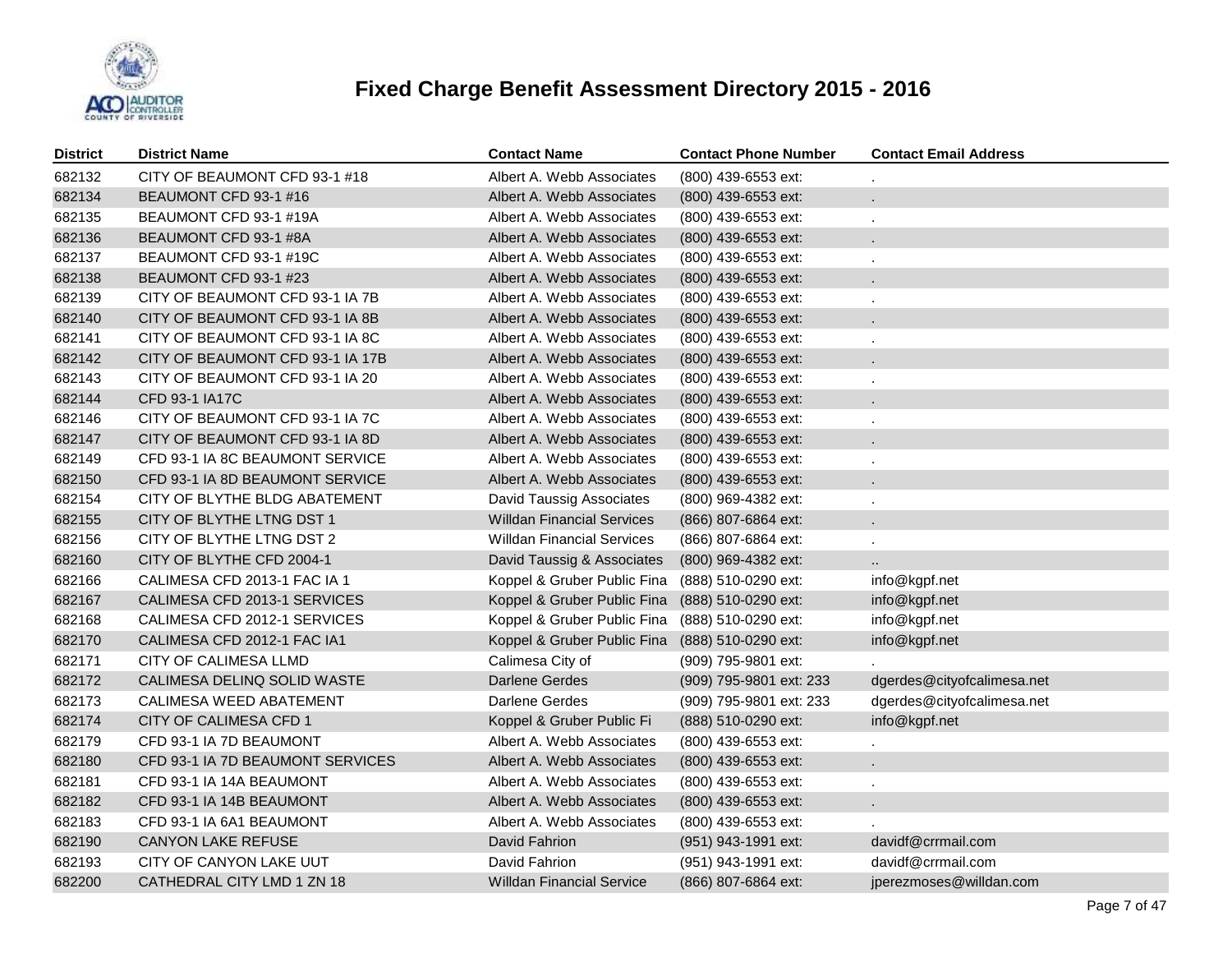

| <b>District</b> | <b>District Name</b>             | <b>Contact Name</b>               | <b>Contact Phone Number</b> | <b>Contact Email Address</b>      |
|-----------------|----------------------------------|-----------------------------------|-----------------------------|-----------------------------------|
| 682209          | CATH CITY LLMD 1 ZN 21           | <b>Willdan Financial Service</b>  | (866) 807-6864 ext:         | jperezmoses@willdan.com           |
| 682210          | CATH CITY LMD 1 ZN 19 ALICANTE   | <b>Willdan Financial Service</b>  | (866) 807-6864 ext:         | jperezmoses@willdan.com           |
| 682211          | CATH CITY LMD 1 ZN 20 CIMARRON   | <b>Willdan Financial Service</b>  | (866) 807-6864 ext:         | jperezmoses@willdan.com           |
| 682212          | CATHEDRAL CITY LMD 1 ZN 2        | <b>Willdan Financial Service</b>  | (866) 807-6864 ext:         | jperezmoses@willdan.com           |
| 682213          | CATHEDRAL CITY LMD 1 ZN 5        | <b>Willdan Financial Service</b>  | (866) 807-6864 ext:         | jperezmoses@willdan.com           |
| 682214          | CATHEDRAL CITY LMD 1 ZN 7        | <b>Willdan Financial Service</b>  | (866) 807-6864 ext:         | jperezmoses@willdan.com           |
| 682215          | CATHEDRAL CITY LMD 1 ZN 8        | <b>Willdan Financial Service</b>  | (866) 807-6864 ext:         | jperezmoses@willdan.com           |
| 682216          | CATHEDRAL LMD 1 ZN 9 LA PASADA   | <b>Willdan Financial Service</b>  | (866) 807-6864 ext:         | jperezmoses@willdan.com           |
| 682217          | CATHEDRAL LMD 1 ZN 11 DTOWN CORE | <b>Willdan Financial Service</b>  | (866) 807-6864 ext:         | jperezmoses@willdan.com           |
| 682218          | CATHEDRAL LMD 1 ZN12 MERCY HOUSE | <b>Willdan Financial Service</b>  | (866) 807-6864 ext:         | jperezmoses@willdan.com           |
| 682219          | CATHEDRAL CITY LMD 1 ZN15 LANDAU | <b>Willdan Financial Service</b>  | (866) 807-6864 ext:         | jperezmoses@willdan.com           |
| 682220          | CATHEDRAL CITY LMD1 ZN16 CENTURY | <b>Willdan Financial Service</b>  | (866) 807-6864 ext:         | jperezmoses@willdan.com           |
| 682221          | CATHEDRAL CITY LMD1 ZN17PANORAMA | <b>Willdan Financial Service</b>  | (866) 807-6864 ext:         | jperezmoses@willdan.com           |
| 682222          | CATHEDRAL CITY LDS & LTG MAINT   | <b>Willdan Financial Service</b>  | (866) 807-6864 ext:         | jperezmoses@willdan.com           |
| 682225          | CATHEDRAL CITY NUISANCE ABATE    | <b>Willdan Financial Service</b>  | (866) 807-6864 ext:         | jperezmoses@willdan.com           |
| 682234          | CATHEDRAL CITY RIO VISTA AD 96-1 | <b>Willdan Financial Service</b>  | (866) 807-6864 ext:         | jperezmoses@willdan.com           |
| 682235          | CATHEDRAL CITY AD 2001-01        | <b>Willdan Financial Service</b>  | (866) 807-6864 ext:         | jperezmoses@willdan.com           |
| 682236          | CATHEDRAL CITY 35TH AD 2003-01   | <b>Willdan Financial Service</b>  | (866) 807-6864 ext:         | jperezmoses@willdan.com           |
| 682237          | CATHEDRAL CITY DREAM AD 2004-01  | <b>Willdan Financial Service</b>  | (866) 807-6864 ext:         | jperezmoses@willdan.com           |
| 682238          | CATHEDRAL CITY COVE AD 2004-02   | <b>Willdan Financial Service</b>  | (866) 807-6864 ext:         | jperezmoses@willdan.com           |
| 682239          | SOLID WASTE UTILITY USER TAX     | <b>Customer Service</b>           | (760) 340-2113 ext:         | customerservice@burrtecdesert.com |
| 682240          | CITY OF COACHELLA/UUTC           | <b>Customer Service</b>           | (760) 340-2113 ext:         | customerservice@burrtecdesert.com |
| 682241          | COACHELLA SANITARY SEWER         | <b>Willdan Financial Services</b> | (866) 807-6864 ext:         | ×.                                |
| 682243          | CATHEDRAL CITY CFD 2006-1 IA4    | David Taussig 7 Associates        | (800) 969-4382 ext:         | $\ddotsc$                         |
| 682244          | CATHEDRAL CITY CFD 2006-1 IA2    | David Taussig 7 Associates        | (800) 969-4382 ext:         | $\ddot{\phantom{a}}$              |
| 682245          | CATHEDRAL CITY CFD 2000-01       | <b>Willdan Financial Service</b>  | (866) 807-6864 ext:         | jperezmoses@willdan.com           |
| 682246          | COACHELLA LDS&LTG #16            | City of Coachella                 | (760) 398-5744 ext:         | $\mathbf{r}$                      |
| 682247          | COACHELLA LDS&LTG #17            | City of Coachella                 | (760) 398-5744 ext:         |                                   |
| 682248          | COACHELLA LDS&LTG #18            | City of Coachella                 | (760) 398-5744 ext:         |                                   |
| 682249          | COACHELLA LDS&LTG #19            | City of Coachella                 | (760) 398-5744 ext:         |                                   |
| 682250          | COACHELLA LDS&LTG #20            | City of Coachella                 | (760) 398-5744 ext:         |                                   |
| 682254          | COACHELLA LDS&LTG #21            | City of Coachella                 | (760) 398-5744 ext:         |                                   |
| 682255          | COACHELLA LANDSCAPE & LIGHTING 1 | City of Coachella                 | (760) 398-5744 ext:         |                                   |
| 682256          | COACHELLA LANDSCAPE & LIGHTING 2 | City of Coachella                 | (760) 398-5744 ext:         |                                   |
| 682257          | COACHELLA LANDSCAPE & LIGHTING 3 | City of Coachella                 | (760) 398-5744 ext:         |                                   |
| 682258          | COACHELLA LANDSCAPE & LIGHTING 4 | City of Coachella                 | (760) 398-5744 ext:         |                                   |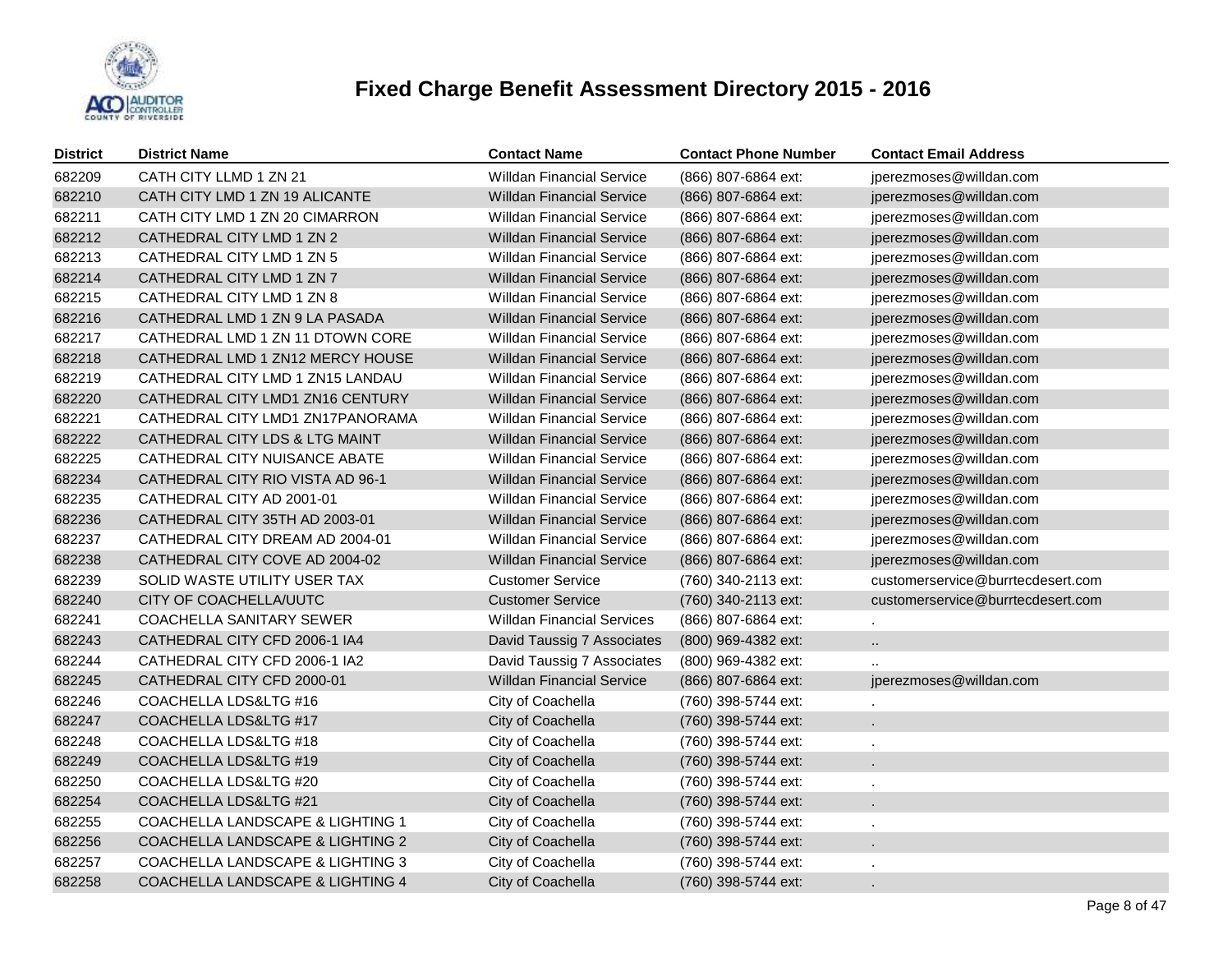

| <b>District</b> | <b>District Name</b>           | <b>Contact Name</b>       | <b>Contact Phone Number</b> | <b>Contact Email Address</b> |
|-----------------|--------------------------------|---------------------------|-----------------------------|------------------------------|
| 682261          | COACHELLA LANDSCAPE & LTG #6   | City of Coachella         | (760) 398-5744 ext:         |                              |
| 682262          | COACHELLA LDS&LTG #7 LA PAZ    | City of Coachella         | (760) 398-5744 ext:         | $\ddot{\phantom{0}}$         |
| 682263          | COACHELLA LDS&LTG #8 PONDEROSA | City of Coachella         | (760) 398-5744 ext:         |                              |
| 682264          | COACHELLA LDS&LTG #9 SUNSHINE  | City of Coachella         | (760) 398-5744 ext:         |                              |
| 682265          | COACHELLA LDS&LTG MAINT #10    | City of Coachella         | (760) 398-5744 ext:         |                              |
| 682266          | COACHELLA LDS&LTG #11          | City of Coachella         | (760) 398-5744 ext:         |                              |
| 682267          | COACHELLA LDS&LTG #12          | City of Coachella         | (760) 398-5744 ext:         |                              |
| 682268          | COACHELLA LDS&LTG #13          | City of Coachella         | (760) 398-5744 ext:         |                              |
| 682269          | COACHELLA LDS&LTG #14          | City of Coachella         | (760) 398-5744 ext:         |                              |
| 682270          | COACHELLA LDS&LTG #15          | City of Coachella         | (760) 398-5744 ext:         |                              |
| 682271          | CORONA LIGHTING MAINT 2003-1   | Albert A. Webb Associates | (800) 439-6553 ext:         |                              |
| 682272          | CORONA CFD 2002-2 LDS MAINT    | Albert A. Webb Associates | (800) 439-6553 ext:         |                              |
| 682273          | CORONA CFD 2002-3 LDS MAINT    | Albert A. Webb Associates | (800) 439-6553 ext:         |                              |
| 682274          | CORONA CFD 2001-2 IMP AREA 1   | Shepherd & Staats, Inc.   | $(800)$ 641-8403 ext:       |                              |
| 682276          | CORONA AD 96-1 SERIES 1999 A   | Shepherd & Staats, Inc.   | (800) 641-8403 ext:         |                              |
| 682277          | CORONA AD 96-1 SERIES 1997 A   | Shepherd & Staats, Inc.   | (800) 641-8403 ext:         |                              |
| 682278          | CORONA AD 96-1 SERIES 1997 B   | Shepherd & Staats, Inc.   | (800) 641-8403 ext:         | $\blacksquare$               |
| 682279          | CORONA AD 96-1 SERIES 1996 A   | Shepherd & Staats, Inc.   | (800) 641-8403 ext:         |                              |
| 682280          | CITY OF CORONA AD 95-1         | Shepherd & Staats, Inc.   | (800) 641-8403 ext:         |                              |
| 682281          | CORONA LLMD 84-2 ZONE 1        | Albert A. Webb Associates | (800) 439-6553 ext:         |                              |
| 682282          | CORONA LLMD 84-2 ZONE 2        | Albert A. Webb Associates | (800) 439-6553 ext:         |                              |
| 682284          | CORONA LLMD 84-2 ZONE 4        | Albert A. Webb Associates | $(800)$ 439-6553 ext:       |                              |
| 682286          | CORONA LLMD 84-2 ZONE 6        | Albert A. Webb Associates | (800) 439-6553 ext:         |                              |
| 682287          | CORONA LLMD 84-2 ZONE 7        | Albert A. Webb Associates | (800) 439-6553 ext:         |                              |
| 682290          | CORONA LLMD 84-2 ZONE 10       | Albert A. Webb Associates | (800) 439-6553 ext:         |                              |
| 682294          | CORONA LLMD 84-2 ZONE 14       | Albert A. Webb Associates | $(800)$ 439-6553 ext:       |                              |
| 682295          | CORONA LLMD 84-2 ZONE 15       | Albert A. Webb Associates | (800) 439-6553 ext:         |                              |
| 682297          | CORONA LLMD 84-2 ZONE 17       | Albert A. Webb Associates | (800) 439-6553 ext:         |                              |
| 682298          | CORONA LLMD 84-2 ZONE 18       | Albert A. Webb Associates | (800) 439-6553 ext:         | ×.                           |
| 682299          | CORONA LLMD 84-2 ZONE 19       | Albert A. Webb Associates | (800) 439-6553 ext:         |                              |
| 682300          | CORONA LLMD 84-2 ZONE 20       | Albert A. Webb Associates | (800) 439-6553 ext:         | $\blacksquare$               |
| 682301          | CORONA CFD 2002-1 DOS LAGOS    | Shepherd & Staats, Inc.   | $(800)$ 641-8403 ext:       | ÷.                           |
| 682304          | CORONA(N MAIN)CFD NO 2011-1    | Albert A. Webb Associates | $(800)$ 439-6553 ext:       | $\blacksquare$               |
| 682307          | CORONA MALL BUSINESS IMP DIST  | Albert A. Webb Associates | (800) 439-6553 ext:         | ×.                           |
| 682311          | CORONA LIGHTING MAINT DST 84-1 | Albert A. Webb Associates | (800) 439-6553 ext:         | ×.                           |
| 682314          | <b>CORONA CITY CFD 86-2</b>    | Shepherd & Staats, Inc.   | (800) 641-8403 ext:         |                              |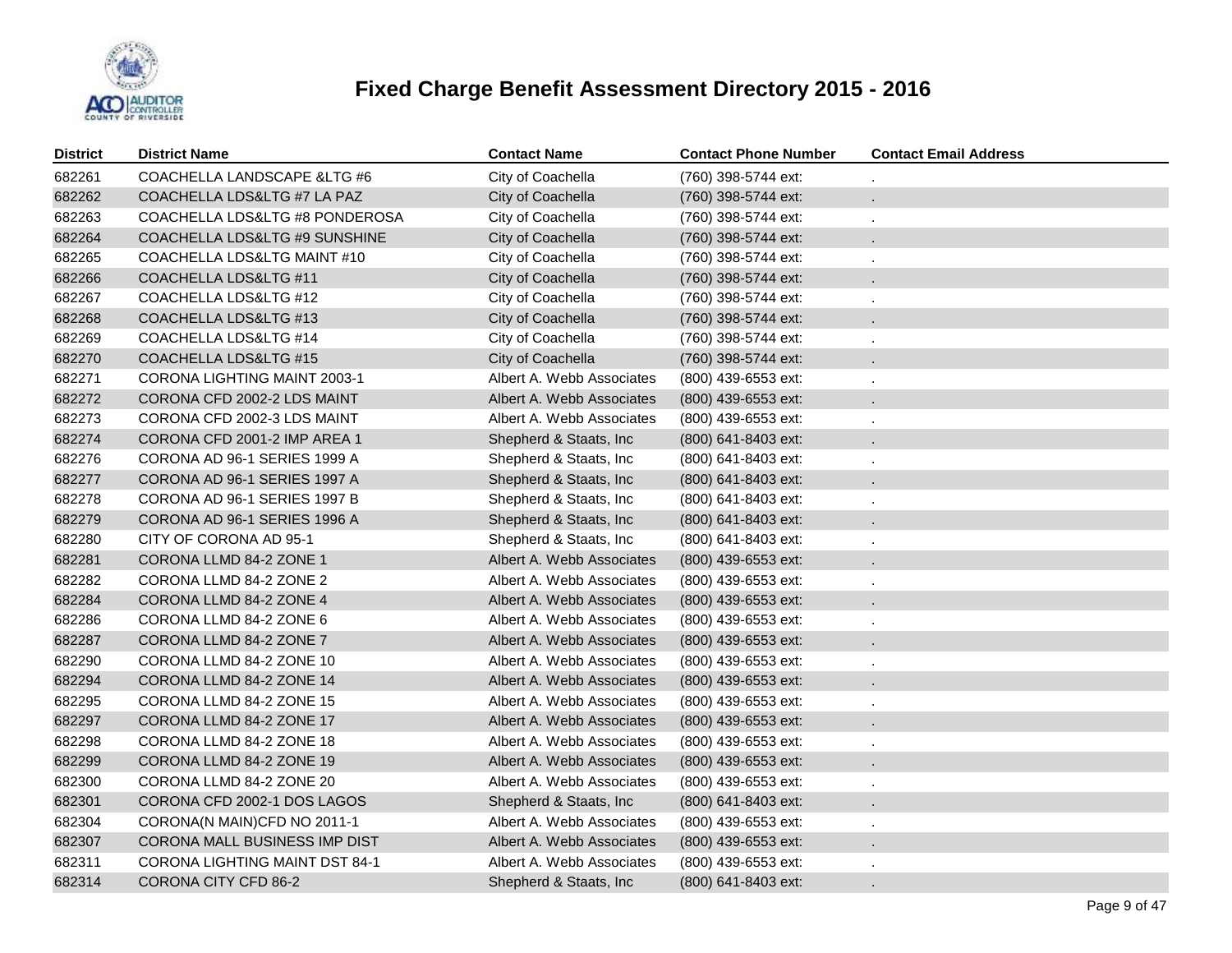

| <b>District</b> | <b>District Name</b>                    | <b>Contact Name</b>               | <b>Contact Phone Number</b> | <b>Contact Email Address</b>      |
|-----------------|-----------------------------------------|-----------------------------------|-----------------------------|-----------------------------------|
| 682321          | CFD 89-1                                | Shepherd & Staats, Inc            | (800) 641-8403 ext:         |                                   |
| 682322          | CFD 89-1 IMPROVEMENT AREA NO. 1         | Shepherd & Staats, Inc.           | (800) 641-8403 ext:         |                                   |
| 682324          | CITY OF DESERT H S LT MT DIST           | City of Desert Hot Springs.       | (800) 439-6553 ext:         | $\ddot{\phantom{a}}$              |
| 682325          | CITY OF DESERT H S NUISANCE AB          | Albert A. Webb Associates         | (800) 439-6553 ext:         | ÷.                                |
| 682326          | CITY OF DST HT SPGS WASTE DISP          | Albert A. Webb Associates         | (800) 439-6553 ext:         |                                   |
| 682332          | DHS PUBLIC SAFETY MEASURE TAX           | Albert A. Webb Associates         | $(800)$ 439-6553 ext:       | ÷.                                |
| 682335          | CORONA CFD 90-1 SERIES A                | Shepherd & Staats, Inc            | (800) 641-8403 ext:         |                                   |
| 682337          | CITY OF CORONA CFD 97-1 LDS             | Albert A. Webb Associates         | $(800)$ 439-6553 ext:       | $\mathbf{r}$                      |
| 682338          | CORONA CFD 97-2                         | Shepherd & Staats, Inc.           | (800) 641-8403 ext:         |                                   |
| 682339          | CORONA CFD 2000-1 DEBRIS BASIN          | Shepherd & Staats, Inc.           | (800) 641-8403 ext:         | $\mathbf{r}$                      |
| 682340          | CORONA CFD 2000-1 EAGLE GLEN II         | Shepherd & Staats, Inc            | (800) 641-8403 ext:         | ä.                                |
| 682341          | CORONA CFD 2001-1 LLMD                  | Albert A. Webb Associates         | (800) 439-6553 ext:         | ÷.                                |
| 682342          | CORONA CFD 2001-2 IMP AREA 2            | Shepherd & Staats, Inc            | (800) 641-8403 ext:         |                                   |
| 682343          | CORONA CFD 2002-4 COR CROSSINGS         | Shepherd & Staats, Inc.           | (800) 641-8403 ext:         | ¥.                                |
| 682344          | CORONA CFD 2003-2 HIGHLANDS COLL        | Shepherd & Staats, Inc.           | (800) 641-8403 ext:         |                                   |
| 682345          | LAKE ELSINORE USD CFD 99-1              | Anabel Ednave-Bui                 | (877) 250-1503 ext:         | taxinfo@dolinkagroup.com          |
| 682346          | LAKE ELSINORE USD CFD 2001-1            | Anabel Ednave-Bui                 | (877) 250-1503 ext:         | taxinfo@dolinkagroup.com          |
| 682347          | LAKE ELSINORE USD CFD 2001-2            | Anabel Ednave-Bui                 | (877) 250-1503 ext:         | taxinfo@dolinkagroup.com          |
| 682348          | LAKE ELSINORE USD CFD 2001-3            | Anabel Ednave-Bui                 | (877) 250-1503 ext:         | taxinfo@dolinkagroup.com          |
| 682349          | LAKE ELSINORE USD CFD 2002-1            | Anabel Ednave-Bui                 | (877) 250-1503 ext:         | taxinfo@dolinkagroup.com          |
| 682352          | LAKE ELSINORE CFD PUBLIC SAFETY         | Albert A. Webb Associates         | (800) 439-6553 ext:         |                                   |
| 682354          | CITY OF ELSINORE WEED ABATEMENT         | Nicole McCalmont                  | (951) 674-3124 ext: 245     | nmccalmont@Lake-Elsinore.org      |
| 682357          | CITY OF LAKE ELSINORE LLMD              | Albert Webb Associates            | (800) 439-6553 ext:         |                                   |
| 682359          | LAKE ELSINORE UNIFIED CFD 88-1          | Anabel Ednave-Bui                 | (877) 250-1503 ext:         | taxinfo@dolinkagroup.com          |
| 682360          | LAKE ELSINORE UNIF CFD 89-1             | Anabel Ednave-Bui                 | (877) 250-1503 ext:         | taxinfo@dolinkagroup.com          |
| 682364          | CITY OF LAKE ELSINORE CFD 90-2          | <b>Albert Webb Associates</b>     | (800) 439-6553 ext:         |                                   |
| 682365          | LAKE ELSINORE USD CFD 90-1              | Anabel Ednave-Bui                 | (877) 250-1503 ext:         | taxinfo@dolinkagroup.com          |
| 682366          | CITY OF LAKE ELSINORE CFD 98-1          | <b>Albert Webb Associates</b>     | (800) 439-6553 ext:         | ¥.                                |
| 682367          | CITY OF LAKE ELSINORE CFD 88-3          | Albert Webb Associates            | (800) 439-6553 ext:         | ä,                                |
| 682369          | CITY OF LAKE ELSINORE AD 93-1R          | Albert Webb Associates            | (800) 439-6553 ext:         |                                   |
| 682370          | CITY OF ELSINORE REFUSE COLL.           | David Fahrion                     | (951) 943-1991 ext:         | davidf@crrmail.com                |
| 682372          | CITY OF LAKE ELSINORE CFD 95-1          | Albert Webb Associates            | (800) 439-6553 ext:         |                                   |
| 682373          | CITY OF LA QUINTA LDS & LTG             | <b>Willdan Financial Service</b>  | (866) 807-6864 ext:         | sreynods@willdan.com              |
| 682376          | CITY OF LA QUINTA WASTE DISP            | <b>Customer Service</b>           | (760) 340-2113 ext:         | customerservice@burrtecdesert.com |
| 682383          | LA QUINTA AD 97-1 NORTE                 | <b>Willdan Financial Service</b>  | (866) 807-6864 ext:         | sreynods@willdan.com              |
| 682390          | <b>HEMET CFD 2005-1 PUB SAFETY SERV</b> | <b>Special District Financing</b> | (888) 683-5234 ext:         | sdf@psomas.com                    |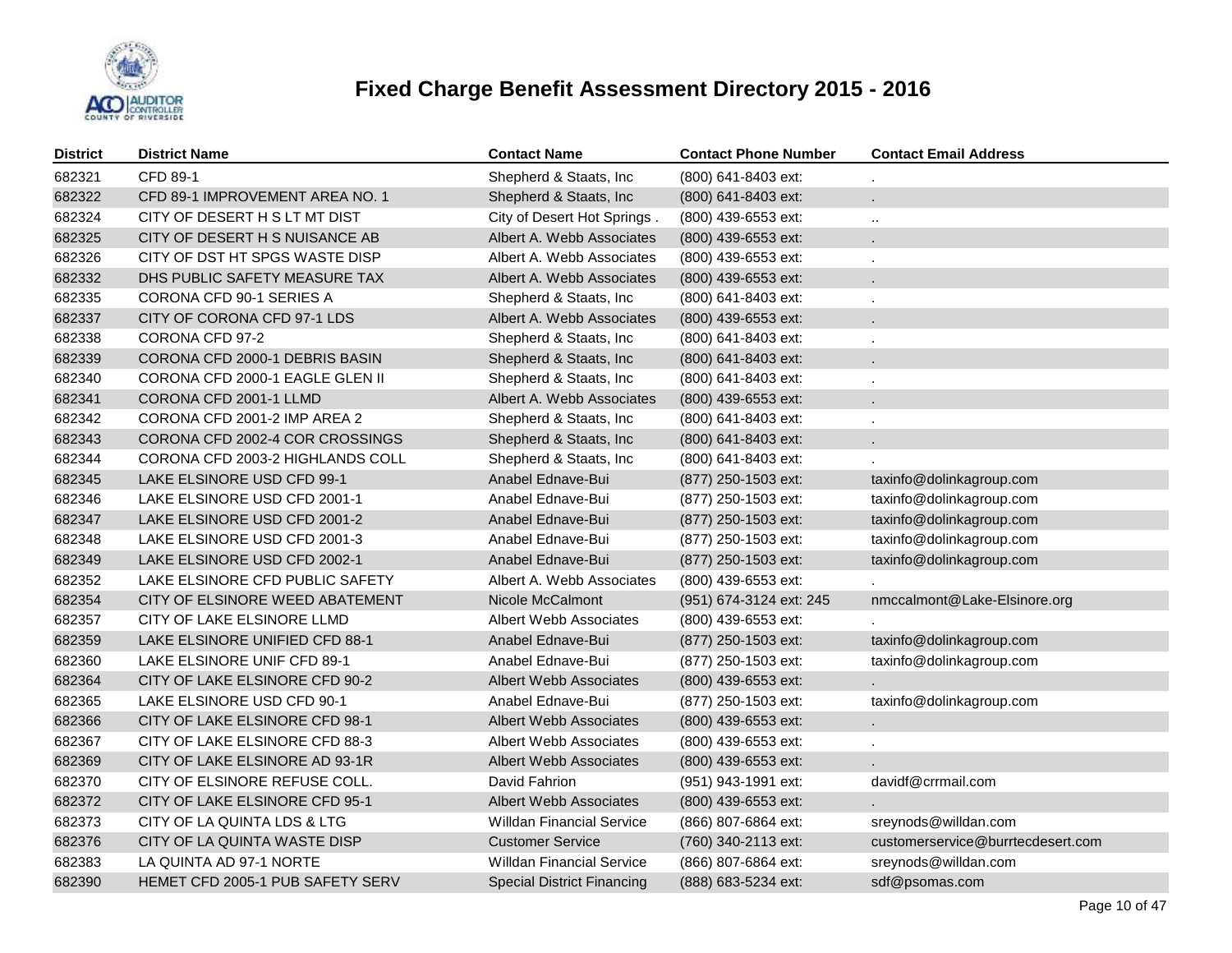

| <b>District</b> | <b>District Name</b>                  | <b>Contact Name</b>               | <b>Contact Phone Number</b> | <b>Contact Email Address</b>      |
|-----------------|---------------------------------------|-----------------------------------|-----------------------------|-----------------------------------|
| 682391          | <b>HEMET HEARTLAND LIGHTING DIST</b>  | <b>Special District Financing</b> | (888) 683-5234 ext:         | sdf@psomas.com                    |
| 682392          | HEMET HEARTLAND LANDSCAPING DIST      | <b>Special District Financing</b> | (888) 683-5234 ext:         | sdf@psomas.com                    |
| 682393          | <b>HEMET STONEY MOUNTAIN LIGHTING</b> | <b>Special District Financing</b> | (888) 683-5234 ext:         | sdf@psomas.com                    |
| 682394          | HEMET STONEY MOUNTAIN LANDSCAPE       | <b>Special District Financing</b> | (888) 683-5234 ext:         | sdf@psomas.com                    |
| 682395          | HEMET CREAN HOMES LIGHTING            | <b>Special District Financing</b> | (888) 683-5234 ext:         | sdf@psomas.com                    |
| 682396          | HEMET CREAN HOMES LANDSCAPING         | <b>Special District Financing</b> | (888) 683-5234 ext:         | sdf@psomas.com                    |
| 682397          | HEMET MONTANA LIGHTING DIST           | <b>Special District Financing</b> | (888) 683-5234 ext:         | sdf@psomas.com                    |
| 682398          | HEMET MONTANA LANDSCAPING DIST        | <b>Special District Financing</b> | (888) 683-5234 ext:         | sdf@psomas.com                    |
| 682399          | CITY OF HEMET HEARTLAND CFD           | <b>Special District Financing</b> | (888) 683-5234 ext:         | sdf@psomas.com                    |
| 682404          | CITY OF HEMET WEED CONTROL            | <b>Special District Financing</b> | (888) 683-5234 ext:         | sdf@psomas.com                    |
| 682405          | HEMET LIGHTING DISTRICT               | <b>Special District Financing</b> | (888) 683-5234 ext:         | sdf@psomas.com                    |
| 682406          | HEMET LANDSCAPE DISTRICT              | <b>Special District Financing</b> | (888) 683-5234 ext:         | sdf@psomas.com                    |
| 682407          | HEMET LIGHTING DIST NO.19             | <b>Special District Financing</b> | (888) 683-5234 ext:         | sdf@psomas.com                    |
| 682408          | HEMET PARKHILL LIGHTING DIST          | <b>Special District Financing</b> | (888) 683-5234 ext:         | sdf@psomas.com                    |
| 682410          | HEMET LANDSCAPE DIST 19               | <b>Special District Financing</b> | (888) 683-5234 ext:         | sdf@psomas.com                    |
| 682412          | HEMET NORTH ANNEX LTG DIST            | <b>Special District Financing</b> | (888) 683-5234 ext:         | sdf@psomas.com                    |
| 682417          | INDIAN WELLS LLD 91-1 ZN A25          | Susana Medina                     | (866) 807-6864 ext:         | smedina@willdan.com               |
| 682418          | INDIAN WELLS LLD 91-1 ZN A23          | Susana Medina                     | (866) 807-6864 ext:         | smedina@willdan.com               |
| 682419          | INDIAN WELLS LLD 91-1 ZN A22          | Susana Medina                     | (866) 807-6864 ext:         | smedina@willdan.com               |
| 682420          | INDIAN WELLS LLD 91-1 ZONE A21        | Susana Medina                     | (866) 807-6864 ext:         | smedina@willdan.com               |
| 682421          | INDIAN WELLS ST LTG 2000-01           | Susana Medina                     | (866) 807-6864 ext:         | smedina@willdan.com               |
| 682422          | CITY OF INDIAN WELLS 91-1 ZN A20      | Susana Medina                     | (866) 807-6864 ext:         | smedina@willdan.com               |
| 682423          | INDIAN WELLS LLD 91-1 ZN A19          | Susana Medina                     | (866) 807-6864 ext:         | smedina@willdan.com               |
| 682424          | INDIAN WELLS LLD 91-1 ZONE E          | Susana Medina                     | (866) 807-6864 ext:         | smedina@willdan.com               |
| 682425          | CITY OF INDIAN WELLS LLD #5B          | Susana Medina                     | (866) 807-6864 ext:         | smedina@willdan.com               |
| 682426          | INDIAN WELLS A11C CLUB DRIVE          | Susana Medina                     | (866) 807-6864 ext:         | smedina@willdan.com               |
| 682428          | CITY OF INDIAN WELLS LLD#11           | Susana Medina                     | (866) 807-6864 ext:         | smedina@willdan.com               |
| 682430          | CITY OF INDIAN WILLS LLD#8            | Susana Medina                     | (866) 807-6864 ext:         | smedina@willdan.com               |
| 682440          | INDIAN WELLS LANDSCAPE & LGHT #3      | Susana Medina                     | (866) 807-6864 ext:         | smedina@willdan.com               |
| 682443          | CITY OF INDIAN WELLS FIRE AC MT1      | <b>Willdan Financial Service</b>  | (866) 807-6864 ext:         | sreynods@willdan.com              |
| 682444          | INDIAN WELLS LANDSCAPE & LGHT #1      | Susana Medina                     | (866) 807-6864 ext:         | smedina@willdan.com               |
| 682446          | CITY OF INDIAN WELLS S. WASTE         | <b>Customer Service</b>           | (760) 340-2113 ext:         | customerservice@burrtecdesert.com |
| 682448          | CITY OF INDIAN WELLS EMG UPGRADE      | <b>Willdan Financial Services</b> | (866) 807-6864 ext:         |                                   |
| 682449          | CITY OF INDIAN WELLS L&L DIST #2      | Susana Medina                     | (866) 807-6864 ext:         | smedina@willdan.com               |
| 682452          | CITY OF INDIO LDS & LTG #13           | Susana Medina                     | (866) 807-6864 ext:         | smedina@willdan.com               |
| 682454          | CITY OF INDIO SOLID WASTE CHG         | <b>Customer Service</b>           | (760) 340-2113 ext:         | customerservice@burrtecdesert.com |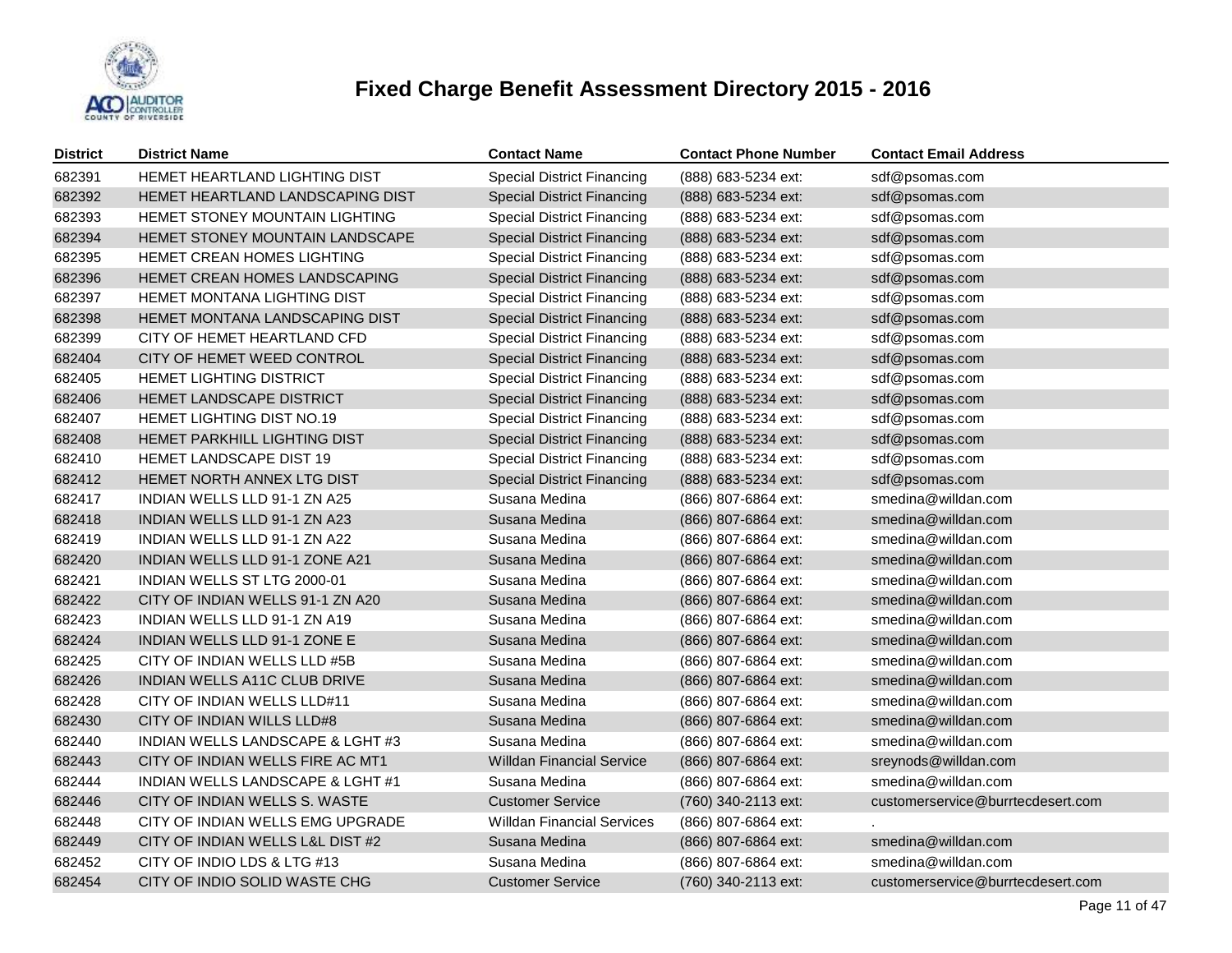

| <b>District</b> | <b>District Name</b>                 | <b>Contact Name</b>               | <b>Contact Phone Number</b> | <b>Contact Email Address</b> |
|-----------------|--------------------------------------|-----------------------------------|-----------------------------|------------------------------|
| 682456          | CITY OF INDIO LANDSCAPING MNT#1      | Susana Medina                     | (866) 807-6864 ext:         | smedina@willdan.com          |
| 682457          | CITY OF INDIO LANDSCAPING MNT#2      | Susana Medina                     | (866) 807-6864 ext:         | smedina@willdan.com          |
| 682458          | CITY OF INDIO LANDSCAPING MNT#3      | Susana Medina                     | (866) 807-6864 ext:         | smedina@willdan.com          |
| 682459          | CITY OF INDIO LANDSCAPING MNT #4     | Susana Medina                     | (866) 807-6864 ext:         | smedina@willdan.com          |
| 682460          | CITY OF INDIO LANDSCAPING MNT#5      | Susana Medina                     | (866) 807-6864 ext:         | smedina@willdan.com          |
| 682461          | CITY OF INDIO LANDSCAPING MNT#6      | Susana Medina                     | (866) 807-6864 ext:         | smedina@willdan.com          |
| 682463          | CITY OF INDIO LANDSCAPING MNT#7      | Susana Medina                     | (866) 807-6864 ext:         | smedina@willdan.com          |
| 682464          | CITY OF INDIO LDS & LTG #8           | Susana Medina                     | (866) 807-6864 ext:         | smedina@willdan.com          |
| 682466          | CITY OF INDIO LDS & LTG #9           | Susana Medina                     | (866) 807-6864 ext:         | smedina@willdan.com          |
| 682467          | CITY OF INDIO LDS & LTG #10          | Susana Medina                     | (866) 807-6864 ext:         | smedina@willdan.com          |
| 682468          | CITY OF INDIO LDS & LTG #11          | Susana Medina                     | (866) 807-6864 ext:         | smedina@willdan.com          |
| 682469          | CITY OF INDIO LDS & LTG #12          | Susana Medina                     | (866) 807-6864 ext:         | smedina@willdan.com          |
| 682472          | CITY OF INDIO LTG #14                | Susana Medina                     | (866) 807-6864 ext:         | smedina@willdan.com          |
| 682473          | CITY OF INDIO LTG #15                | Susana Medina                     | (866) 807-6864 ext:         | smedina@willdan.com          |
| 682474          | CITY OF INDIO LTG #16                | Susana Medina                     | (866) 807-6864 ext:         | smedina@willdan.com          |
| 682475          | CITY OF INDIO LTG #17                | Susana Medina                     | (866) 807-6864 ext:         | smedina@willdan.com          |
| 682476          | <b>INDIO LANDSCAPE &amp;LTG #18</b>  | Susana Medina                     | (866) 807-6864 ext:         | smedina@willdan.com          |
| 682477          | <b>INDIO LANDSCAPE &amp; LTG #19</b> | Susana Medina                     | (866) 807-6864 ext:         | smedina@willdan.com          |
| 682478          | <b>INDIO LANDSCAPE &amp; LTG #20</b> | Susana Medina                     | (866) 807-6864 ext:         | smedina@willdan.com          |
| 682479          | <b>INDIO LANDSCAPE &amp; LTG #21</b> | Susana Medina                     | (866) 807-6864 ext:         | smedina@willdan.com          |
| 682480          | INDIO LANDSCAPE & LTG #22            | Susana Medina                     | (866) 807-6864 ext:         | smedina@willdan.com          |
| 682489          | MORENO VALLEY CFD 87-1 IMP.#1        | <b>Candace Cassel</b>             | (951) 413-3480 ext:         | specialdistricts@moval.org   |
| 682490          | MORENO VALLEY CFD #3                 | City of Moreno Valley             | (951) 413-3497 ext:         | specialdistricts@moval.org   |
| 682491          | MORENO VL CFD 1 NEIGHBOR PK MNT      | Candace Cassel                    | (951) 413-3480 ext:         | specialdistricts@moval.org   |
| 682494          | MORENO VALLEY WEED ABATEMENT         | Adria Reinertsons                 | (951) 413-3370 ext:         | fireprevention@moval.org     |
| 682498          | MORENO VALLEY USD CFD 2002-1         | Barbara Hale-Carter               | (760) 233-2630 ext:         | barbc@sdfa.com               |
| 682499          | <b>MORENO VALLEY USD CFD 91-1</b>    | <b>Willdan Financial Services</b> | (866) 807-6864 ext:         |                              |
| 682500          | <b>MARCH JPA MERIDIAN LLMD</b>       | Shepherd & Staats, Inc            | (800) 641-8403 ext:         | ä,                           |
| 682503          | NORCO WEED CONTROL                   | City Of Norco                     | (951) 737-8097 ext: 4720    |                              |
| 682516          | NORCO CFD 93-1                       | <b>Willdan Financial Service</b>  | (866) 807-6864 ext:         | jperezmoses@willdan.com      |
| 682517          | NORCO BEAZER LMD                     | Cody Howing                       | (909) 594-9702 ext:         | chowing@rkagroup.com         |
| 682518          | NORCO ESTATES LMD                    | Cody Howing                       | (909) 594-9702 ext:         | chowing@rkagroup.com         |
| 682519          | NORCO CENTEX LMD                     | Cody Howing                       | (909) 594-9702 ext:         | chowing@rkagroup.com         |
| 682520          | NORCO RIDGE RANCH LMD                | Cody Howing                       | (909) 594-9702 ext:         | chowing@rkagroup.com         |
| 682521          | NORCO HAWKS CREST LMD                | Cody Howing                       | (909) 594-9702 ext:         | chowing@rkagroup.com         |
| 682525          | CITY OF NORCO CFD 97-1               | <b>Willdan Financial Service</b>  | (866) 807-6864 ext:         | jperezmoses@willdan.com      |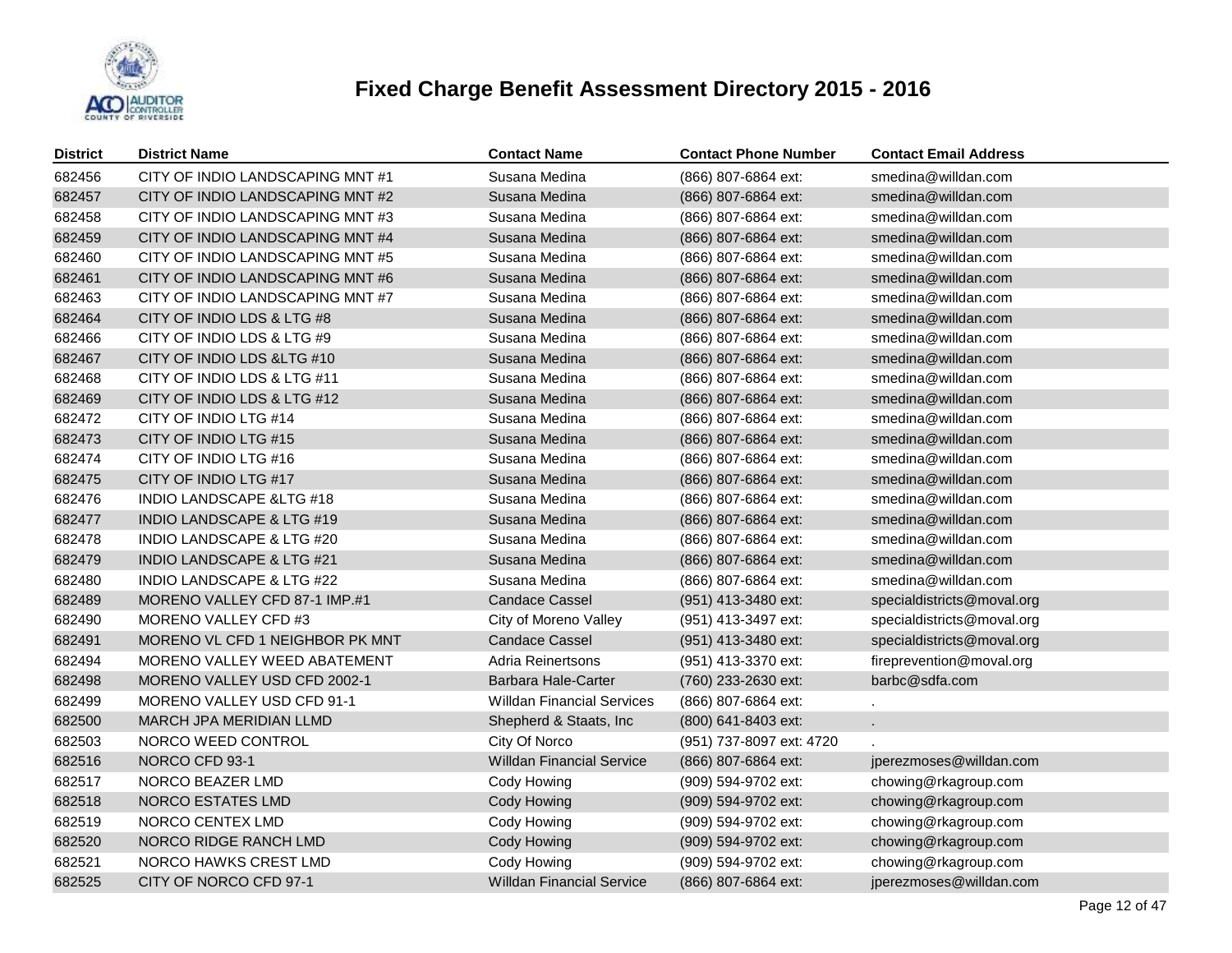

| <b>District</b> | <b>District Name</b>             | <b>Contact Name</b>              | <b>Contact Phone Number</b> | <b>Contact Email Address</b> |
|-----------------|----------------------------------|----------------------------------|-----------------------------|------------------------------|
| 682526          | NORCO CFD 2002-1                 | <b>Willdan Financial Service</b> | (866) 807-6864 ext:         | jperezmoses@willdan.com      |
| 682527          | <b>NORCO CFD 2001-1</b>          | <b>Willdan Financial Service</b> | (866) 807-6864 ext:         | jperezmoses@willdan.com      |
| 682541          | PALM DESERT LL ZONE 5 SC         | <b>Willdan Financial Service</b> | (866) 807-6864 ext:         | jperezmoses@willdan.com      |
| 682542          | PALM DESERT LL ZONE PR           | <b>Willdan Financial Service</b> | (866) 807-6864 ext:         | jperezmoses@willdan.com      |
| 682543          | PALM DESERT LL ZONE 6 LI         | <b>Willdan Financial Service</b> | (866) 807-6864 ext:         | jperezmoses@willdan.com      |
| 682544          | PALM DESERT LL ZONE 6 LIII       | <b>Willdan Financial Service</b> | (866) 807-6864 ext:         | jperezmoses@willdan.com      |
| 682545          | PALM DESERT LL ZONE 6 MM         | <b>Willdan Financial Service</b> | (866) 807-6864 ext:         | jperezmoses@willdan.com      |
| 682546          | PALM DESERT LL ZONE 6 SP         | <b>Willdan Financial Service</b> | (866) 807-6864 ext:         | jperezmoses@willdan.com      |
| 682547          | PALM DESERT LL ZONE 6 SW         | <b>Willdan Financial Service</b> | (866) 807-6864 ext:         | jperezmoses@willdan.com      |
| 682548          | PALM DESERT LL ZONE 6 HCW        | <b>Willdan Financial Service</b> | (866) 807-6864 ext:         | jperezmoses@willdan.com      |
| 682549          | PALM DESERT LL ZONE 6 HE         | <b>Willdan Financial Service</b> | (866) 807-6864 ext:         | jperezmoses@willdan.com      |
| 682550          | PALM DESERT LL ZONE 6 SII        | <b>Willdan Financial Service</b> | (866) 807-6864 ext:         | jperezmoses@willdan.com      |
| 682551          | PALM DESERT LL ZONE 6 SI         | <b>Willdan Financial Service</b> | (866) 807-6864 ext:         | jperezmoses@willdan.com      |
| 682552          | PALM DESERT LL ZONE 6 PC         | <b>Willdan Financial Service</b> | (866) 807-6864 ext:         | jperezmoses@willdan.com      |
| 682553          | PALM DESERT LL ZONE 6 HG         | <b>Willdan Financial Service</b> | (866) 807-6864 ext:         | jperezmoses@willdan.com      |
| 682554          | PALM DESERT LL ZONE 6 LII        | <b>Willdan Financial Service</b> | (866) 807-6864 ext:         | jperezmoses@willdan.com      |
| 682555          | PALM DESERT LL ZONE 16 PI        | <b>Willdan Financial Service</b> | (866) 807-6864 ext:         | jperezmoses@willdan.com      |
| 682556          | PALM DESERT LL ZONE 16 SE        | <b>Willdan Financial Service</b> | (866) 807-6864 ext:         | jperezmoses@willdan.com      |
| 682557          | PALM DESERT LL ZONE 16 CVI       | <b>Willdan Financial Service</b> | (866) 807-6864 ext:         | jperezmoses@willdan.com      |
| 682558          | PALM DESERT LL ZONE 16 BD        | <b>Willdan Financial Service</b> | (866) 807-6864 ext:         | jperezmoses@willdan.com      |
| 682559          | PALM DESERT LL ZONE 16 SD        | <b>Willdan Financial Service</b> | (866) 807-6864 ext:         | jperezmoses@willdan.com      |
| 682560          | PALM DESERT CC ZONE 13           | <b>Willdan Financial Service</b> | (866) 807-6864 ext:         | jperezmoses@willdan.com      |
| 682561          | PALM DESERT K & B ZONE 14        | <b>Willdan Financial Service</b> | (866) 807-6864 ext:         | jperezmoses@willdan.com      |
| 682562          | PALM DESERT SILVER SPUR AD 01-01 | <b>Willdan Financial Service</b> | (866) 807-6864 ext:         | jperezmoses@willdan.com      |
| 682563          | PALM DESERT HIGHALNDS AD 04-01   | <b>Willdan Financial Service</b> | (866) 807-6864 ext:         | jperezmoses@willdan.com      |
| 682565          | PALM DESERT UNIVERSITY PK 05-01  | <b>Willdan Financial Service</b> | (866) 807-6864 ext:         | jperezmoses@willdan.com      |
| 682566          | PALM DESERT SEC 29 AD 2004-02    | <b>Willdan Financial Service</b> | (866) 807-6864 ext:         | jperezmoses@willdan.com      |
| 682567          | PALM DESERT AD 1                 | <b>Willdan Financial Service</b> | (866) 807-6864 ext:         | jperezmoses@willdan.com      |
| 682568          | PALM DESERT LL ZN 06 DIAMONDBACK | <b>Willdan Financial Service</b> | (866) 807-6864 ext:         | jperezmoses@willdan.com      |
| 682569          | PALM DESERT LL ZONE 16           | <b>Willdan Financial Service</b> | (866) 807-6864 ext:         | jperezmoses@willdan.com      |
| 682570          | PALM DESERT LL ZONE 15           | <b>Willdan Financial Service</b> | (866) 807-6864 ext:         | jperezmoses@willdan.com      |
| 682571          | PALM DESERT PRES. PLAZA III PBID | <b>Willdan Financial Service</b> | (866) 807-6864 ext:         | jperezmoses@willdan.com      |
| 682572          | PALM DESERT AD 98-1 CANYONS      | <b>Willdan Financial Service</b> | (866) 807-6864 ext:         | jperezmoses@willdan.com      |
| 682575          | PALM DESERT AD94-3 MERANO        | <b>Willdan Financial Service</b> | (866) 807-6864 ext:         | jperezmoses@willdan.com      |
| 682577          | PALM DSRT LL ZONE 9 THE GROVE    | <b>Willdan Financial Service</b> | (866) 807-6864 ext:         | jperezmoses@willdan.com      |
| 682580          | PALM DSRT LL DIST ZONE 4 PKVWEST | <b>Willdan Financial Service</b> | (866) 807-6864 ext:         | jperezmoses@willdan.com      |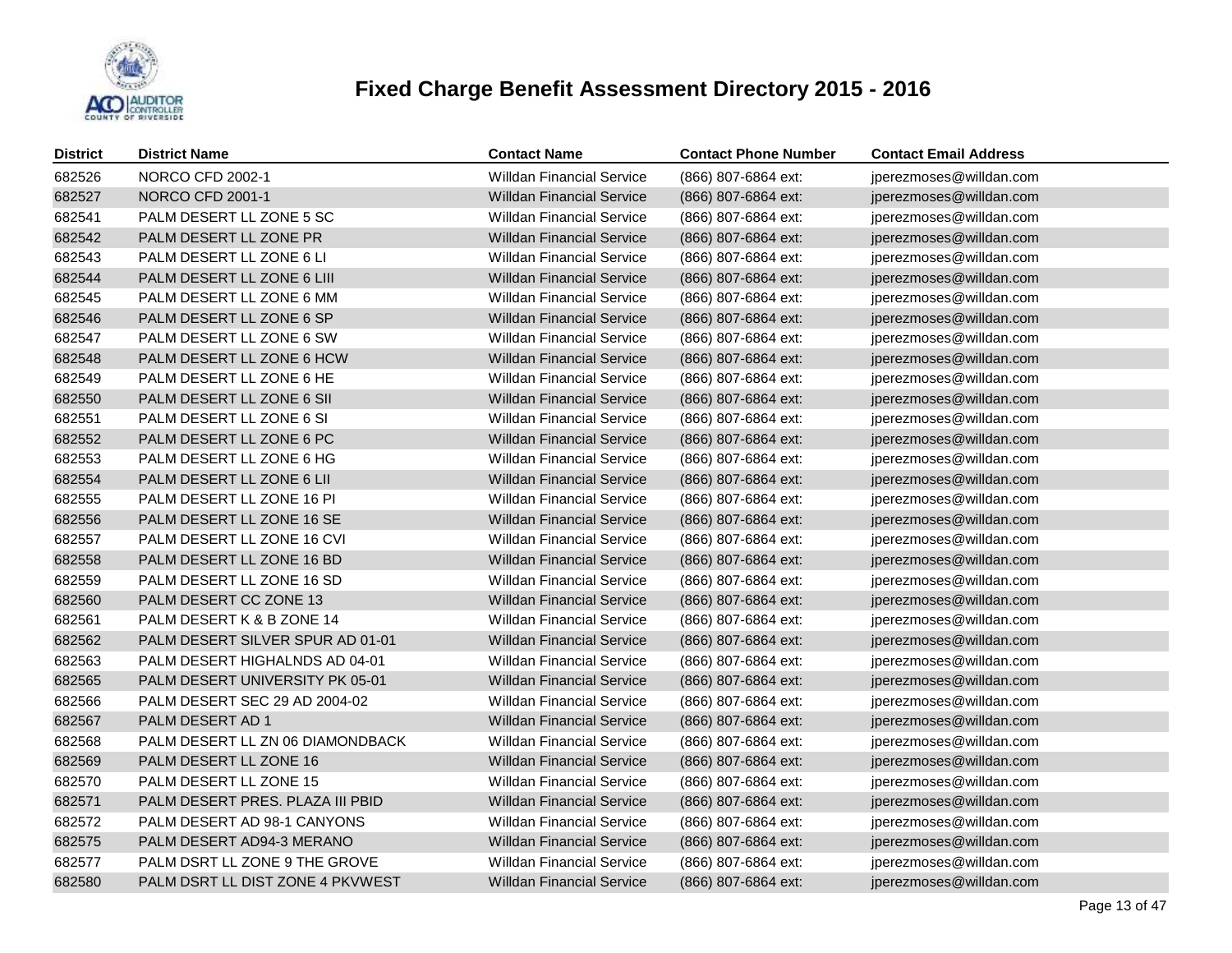

| <b>District</b> | <b>District Name</b>             | <b>Contact Name</b>               | <b>Contact Phone Number</b> | <b>Contact Email Address</b>         |
|-----------------|----------------------------------|-----------------------------------|-----------------------------|--------------------------------------|
| 682582          | PALM DSRT LL DIST ZONE 5 CCC     | <b>Willdan Financial Service</b>  | (866) 807-6864 ext:         | jperezmoses@willdan.com              |
| 682583          | PALM DESERT ENERGY LOAN PROGRAM  | Willdan Financial Service         | (866) 807-6864 ext:         | jperezmoses@willdan.com              |
| 682584          | PALM DSRT LL DIST ZONE 2 CYN CV  | <b>Willdan Financial Service</b>  | (866) 807-6864 ext:         | jperezmoses@willdan.com              |
| 682586          | CITY OF PALM DESERT EMERGENCY SV | Willdan Financial Service         | (866) 807-6864 ext:         | jperezmoses@willdan.com              |
| 682587          | PALM DSRT LL ZONE 1 PRES PLZ     | <b>Willdan Financial Service</b>  | (866) 807-6864 ext:         | jperezmoses@willdan.com              |
| 682588          | PALM DSRT LL DIST ZONE 3 VNYDS   | Willdan Financial Service         | (866) 807-6864 ext:         | jperezmoses@willdan.com              |
| 682590          | REFUSE & RECYCLE SERVICE BILLING | <b>Burrtec Waste and Recyclin</b> | (760) 340-2113 ext:         | rcaputo@burrtedesert.com             |
| 682592          | PALM DESERT CFD 91-1             | Willdan Financial Service         | (866) 807-6864 ext:         | jperezmoses@willdan.com              |
| 682593          | CITY OF PALM DESET LLMD #11      | <b>Willdan Financial Service</b>  | (866) 807-6864 ext:         | jperezmoses@willdan.com              |
| 682598          | PALM DESERT LL DST 6 HOVLEY LANE | Willdan Financial Service         | (866) 807-6864 ext:         | jperezmoses@willdan.com              |
| 682599          | PALM DSRT LL ZONE 7 WARING CT    | <b>Willdan Financial Service</b>  | (866) 807-6864 ext:         | jperezmoses@willdan.com              |
| 682600          | PALM DSRT LL ZONE 8 PALM GATE    | Willdan Financial Service         | (866) 807-6864 ext:         | jperezmoses@willdan.com              |
| 682606          | RE AD 2015-1                     | NBS.                              | (800) 676-7516 ext:         | info@nbsgov.com                      |
| 682612          | CITY OF PALM SPRINGS LT MT#3     | <b>NBS</b>                        | (800) 676-7516 ext:         | info@nbsgov.com                      |
| 682616          | CITY OF PALM SPRINGS NUISANCE    | Robert Burkholder                 | (760) 323-8223 ext:         | Robert.Burkholder@palmsprings-ca.gov |
| 682617          | CITY OF PALM SPRINGS SEWER CHG   | <b>Greg Paige</b>                 | (760) 323-8166 ext: 123     |                                      |
| 682619          | CITY PALM SP PKWY MAINT DIST 6-A | <b>NBS</b>                        | (800) 676-7516 ext:         | info@nbsgov.com                      |
| 682621          | CITY PALM SP PKWY MAINT DIST 6-C | <b>NBS</b>                        | (800) 676-7516 ext:         | info@nbsgov.com                      |
| 682622          | CITY OF PALM SPGS WASTE DISPOSAL | Della Roop                        | (760) 327-1351 ext:         |                                      |
| 682623          | CITY OF PALM SP PKWY MAINT 7     | <b>NBS</b>                        | (800) 676-7516 ext:         | info@nbsgov.com                      |
| 682624          | PALM SPRGS PRKWY MAINT #8        | <b>NBS</b>                        | (800) 676-7516 ext:         | info@nbsgov.com                      |
| 682630          | CITY PALM SP PKWY MAINT DIST 9   | <b>NBS</b>                        | (800) 676-7516 ext:         | info@nbsgov.com                      |
| 682631          | PALM SPRINGS PKWY MAINT DIST 10  | <b>NBS</b>                        | (800) 676-7516 ext:         | info@nbsgov.com                      |
| 682632          | PALM SPRING PKWY MNT DST 10 ZN 2 | <b>NBS</b>                        | (800) 676-7516 ext:         | info@nbsgov.com                      |
| 682636          | PALM SPRINGS CFD 2005-1          | NBS.                              | (800) 676-7516 ext:         | info@nbsgov.com                      |
| 682637          | PALM SPRINGS CFD 2007-1          | NBS.                              | (800) 676-7516 ext:         | info@nbsgov.com                      |
| 682638          | PALM SPRINGS LTG MAINT DIST 12   | <b>NBS</b>                        | (800) 676-7516 ext:         | info@nbsgov.com                      |
| 682639          | PHFA CA PACE PROGRAM,            | <b>Willdan Financial Services</b> | (866) 807-6864 ext:         | das-aa@willdan.com                   |
| 682642          | PERRIS CFD 2001-1 IA 4 MAY FARMS | <b>Willdan Financial Services</b> | (866) 807-6864 ext:         | $\epsilon$                           |
| 682643          | PERRIS CFD 2004-3 IA #2 MONUMENT | <b>Willdan Financial Services</b> | (866) 807-6864 ext:         |                                      |
| 682644          | PERRIS CFD 2004-3 IA #1 MONUMENT | <b>Willdan Financial Services</b> | (866) 807-6864 ext:         | $\mathbf{r}$                         |
| 682645          | PERRIS CFD 2004-5 AMBER OAKS II  | Willdan Financial Services        | (866) 807-6864 ext:         |                                      |
| 682646          | PERRIS CFD 2004-1 AMBER OAKS     | <b>Willdan Financial Services</b> | (866) 807-6864 ext:         | $\cdot$                              |
| 682647          | PERRIS CFD 2004-2 CLC            | Willdan Financial Services        | (866) 807-6864 ext:         |                                      |
| 682648          | CITY OF PERRIS CFD 2001-1 IA 2   | Willdan Financial Services        | (866) 807-6864 ext:         |                                      |
| 682649          | CITY OF PERRIS CFD 2001-1 IA 3   | Willdan Financial Services        | (866) 807-6864 ext:         |                                      |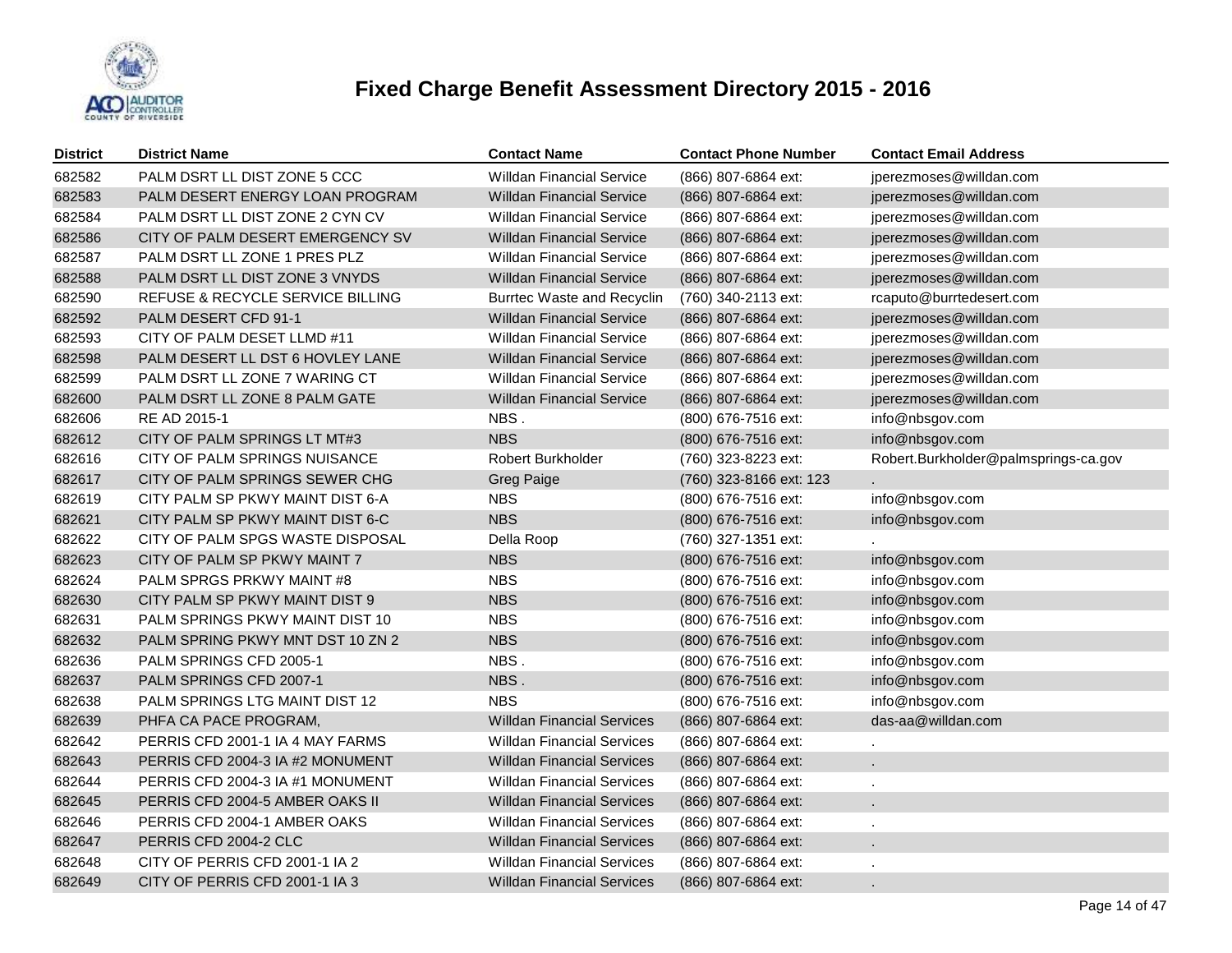

| <b>District</b> | <b>District Name</b>             | <b>Contact Name</b>               | <b>Contact Phone Number</b> | <b>Contact Email Address</b> |
|-----------------|----------------------------------|-----------------------------------|-----------------------------|------------------------------|
| 682651          | CITY OF PERRIS MAINT DST 84-1    | City of Perris                    | (951) 943-4610 ext:         |                              |
| 682652          | CITY OF PERRIS LNDSCPE DST 1     | City of Perris                    | (951) 943-4610 ext:         |                              |
| 682653          | PERRIS CFD 2005-2 HARMONY GROVE  | <b>Willdan Financial Services</b> | (866) 807-6864 ext:         |                              |
| 682654          | PERRIS CFD 2005-4 STRTFRD RNCH   | <b>Willdan Financial Services</b> | (866) 807-6864 ext:         |                              |
| 682655          | PERRIS CFD 2006-2 MNMT PK ESTS   | <b>Willdan Financial Services</b> | (866) 807-6864 ext:         |                              |
| 682656          | PERRIS CFD 2006-3 ALDER          | <b>Willdan Financial Services</b> | (866) 807-6864 ext:         |                              |
| 682657          | PERRIS STORM DRAIN DST 1         | City of Perris                    | (951) 943-4610 ext:         |                              |
| 682658          | CITY OF PERRIS CFD 2001-1 IA #1  | <b>Willdan Financial Services</b> | (866) 807-6864 ext:         |                              |
| 682659          | CITY OF PERRIS CFD 88-1          | <b>Willdan Financial Services</b> | (866) 807-6864 ext:         |                              |
| 682661          | CITY OF PERRIS CFD 88-3          | <b>Willdan Financial Services</b> | (866) 807-6864 ext:         |                              |
| 682663          | PERRIS CFD 93-1R MAY RANCH       | <b>Willdan Financial Services</b> | (866) 807-6864 ext:         |                              |
| 682664          | PERRIS CFD 90-1                  | <b>Willdan Financial Services</b> | (866) 807-6864 ext:         |                              |
| 682666          | CFD 2014-2 PERRIS SPECTRUM       | <b>Willdan Financial Services</b> | (866) 807-6864 ext:         |                              |
| 682669          | CITY OF PERRIS CFD 93-2 (PLAZA)  | <b>Willdan Financial Services</b> | (866) 807-6864 ext:         |                              |
| 682670          | CITY OF PERRIS CFD 2001-2        | <b>Willdan Financial Services</b> | (866) 807-6864 ext:         |                              |
| 682671          | CITY OF PERRIS CFD 2002-1        | <b>Willdan Financial Services</b> | (866) 807-6864 ext:         |                              |
| 682672          | CITY OF PERRIS CFD 2003-1        | <b>Willdan Financial Services</b> | (866) 807-6864 ext:         |                              |
| 682673          | PERRIS CFD2001-3 N.PUBLIC SAFETY | <b>Willdan Financial Services</b> | (866) 807-6864 ext:         |                              |
| 682674          | RANCHO MIRAGE AD 30-02 CLANCY LN | <b>Willdan Financial Service</b>  | (866) 807-6864 ext:         | sreynods@willdan.com         |
| 682675          | RANCHO MIRAGE AD29-96 WHITE SUN  | <b>Willdan Financial Service</b>  | (866) 807-6864 ext:         | sreynods@willdan.com         |
| 682676          | RANCHO MIRAGE AD25-9OR VISTA DUN | <b>Willdan Financial Service</b>  | (866) 807-6864 ext:         | sreynods@willdan.com         |
| 682677          | RANCHO MIRAGE AD27-92            | <b>Willdan Financial Service</b>  | $(866)$ 807-6864 ext:       | sreynods@willdan.com         |
| 682679          | CITY OF RANCHO MIRAGE CFD 1      | <b>Willdan Financial Service</b>  | (866) 807-6864 ext:         | sreynods@willdan.com         |
| 682681          | CITY OF RANCHO MIRAGE NUS ABATE  | <b>Willdan Financial Service</b>  | (866) 807-6864 ext:         | sreynods@willdan.com         |
| 682683          | CITY OF RANCHO MIRAGE FIRE PROT  | <b>Willdan Financial Services</b> | (866) 807-6864 ext:         |                              |
| 682685          | RANCHO MIRAGE LLD ZONE F         | Willdan Financial Service         | (866) 807-6864 ext:         | sreynods@willdan.com         |
| 682686          | CITY OF RANCHO MIR LNDSCP ZN0    | <b>Willdan Financial Service</b>  | (866) 807-6864 ext:         | sreynods@willdan.com         |
| 682687          | CITY OF RANCHO MIR LNDSCP ZN0A   | <b>Willdan Financial Service</b>  | $(866)$ 807-6864 ext:       | sreynods@willdan.com         |
| 682688          | CITY OF RANCHO MIR LNDSCP ZN2    | <b>Willdan Financial Service</b>  | (866) 807-6864 ext:         | sreynods@willdan.com         |
| 682694          | RANCHO MIRAGE FIRE EXCISE TAX    | <b>Willdan Financial Services</b> | (866) 807-6864 ext:         | χ.                           |
| 682695          | RANCHO MIRAGE CITYWIDE LNDSCPE   | <b>Willdan Financial Services</b> | (866) 807-6864 ext:         |                              |
| 682696          | CITY OF RANCHO MIR LNDSCP ZN3    | <b>Willdan Financial Service</b>  | (866) 807-6864 ext:         | sreynods@willdan.com         |
| 682697          | RANCHO MIRAGE CITYWIDE PARK TAX  | <b>Willdan Financial Services</b> | (866) 807-6864 ext:         |                              |
| 682698          | RANCHO MIR AD22-85RR F.SINATRA   | <b>Willdan Financial Service</b>  | (866) 807-6864 ext:         | sreynods@willdan.com         |
| 682700          | RIVERSIDE ADMIN CIVIL PENALTIES  | City of Riverside                 | (951) 826-5633 ext:         |                              |
| 682701          | RIVERSIDE ADMIN CITATION         | City of Riverside                 | (951) 826-5633 ext:         | L.                           |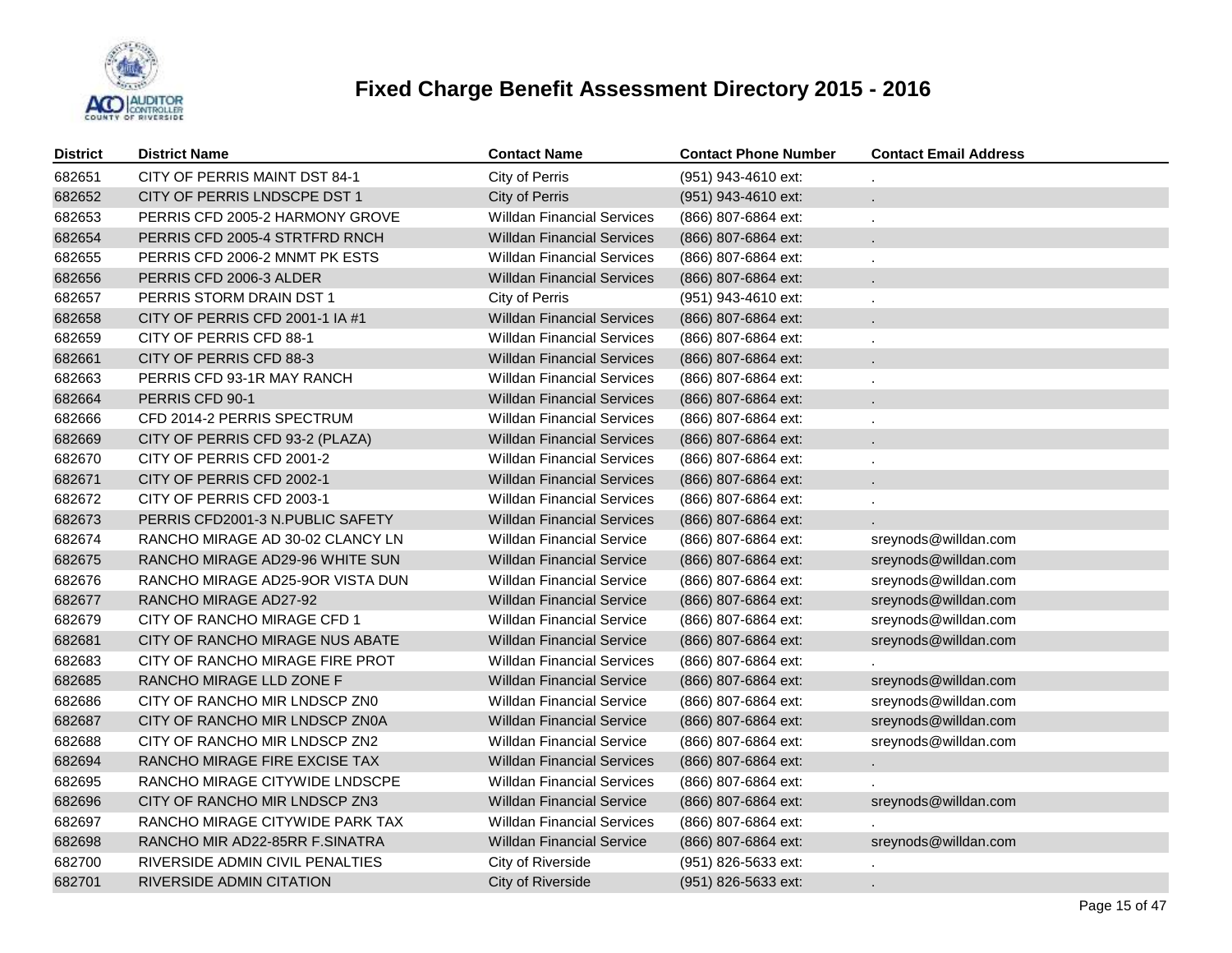

| District | <b>District Name</b>             | <b>Contact Name</b>        | <b>Contact Phone Number</b> | <b>Contact Email Address</b> |
|----------|----------------------------------|----------------------------|-----------------------------|------------------------------|
| 682703   | CITY OF RIVERSIDE WEED CONTROL   | City of Riverside          | (951) 826-5633 ext:         |                              |
| 682704   | CITY OF RIVERSIDE BLDG ABATEMT   | City of Riverside          | $(951)$ 826-5633 ext:       |                              |
| 682705   | CTY OF RIVERSIDE LTG DST AD      | <b>Scott Catlett</b>       | (951) 826-5539 ext:         | scatlett@riversideca.gov     |
| 682706   | CITY OF RIVERSIDE RIVERWALK AD   | <b>Scott Catlett</b>       | (951) 826-5539 ext:         | scatlett@riversideca.gov     |
| 682712   | RIVERSIDE CITY LIBRARY SERVICES  | <b>Scott Catlett</b>       | (951) 826-5539 ext:         | scatlett@riversideca.gov     |
| 682713   | RIVERSIDE RIVERWALK BUS CTR AD   | <b>Scott Catlett</b>       | (951) 826-5539 ext:         | scatlett@riversideca.gov     |
| 682714   | RIVERSIDE HUNTER PARK AD         | <b>Scott Catlett</b>       | (951) 826-5539 ext:         | scatlett@riversideca.gov     |
| 682715   | TEMECULA USD CFD 2014-1          | <b>Barbara Hale-Carter</b> | (760) 233-2630 ext:         | barbc@sdfa.com               |
| 682723   | RIVERSIDE SYCAMORE CYN CFD 92-1  | <b>Scott Catlett</b>       | (951) 826-5539 ext:         | scatlett@riversideca.gov     |
| 682725   | RIVERSIDE CFD 2004-1 GALLERIA    | <b>Scott Catlett</b>       | (951) 826-5539 ext:         | scatlett@riversideca.gov     |
| 682726   | RIV RIVERWALK VISTA CFD 2006-1   | <b>Scott Catlett</b>       | (951) 826-5539 ext:         | scatlett@riversideca.gov     |
| 682728   | <b>JURUPA VALLEY TRASH #2</b>    | Vicki Wasko                | (951) 332-6464 ext:         | vwasko@jurupavalley.org      |
| 682731   | CITY OF RIV LITTER & TRASH ABATE | City of Riverside          | (951) 826-5633 ext:         |                              |
| 682734   | <b>RIVERSIDE LLMD #1</b>         | <b>Scott Catlett</b>       | (951) 826-5539 ext:         | scatlett@riversideca.gov     |
| 682736   | CITY OF RIVERSIDE RIVERWALK LMD  | <b>Scott Catlett</b>       | (951) 826-5539 ext:         | scatlett@riversideca.gov     |
| 682742   | CFD 2006-1 RIVERWALK IMP AREA 2  | <b>Scott Catlett</b>       | (951) 826-5539 ext:         | scatlett@riversideca.gov     |
| 682799   | CITY OF SAN JACINTO CFD 2002-1   | NBS.                       | (800) 676-7516 ext:         | info@nbsgov.com              |
| 682800   | CITY OF SAN JACINTO CFD 2003-1   | <b>NBS</b>                 | (800) 676-7516 ext:         | info@nbsgov.com              |
| 682801   | CITY OF SAN JACINTO CFD 2003-2   | <b>NBS</b>                 | (800) 676-7516 ext:         | info@nbsgov.com              |
| 682803   | SAN JACINTO CODE VIOLATIONS      | Marcee Maupin              | (951) 487-7321 ext:         | mmaupin@sanjacintoca.us      |
| 682810   | SAN JACINTO LL PARK 1            | <b>NBS</b>                 | (800) 676-7516 ext:         | info@nbsgov.com              |
| 682813   | SAN JACINTO LLPD 2 ZN 1 AD       | <b>NBS</b>                 | (800) 676-7516 ext:         | info@nbsgov.com              |
| 682814   | SAN JACINTO LLPD 2 ZN 2 AD       | <b>NBS</b>                 | (800) 676-7516 ext:         | info@nbsgov.com              |
| 682815   | SAN JACINTO LLPD 2 ZN 3 AD       | <b>NBS</b>                 | (800) 676-7516 ext:         | info@nbsgov.com              |
| 682816   | SAN JACINTO LLPD 2 ZN 4 AD       | <b>NBS</b>                 | (800) 676-7516 ext:         | info@nbsgov.com              |
| 682817   | SAN JACINTO LLPD 2 ZN 5 AD       | <b>NBS</b>                 | (800) 676-7516 ext:         | info@nbsgov.com              |
| 682818   | SAN JACINTO LLPD 2 ZN 6 AD       | <b>NBS</b>                 | (800) 676-7516 ext:         | info@nbsgov.com              |
| 682819   | SAN JACINTO LLPD 2 ZN 7 AD       | <b>NBS</b>                 | (800) 676-7516 ext:         | info@nbsgov.com              |
| 682820   | SAN JACINTO LLPD 2 ZN 8 AD       | <b>NBS</b>                 | (800) 676-7516 ext:         | info@nbsgov.com              |
| 682821   | SAN JACINTO LLPD 2 ZN 9 AD       | <b>NBS</b>                 | (800) 676-7516 ext:         | info@nbsgov.com              |
| 682822   | SAN JACINTO LLPD 2 ZN 10 AD      | <b>NBS</b>                 | (800) 676-7516 ext:         | info@nbsgov.com              |
| 682823   | SAN JACINTO LLPD 2 ZN 14 AD      | <b>NBS</b>                 | (800) 676-7516 ext:         | info@nbsgov.com              |
| 682824   | SAN JACINTO LLPD 2 ZN 16 AD      | <b>NBS</b>                 | (800) 676-7516 ext:         | info@nbsgov.com              |
| 682825   | SAN JACINTO LLPD 2 ZN 17 AD      | <b>NBS</b>                 | (800) 676-7516 ext:         | info@nbsgov.com              |
| 682826   | SAN JACINTO LLPD 2 ZN 18 AD      | <b>NBS</b>                 | (800) 676-7516 ext:         | info@nbsgov.com              |
| 682828   | SAN JACINTO LLPD 2 ZN 12 AD      | <b>NBS</b>                 | (800) 676-7516 ext:         | info@nbsgov.com              |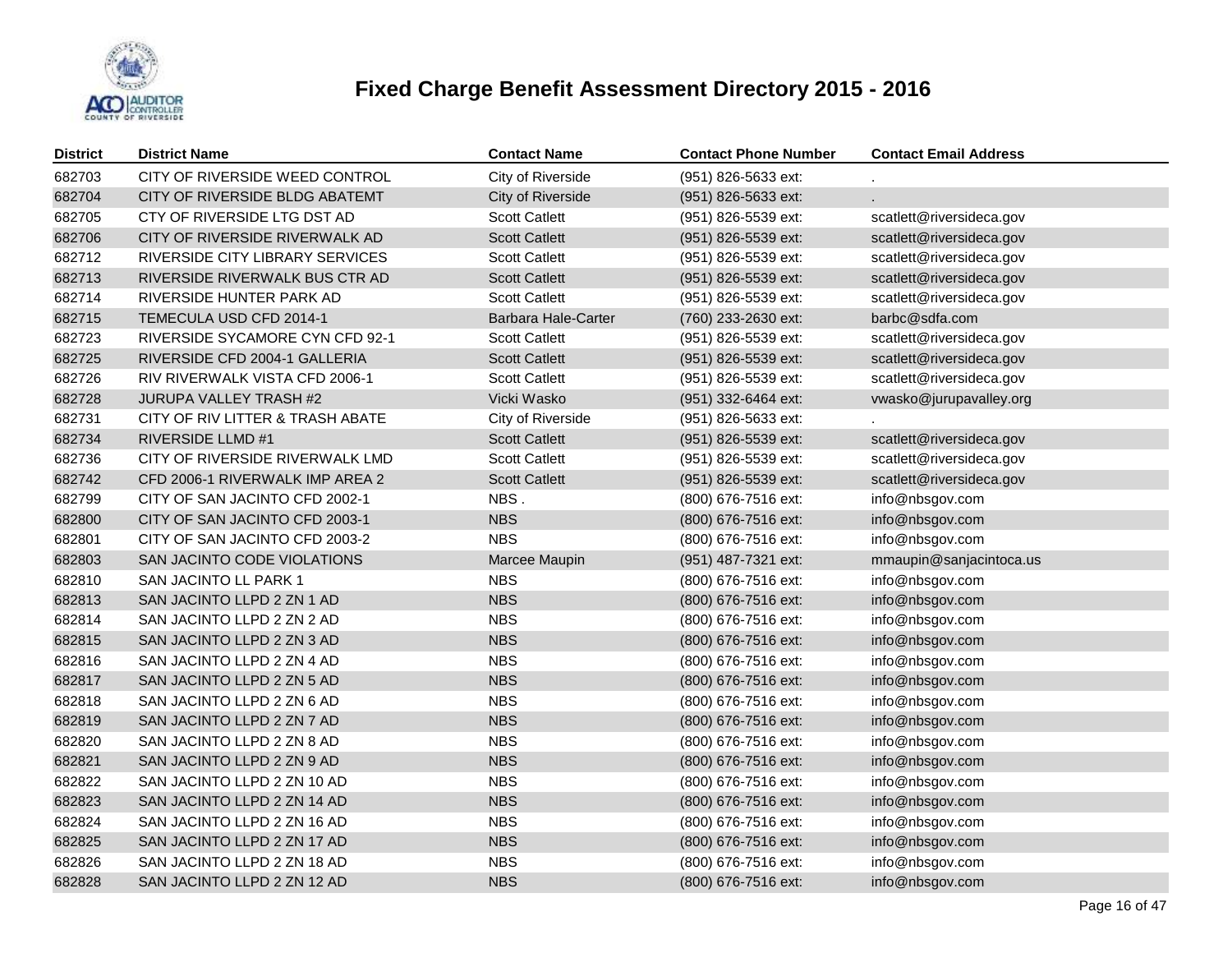

| <b>District</b> | <b>District Name</b>            | <b>Contact Name</b>       | <b>Contact Phone Number</b> | <b>Contact Email Address</b> |
|-----------------|---------------------------------|---------------------------|-----------------------------|------------------------------|
| 682829          | SAN JACINTO LLPD 2 ZN 13 AD     | <b>NBS</b>                | (800) 676-7516 ext:         | info@nbsgov.com              |
| 682830          | SAN JACINTO LLPD 2 ZN 15 AD     | <b>NBS</b>                | (800) 676-7516 ext:         | info@nbsgov.com              |
| 682831          | SAN JACINTO LLPD 2 ZN 19 AD     | <b>NBS</b>                | (800) 676-7516 ext:         | info@nbsgov.com              |
| 682832          | SAN JACINTO LLPD 2 ZN 20 AD     | <b>NBS</b>                | (800) 676-7516 ext:         | info@nbsgov.com              |
| 682833          | SAN JACINTO LLPD 2 ZN 21 AD     | <b>NBS</b>                | (800) 676-7516 ext:         | info@nbsgov.com              |
| 682834          | SAN JACINTO LLPD 2 ZN 22 AD     | <b>NBS</b>                | (800) 676-7516 ext:         | info@nbsgov.com              |
| 682835          | SAN JACINTO LLPD 2 ZN 23 AD     | <b>NBS</b>                | (800) 676-7516 ext:         | info@nbsgov.com              |
| 682836          | SAN JACINTO LLPD 2 ZN 24 AD     | <b>NBS</b>                | (800) 676-7516 ext:         | info@nbsgov.com              |
| 682837          | SAN JACINTO LLPD 2 ZN 25 AD     | <b>NBS</b>                | (800) 676-7516 ext:         | info@nbsgov.com              |
| 682838          | SAN JACINTO LLPD 2 ZN 26 AD     | <b>NBS</b>                | (800) 676-7516 ext:         | info@nbsgov.com              |
| 682839          | SAN JACINTO LLPD 2 ZN 27 AD     | <b>NBS</b>                | (800) 676-7516 ext:         | info@nbsgov.com              |
| 682840          | SAN JACINTO LLPD 2 ZN 28 AD     | <b>NBS</b>                | (800) 676-7516 ext:         | info@nbsgov.com              |
| 682841          | SAN JACINTO LLPD 2 ZN 29 AD     | <b>NBS</b>                | (800) 676-7516 ext:         | info@nbsgov.com              |
| 682843          | SAN JACINTO LLPD 2 ZN 31 AD     | <b>NBS</b>                | (800) 676-7516 ext:         | info@nbsgov.com              |
| 682844          | SAN JACINTO LLPD 2 ZN 32 AD     | <b>NBS</b>                | (800) 676-7516 ext:         | info@nbsgov.com              |
| 682845          | SAN JACINTO LLPD 2 ZN 33 AD     | <b>NBS</b>                | (800) 676-7516 ext:         | info@nbsgov.com              |
| 682846          | SAN JACINTO LLPD 2 ZN 34 AD     | <b>NBS</b>                | (800) 676-7516 ext:         | info@nbsgov.com              |
| 682847          | SAN JACINTO LLPD 2 ZN 35 AD     | <b>NBS</b>                | (800) 676-7516 ext:         | info@nbsgov.com              |
| 682848          | SAN JACINTO LLPD 2 ZN 36 AD     | <b>NBS</b>                | (800) 676-7516 ext:         | info@nbsgov.com              |
| 682849          | SAN JACINTO LLPD 2 ZN 37 AD     | <b>NBS</b>                | (800) 676-7516 ext:         | info@nbsgov.com              |
| 682850          | SAN JACINTO LLPD 2 ZN 38 AD     | <b>NBS</b>                | (800) 676-7516 ext:         | info@nbsgov.com              |
| 682851          | SAN JACINTO LLPD 2 ZN 39 AD     | <b>NBS</b>                | (800) 676-7516 ext:         | info@nbsgov.com              |
| 682852          | SAN JACINTO LLPD 2 ZN 40 AD     | <b>NBS</b>                | (800) 676-7516 ext:         | info@nbsgov.com              |
| 682858          | LLPD #2 ZN 85 AD                | <b>NBS</b>                | (800) 676-7516 ext:         | info@nbsgov.com              |
| 682859          | LLPD #2 ZN 86 AD                | <b>NBS</b>                | (800) 676-7516 ext:         | info@nbsgov.com              |
| 682912          | TEMECULA PARKS/LIGHTING SVS,    | Albert A. Webb Associates | (800) 439-6553 ext:         |                              |
| 682914          | TEMECULA RESIDENTIAL ST LIGHTS  | Albert A. Webb Associates | (800) 439-6553 ext:         |                              |
| 682916          | TEMECULA TRASH/RECYCLING        | Albert A. Webb Associates | (800) 439-6553 ext:         |                              |
| 682917          | TEMECULA ROAD MAINTENANCE       | Albert A. Webb Associates | (800) 439-6553 ext:         |                              |
| 682919          | TEMECULA WEED ABATEMENT         | Temecula Weed Abatement   | (951) 302-4144 ext:         |                              |
| 682921          | TEMECULA CFD 03-03 WOLF CREEK A | Albert A. Webb Associates | (800) 439-6553 ext:         |                              |
| 682923          | TEMECULA AD 03-04 JOHN WARNER   | Albert A. Webb Associates | (800) 439-6553 ext:         |                              |
| 682924          | TEMECULA CFD 03-06 HARVESTON 11 | Albert A. Webb Associates | (800) 439-6553 ext:         |                              |
| 682926          | TEMECULA CFD 01-2 HARVESTON B   | Albert A. Webb Associates | (800) 439-6553 ext:         |                              |
| 682927          | TEMECULA CFD 01-2 HARVESTON A   | Albert A. Webb Associates | (800) 439-6553 ext:         |                              |
| 682928          | TEMECULA CFD 03-1 CROWNE HILL   | Albert A. Webb Associates | (800) 439-6553 ext:         |                              |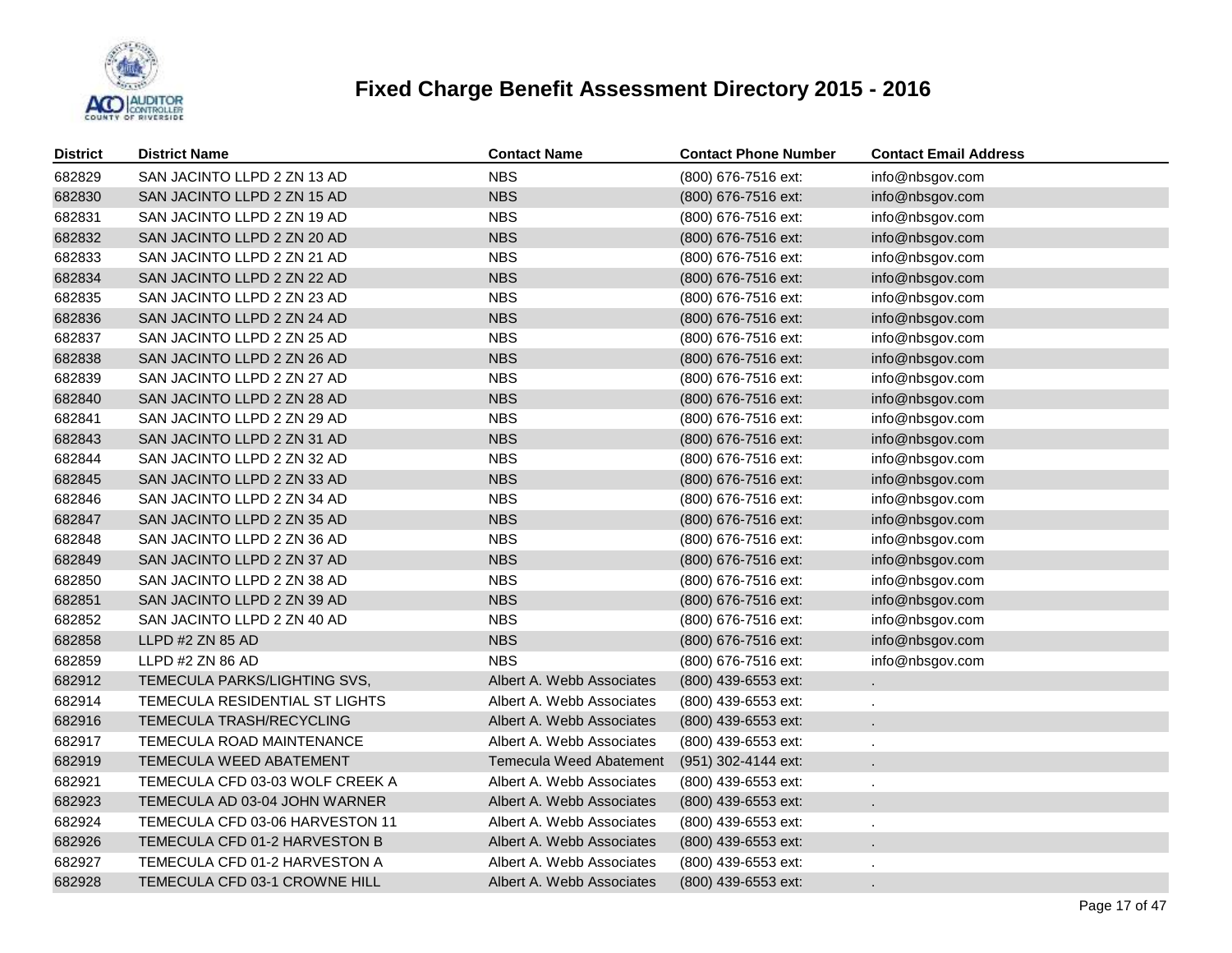

| <b>District</b> | <b>District Name</b>             | <b>Contact Name</b>       | <b>Contact Phone Number</b> | <b>Contact Email Address</b> |
|-----------------|----------------------------------|---------------------------|-----------------------------|------------------------------|
| 682929          | TEMECULA CFD03-2 RORIPAUGH RANCH | Albert A. Webb Associates | (800) 439-6553 ext:         |                              |
| 682930          | TEMECULA PERIMTR LDS ZN 1 AD     | Albert A. Webb Associates | (800) 439-6553 ext:         | $\mathbf{r}$                 |
| 682931          | TEMECULA PERIMTR LDS ZN 2 AD     | Albert A. Webb Associates | (800) 439-6553 ext:         | ÷,                           |
| 682932          | TEMECULA PERIMTR LDS ZN 3 AD     | Albert A. Webb Associates | (800) 439-6553 ext:         |                              |
| 682933          | TEMECULA PERIMTR LDS ZN 4 AD     | Albert A. Webb Associates | (800) 439-6553 ext:         |                              |
| 682934          | TEMECULA PERIMTR LDS ZN 5 AD     | Albert A. Webb Associates | (800) 439-6553 ext:         |                              |
| 682935          | TEMECULA PERIMTR LDS ZN 6 AD     | Albert A. Webb Associates | (800) 439-6553 ext:         |                              |
| 682936          | TEMECULA PERIMTR LDS ZN 7 AD     | Albert A. Webb Associates | (800) 439-6553 ext:         |                              |
| 682937          | TEMECULA PERIMTR LDS ZN 8 AD     | Albert A. Webb Associates | (800) 439-6553 ext:         |                              |
| 682938          | TEMECULA PERIMTR LDS ZN 9 AD     | Albert A. Webb Associates | (800) 439-6553 ext:         |                              |
| 682939          | TEMECULA PERIMTR LDS ZN 10 AD    | Albert A. Webb Associates | (800) 439-6553 ext:         |                              |
| 682940          | TEMECULA PERIMTR LDS ZN 11 AD    | Albert A. Webb Associates | (800) 439-6553 ext:         |                              |
| 682941          | TEMECULA PERIMTR LDS ZN 12 AD    | Albert A. Webb Associates | (800) 439-6553 ext:         |                              |
| 682942          | TEMECULA PERIMTR LDS ZN 13 AD    | Albert A. Webb Associates | (800) 439-6553 ext:         |                              |
| 682943          | TEMECULA PERIMTR LDS ZN 14 AD    | Albert A. Webb Associates | (800) 439-6553 ext:         |                              |
| 682944          | TEMECULA PERIMTR LDS ZN 15 AD    | Albert A. Webb Associates | (800) 439-6553 ext:         |                              |
| 682945          | TEMECULA PERIMTR LDS ZN 16 AD    | Albert A. Webb Associates | (800) 439-6553 ext:         |                              |
| 682946          | TEMECULA PERIMTR LDS ZN 17 AD    | Albert A. Webb Associates | (800) 439-6553 ext:         |                              |
| 682947          | TEMECULA PERIMTR LDS ZN 18 AD    | Albert A. Webb Associates | (800) 439-6553 ext:         |                              |
| 682948          | TEMECULA PERIMTR LDS ZN 19 AD    | Albert A. Webb Associates | (800) 439-6553 ext:         |                              |
| 682949          | TEMECULA PERIMTR LDS ZN 20 AD    | Albert A. Webb Associates | (800) 439-6553 ext:         |                              |
| 682950          | TEMECULA PERIMTR LDS ZN 21 AD    | Albert A. Webb Associates | (800) 439-6553 ext:         |                              |
| 682951          | TEMECULA PERIMTR LDS ZN 22 AD    | Albert A. Webb Associates | (800) 439-6553 ext:         |                              |
| 682952          | TEMECULA PERIMTR LDS ZN 23 AD    | Albert A. Webb Associates | (800) 439-6553 ext:         |                              |
| 682953          | TEMECULA PERIMTR LDS ZN 24 AD    | Albert A. Webb Associates | (800) 439-6553 ext:         |                              |
| 682954          | TEMECULA PERIMTR LDS ZN 25 AD    | Albert A. Webb Associates | (800) 439-6553 ext:         |                              |
| 682955          | TEMECULA PERIMTR LDS ZN 26 AD    | Albert A. Webb Associates | (800) 439-6553 ext:         |                              |
| 682956          | TEMECULA PERIMTR LDS ZN 27 AD    | Albert A. Webb Associates | (800) 439-6553 ext:         |                              |
| 682957          | TEMECULA PERIMTR LDS ZN 28 AD    | Albert A. Webb Associates | (800) 439-6553 ext:         |                              |
| 682958          | TEMECULA PERIMTR LDS ZN 29 AD    | Albert A. Webb Associates | (800) 439-6553 ext:         |                              |
| 683000          | ALVORD USD CFD 2001-1            | Dolinka Group             | (877) 250-1503 ext:         | taxinfo@dolinkagroup.com     |
| 683001          | ALVORD USD CFD 2002-1            | Dolinka Group             | (877) 250-1503 ext:         | taxinfo@dolinkagroup.com     |
| 683002          | ALVORD USD CFD 2006-1 TAX A      | Dolinka Group             | (877) 250-1503 ext:         | taxinfo@dolinkagroup.com     |
| 683003          | ALVORD USD CFD 2006-1 TAX B      | Dolinka Group             | (877) 250-1503 ext:         | taxinfo@dolinkagroup.com     |
| 683142          | CORONA-NORCO USD CFD 03-5        | <b>Ted Rozzi</b>          | (951) 736-5045 ext:         | trozzi@cnusd.k12.ca.us       |
| 683143          | CORONA-NORCO USD CFD 03-4        | <b>Ted Rozzi</b>          | (951) 736-5045 ext:         | trozzi@cnusd.k12.ca.us       |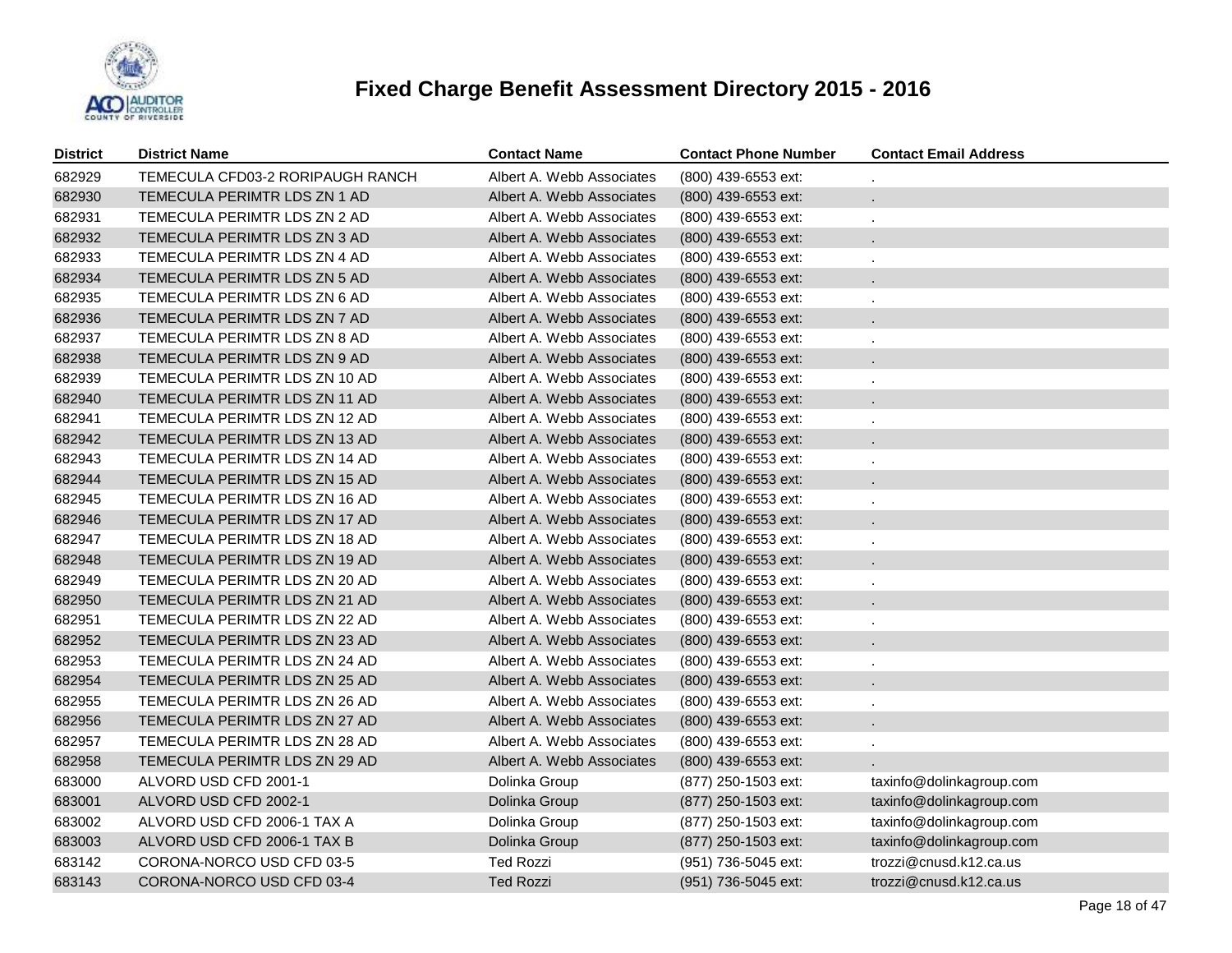

| <b>District</b> | <b>District Name</b>             | <b>Contact Name</b> | <b>Contact Phone Number</b> | <b>Contact Email Address</b> |
|-----------------|----------------------------------|---------------------|-----------------------------|------------------------------|
| 683144          | CORONA-NORCO USD CFD 03-3 (A)    | <b>Ted Rozzi</b>    | (951) 736-5045 ext:         | trozzi@cnusd.k12.ca.us       |
| 683145          | CORONA-NORCO USD CFD 03-3 (B)    | <b>Ted Rozzi</b>    | (951) 736-5045 ext:         | trozzi@cnusd.k12.ca.us       |
| 683146          | CORONA-NORCO USD CFD 03-2        | <b>Ted Rozzi</b>    | (951) 736-5045 ext:         | trozzi@cnusd.k12.ca.us       |
| 683147          | CORONA-NORCO USD CFD 03-1        | <b>Ted Rozzi</b>    | (951) 736-5045 ext:         | trozzi@cnusd.k12.ca.us       |
| 683148          | CORONA-NORCO USD CFD 02-2 A      | <b>Ted Rozzi</b>    | (951) 736-5045 ext:         | trozzi@cnusd.k12.ca.us       |
| 683149          | CORONA-NORCO USD CFD 02-2 B      | <b>Ted Rozzi</b>    | (951) 736-5045 ext:         | trozzi@cnusd.k12.ca.us       |
| 683150          | CORONA-NORCO USD CFD 00-1        | <b>Ted Rozzi</b>    | (951) 736-5045 ext:         | trozzi@cnusd.k12.ca.us       |
| 683151          | CORONA-NORCO USD CFD 01-1 AREA A | <b>Ted Rozzi</b>    | (951) 736-5045 ext:         | trozzi@cnusd.k12.ca.us       |
| 683152          | CORONA-NORCO USD CFD 01-1 AREA B | <b>Ted Rozzi</b>    | (951) 736-5045 ext:         | trozzi@cnusd.k12.ca.us       |
| 683153          | CORONA-NORCO USD CFD 02-1        | <b>Ted Rozzi</b>    | (951) 736-5045 ext:         | trozzi@cnusd.k12.ca.us       |
| 683154          | CORONA-NORCO USD CFD 01-2 AREA A | <b>Ted Rozzi</b>    | (951) 736-5045 ext:         | trozzi@cnusd.k12.ca.us       |
| 683155          | CORONA-NORCO USD CFD 01-2 AREA B | <b>Ted Rozzi</b>    | (951) 736-5045 ext:         | trozzi@cnusd.k12.ca.us       |
| 683156          | CORONA-NORCO USD CFD 01-2 AREA C | <b>Ted Rozzi</b>    | (951) 736-5045 ext:         | trozzi@cnusd.k12.ca.us       |
| 683157          | CORONA-NORCO USD CFD 06-1        | <b>Ted Rozzi</b>    | (951) 736-5045 ext:         | trozzi@cnusd.k12.ca.us       |
| 683158          | CORONA-NORCO USD CFD 06-2        | <b>Ted Rozzi</b>    | (951) 736-5045 ext:         | trozzi@cnusd.k12.ca.us       |
| 683160          | CORONA-NORCO USD CFD 99-1        | <b>Ted Rozzi</b>    | (951) 736-5045 ext:         | trozzi@cnusd.k12.ca.us       |
| 683161          | CORONA-NORCO USD CFD 99-2 AREA A | <b>Ted Rozzi</b>    | (951) 736-5045 ext:         | trozzi@cnusd.k12.ca.us       |
| 683162          | CORONA-NORCO USD CFD 99-2 AREA B | <b>Ted Rozzi</b>    | (951) 736-5045 ext:         | trozzi@cnusd.k12.ca.us       |
| 683163          | CORONA-NORCO USD CFD 99-2 AREA C | <b>Ted Rozzi</b>    | (951) 736-5045 ext:         | trozzi@cnusd.k12.ca.us       |
| 683164          | CORONA-NORCO USD CFD 05-1        | <b>Ted Rozzi</b>    | (951) 736-5045 ext:         | trozzi@cnusd.k12.ca.us       |
| 683166          | CORONA-NORCO USD CFD 04-2 IA 3   | <b>Ted Rozzi</b>    | (951) 736-5045 ext:         | trozzi@cnusd.k12.ca.us       |
| 683167          | CORONA-NORCO USD CFD 04-1        | <b>Ted Rozzi</b>    | (951) 736-5045 ext:         | trozzi@cnusd.k12.ca.us       |
| 683168          | CORONA-NORCO USD CFD 04-2 IA1    | <b>Ted Rozzi</b>    | (951) 736-5045 ext:         | trozzi@cnusd.k12.ca.us       |
| 683169          | CORONA-NORCO USD CFD 04-2 IA2    | <b>Ted Rozzi</b>    | (951) 736-5045 ext:         | trozzi@cnusd.k12.ca.us       |
| 683174          | CORONA-NORCO USD CFD 94-1        | <b>Ted Rozzi</b>    | (951) 736-5045 ext:         | trozzi@cnusd.k12.ca.us       |
| 683175          | CORONA-NORCO CFD 95-1            | <b>Ted Rozzi</b>    | (951) 736-5045 ext:         | trozzi@cnusd.k12.ca.us       |
| 683176          | CORONA-NORCO CFD 96-1            | <b>Ted Rozzi</b>    | (951) 736-5045 ext:         | trozzi@cnusd.k12.ca.us       |
| 683177          | CORONA-NORCO CFD 97-1            | <b>Ted Rozzi</b>    | (951) 736-5045 ext:         | trozzi@cnusd.k12.ca.us       |
| 683178          | CORONA-NORCO USD CFD 98-1        | <b>Ted Rozzi</b>    | (951) 736-5045 ext:         | trozzi@cnusd.k12.ca.us       |
| 683179          | CORONA-NORCO USD CFD 98-2        | <b>Ted Rozzi</b>    | (951) 736-5045 ext:         | trozzi@cnusd.k12.ca.us       |
| 683181          | RIV UNIF CFD #6                  | Andrea Roess        | (949) 955-1500 ext:         | andrea@taussig.com           |
| 683182          | RIV UNIF CFD #2                  | Andrea Roess        | (949) 955-1500 ext:         | andrea@taussig.com           |
| 683183          | RIVERSIDE UNIF CFD #3            | Andrea Roess        | (949) 955-1500 ext:         | andrea@taussig.com           |
| 683184          | RIV UNIF CFD #4                  | Andrea Roess        | (949) 955-1500 ext:         | andrea@taussig.com           |
| 683185          | RIV USD CFD #8                   | Andrea Roess        | (949) 955-1500 ext:         | andrea@taussig.com           |
| 683191          | VAL VERDE USD CFD 2003-1 IA #1   | Dolinka Group       | (877) 250-1503 ext:         | taxinfo@dolinkagroup.com     |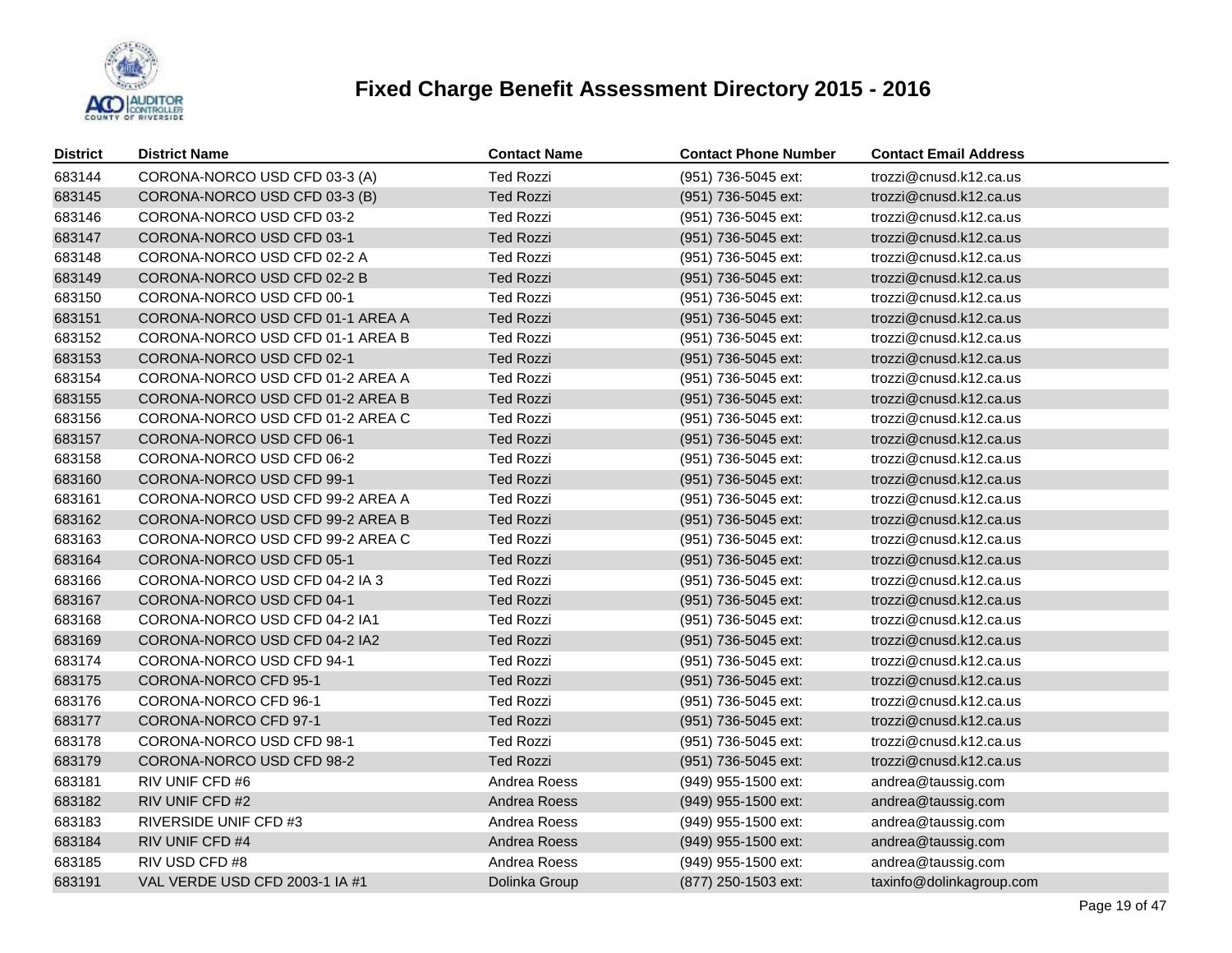

| <b>District</b> | <b>District Name</b>           | <b>Contact Name</b>       | <b>Contact Phone Number</b> | <b>Contact Email Address</b> |
|-----------------|--------------------------------|---------------------------|-----------------------------|------------------------------|
| 683192          | VAL VERDE USD CFD 2003-2       | Dolinka Group             | (877) 250-1503 ext:         | taxinfo@dolinkagroup.com     |
| 683193          | VAL VERDE USD CFD 2003-1 IA #2 | Dolinka Group             | (877) 250-1503 ext:         | taxinfo@dolinkagroup.com     |
| 683194          | VAL VERDE USD CFD 98-1         | Dolinka Group             | (877) 250-1503 ext:         | taxinfo@dolinkagroup.com     |
| 683200          | VAL VERDE USD CFD 2002-1 IA-A  | Dolinka Group             | (877) 250-1503 ext:         | taxinfo@dolinkagroup.com     |
| 683281          | PERRIS UNION HS CFD 91-1       | Koppel & Gruber Public Fi | (888) 510-0290 ext:         | info@kgpf.net                |
| 683282          | PERRIS UNION HS CFD 92-1       | Koppel & Gruber Public Fi | (888) 510-0290 ext:         | info@kgpf.net                |
| 683300          | RIV USD CFD 6 (IMP AREA 2)     | Andrea Roess              | (949) 955-1500 ext:         | andrea@taussig.com           |
| 683301          | RIV USD CFD 7                  | Andrea Roess              | (949) 955-1500 ext:         | andrea@taussig.com           |
| 683302          | RIV USD CFD 9 (IMP AREA 1)     | Andrea Roess              | (949) 955-1500 ext:         | andrea@taussig.com           |
| 683303          | RIV USD CFD 9 (IMP AREA 3)     | Andrea Roess              | (949) 955-1500 ext:         | andrea@taussig.com           |
| 683304          | RIV USD CFD 9 (IMP AREA 4)     | Andrea Roess              | (949) 955-1500 ext:         | andrea@taussig.com           |
| 683305          | RIV USD CFD 9 (IMP AREA 5)     | Andrea Roess              | (949) 955-1500 ext:         | andrea@taussig.com           |
| 683306          | RIV USD CFD 9 1A-2             | Andrea Roess              | (949) 955-1500 ext:         | andrea@taussig.com           |
| 683307          | RIV USD CFD 10                 | Andrea Roess              | (949) 955-1500 ext:         | andrea@taussig.com           |
| 683308          | RIV USD CFD 11                 | Andrea Roess              | (949) 955-1500 ext:         | andrea@taussig.com           |
| 683309          | RIV USD CFD 12                 | Andrea Roess              | (949) 955-1500 ext:         | andrea@taussig.com           |
| 683310          | RIV USD CFD 16                 | Andrea Roess              | (949) 955-1500 ext:         | andrea@taussig.com           |
| 683311          | RIV USD CFD 14                 | Andrea Roess              | (949) 955-1500 ext:         | andrea@taussig.com           |
| 683312          | RIV USD CFD 15 IA 1            | Andrea Roess              | (949) 955-1500 ext:         | andrea@taussig.com           |
| 683313          | RIV USD CFD 18                 | Andrea Roess              | (949) 955-1500 ext:         | andrea@taussig.com           |
| 683314          | RIV USD CFD 22                 | Andrea Roess              | (949) 955-1500 ext:         | andrea@taussig.com           |
| 683315          | RIV USD CFD 13 IA 1            | Andrea Roess              | $(949)$ 955-1500 ext:       | andrea@taussig.com           |
| 683316          | RIV USD CFD 17                 | Andrea Roess              | (949) 955-1500 ext:         | andrea@taussig.com           |
| 683317          | RIV USD CFD 15 IA 2            | Andrea Roess              | (949) 955-1500 ext:         | andrea@taussig.com           |
| 683318          | RIV USD CFD 21 IA 2            | Andrea Roess              | (949) 955-1500 ext:         | andrea@taussig.com           |
| 683319          | RIV USD CFD 20                 | Andrea Roess              | (949) 955-1500 ext:         | andrea@taussig.com           |
| 683320          | RIV USD CFD 24                 | Andrea Roess              | (949) 955-1500 ext:         | andrea@taussig.com           |
| 683321          | RIV USD CFD 15 IA 3            | Andrea Roess              | (949) 955-1500 ext:         | andrea@taussig.com           |
| 683322          | RIVERSIDE USD CFD 26           | Andrea Roess              | (949) 955-1500 ext:         | andrea@taussig.com           |
| 683323          | RIVERSIDE USD CFD 27           | Andrea Roess              | (949) 955-1500 ext:         | andrea@taussig.com           |
| 683400          | MURRIETA VALLEY USD CFD 90-1   | Dolinka Group             | (877) 250-1503 ext:         | taxinfo@dolinkagroup.com     |
| 683401          | MURRIETA VALLEY USD CFD 98-1   | Dolinka Group             | (877) 250-1503 ext:         | taxinfo@dolinkagroup.com     |
| 683402          | MURRIETA VALLEY USD CFD 98-2   | Dolinka Group             | (877) 250-1503 ext:         | taxinfo@dolinkagroup.com     |
| 683403          | MURRIETA VALLEY USD CFD 98-3   | Dolinka Group             | (877) 250-1503 ext:         | taxinfo@dolinkagroup.com     |
| 683404          | MURRIETA VL USD CFD 99-1 IMP A | Dolinka Group             | (877) 250-1503 ext:         | taxinfo@dolinkagroup.com     |
| 683405          | MURRIETA VL USD CFD 99-1 IMP B | Dolinka Group             | (877) 250-1503 ext:         | taxinfo@dolinkagroup.com     |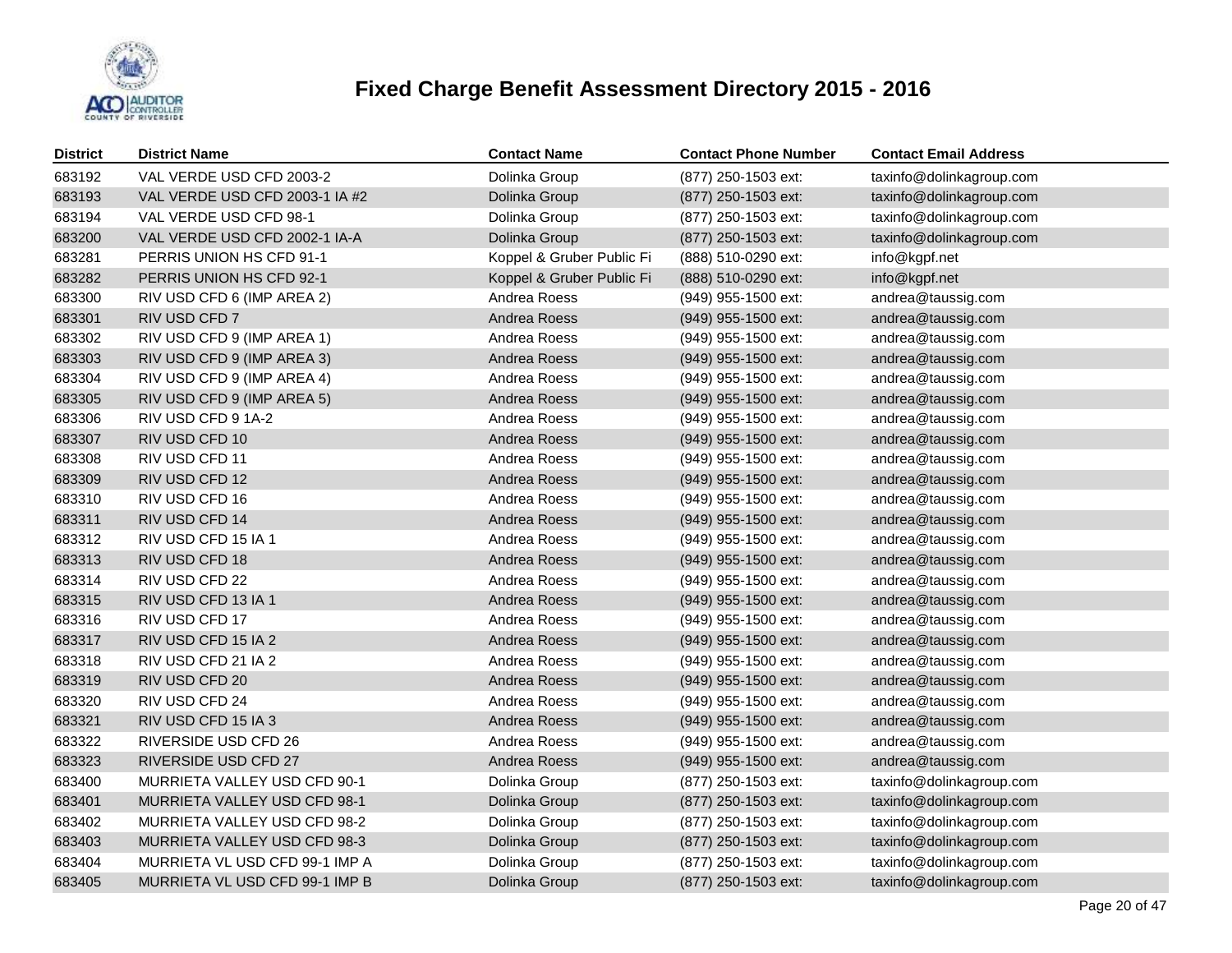

| <b>District</b> | <b>District Name</b>             | <b>Contact Name</b>             | <b>Contact Phone Number</b> | <b>Contact Email Address</b> |
|-----------------|----------------------------------|---------------------------------|-----------------------------|------------------------------|
| 683406          | MURRIETA VALLEY USD CFD 2000-1   | Dolinka Group                   | (877) 250-1503 ext:         | taxinfo@dolinkagroup.com     |
| 683408          | MURRIETA VALLEY USD CFD 2000-2   | Dolinka Group                   | (877) 250-1503 ext:         | taxinfo@dolinkagroup.com     |
| 683409          | MURRIETA VALLEY USD CFD 2001-1   | Dolinka Group                   | (877) 250-1503 ext:         | taxinfo@dolinkagroup.com     |
| 683410          | MURRIETA VALLEY USD CFD 2001-2   | Dolinka Group                   | (877) 250-1503 ext:         | taxinfo@dolinkagroup.com     |
| 683411          | MURRIETA VALLEY USD CFD 2002-1   | Dolinka Group                   | (877) 250-1503 ext:         | taxinfo@dolinkagroup.com     |
| 683412          | MURRIETA VALLEY USD CFD 2002-2   | Dolinka Group                   | (877) 250-1503 ext:         | taxinfo@dolinkagroup.com     |
| 683413          | MURRIETA VALLEY USD CFD 2001-4   | Dolinka Group                   | (877) 250-1503 ext:         | taxinfo@dolinkagroup.com     |
| 683414          | MURRIETA VALLEY USD CFD 2002-3   | Dolinka Group                   | (877) 250-1503 ext:         | taxinfo@dolinkagroup.com     |
| 683415          | MURRIETA VAL USD CFD 2002-5 IA A | Dolinka Group                   | (877) 250-1503 ext:         | taxinfo@dolinkagroup.com     |
| 683416          | MURRIETA VAL USD CFD 2002-4 IA A | Dolinka Group                   | (877) 250-1503 ext:         | taxinfo@dolinkagroup.com     |
| 683417          | MURRIETA VAL USD CFD 2002-4 IA B | Dolinka Group                   | (877) 250-1503 ext:         | taxinfo@dolinkagroup.com     |
| 683419          | MURRIETA VAL USD CFD 2002-5 IA B | Dolinka Group                   | (877) 250-1503 ext:         | taxinfo@dolinkagroup.com     |
| 683420          | MURRIETA VALLEY USD CFD 2003-1   | Dolinka Group                   | (877) 250-1503 ext:         | taxinfo@dolinkagroup.com     |
| 683421          | MURRIETA VALLEY USD CFD 2003-2   | Dolinka Group                   | (877) 250-1503 ext:         | taxinfo@dolinkagroup.com     |
| 683422          | MURRIETA VALLEY USD CFD 2003-3   | Dolinka Group                   | (877) 250-1503 ext:         | taxinfo@dolinkagroup.com     |
| 683423          | MURRIETA VALLEY USD CFD 2003-4   | Dolinka Group                   | (877) 250-1503 ext:         | taxinfo@dolinkagroup.com     |
| 683424          | MURRIETA VALLEY USD CFD 2004-1   | Dolinka Group                   | (877) 250-1503 ext:         | taxinfo@dolinkagroup.com     |
| 683426          | MURRIETA VL USD CFD 2006-1 IA B  | Dolinka Group                   | (877) 250-1503 ext:         | taxinfo@dolinkagroup.com     |
| 683427          | MURRIETA VL USD CFD 2006-1 IA A  | Dolinka Group                   | (877) 250-1503 ext:         | taxinfo@dolinkagroup.com     |
| 683500          | DESERT SANDS USD CFD 1           | <b>David Taussig Associates</b> | (800) 969-4382 ext:         |                              |
| 683501          | DESERT SANDS USD CFD 2008-1      | Barbara Hale-Carter             | (760) 233-2630 ext:         | barbc@sdfa.com               |
| 683510          | <b>JURUPA VALLEY TRASH 1</b>     | Vicki Wasko                     | (951) 332-6464 ext:         | vwasko@jurupavalley.org      |
| 683626          | JURUPA USD CFD 1 IMP 1           | Dolinka Group                   | (877) 250-1503 ext:         | taxinfo@dolinkagroup.com     |
| 683627          | JURUPA USD CFD 1 IMP #2          | Dolinka Group                   | (877) 250-1503 ext:         | taxinfo@dolinkagroup.com     |
| 683628          | <b>JURUPA USD CFD 2</b>          | Dolinka Group                   | (877) 250-1503 ext:         | taxinfo@dolinkagroup.com     |
| 683629          | JURUPA USD CFD 3                 | Dolinka Group                   | (877) 250-1503 ext:         | taxinfo@dolinkagroup.com     |
| 683630          | <b>JURUPA USD CFD 4</b>          | Dolinka Group                   | (877) 250-1503 ext:         | taxinfo@dolinkagroup.com     |
| 683631          | <b>JURUPA USD CFD 6</b>          | Dolinka Group                   | (877) 250-1503 ext:         | taxinfo@dolinkagroup.com     |
| 683633          | CFD JURUPA USD NO 10             | Dolinka Group                   | (877) 250-1503 ext:         | taxinfo@dolinkagroup.com     |
| 683634          | CFD JURUPA USD NO 9              | Dolinka Group                   | (877) 250-1503 ext:         | taxinfo@dolinkagroup.com     |
| 683636          | CFD NO 12 JURUPA USD             | Dolinka Group                   | (877) 250-1503 ext:         | taxinfo@dolinkagroup.com     |
| 683638          | CFD 2011-1 IA 3 MENIFEE USD      | Dolinka Group                   | (877) 250-1503 ext:         | taxinfo@dolinkagroup.com     |
| 683700          | HEMET USD CFD 2004-1             | Barbara Hale-Carter             | (760) 233-2630 ext:         | barbc@sdfa.com               |
| 683703          | HEMET USD CFD 2005-4             | Barbara Hale-Carter             | (760) 233-2630 ext:         | barbc@sdfa.com               |
| 683705          | <b>HEMET USD CFD 2005-3 IA 1</b> | Barbara Hale-Carter             | (760) 233-2630 ext:         | barbc@sdfa.com               |
| 683720          | HEMET USD CFD 2005-2             | Barbara Hale-Carter             | (760) 233-2630 ext:         | barbc@sdfa.com               |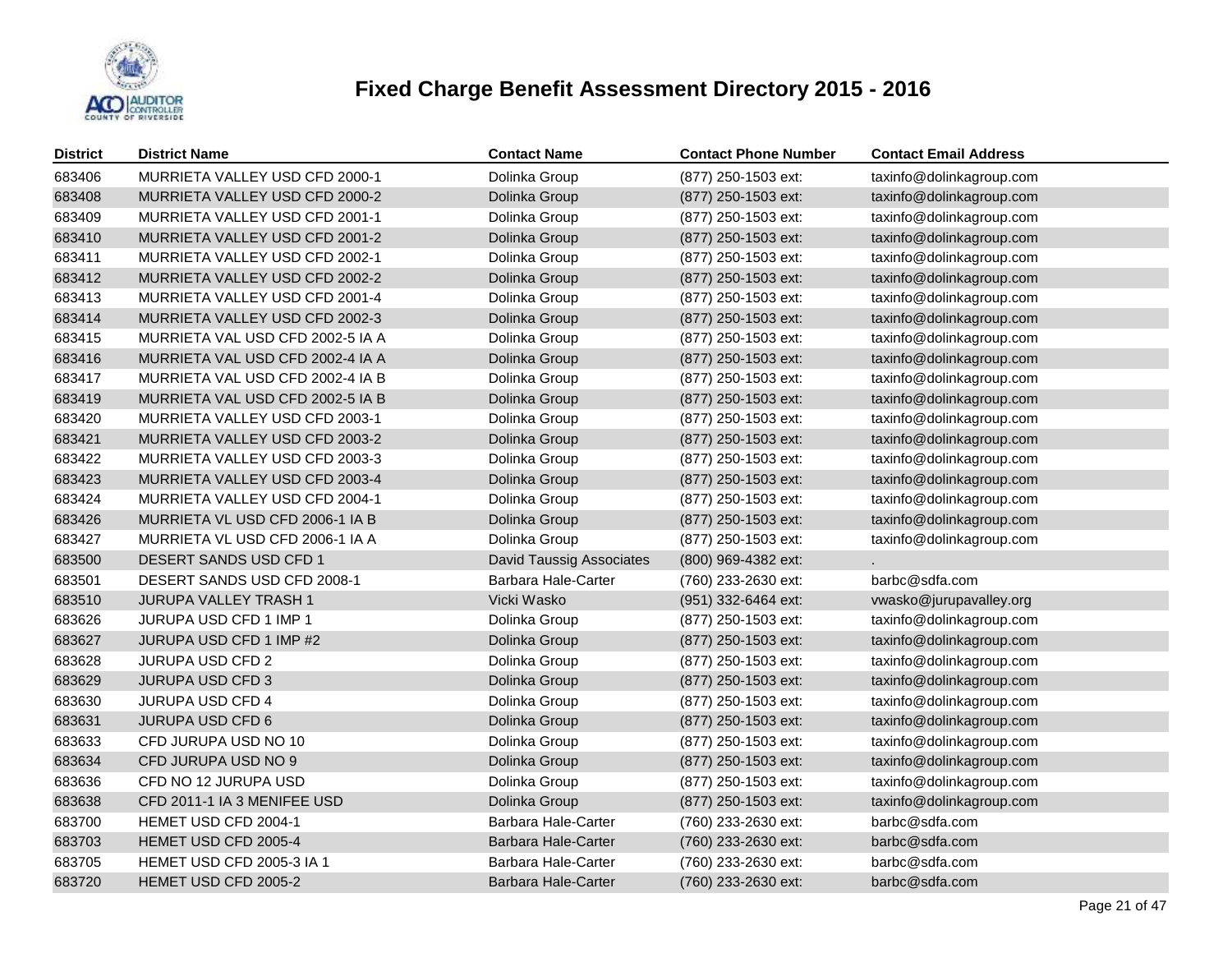

| <b>District</b> | <b>District Name</b>             | <b>Contact Name</b>        | <b>Contact Phone Number</b> | <b>Contact Email Address</b> |
|-----------------|----------------------------------|----------------------------|-----------------------------|------------------------------|
| 683721          | HEMET USD CFD 2005-6             | Barbara Hale-Carter        | (760) 233-2630 ext:         | barbc@sdfa.com               |
| 683723          | HEMET USD CFD 2007-2             | Barbara Hale-Carter        | (760) 233-2630 ext:         | barbc@sdfa.com               |
| 683800          | MORENO VL USD EMWD CFD 2003-1    | Barbara Hale-Carter        | (760) 233-2630 ext:         | barbc@sdfa.com               |
| 683801          | MORENO VL USD EMWD CFD 2003-2    | Barbara Hale-Carter        | (760) 233-2630 ext:         | barbc@sdfa.com               |
| 683802          | MORENO VL USD EMWD CFD 2004-1    | Barbara Hale-Carter        | (760) 233-2630 ext:         | barbc@sdfa.com               |
| 683803          | MORENO VL USD EMWD CFD 2004-2    | Barbara Hale-Carter        | (760) 233-2630 ext:         | barbc@sdfa.com               |
| 683804          | MORENO VL USD EMWD CFD 2004-3    | Barbara Hale-Carter        | (760) 233-2630 ext:         | barbc@sdfa.com               |
| 683805          | MORENO VL USD EMWD CFD 2004-4    | Barbara Hale-Carter        | (760) 233-2630 ext:         | barbc@sdfa.com               |
| 683806          | MORENO VL USD CFD 2004-5         | Barbara Hale-Carter        | (760) 233-2630 ext:         | barbc@sdfa.com               |
| 683807          | MORENO VL USD EMWD CFD2004-6 ZN1 | Barbara Hale-Carter        | (760) 233-2630 ext:         | barbc@sdfa.com               |
| 683808          | MORENO VL USD EMWD CFD2004-6 ZN2 | Barbara Hale-Carter        | (760) 233-2630 ext:         | barbc@sdfa.com               |
| 683809          | MORENO VL USD EMWD CFD2004-6 ZN3 | Barbara Hale-Carter        | (760) 233-2630 ext:         | barbc@sdfa.com               |
| 683810          | MORENO VL USD EMWD CFD2004-6 ZN4 | <b>Barbara Hale-Carter</b> | (760) 233-2630 ext:         | barbc@sdfa.com               |
| 683811          | MORENO VL USD EMWD CFD 2005-1    | Barbara Hale-Carter        | (760) 233-2630 ext:         | barbc@sdfa.com               |
| 683812          | MORENO VL USD EMWD CFD 2005-2    | Barbara Hale-Carter        | (760) 233-2630 ext:         | barbc@sdfa.com               |
| 683813          | MORENO VL USD EMWD CFD 2005-3    | <b>Barbara Hale-Carter</b> | (760) 233-2630 ext:         | barbc@sdfa.com               |
| 683814          | MORENO VL USD EMWD CFD 2005-4    | <b>Barbara Hale-Carter</b> | (760) 233-2630 ext:         | barbc@sdfa.com               |
| 683815          | MORENO VL USD EMWD CFD 2005-5    | Barbara Hale-Carter        | (760) 233-2630 ext:         | barbc@sdfa.com               |
| 683817          | MORENO VL USD EMWD CFD 2007-1    | Barbara Hale-Carter        | (760) 233-2630 ext:         | barbc@sdfa.com               |
| 683900          | MENIFEE USD CFD NO 2011-1 IA2    | Dolinka Group              | (877) 250-1503 ext:         | taxinfo@dolinkagroup.com     |
| 683901          | MENIFEE USD CFD 94-1             | Dolinka Group              | (877) 250-1503 ext:         | taxinfo@dolinkagroup.com     |
| 683902          | MENIFEE USD CFD 99-1             | Dolinka Group              | (877) 250-1503 ext:         | taxinfo@dolinkagroup.com     |
| 683903          | MENIFEE USD CFD 99-1 IA A        | Dolinka Group              | (877) 250-1503 ext:         | taxinfo@dolinkagroup.com     |
| 683904          | MENIFEE USD CFD 99-1 ZONE 2      | Dolinka Group              | (877) 250-1503 ext:         | taxinfo@dolinkagroup.com     |
| 683905          | MENIFEE USD CFD 2002-1           | Dolinka Group              | (877) 250-1503 ext:         | taxinfo@dolinkagroup.com     |
| 683906          | MENIFEE USD CFD 2002-3           | Dolinka Group              | (877) 250-1503 ext:         | taxinfo@dolinkagroup.com     |
| 683907          | MENIFEE USD CFD 2002-4           | Dolinka Group              | (877) 250-1503 ext:         | taxinfo@dolinkagroup.com     |
| 683908          | MENIFEE USD CFD 2002-5           | Dolinka Group              | (877) 250-1503 ext:         | taxinfo@dolinkagroup.com     |
| 683909          | MENIFEE USD CFD 2003-3           | Dolinka Group              | (877) 250-1503 ext:         | taxinfo@dolinkagroup.com     |
| 683910          | MENIFEE USD CFD 2002-2           | Dolinka Group              | (877) 250-1503 ext:         | taxinfo@dolinkagroup.com     |
| 683911          | MENIFEE USD CFD 2003-1           | Dolinka Group              | (877) 250-1503 ext:         | taxinfo@dolinkagroup.com     |
| 683912          | MENIFEE USD CFD 2003-4           | Dolinka Group              | (877) 250-1503 ext:         | taxinfo@dolinkagroup.com     |
| 683913          | MENIFEE USD CFD 2004-3           | Dolinka Group              | (877) 250-1503 ext:         | taxinfo@dolinkagroup.com     |
| 683914          | MENIFEE USD CFD 2004-4           | Dolinka Group              | (877) 250-1503 ext:         | taxinfo@dolinkagroup.com     |
| 683915          | MENIFEE USD CFD 2004-5           | Dolinka Group              | (877) 250-1503 ext:         | taxinfo@dolinkagroup.com     |
| 683916          | MENIFEE USD CFD 2004-6           | Dolinka Group              | (877) 250-1503 ext:         | taxinfo@dolinkagroup.com     |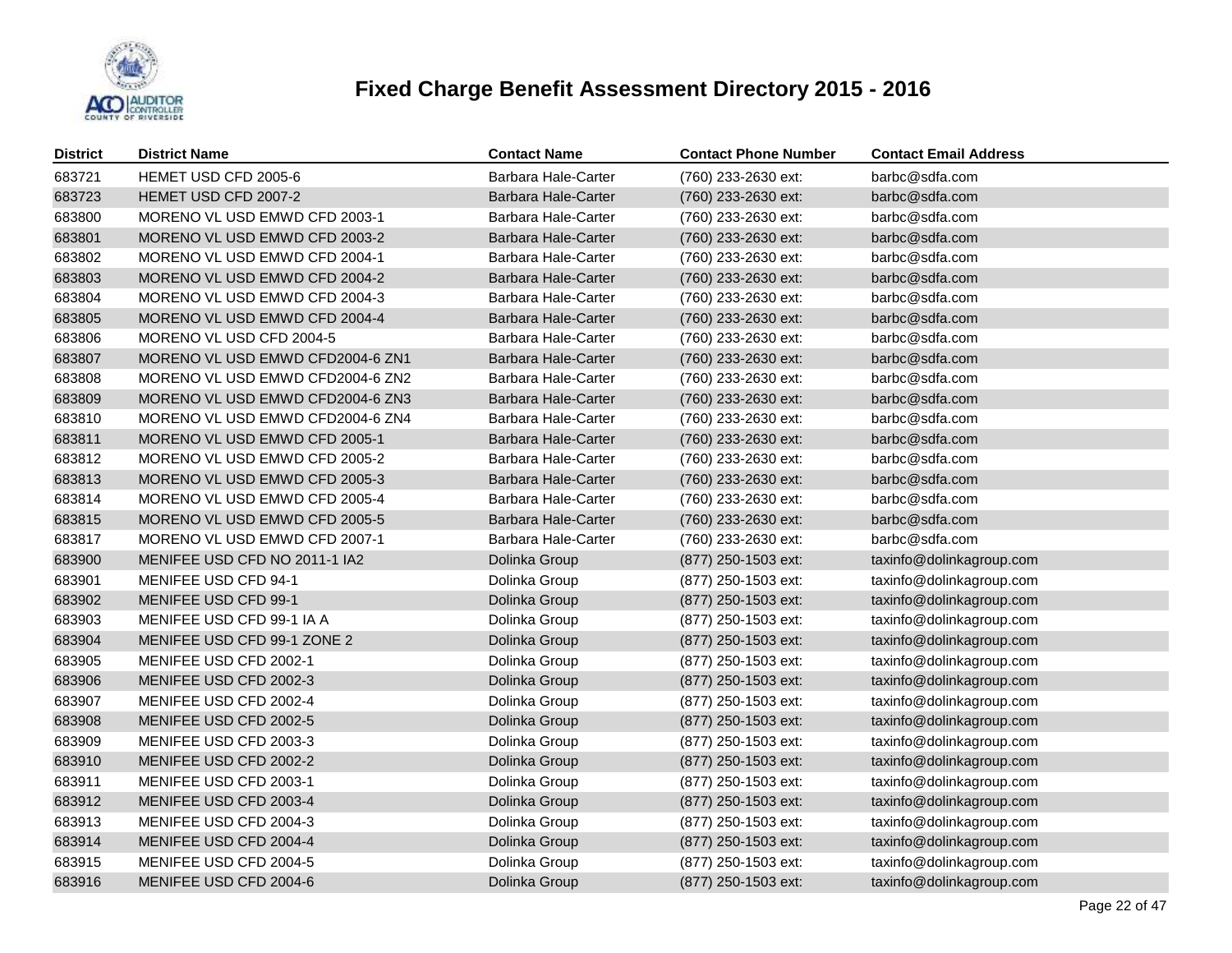

| <b>District</b> | <b>District Name</b>             | <b>Contact Name</b>       | <b>Contact Phone Number</b> | <b>Contact Email Address</b> |
|-----------------|----------------------------------|---------------------------|-----------------------------|------------------------------|
| 683917          | MENIFEE USD 2004-2 CFD           | Dolinka Group             | (877) 250-1503 ext:         | taxinfo@dolinkagroup.com     |
| 683918          | MENIFEE USD 2005-2 CFD           | Dolinka Group             | (877) 250-1503 ext:         | taxinfo@dolinkagroup.com     |
| 683919          | MENIFEE USD 2003-2 IA A CFD      | Dolinka Group             | (877) 250-1503 ext:         | taxinfo@dolinkagroup.com     |
| 683920          | MENIFEE USD 2006-1 CFD           | Dolinka Group             | (877) 250-1503 ext:         | taxinfo@dolinkagroup.com     |
| 683921          | MENIFEE USD 2006-2 CFD           | Dolinka Group             | (877) 250-1503 ext:         | taxinfo@dolinkagroup.com     |
| 683922          | MENIFEE USD 2006-3 CFD           | Dolinka Group             | (877) 250-1503 ext:         | taxinfo@dolinkagroup.com     |
| 683923          | MENIFEE USD 2006-4 CFD           | Dolinka Group             | (877) 250-1503 ext:         | taxinfo@dolinkagroup.com     |
| 683930          | <b>MENIFEE - DELINQ TRASH</b>    | Waste Management          | (866) 949-9719 ext:         | a.                           |
| 683931          | CITY OF MENIFEE CFD NO 2012-1    | Albert A. Webb Associates | (800) 439-6553 ext:         |                              |
| 683932          | MENIFEE USD CFD NO 2011-1 IA 1   | Dolinka Group             | (877) 250-1503 ext:         | taxinfo@dolinkagroup.com     |
| 683933          | MENIFEE CFD 2012-02 HIDDEN HILLS | Albert A. Webb Associates | (800) 439-6553 ext:         |                              |
| 683934          | MENIFEE USD CFD 2014-2           | Dolinka Group             | (877) 250-1503 ext:         | taxinfo@dolinkagroup.com     |
| 683935          | MENIFEE USD CFD 2014-1           | Dolinka Group             | (877) 250-1503 ext:         | taxinfo@dolinkagroup.com     |
| 683936          | MENIFEE LLMD 89-1-C ZONE 3       | Albert A. Webb Associates | $(800)$ 439-6553 ext:       |                              |
| 683937          | MENIFEE LLMD 89-1-C ZONE 27      | Albert A. Webb Associates | (800) 439-6553 ext:         |                              |
| 683938          | MENIFEE LLMD 89-1-C ZONE 37      | Albert A. Webb Associates | (800) 439-6553 ext:         |                              |
| 683939          | MENIFEE LLMD 89-1-C ZONE 38      | Albert A. Webb Associates | (800) 439-6553 ext:         |                              |
| 683940          | MENIFEE LLMD 89-1-C ZONE 44      | Albert A. Webb Associates | (800) 439-6553 ext:         |                              |
| 683941          | MENIFEE LLMD 89-1-C ZONE 47      | Albert A. Webb Associates | (800) 439-6553 ext:         |                              |
| 683942          | MENIFEE LLMD 89-1-C ZONE 49      | Albert A. Webb Associates | (800) 439-6553 ext:         |                              |
| 683943          | MENIFEE LLMD 89-1-C ZONE 63      | Albert A. Webb Associates | (800) 439-6553 ext:         |                              |
| 683944          | MENIFEE LLMD 89-1-C ZONE 69      | Albert A. Webb Associates | (800) 439-6553 ext:         |                              |
| 683946          | MENIFEE LLMD 89-1-C ZONE 77      | Albert A. Webb Associates | (800) 439-6553 ext:         |                              |
| 683947          | MENIFEE LLMD 89-1-C ZONE 81      | Albert A. Webb Associates | (800) 439-6553 ext:         |                              |
| 683949          | MENIFEE LLMD 89-1-C ZONE 114     | Albert A. Webb Associates | (800) 439-6553 ext:         |                              |
| 683950          | MENIFEE LLMD 89-1-C ZONE 117     | Albert A. Webb Associates | (800) 439-6553 ext:         |                              |
| 683951          | MENIFEE LLMD 89-1-C ZONE 118     | Albert A. Webb Associates | (800) 439-6553 ext:         |                              |
| 683952          | MENIFEE LLMD 89-1-C ZONE 121     | Albert A. Webb Associates | (800) 439-6553 ext:         |                              |
| 683953          | MENIFEE LLMD 89-1-C ZONE 129     | Albert A. Webb Associates | (800) 439-6553 ext:         |                              |
| 683954          | MENIFEE LLMD 89-1-C ZONE 130     | Albert A. Webb Associates | (800) 439-6553 ext:         |                              |
| 683956          | MENIFEE LLMD 89-1-C ZONE 163     | Albert A. Webb Associates | (800) 439-6553 ext:         |                              |
| 683958          | MENIFEE LLMD 89-1-C ZONE 176     | Albert A. Webb Associates | (800) 439-6553 ext:         |                              |
| 683959          | MENIFEE LLMD 89-1-C STL GRP 4    | Albert A. Webb Associates | $(800)$ 439-6553 ext:       |                              |
| 683960          | MENIFEE CSA 33                   | Albert A. Webb Associates | (800) 439-6553 ext:         |                              |
| 683961          | MENIFEE CSA 43                   | Albert A. Webb Associates | $(800)$ 439-6553 ext:       |                              |
| 683962          | <b>MENIFEE CSA 84</b>            | Albert A. Webb Associates | (800) 439-6553 ext:         |                              |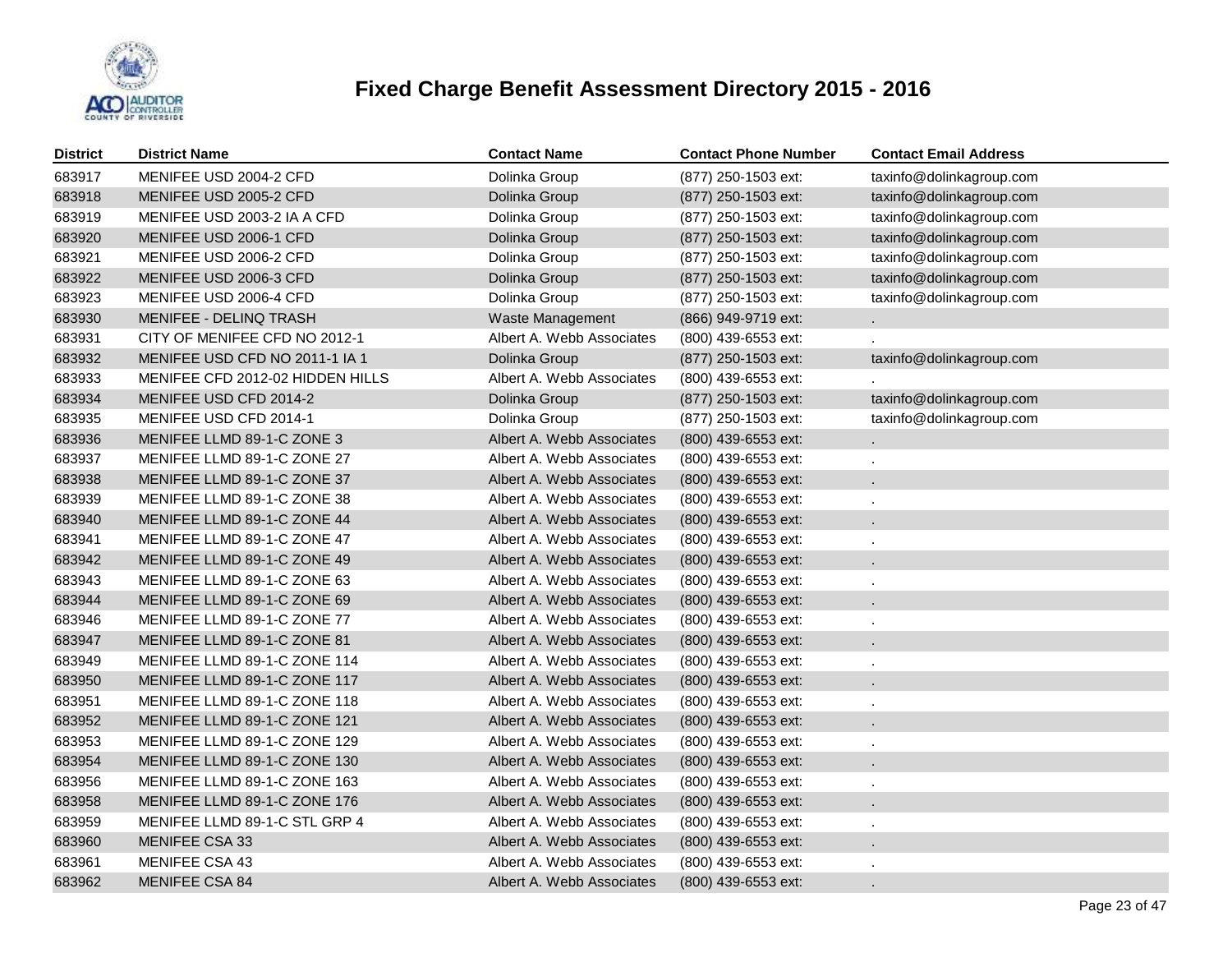

| <b>District</b> | <b>District Name</b>             | <b>Contact Name</b>       | <b>Contact Phone Number</b> | <b>Contact Email Address</b>   |
|-----------------|----------------------------------|---------------------------|-----------------------------|--------------------------------|
| 683963          | MENIFEE CSA 86                   | Albert A. Webb Associates | (800) 439-6553 ext:         |                                |
| 683964          | MENIFEE CSA 138                  | Albert A. Webb Associates | (800) 439-6553 ext:         |                                |
| 683965          | MENIFEE CSA 145                  | Albert A. Webb Associates | (800) 439-6553 ext:         |                                |
| 683966          | CFD 2014-2 (COMMERCE POINTE)     | Albert A. Webb Associates | (800) 439-6553 ext:         | a.                             |
| 683967          | CFD 2014-1 (REGENT TOWN CENTER)  | Albert A. Webb Associates | (800) 439-6553 ext:         | ä,                             |
| 683968          | DELINQUENT WEED ABATEMENT        | City Of Menifee           | (951) 672-6777 ext:         |                                |
| 684000          | SAN GORGONIO HOSPITAL MEASURE D  | <b>NBS</b>                | (800) 676-7516 ext:         | info@nbsgov.com                |
| 684001          | JURUPA CSD LMD 2001-3 ZONE R     | Albert A Webb Associates  | (800) 439-6553 ext:         | doris.domen@webbassociates.com |
| 684002          | JURUPA CSD LMD 2001-3 ZONE S     | Albert A Webb Associates  | (800) 439-6553 ext:         | doris.domen@webbassociates.com |
| 684003          | JURUPA CSD LMD 2001-3 ZONE T     | Albert A Webb Associates  | (800) 439-6553 ext:         | doris.domen@webbassociates.com |
| 684004          | JURUPA CSD LMD 2001-3 ZONE U     | Albert A Webb Associates  | (800) 439-6553 ext:         | doris.domen@webbassociates.com |
| 684005          | JURUPA CSD LMD 2001-3 ZONE V     | Albert A Webb Associates  | (800) 439-6553 ext:         | doris.domen@webbassociates.com |
| 684006          | JURUPA CSD LMD 2001-3 ZONE W     | Albert A Webb Associates  | (800) 439-6553 ext:         | doris.domen@webbassociates.com |
| 684007          | JURUPA CSD LMD 2001-3 ZONE X     | Albert A Webb Associates  | (800) 439-6553 ext:         | doris.domen@webbassociates.com |
| 684008          | JURUPA CSD LMD 2001-3 ZONE Y     | Albert A Webb Associates  | (800) 439-6553 ext:         | doris.domen@webbassociates.com |
| 684009          | JURUPA CSD LMD 2001-3 ZONE Z     | Albert A Webb Associates  | (800) 439-6553 ext:         | doris.domen@webbassociates.com |
| 684010          | JURUPA CSD LMD 2001-3 ZONE AA    | Albert A Webb Associates  | (800) 439-6553 ext:         | doris.domen@webbassociates.com |
| 684011          | JURUPA CSD LMD 2001-3 ZONE BB    | Albert A Webb Associates  | (800) 439-6553 ext:         | doris.domen@webbassociates.com |
| 684012          | JURUPA CSD LMD 2001-3 ZONE CC    | Albert A Webb Associates  | (800) 439-6553 ext:         | doris.domen@webbassociates.com |
| 684013          | JURUPA CSD LMD 2001-3 ZONE DD    | Albert A Webb Associates  | (800) 439-6553 ext:         | doris.domen@webbassociates.com |
| 684014          | JURUPA CSD LMD 2001-3 ZONE EE    | Albert A Webb Associates  | (800) 439-6553 ext:         | doris.domen@webbassociates.com |
| 684015          | JURUPA CSD LMD 2001-3 ZONE FF    | Albert A Webb Associates  | (800) 439-6553 ext:         | doris.domen@webbassociates.com |
| 684016          | JURUPA CSD LMD 2001-3 ZONE GG    | Albert A Webb Associates  | (800) 439-6553 ext:         | doris.domen@webbassociates.com |
| 684017          | JURUPA CSD LMD 2001-3 ZONE HH    | Albert A Webb Associates  | (800) 439-6553 ext:         | doris.domen@webbassociates.com |
| 684018          | JURUPA CSD LMD 2001-3 ZONE II    | Albert A Webb Associates  | (800) 439-6553 ext:         | doris.domen@webbassociates.com |
| 684019          | JURUPA CSD LMD 2003-1 (C) ZONE B | Albert A Webb Associates  | (800) 439-6553 ext:         | doris.domen@webbassociates.com |
| 684020          | JURUPA CSD CFD 8 O&M ANNX 2      | Albert A Webb Associates  | (800) 439-6553 ext:         | doris.domen@webbassociates.com |
| 684021          | JURUPA CSD CFD 8 O&M ANNX 3      | Albert A Webb Associates  | (800) 439-6553 ext:         | doris.domen@webbassociates.com |
| 684022          | JURUPA CSD CFD 8 O&M ANNX 4      | Albert A Webb Associates  | (800) 439-6553 ext:         | doris.domen@webbassociates.com |
| 684023          | JURUPA CSD CFD 14 O&M            | Albert A Webb Associates  | (800) 439-6553 ext:         | doris.domen@webbassociates.com |
| 684024          | JURUPA CSD CFD 15 O&M            | Albert A Webb Associates  | (800) 439-6553 ext:         | doris.domen@webbassociates.com |
| 684025          | JURUPA CSD CFD 17 O&M            | Albert A Webb Associates  | (800) 439-6553 ext:         | doris.domen@webbassociates.com |
| 684026          | JURUPA CSD CFD 18 O&M            | Albert A Webb Associates  | (800) 439-6553 ext:         | doris.domen@webbassociates.com |
| 684027          | JURUPA CSD CFD 19 O&M            | Albert A Webb Associates  | (800) 439-6553 ext:         | doris.domen@webbassociates.com |
| 684028          | JURUPA CSD CFD 20 O&M            | Albert A Webb Associates  | (800) 439-6553 ext:         | doris.domen@webbassociates.com |
| 684029          | <b>JURUPA CSD CFD 21 O&amp;M</b> | Albert A Webb Associates  | (800) 439-6553 ext:         | doris.domen@webbassociates.com |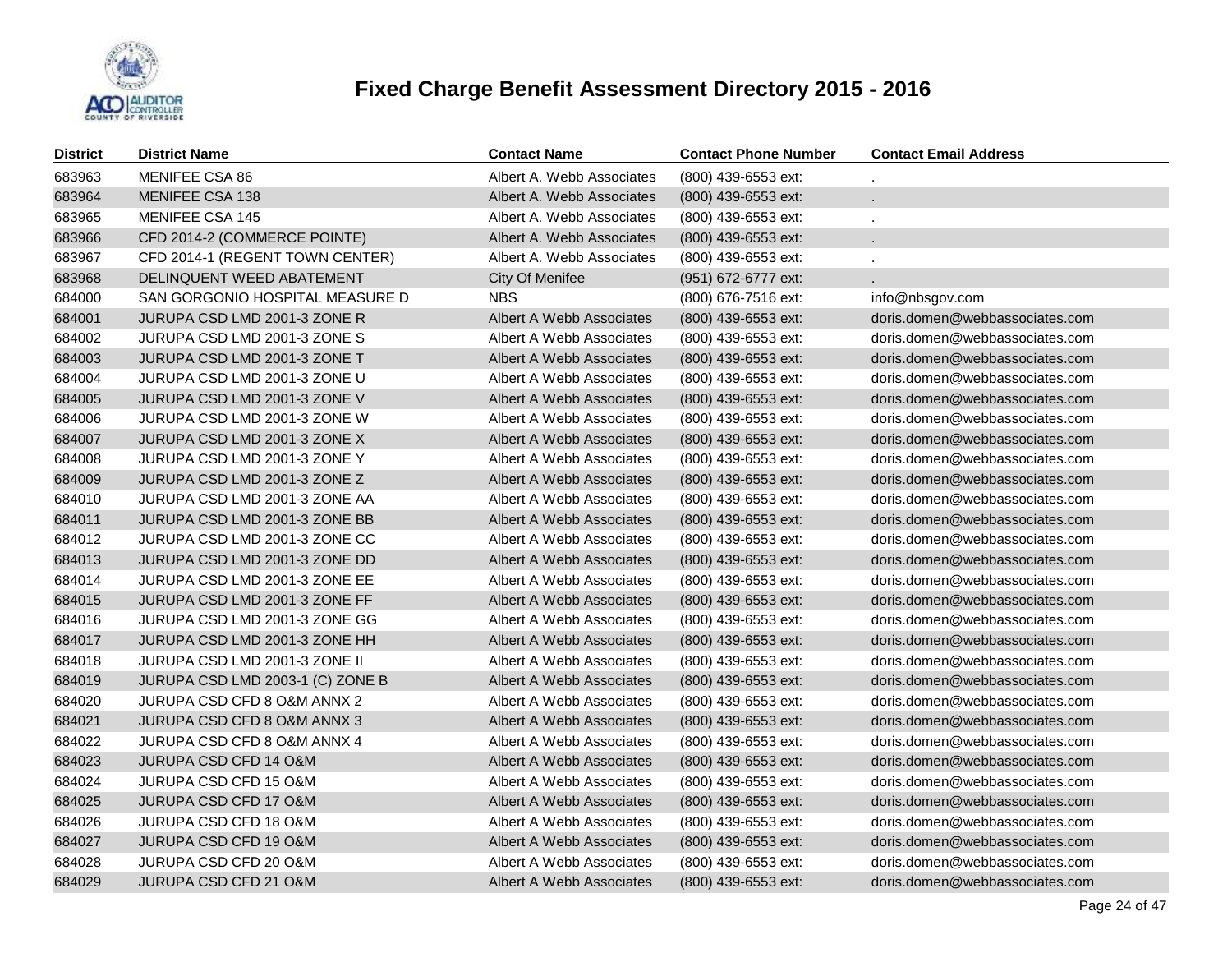

| District | <b>District Name</b>                  | <b>Contact Name</b>      | <b>Contact Phone Number</b> | <b>Contact Email Address</b>   |
|----------|---------------------------------------|--------------------------|-----------------------------|--------------------------------|
| 684030   | JURUPA CSD CFD 23 O&M                 | Albert A Webb Associates | (800) 439-6553 ext:         | doris.domen@webbassociates.com |
| 684031   | <b>JURUPA CSD CFD 24 O&amp;M</b>      | Albert A Webb Associates | (800) 439-6553 ext:         | doris.domen@webbassociates.com |
| 684032   | JURUPA CSD CFD 25 O&M                 | Albert A Webb Associates | (800) 439-6553 ext:         | doris.domen@webbassociates.com |
| 684033   | <b>JURUPA CSD CFD 22 O&amp;M</b>      | Albert A Webb Associates | (800) 439-6553 ext:         | doris.domen@webbassociates.com |
| 684034   | JURUPA CSD CFD 26 O&M                 | Albert A Webb Associates | (800) 439-6553 ext:         | doris.domen@webbassociates.com |
| 684035   | JURUPA CSD CFD 27 O&M                 | Albert A. Webb Associate | (800) 439-6553 ext:         |                                |
| 684036   | JURUPA CSD CFD 28 O&M                 | Jurupa community Service | (800) 439-6553 ext:         |                                |
| 684037   | <b>JURUPA CSD CFD 29 O&amp;M</b>      | Albert A Webb Associates | (800) 439-6553 ext:         | doris.domen@webbassociates.com |
| 684038   | JURUPA CSD CFD 30 O&M                 | Albert A Webb Associates | (800) 439-6553 ext:         | doris.domen@webbassociates.com |
| 684039   | JURUPA CSD CFD 31 O&M                 | Albert A Webb Associates | (800) 439-6553 ext:         | doris.domen@webbassociates.com |
| 684040   | JURUPA CSD CFD 32 O&M                 | Albert A Webb Associates | (800) 439-6553 ext:         | doris.domen@webbassociates.com |
| 684041   | JURUPA CSD CFD 33 O&M                 | Albert A Webb Associates | (800) 439-6553 ext:         | doris.domen@webbassociates.com |
| 684042   | JURUPA CSD CFD 34 O&M                 | Albert A Webb Associates | (800) 439-6553 ext:         | doris.domen@webbassociates.com |
| 684043   | <b>JURUPA CSD CFD 35 O&amp;M</b>      | Albert A Webb Associates | (800) 439-6553 ext:         | doris.domen@webbassociates.com |
| 684044   | JURUPA CSD CFD 8 O&M-ANNEX 5          | Albert A Webb Associates | (800) 439-6553 ext:         | doris.domen@webbassociates.com |
| 684045   | JURUPA CSD CFD 22 DEBT SERVICE        | Albert A Webb Associates | (800) 439-6553 ext:         | doris.domen@webbassociates.com |
| 684046   | JURUPA CSD CFD 26 DEBT SERVICE        | Albert A Webb Associates | (800) 439-6553 ext:         | doris.domen@webbassociates.com |
| 684047   | <b>JURUPA CSD CFD 27 DEBT SERVICE</b> | Albert A. Webb Associate | $(800)$ 439-6553 ext:       | $\sim$                         |
| 684048   | <b>JURUPA CSD CFD 28 DEBT SERVICE</b> | Jurupa community Service | (800) 439-6553 ext:         |                                |
| 684049   | JURUPA CSD CFD 29 DEBT SERVICE        | Albert A Webb Associates | (800) 439-6553 ext:         | doris.domen@webbassociates.com |
| 684050   | JURUPA CSD CFD 30 DEBT SERVICE        | Albert A Webb Associates | (800) 439-6553 ext:         | doris.domen@webbassociates.com |
| 684051   | JURUPA CSD CFD 31 DEBT SERVICE        | Albert A Webb Associates | (800) 439-6553 ext:         | doris.domen@webbassociates.com |
| 684052   | JURUPA CSD CFD 32 DEBT SERVICE        | Albert A Webb Associates | (800) 439-6553 ext:         | doris.domen@webbassociates.com |
| 684053   | JURUPA CSD CFD 33 DEBT SERVICE        | Albert A Webb Associates | (800) 439-6553 ext:         | doris.domen@webbassociates.com |
| 684054   | JURUPA CSD CFD 34 DEBT SERVICE        | Albert A Webb Associates | (800) 439-6553 ext:         | doris.domen@webbassociates.com |
| 684055   | JURUPA CSD CFD 35 DEBT SERVICE        | Albert A Webb Associates | (800) 439-6553 ext:         | doris.domen@webbassociates.com |
| 684061   | CITRUS PEST CONTROL 2                 | <b>NBS</b>               | (800) 676-7516 ext:         | info@nbsgov.com                |
| 684063   | JURUPA CSD LMD 2001-1 ZONE BB         | Albert A Webb Associates | (800) 439-6553 ext:         | doris.domen@webbassociates.com |
| 684065   | JURUPA CSD LMD 2001-1 ZONE V          | Albert A Webb Associates | (800) 439-6553 ext:         | doris.domen@webbassociates.com |
| 684066   | JURUPA CSD LMD 2001-2 ZONE I          | Albert A Webb Associates | (800) 439-6553 ext:         | doris.domen@webbassociates.com |
| 684067   | JURUPA CSD LMD 2001-2 ZONE J          | Albert A Webb Associates | (800) 439-6553 ext:         | doris.domen@webbassociates.com |
| 684068   | JURUPA CSD LMD 2001-2 ZONE K          | Albert A Webb Associates | (800) 439-6553 ext:         | doris.domen@webbassociates.com |
| 684069   | JURUPA CSD LMD 2001-3 ZONE AAA        | Albert A Webb Associates | (800) 439-6553 ext:         | doris.domen@webbassociates.com |
| 684070   | JURUPA CSD LMD 2001-3 ZONE BBB        | Albert A Webb Associates | (800) 439-6553 ext:         | doris.domen@webbassociates.com |
| 684071   | JURUPA CSD LMD 2001-3 ZONE CCC        | Albert A Webb Associates | (800) 439-6553 ext:         | doris.domen@webbassociates.com |
| 684072   | JURUPA CSD LMD 2001-3 ZONE JJ         | Albert A Webb Associates | (800) 439-6553 ext:         | doris.domen@webbassociates.com |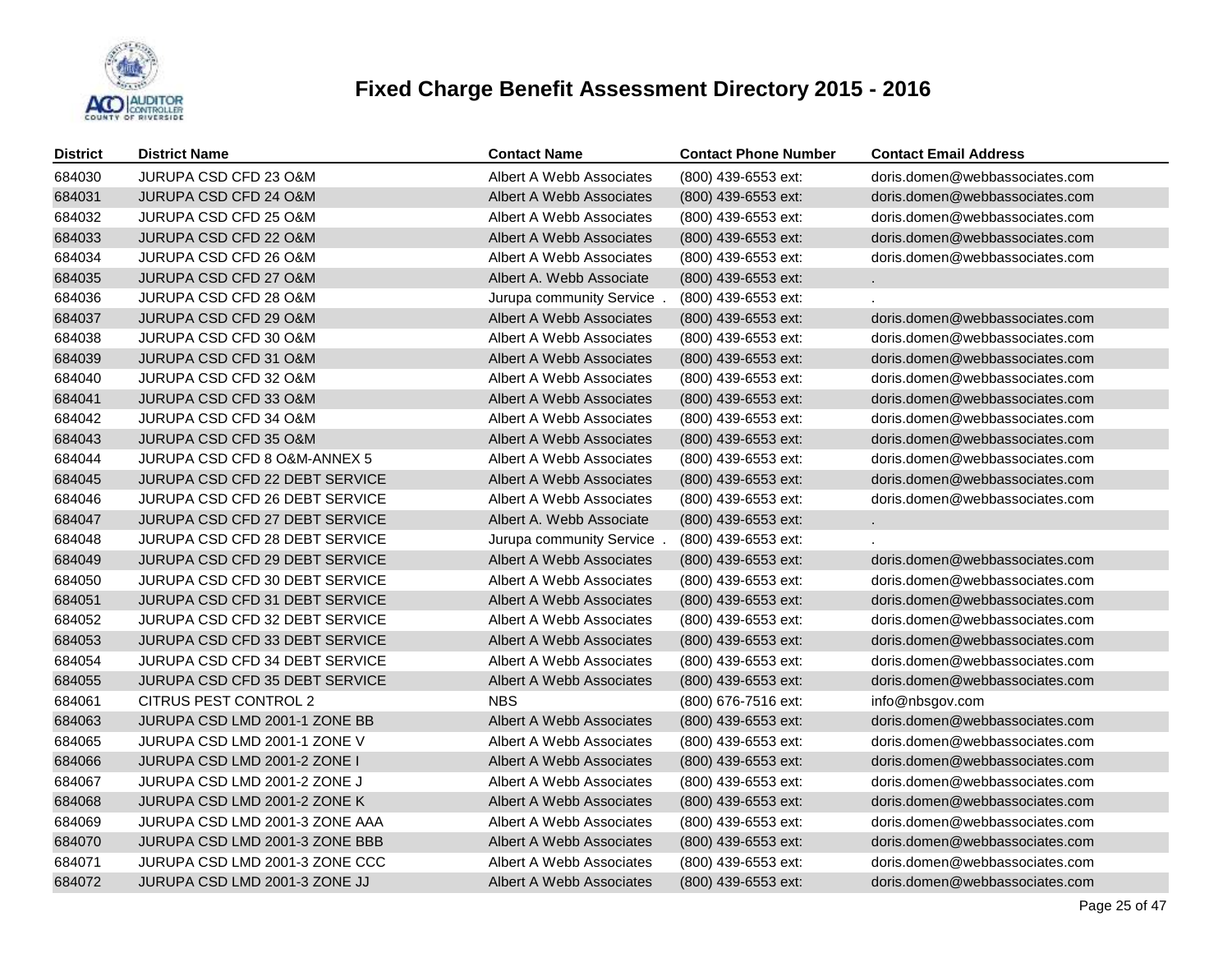

| <b>District</b> | <b>District Name</b>             | <b>Contact Name</b>             | <b>Contact Phone Number</b> | <b>Contact Email Address</b>      |
|-----------------|----------------------------------|---------------------------------|-----------------------------|-----------------------------------|
| 684073          | JURUPA CSD LMD 2001-3 ZONE KK    | Albert A Webb Associates        | (800) 439-6553 ext:         | doris.domen@webbassociates.com    |
| 684074          | JURUPA CSD LMD 2001-3 ZONE LL    | Albert A Webb Associates        | (800) 439-6553 ext:         | doris.domen@webbassociates.com    |
| 684075          | JURUPA CSD LMD 2001-3 ZONE MM    | Albert A Webb Associates        | (800) 439-6553 ext:         | doris.domen@webbassociates.com    |
| 684076          | JURUPA CSD LMD 2001-3 ZONE NN    | Albert A Webb Associates        | (800) 439-6553 ext:         | doris.domen@webbassociates.com    |
| 684077          | JURUPA CSD LMD 2001-3 ZONE OO    | Albert A Webb Associates        | (800) 439-6553 ext:         | doris.domen@webbassociates.com    |
| 684078          | JURUPA CSD LMD 2001-3 ZONE PP    | Albert A Webb Associates        | $(800)$ 439-6553 ext:       | doris.domen@webbassociates.com    |
| 684079          | JURUPA CSD LMD 2001-3 ZONE QQ    | Albert A Webb Associates        | (800) 439-6553 ext:         | doris.domen@webbassociates.com    |
| 684080          | JURUPA CSD LMD 2001-3 ZONE RR    | Albert A Webb Associates        | (800) 439-6553 ext:         | doris.domen@webbassociates.com    |
| 684081          | JURUPA CSD LMD 2001-3 ZONE SS    | Albert A Webb Associates        | (800) 439-6553 ext:         | doris.domen@webbassociates.com    |
| 684082          | JURUPA CSD LMD 2001-3 ZONE TT    | Albert A Webb Associates        | (800) 439-6553 ext:         | doris.domen@webbassociates.com    |
| 684083          | JURUPA CSD LMD 2001-3 ZONE UU    | Albert A Webb Associates        | (800) 439-6553 ext:         | doris.domen@webbassociates.com    |
| 684084          | JURUPA CSD LMD 2001-3 ZONE VV    | Albert A Webb Associates        | (800) 439-6553 ext:         | doris.domen@webbassociates.com    |
| 684085          | JURUPA CSD LMD 2001-3 ZONE WW    | Albert A Webb Associates        | (800) 439-6553 ext:         | doris.domen@webbassociates.com    |
| 684086          | JURUPA CSD LMD 2001-3 ZONE XX    | Albert A Webb Associates        | (800) 439-6553 ext:         | doris.domen@webbassociates.com    |
| 684087          | JURUPA CSD LMD 2001-3 ZONE FFF   | Albert A Webb Associates        | (800) 439-6553 ext:         | doris.domen@webbassociates.com    |
| 684089          | JURUPA CSD LMD 2001-1 ZONE EE    | Albert A Webb Associates        | (800) 439-6553 ext:         | doris.domen@webbassociates.com    |
| 684091          | JURUPA CSD LMD 2001-3 ZONE GGG   | Albert A Webb Associates        | (800) 439-6553 ext:         | doris.domen@webbassociates.com    |
| 684092          | JURUPA CSD CFD 42 O & M          | Albert A. Webb Associate        | (800) 439-6553 ext:         | doris.domen@webbassociates.com    |
| 684093          | JURUPA CSD CFD 42 DEBT           | Albert A. Webb Associate        | (800) 439-6553 ext:         | doris.domen@webbassociates.com    |
| 684095          | Jurupa CSD LMD 2001-3 ZN III     | Jurupa community Service        | (800) 439-6553 ext:         | $\ddotsc$                         |
| 684096          | Jurupa CSD LMD 2001-3 ZN JJJ     | Albert A. Webb Associates       | $(800)$ 439-6553 ext:       |                                   |
| 684097          | Jurupa CSD LMD 2001-3 ZN LLL     | Albert A. Webb Associates       | (800) 439-6553 ext:         |                                   |
| 684098          | Jurupa CSD LMD 2001-3 ZN MMM     | Albert A. Webb Associates       | (800) 439-6553 ext:         |                                   |
| 684099          | Jurupa CSD CFD 37 IA NO 2 DEBT   | Albert A. Webb Associates       | (800) 439-6553 ext:         |                                   |
| 684100          | Jurupa CSD CFD 43-DEBT SERV      | Jurupa Community Services       | (800) 439-6553 ext:         | $\ddot{\phantom{a}}$              |
| 684101          | Jurupa CSD CFD 43-O&M            | Jurupa Community Services       | (800) 439-6553 ext:         | Ω.                                |
| 684102          | Jurupa CSD CFD 44 IA NO 1-O&M    | Albert A. Webb Associates       | $(800)$ 439-6553 ext:       |                                   |
| 684103          | Jurupa CSD CFD 44 IA NO 2-O&M    | Albert A. Webb Associates       | (800) 439-6553 ext:         |                                   |
| 684104          | Jurupa CSD CFD 45 IA NO 1 DEBT   | Albert A. Webb Associates       | (800) 439-6553 ext:         |                                   |
| 684105          | Jurupa CSD CFD 45 IA NO 2 DEBT   | Albert A. Webb Associates       | (800) 439-6553 ext:         |                                   |
| 684108          | Jurupa CSD CFD 47-DEBT SERV      | Albert A. Webb Associates       | (800) 439-6553 ext:         |                                   |
| 684109          | Jurupa CSD CFD 47-O&M            | Albert A. Webb Associates       | (800) 439-6553 ext:         |                                   |
| 684111          | CFD CATHEDRAL CITY 2006 1 IA5    | David Taussig & Associates      | (800) 969-4382 ext:         |                                   |
| 684115          | CATHEDRAL CITY WASTE DISPOSAL CG | <b>Customer Service</b>         | (760) 340-2113 ext:         | customerservice@burrtecdesert.com |
| 684116          | CFD CATHEDRAL CITY 2006-1 IA6    | David Taussig & Associates      | (800) 969-4382 ext:         |                                   |
| 684121          | EDGEMONT COMM SERV SEWER CHG     | <b>Edgemont Community Servi</b> | (951) 784-2632 ext:         |                                   |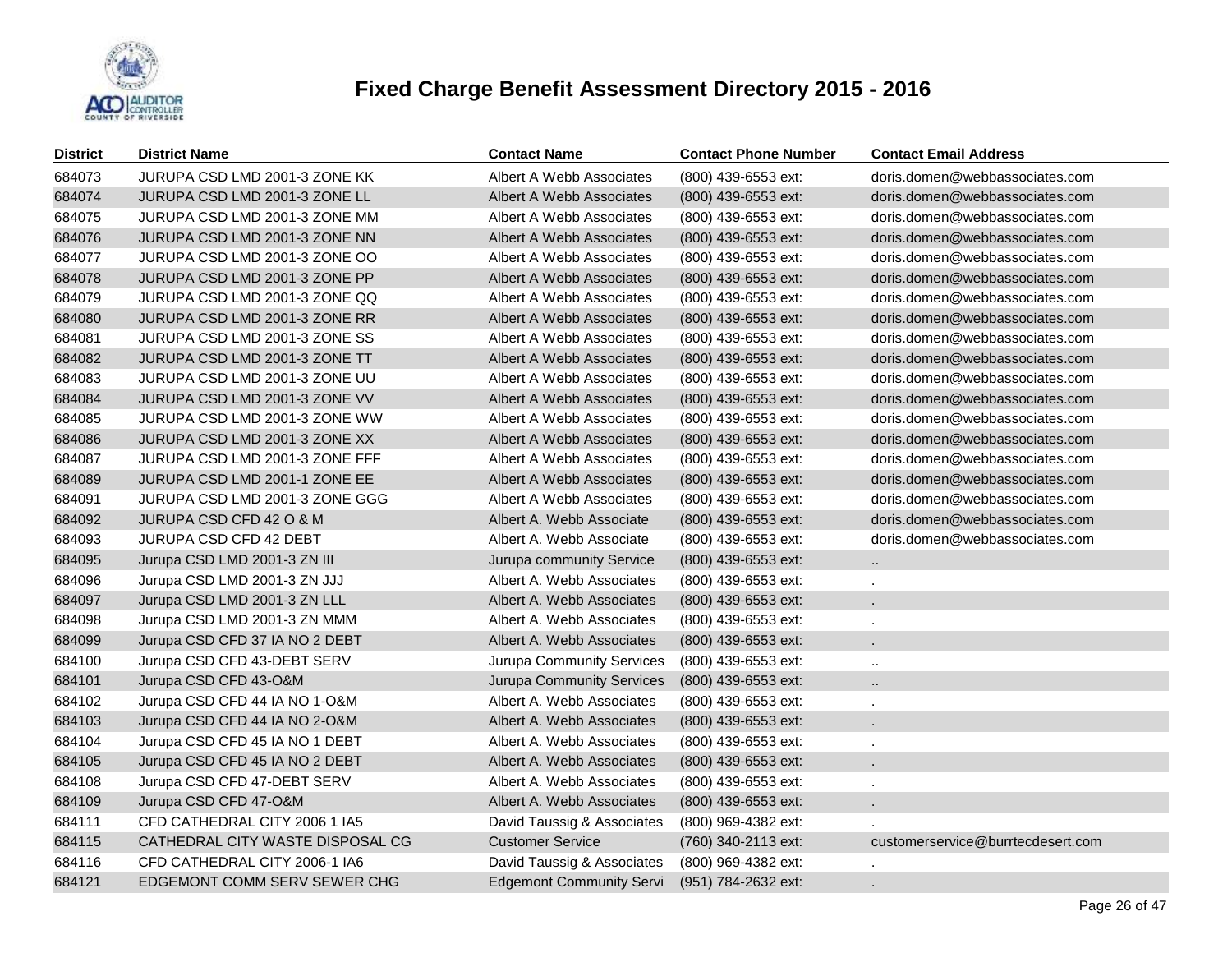

| <b>District</b> | <b>District Name</b>            | <b>Contact Name</b>             | <b>Contact Phone Number</b> | <b>Contact Email Address</b>   |
|-----------------|---------------------------------|---------------------------------|-----------------------------|--------------------------------|
| 684126          | EDGEMONT COMM SERV LIGHTING CHG | <b>Edgemont Community Servi</b> | (951) 784-2632 ext:         |                                |
| 684128          | JURUPA CSD LLMD 2001-3 ZONE D   | Albert A Webb Associates        | (800) 439-6553 ext:         | doris.domen@webbassociates.com |
| 684129          | JURUPA CSD LLMD 2001-3 ZONE E   | Albert A Webb Associates        | (800) 439-6553 ext:         | doris.domen@webbassociates.com |
| 684130          | JURUPA CSD LLMD 2001-3 ZONE F   | Albert A Webb Associates        | (800) 439-6553 ext:         | doris.domen@webbassociates.com |
| 684131          | JURUPA CSD LLMD 2001-1 ZONE F   | Albert A Webb Associates        | (800) 439-6553 ext:         | doris.domen@webbassociates.com |
| 684132          | JURUPA CSD LLMD 2001-3 ZONE G   | Albert A Webb Associates        | (800) 439-6553 ext:         | doris.domen@webbassociates.com |
| 684133          | JURUPA CSD LLMD 2001-3 ZONE H   | Albert A Webb Associates        | (800) 439-6553 ext:         | doris.domen@webbassociates.com |
| 684134          | JURUPA CSD LLMD 98-1 ZONE F     | Albert A Webb Associates        | (800) 439-6553 ext:         | doris.domen@webbassociates.com |
| 684135          | JURUPA CSD LLMD 98-1 ZONE G     | Albert A Webb Associates        | (800) 439-6553 ext:         | doris.domen@webbassociates.com |
| 684136          | JURUPA CSD LLMD 98-2 ANNEX #1   | Albert A Webb Associates        | (800) 439-6553 ext:         | doris.domen@webbassociates.com |
| 684137          | JURUPA CSD LLMD 98-2 ANNEX #2   | Albert A Webb Associates        | (800) 439-6553 ext:         | doris.domen@webbassociates.com |
| 684138          | JURUPA CSD LLMD 98-2 ANNEX #3   | Albert A Webb Associates        | (800) 439-6553 ext:         | doris.domen@webbassociates.com |
| 684139          | JURUPA CSD LLMD 98-2 ANNEX #4   | Albert A Webb Associates        | (800) 439-6553 ext:         | doris.domen@webbassociates.com |
| 684140          | JURUPA CSD LLMD 98-2 ANNEX #6   | Albert A Webb Associates        | $(800)$ 439-6553 ext:       | doris.domen@webbassociates.com |
| 684141          | JURUPA CSD LLMD 2001-1 ZONE B   | Albert A Webb Associates        | (800) 439-6553 ext:         | doris.domen@webbassociates.com |
| 684142          | JURUPA CSD LLMD 2001-1 ZONE C   | Albert A Webb Associates        | (800) 439-6553 ext:         | doris.domen@webbassociates.com |
| 684143          | JURUPA CSD LLMD 2001-1 ZONE D   | Albert A Webb Associates        | (800) 439-6553 ext:         | doris.domen@webbassociates.com |
| 684144          | JURUPA CSD LLMD 2001-1 ZONE E   | Albert A Webb Associates        | (800) 439-6553 ext:         | doris.domen@webbassociates.com |
| 684145          | JURUPA CSD LLMD 2001-2 ZONE B   | Albert A Webb Associates        | (800) 439-6553 ext:         | doris.domen@webbassociates.com |
| 684146          | JURUPA CSD LLMD 2001-2 ZONE C   | Albert A Webb Associates        | (800) 439-6553 ext:         | doris.domen@webbassociates.com |
| 684147          | JURUPA CSD LLMD 2001-3 ZONE A   | Albert A Webb Associates        | (800) 439-6553 ext:         | doris.domen@webbassociates.com |
| 684148          | JURUPA CSD LLMD 2001-3 ZONE B   | Albert A Webb Associates        | (800) 439-6553 ext:         | doris.domen@webbassociates.com |
| 684149          | JURUPA CSD LLMD 2001-3 ZONE C   | Albert A Webb Associates        | (800) 439-6553 ext:         | doris.domen@webbassociates.com |
| 684156          | <b>JCSD ILLUMINATION NO 2</b>   | Albert A Webb Associates        | (800) 439-6553 ext:         | doris.domen@webbassociates.com |
| 684157          | JURUPA CSD CFD #2-DEBT SERVICE  | Albert A Webb Associates        | (800) 439-6553 ext:         | doris.domen@webbassociates.com |
| 684158          | <b>JURUPA CFD #1</b>            | Albert A Webb Associates        | (800) 439-6553 ext:         | doris.domen@webbassociates.com |
| 684159          | JURUPA CSD LLMD 91-1 ZONE 1     | Albert A Webb Associates        | (800) 439-6553 ext:         | doris.domen@webbassociates.com |
| 684162          | JURUPA CSD LLMD 98-1 ZONE A     | Albert A Webb Associates        | (800) 439-6553 ext:         | doris.domen@webbassociates.com |
| 684163          | JURUPA LLMD 98-2 ORIGINAL AREA  | Albert A Webb Associates        | (800) 439-6553 ext:         | doris.domen@webbassociates.com |
| 684164          | JURUPA CSD LLMD 91-1 ZONE 2     | Albert A Webb Associates        | (800) 439-6553 ext:         | doris.domen@webbassociates.com |
| 684165          | JURUPA CSD LLMD 98-1 ZONE B     | Albert A Webb Associates        | (800) 439-6553 ext:         | doris.domen@webbassociates.com |
| 684166          | JURUPA CSD LLMD 98-1 ZONE C     | Albert A Webb Associates        | $(800)$ 439-6553 ext:       | doris.domen@webbassociates.com |
| 684167          | JURUPA CSD LLMD 98-1 ZONE D     | Albert A Webb Associates        | (800) 439-6553 ext:         | doris.domen@webbassociates.com |
| 684168          | JURUPA CSD LLMD 98-1 ZONE E     | Albert A Webb Associates        | (800) 439-6553 ext:         | doris.domen@webbassociates.com |
| 684169          | JURUPA CSD LLMD 2001-1 ZONE A   | Albert A Webb Associates        | (800) 439-6553 ext:         | doris.domen@webbassociates.com |
| 684170          | JURUPA CSD LLMD 2001-2 ZONE A   | Albert A Webb Associates        | (800) 439-6553 ext:         | doris.domen@webbassociates.com |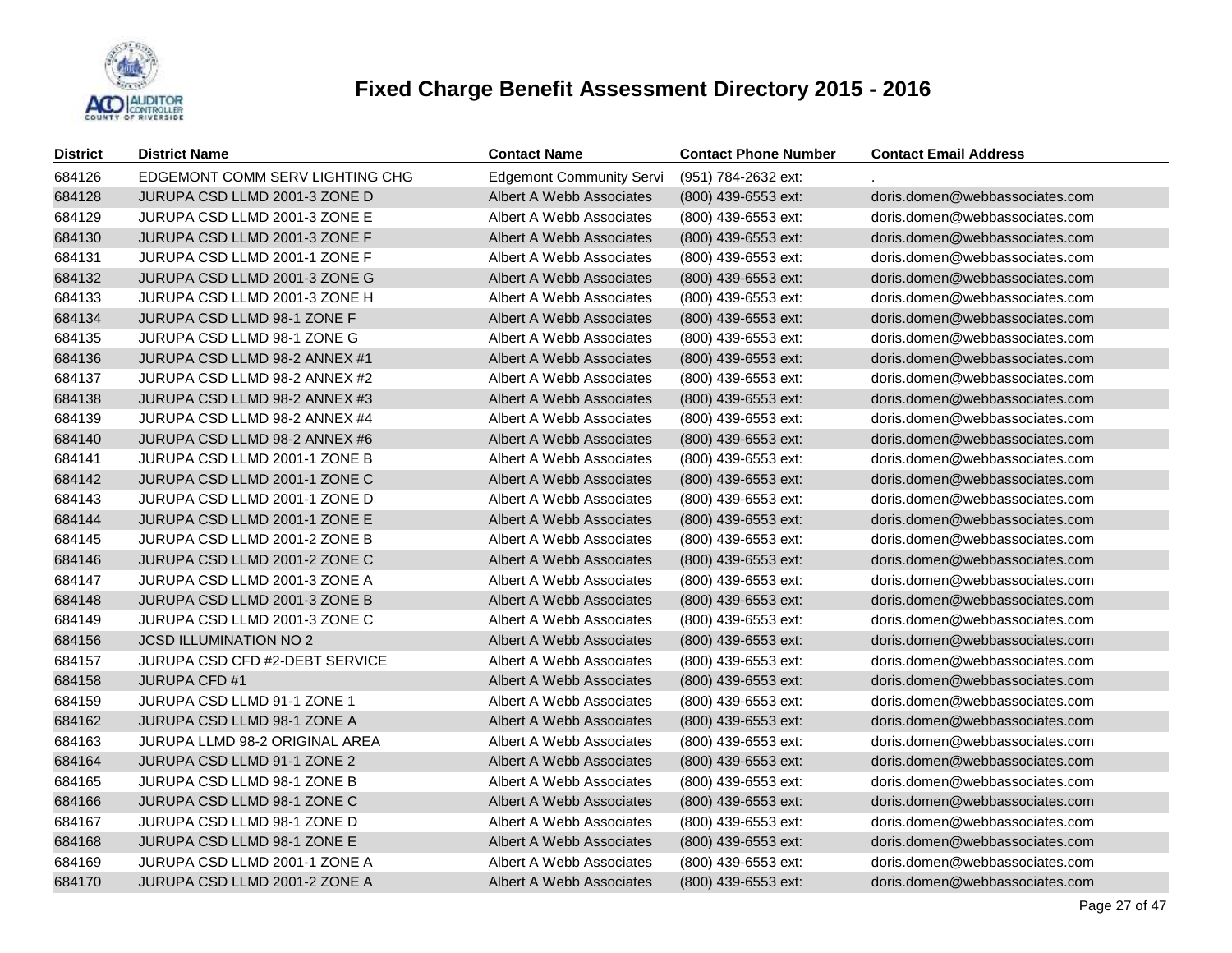

| <b>District</b> | <b>District Name</b>                  | <b>Contact Name</b>             | <b>Contact Phone Number</b> | <b>Contact Email Address</b>   |
|-----------------|---------------------------------------|---------------------------------|-----------------------------|--------------------------------|
| 684171          | DE LUZ COM SERV BENEFIT CHG           | De Luz CSD.                     | (951) 696-0060 ext:         | $\ddot{\phantom{1}}$           |
| 684174          | DE LUZ CSD SHERIFF SPEC TAX           | De Luz CSD.                     | (951) 696-0060 ext:         | $\ddotsc$                      |
| 684181          | SO COACHELLA VALLEY CSD               | Glenn Crowson                   | (760) 329-2813 ext:         | crowsonmgt@aol.com             |
| 684182          | <b>JURUPA CSD CFD 14 DEBT SERVICE</b> | <b>Albert A Webb Associates</b> | (800) 439-6553 ext:         | doris.domen@webbassociates.com |
| 684183          | <b>JURUPA CSD CFD 15 DEBT SERVICE</b> | Albert A Webb Associates        | (800) 439-6553 ext:         | doris.domen@webbassociates.com |
| 684184          | JURUPA CSD CFD 17 DEBT SERVICE        | Albert A Webb Associates        | (800) 439-6553 ext:         | doris.domen@webbassociates.com |
| 684185          | JURUPA CSD CFD 18 DEBT SERVICE        | Albert A Webb Associates        | (800) 439-6553 ext:         | doris.domen@webbassociates.com |
| 684186          | JURUPA CSD CFD 19 DEBT SERVICE        | Albert A Webb Associates        | (800) 439-6553 ext:         | doris.domen@webbassociates.com |
| 684187          | JURUPA CSD CFD 21 DEBT SERVICE        | Albert A Webb Associates        | (800) 439-6553 ext:         | doris.domen@webbassociates.com |
| 684188          | JURUPA CSD CFD 23 DEBT SERVICE        | Albert A Webb Associates        | (800) 439-6553 ext:         | doris.domen@webbassociates.com |
| 684189          | JURUPA CSD CFD 24 DEBT SERVICE        | Albert A Webb Associates        | (800) 439-6553 ext:         | doris.domen@webbassociates.com |
| 684190          | JURUPA CSD LLMD 2001-3 ZONE I         | Albert A Webb Associates        | (800) 439-6553 ext:         | doris.domen@webbassociates.com |
| 684191          | JURUPA CSD LLMD 2001-3 ZONE J         | Albert A Webb Associates        | (800) 439-6553 ext:         | doris.domen@webbassociates.com |
| 684192          | JURUPA CSD CFD 25 DEBT SERVICE        | Albert A Webb Associates        | (800) 439-6553 ext:         | doris.domen@webbassociates.com |
| 684200          | JURUPA CSD CFD #2 - O&M               | Albert A Webb Associates        | (800) 439-6553 ext:         | doris.domen@webbassociates.com |
| 684201          | JURUPA CSD CFD #3 - DEBT SERVICE      | Albert A Webb Associates        | (800) 439-6553 ext:         | doris.domen@webbassociates.com |
| 684202          | JURUPA CSD CFD #3 - O&M               | Albert A Webb Associates        | (800) 439-6553 ext:         | doris.domen@webbassociates.com |
| 684203          | JURUPA CSD CFD #4 - DEBT SERVICE      | Albert A Webb Associates        | (800) 439-6553 ext:         | doris.domen@webbassociates.com |
| 684204          | JURUPA CSD CFD #4 - O&M               | Albert A Webb Associates        | (800) 439-6553 ext:         | doris.domen@webbassociates.com |
| 684205          | JURUPA CSD CFD #5 - DEBT SERVICE      | Albert A Webb Associates        | (800) 439-6553 ext:         | doris.domen@webbassociates.com |
| 684206          | JURUPA CSD CFD #5 - O&M               | Albert A Webb Associates        | (800) 439-6553 ext:         | doris.domen@webbassociates.com |
| 684207          | JURUPA CSD CFD #6 - DEBT SERVICE      | Albert A Webb Associates        | (800) 439-6553 ext:         | doris.domen@webbassociates.com |
| 684208          | JURUPA CSD CFD #6 - O&M               | Albert A Webb Associates        | (800) 439-6553 ext:         | doris.domen@webbassociates.com |
| 684209          | JURUPA CSD CFD #7 - DEBT SERVICE      | Albert A Webb Associates        | (800) 439-6553 ext:         | doris.domen@webbassociates.com |
| 684210          | JURUPA CSD CFD #7 - O&M               | Albert A Webb Associates        | (800) 439-6553 ext:         | doris.domen@webbassociates.com |
| 684211          | JURUPA CSD CFD #8 - O&M               | Albert A Webb Associates        | (800) 439-6553 ext:         | doris.domen@webbassociates.com |
| 684212          | JURUPA CSD CFD #9 - O&M               | Albert A Webb Associates        | (800) 439-6553 ext:         | doris.domen@webbassociates.com |
| 684213          | JURUPA CSD CFD #10 DEBT SERVICE       | Albert A Webb Associates        | (800) 439-6553 ext:         | doris.domen@webbassociates.com |
| 684214          | JURUPA CSD CFD #10 - O&M              | Albert A Webb Associates        | (800) 439-6553 ext:         | doris.domen@webbassociates.com |
| 684215          | JURUPA CSD CFD #13 - O&M              | Albert A Webb Associates        | (800) 439-6553 ext:         | doris.domen@webbassociates.com |
| 684216          | JURUPA CSD LTGMT DST 2001-2 ZN D      | Albert A Webb Associates        | (800) 439-6553 ext:         | doris.domen@webbassociates.com |
| 684217          | JURUPA CSD LTGMT DST 2001-2 ZN E      | Albert A Webb Associates        | (800) 439-6553 ext:         | doris.domen@webbassociates.com |
| 684218          | JURUPA CSD LTGMT DST 2001-2 ZN F      | Albert A Webb Associates        | (800) 439-6553 ext:         | doris.domen@webbassociates.com |
| 684219          | JURUPA CSD LTGMT DST 2001-2 ZN G      | Albert A Webb Associates        | (800) 439-6553 ext:         | doris.domen@webbassociates.com |
| 684220          | JURUPA CSD LTGMT DST 2001-1 ZN G      | Albert A Webb Associates        | (800) 439-6553 ext:         | doris.domen@webbassociates.com |
| 684221          | JURUPA CSD LTGMT DST 2001-1 ZN H      | Albert A. Webb Associates       | (800) 439-6553 ext:         | $\sim$                         |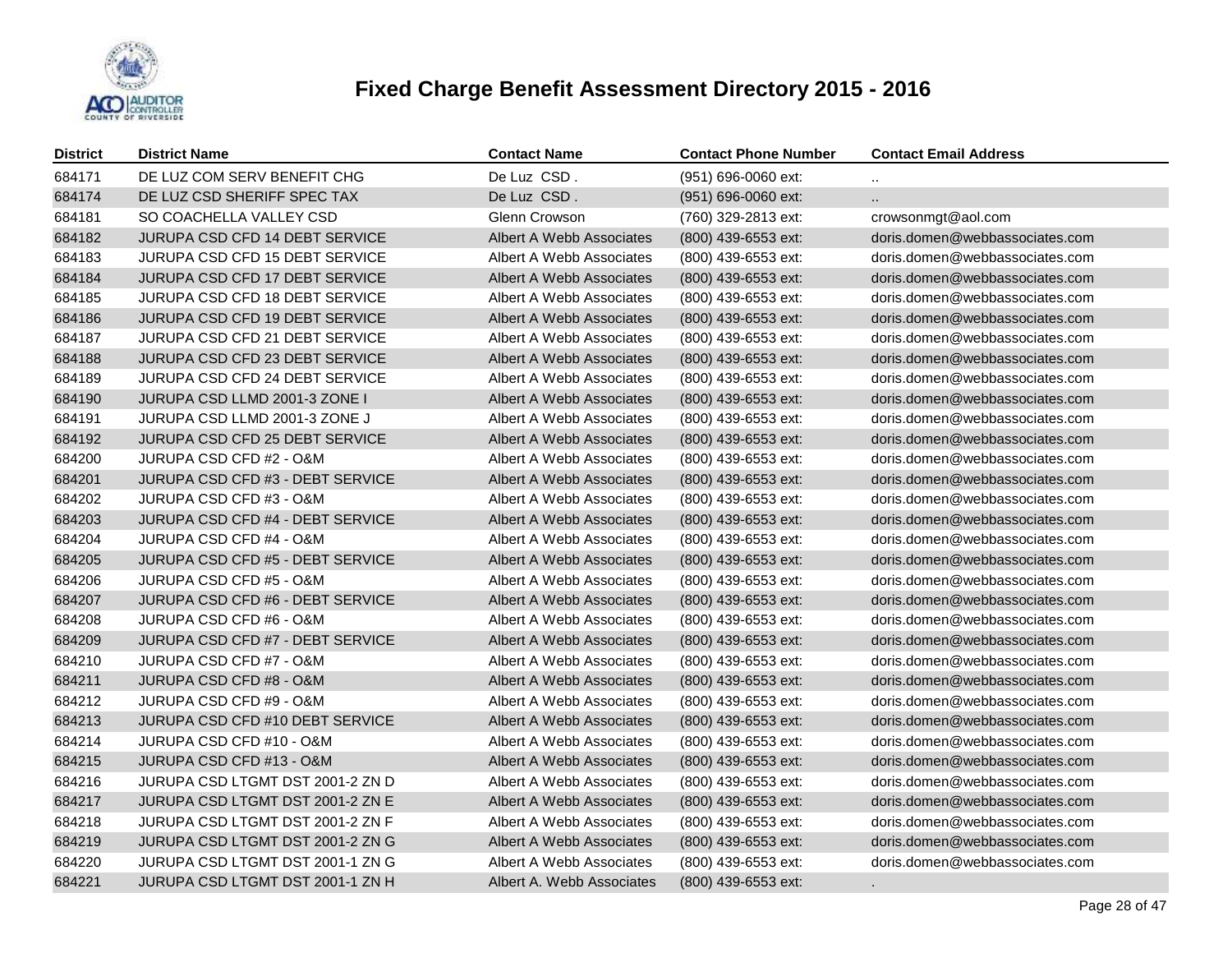

| <b>District</b> | <b>District Name</b>                  | <b>Contact Name</b>           | <b>Contact Phone Number</b> | <b>Contact Email Address</b>   |
|-----------------|---------------------------------------|-------------------------------|-----------------------------|--------------------------------|
| 684222          | JURUPA CSD LTGMT DST 2001-1 ZN I      | Albert A Webb Associates      | (800) 439-6553 ext:         | doris.domen@webbassociates.com |
| 684223          | JURUPA CSD LTGMT DST 2001-1 ZN J      | Albert A Webb Associates      | (800) 439-6553 ext:         | doris.domen@webbassociates.com |
| 684224          | JURUPA CSD LTGMT DST 2001-3 ZN K      | Albert A Webb Associates      | (800) 439-6553 ext:         | doris.domen@webbassociates.com |
| 684225          | JURUPA CSD LTGMT DST 2001-3 ZN L      | Albert A Webb Associates      | (800) 439-6553 ext:         | doris.domen@webbassociates.com |
| 684226          | JURUPA CSD LTGMT DST 2001-3 ZN M      | Albert A Webb Associates      | (800) 439-6553 ext:         | doris.domen@webbassociates.com |
| 684227          | JURUPA CSD LTGMT DST 2001-3 ZN N      | Albert A Webb Associates      | (800) 439-6553 ext:         | doris.domen@webbassociates.com |
| 684228          | JURUPA CSD LTGMT DST 2001-3 ZN O      | Albert A Webb Associates      | (800) 439-6553 ext:         | doris.domen@webbassociates.com |
| 684229          | JURUPA CSD LTGMT DST 2001-3 ZN P      | Albert A Webb Associates      | (800) 439-6553 ext:         | doris.domen@webbassociates.com |
| 684230          | JURUPA CSD LTGMT DST 2001-3 ZN Q      | Albert A Webb Associates      | (800) 439-6553 ext:         | doris.domen@webbassociates.com |
| 684231          | JURUPA CSD LTGMD 2003-1 C ZN A        | Albert A Webb Associates      | (800) 439-6553 ext:         | doris.domen@webbassociates.com |
| 684232          | <b>JURUPA CSD CFD 11 O&amp;M</b>      | Albert A Webb Associates      | (800) 439-6553 ext:         | doris.domen@webbassociates.com |
| 684233          | <b>JURUPA CSD CFD 11 DEBT SERVICE</b> | Albert A Webb Associates      | $(800)$ 439-6553 ext:       | doris.domen@webbassociates.com |
| 684234          | JURUPA CSD CFD 12 O&M                 | Albert A Webb Associates      | (800) 439-6553 ext:         | doris.domen@webbassociates.com |
| 684235          | <b>JURUPA CSD CFD 12 DEBT SERVICE</b> | Albert A Webb Associates      | (800) 439-6553 ext:         | doris.domen@webbassociates.com |
| 684236          | JURUPA CSD CFD 16 O&M                 | Albert A Webb Associates      | (800) 439-6553 ext:         | doris.domen@webbassociates.com |
| 684237          | <b>JURUPA CSD CFD 16 DEBT SERVICE</b> | Albert A Webb Associates      | (800) 439-6553 ext:         | doris.domen@webbassociates.com |
| 684238          | JURUPA CSD CFD #8 ANNEX NO.1 O&M      | Albert A Webb Associates      | (800) 439-6553 ext:         | doris.domen@webbassociates.com |
| 684239          | JURUPA CSD LMD 98-1 ZONE H            | Albert A Webb Associates      | (800) 439-6553 ext:         | doris.domen@webbassociates.com |
| 684240          | JURUPA CSD LMD 2001-2 ZONE H          | Albert A Webb Associates      | (800) 439-6553 ext:         | doris.domen@webbassociates.com |
| 684241          | JURUPA CSD LMD 98-1 ZONE I            | Albert A Webb Associates      | (800) 439-6553 ext:         | doris.domen@webbassociates.com |
| 684242          | JURUPA CSD LMD 98-1 ZONE J            | Albert A Webb Associates      | (800) 439-6553 ext:         | doris.domen@webbassociates.com |
| 684243          | JURUPA CSD LMD 2001-1 ZONE K          | Albert A Webb Associates      | $(800)$ 439-6553 ext:       | doris.domen@webbassociates.com |
| 684244          | JURUPA CSD LMD 2001-1 ZONE L          | Albert A Webb Associates      | (800) 439-6553 ext:         | doris.domen@webbassociates.com |
| 684245          | JURUPA CSD LMD 2001-1 ZONE M          | Albert A Webb Associates      | (800) 439-6553 ext:         | doris.domen@webbassociates.com |
| 684246          | JURUPA CSD LMD 2001-1 ZONE N          | Albert A Webb Associates      | (800) 439-6553 ext:         | doris.domen@webbassociates.com |
| 684247          | JURUPA CSD LMD 2001-1 ZONE O          | Albert A Webb Associates      | (800) 439-6553 ext:         | doris.domen@webbassociates.com |
| 684248          | JURUPA CSD LMD 2001-1 ZONE P          | Albert A Webb Associates      | (800) 439-6553 ext:         | doris.domen@webbassociates.com |
| 684249          | JURUPA CSD LMD 2001-1 ZONE Q          | Albert A Webb Associates      | (800) 439-6553 ext:         | doris.domen@webbassociates.com |
| 684250          | JURUPA CSD LMD 2001-1 ZONE R          | Albert A Webb Associates      | (800) 439-6553 ext:         | doris.domen@webbassociates.com |
| 684251          | JURUPA CSD LMD 2001-1 ZONE S          | Albert A Webb Associates      | (800) 439-6553 ext:         | doris.domen@webbassociates.com |
| 684252          | JURUPA CSD LMD 2001-1 ZONE T          | Albert A Webb Associates      | (800) 439-6553 ext:         | doris.domen@webbassociates.com |
| 684253          | JURUPA CSD LMD 2001-1 ZONE U          | Albert A Webb Associates      | (800) 439-6553 ext:         | doris.domen@webbassociates.com |
| 684255          | JURUPA CSD LMD 2001-3 ZONE ZZ         | Albert A Webb Associates      | (800) 439-6553 ext:         | doris.domen@webbassociates.com |
| 684256          | JURUPA CSD LMD 2001-3 ZONE YY         | Albert A Webb Associates      | (800) 439-6553 ext:         | doris.domen@webbassociates.com |
| 684257          | RUBIDOUX COMM SVS WEED CONTROL        | <b>Rubidoux Comm Svs Weed</b> | (951) 238-3625 ext:         | $\sim$                         |
| 684259          | TENAJA AD 2004-1 TENAJA RD MAINT      | Tenaja CSD.                   | (951) 678-9778 ext:         | $\ldots$                       |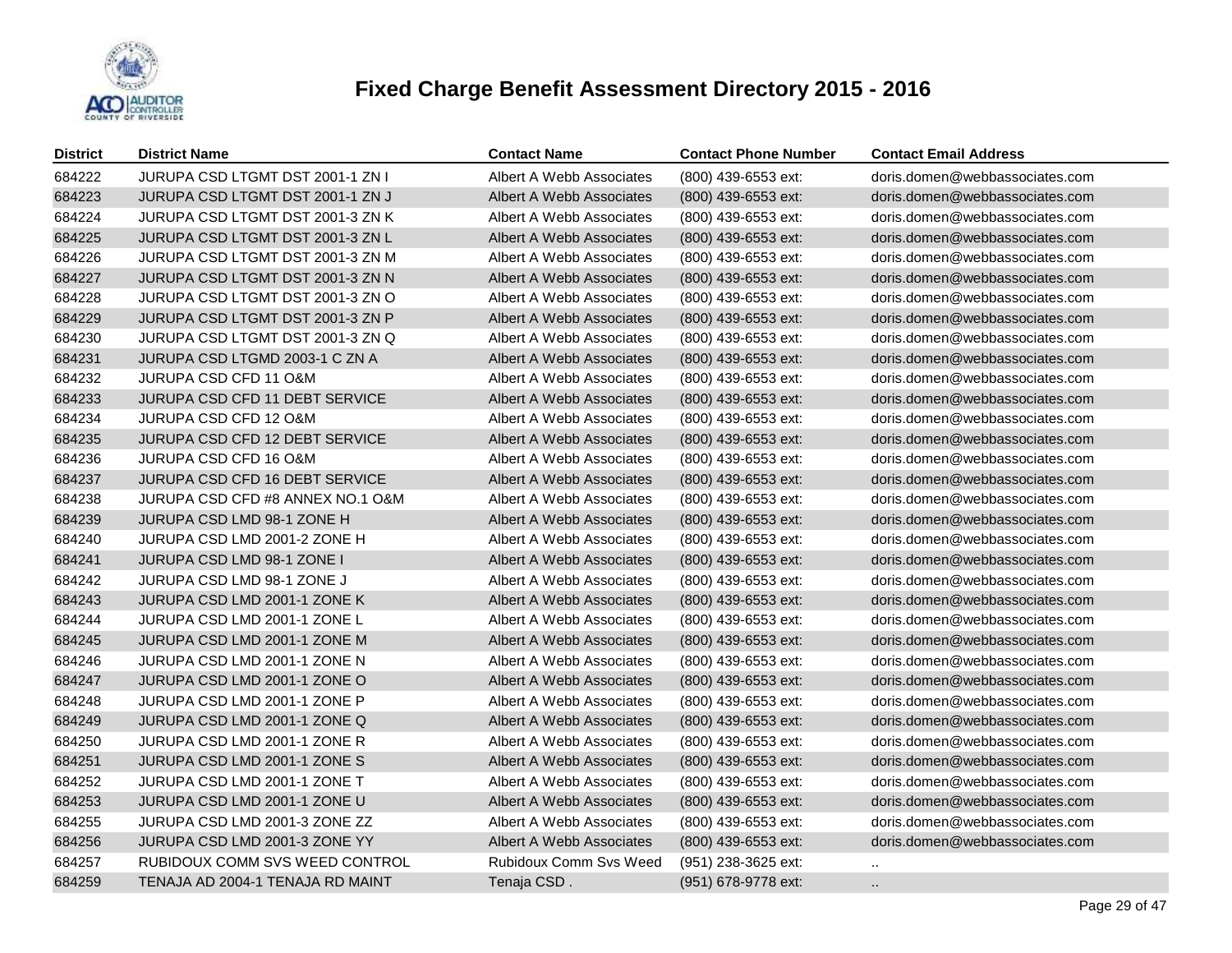

| <b>District</b> | <b>District Name</b>             | <b>Contact Name</b>               | <b>Contact Phone Number</b> | <b>Contact Email Address</b> |
|-----------------|----------------------------------|-----------------------------------|-----------------------------|------------------------------|
| 684260          | <b>TENAJA COMM SVC</b>           | Tenaja CSD.                       | (951) 678-9778 ext:         |                              |
| 684262          | TENAJA ZONE OF BENEFIT           | Tenaja CSD.                       | (951) 678-9778 ext:         |                              |
| 684264          | CITY OF MURRIETA REFUS & RECYC   | Izzy Murguia                      | (951) 461-6099 ext:         | imurguia@murrieta.org        |
| 684265          | <b>MURRIETA CSD</b>              | <b>Willdan Financial Services</b> | (866) 807-6864 ext:         |                              |
| 684266          | <b>MURRIETA PARKS &amp; REC</b>  | <b>Willdan Financial Services</b> | (866) 807-6864 ext:         |                              |
| 684267          | MURRIETA AD 98-1 GRIZZLEY RIDGE  | <b>Willdan Financial Services</b> | (866) 807-6864 ext:         |                              |
| 684268          | <b>MURRIETA L&amp;L 2</b>        | <b>Willdan Financial Services</b> | (866) 807-6864 ext:         |                              |
| 684269          | <b>MURRIETA L&amp;L 1</b>        | <b>Willdan Financial Services</b> | (866) 807-6864 ext:         |                              |
| 684270          | MORENO VL CSD ZN S SUNNYMEAD MNT | <b>Candace Cassel</b>             | (951) 413-3480 ext:         | specialdistricts@moval.org   |
| 684271          | MORENO VALLEY CS ZNA             | <b>Candace Cassel</b>             | (951) 413-3480 ext:         | specialdistricts@moval.org   |
| 684272          | MV LMD 2014-01 LIGHTING          | <b>Candace Cassel</b>             | (951) 413-3480 ext:         | specialdistricts@moval.org   |
| 684274          | MORENO VALLEY CS ZN C            | Candace Cassel                    | (951) 413-3480 ext:         | specialdistricts@moval.org   |
| 684275          | MORENO VALLEY CS ZN D            | <b>Candace Cassel</b>             | (951) 413-3480 ext:         | specialdistricts@moval.org   |
| 684276          | MORENO VALLEY CS ZN E            | Candace Cassel                    | (951) 413-3480 ext:         | specialdistricts@moval.org   |
| 684277          | MORENO VALLEY TRASH DISPOSAL DEL | <b>WM Customer Service</b>        | (800) 423-9986 ext:         | wmservice@wm.com             |
| 684281          | MV LMD 2014-02 ZN01A LANDSCAPE   | <b>Candace Cassel</b>             | (951) 413-3480 ext:         | specialdistricts@moval.org   |
| 684283          | MORENO VALLEY ZNM COM/IND MEDIAN | <b>Candace Cassel</b>             | (951) 413-3480 ext:         | specialdistricts@moval.org   |
| 684284          | MV LMD 2014-02 ZN03A LANDSCAPE   | <b>Candace Cassel</b>             | (951) 413-3480 ext:         | specialdistricts@moval.org   |
| 684285          | MV LMD 2014-02 LDS               | <b>Candace Cassell</b>            | (951) 413-3480 ext:         | Specialdistricts@moval.org   |
| 684286          | MV CFD 2014-01 MAINT SERVICES    | <b>Candace Cassel</b>             | (951) 413-3480 ext:         | Specialdistricts@moval.org   |
| 684290          | MORENO VALLEY FED MANDATED NPDES | Moreno Valley City of             | (951) 413-3120 ext:         | landdevelopment@moval.org    |
| 684292          | MORENO VL CFD 4 MAINTENANCE      | <b>Candace Cassel</b>             | (951) 413-3480 ext:         | specialdistricts@moval.org   |
| 684293          | MORENO VALLEY CFD 5              | <b>Candace Cassel</b>             | (951) 413-3480 ext:         | specialdistricts@moval.org   |
| 684331          | <b>IDYLLWILD FIRE PROTECTION</b> | Idyllwild Fire Protection Distr   | (951) 659-2153 ext:         |                              |
| 684341          | MURRIETA FIRE PROTECTION         | <b>Willdan Financial Service</b>  | (866) 807-6864 ext:         | jperezmoses@willdan.com      |
| 684350          | MURRIETA AD 95-1 MURRIETA OAKS   | <b>Willdan Financial Services</b> | (866) 807-6864 ext:         |                              |
| 684358          | MURRIETA L&L 24                  | <b>Willdan Financial Services</b> | (866) 807-6864 ext:         |                              |
| 684359          | <b>MURRIETA L&amp;L 23</b>       | <b>Willdan Financial Services</b> | (866) 807-6864 ext:         |                              |
| 684360          | <b>MURRIETA L&amp;L 3</b>        | <b>Willdan Financial Services</b> | (866) 807-6864 ext:         |                              |
| 684361          | <b>MURRIETA L&amp;L 4</b>        | <b>Willdan Financial Services</b> | (866) 807-6864 ext:         |                              |
| 684362          | MURRIETA L&L 5                   | <b>Willdan Financial Services</b> | (866) 807-6864 ext:         |                              |
| 684363          | MURRIETA L&L 6                   | <b>Willdan Financial Services</b> | (866) 807-6864 ext:         |                              |
| 684364          | MURRIETA L&L 7                   | <b>Willdan Financial Services</b> | (866) 807-6864 ext:         |                              |
| 684365          | <b>MURRIETA L&amp;L 8</b>        | <b>Willdan Financial Services</b> | (866) 807-6864 ext:         |                              |
| 684366          | MURRIETA L&L 9                   | <b>Willdan Financial Services</b> | (866) 807-6864 ext:         |                              |
| 684367          | MURRIETA L&L 10                  | <b>Willdan Financial Services</b> | (866) 807-6864 ext:         |                              |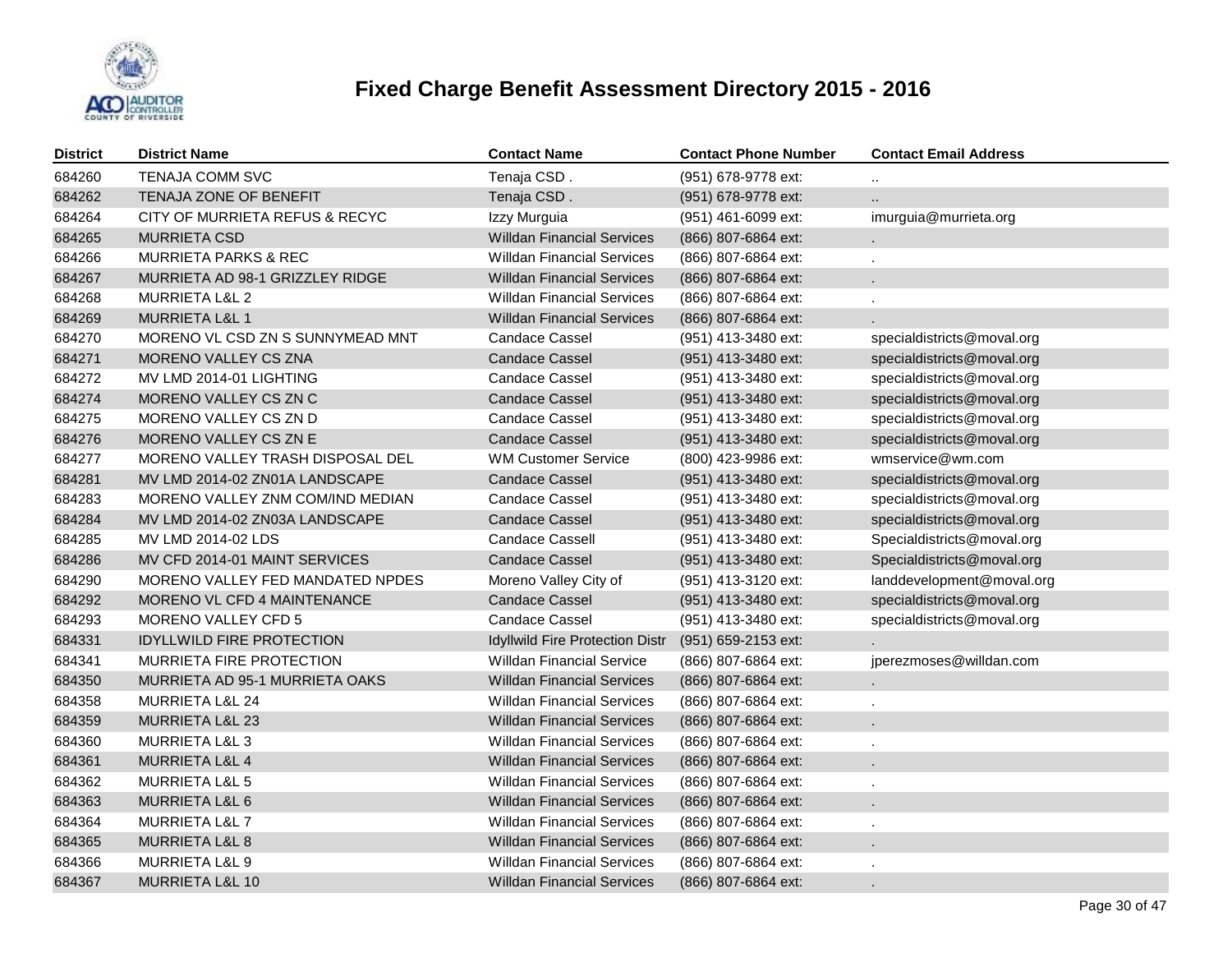

| <b>District</b> | <b>District Name</b>             | <b>Contact Name</b>               | <b>Contact Phone Number</b> | <b>Contact Email Address</b> |
|-----------------|----------------------------------|-----------------------------------|-----------------------------|------------------------------|
| 684368          | <b>MURRIETA L&amp;L 11</b>       | <b>Willdan Financial Services</b> | (866) 807-6864 ext:         |                              |
| 684369          | MURRIETA L&L 12                  | <b>Willdan Financial Services</b> | (866) 807-6864 ext:         |                              |
| 684370          | <b>MURRIETA L&amp;L 13</b>       | <b>Willdan Financial Services</b> | (866) 807-6864 ext:         | ÷.                           |
| 684371          | MURRIETA L&L 14                  | <b>Willdan Financial Services</b> | (866) 807-6864 ext:         | ÷.                           |
| 684372          | <b>MURRIETA L&amp;L 15</b>       | <b>Willdan Financial Services</b> | (866) 807-6864 ext:         | ä,                           |
| 684373          | <b>MURRIETA L&amp;L 16</b>       | <b>Willdan Financial Services</b> | (866) 807-6864 ext:         | ÷.                           |
| 684374          | <b>MURRIETA L&amp;L 17</b>       | <b>Willdan Financial Services</b> | (866) 807-6864 ext:         | ä,                           |
| 684375          | <b>MURRIETA L&amp;L 18</b>       | <b>Willdan Financial Services</b> | (866) 807-6864 ext:         |                              |
| 684376          | <b>MURRIETA L&amp;L 19</b>       | <b>Willdan Financial Services</b> | (866) 807-6864 ext:         | ä,                           |
| 684377          | MURRIETA L&L 20                  | <b>Willdan Financial Services</b> | (866) 807-6864 ext:         |                              |
| 684378          | MURRIETA L&L 21                  | <b>Willdan Financial Services</b> | (866) 807-6864 ext:         |                              |
| 684379          | MURRIETA L&L 22                  | <b>Willdan Financial Services</b> | (866) 807-6864 ext:         |                              |
| 684380          | MURRIETA CFD 2000-1 GREER RANCH  | <b>Willdan Financial Services</b> | (866) 807-6864 ext:         |                              |
| 684381          | MURRIETA CFD 2001-1 MUR HIGHLAND | <b>Willdan Financial Services</b> | (866) 807-6864 ext:         |                              |
| 684382          | MURRIETA CFD 2003-2 BLACKMORE    | <b>Willdan Financial Services</b> | (866) 807-6864 ext:         |                              |
| 684383          | MURRIETA CFD 2003-4 BLUESTONE    | <b>Willdan Financial Services</b> | (866) 807-6864 ext:         |                              |
| 684384          | MURRIETA CFD 2000-2 THE OAKS     | <b>Willdan Financial Services</b> | (866) 807-6864 ext:         |                              |
| 684385          | MURRIETA CFD 2003-1 MUR SPRINGS  | <b>Willdan Financial Services</b> | (866) 807-6864 ext:         |                              |
| 684386          | MURRIETA CFD 2003-3 CREEKSIDE    | <b>Willdan Financial Services</b> | (866) 807-6864 ext:         |                              |
| 684387          | MURRIETA CFD 2004-1 BREMERTON    | <b>Willdan Financial Services</b> | (866) 807-6864 ext:         |                              |
| 684388          | MURRIETA CFD 2004-2 MUR FIELDS   | <b>Willdan Financial Services</b> | (866) 807-6864 ext:         |                              |
| 684389          | MURRIETA CFD 2005-1 SPRINGBROOK  | <b>Willdan Financial Services</b> | (866) 807-6864 ext:         |                              |
| 684390          | MURRIETA CFD 2001-1B HIGHLANDS   | <b>Willdan Financial Services</b> | (866) 807-6864 ext:         |                              |
| 684391          | MURRIETA CFD 2000-2B THE OAKS    | <b>Willdan Financial Services</b> | (866) 807-6864 ext:         |                              |
| 684392          | MURRIETA CFD 2004-3              | <b>Willdan Financial Services</b> | (866) 807-6864 ext:         |                              |
| 684393          | MURRIETA L&L 26                  | <b>Willdan Financial Services</b> | (866) 807-6864 ext:         |                              |
| 684394          | <b>MURRIETA L&amp;L ZONE 27</b>  | <b>Willdan Financial Services</b> | (866) 807-6864 ext:         |                              |
| 684395          | MURRIETA L&L ZONE 28             | <b>Willdan Financial Services</b> | (866) 807-6864 ext:         |                              |
| 684396          | MURRIETA NUISANCE ABATEMENT      | <b>Willdan Financial Services</b> | (866) 807-6864 ext:         |                              |
| 684400          | CITY OF LAKE ELSINORE CFD 2005-6 | Albert Webb Associates            | (800) 439-6553 ext:         |                              |
| 684556          | COACHELLA VALLEY MOSQUITO & RIFA | <b>Willdan Financial Service</b>  | (866) 807-6864 ext:         | sreynods@willdan.com         |
| 684571          | N.W. MOSQUITO & VECTOR CONT DIST | <b>SCI Consulting Group</b>       | (800) 273-5167 ext:         | и.                           |
| 684572          | NW MOSQUITO & VECTOR CANYON LAKE | SCI Consulting Group.             | (800) 273-5167 ext:         | $\ddotsc$                    |
| 684573          | NW MOSQUITO & VECTOR-RIVERSIDE   | SCI Consulting Group.             | (800) 273-5167 ext:         |                              |
| 684612          | DESERT REC DIST AD 93-1          | <b>Willdan Financial Service</b>  | (866) 807-6864 ext:         | sreynods@willdan.com         |
| 684613          | DESERT REC DIST T.P. AD 97-1     | <b>Willdan Financial Service</b>  | (866) 807-6864 ext:         | sreynods@willdan.com         |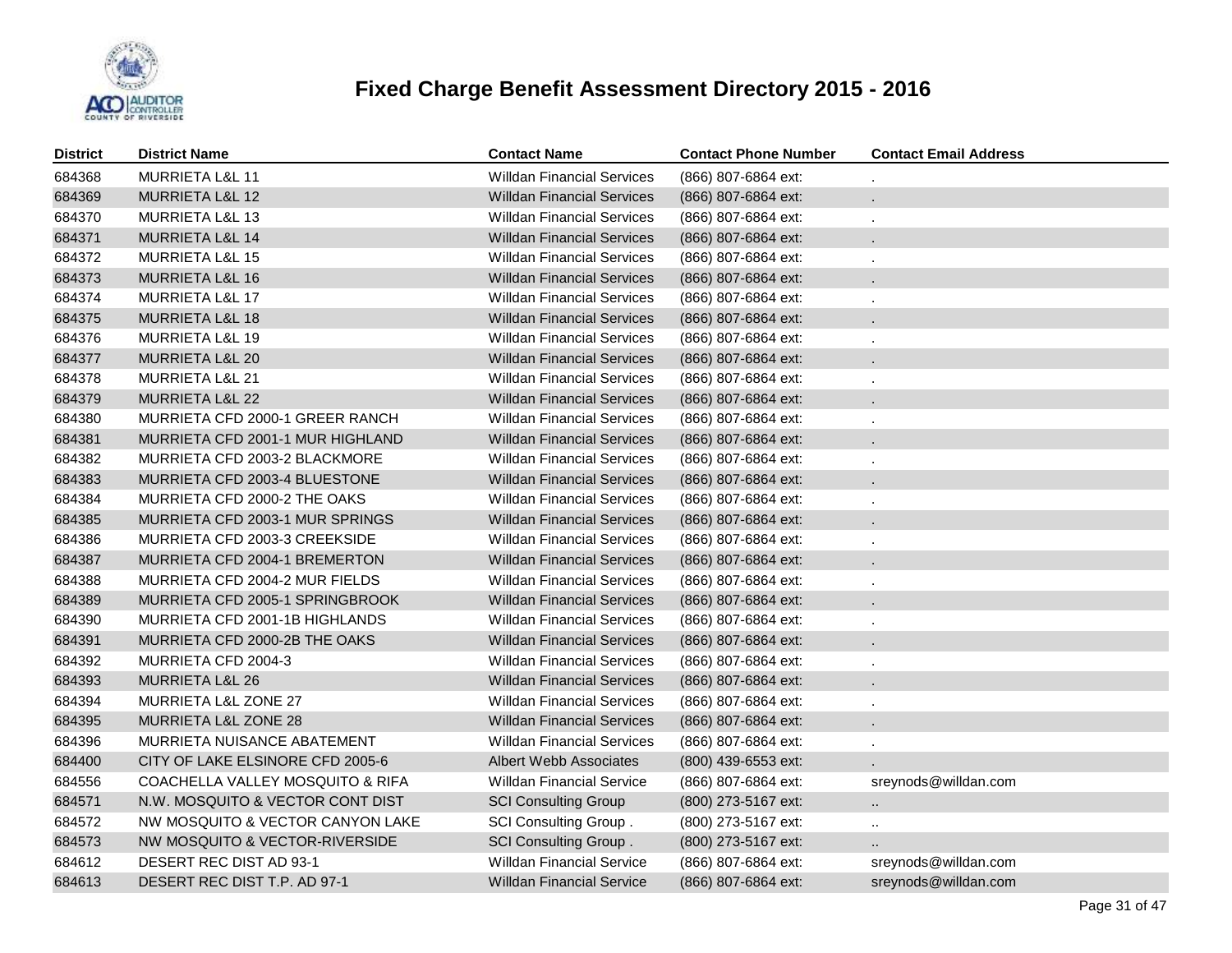

| <b>District</b> | <b>District Name</b>                  | <b>Contact Name</b>              | <b>Contact Phone Number</b> | <b>Contact Email Address</b> |
|-----------------|---------------------------------------|----------------------------------|-----------------------------|------------------------------|
| 684614          | DESERT REC DIST AD 01-1 INDIO         | <b>Willdan Financial Service</b> | (866) 807-6864 ext:         | sreynods@willdan.com         |
| 684615          | DESERT REC DIST L&L AD 02-1           | <b>Willdan Financial Service</b> | (866) 807-6864 ext:         | sreynods@willdan.com         |
| 684616          | DESERT REC DIST L&L AD 03-1           | <b>Willdan Financial Service</b> | (866) 807-6864 ext:         | sreynods@willdan.com         |
| 684622          | <b>JURUPA PARK &amp; REC MAINT</b>    | Koppel & Gruber Public Fi        | (888) 510-0290 ext:         | info@kgpf.net                |
| 684629          | CFD 2007-1 JURUPA REC & PARK          | Koppel & Gruber Public Fina      | (888) 510-0290 ext:         | info@kgpf.net                |
| 684630          | JURUPA REC & PARK CFD 2014-1          | Koppel & Gruber Public Fina      | (888) 510-0290 ext:         | info@kgpf.net                |
| 684636          | JURUPA REC & PARK CFD 2004-1          | Koppel & Gruber Public Fi        | (888) 510-0290 ext:         | info@kgpf.net                |
| 684637          | JURUPA REC & PARK CFD 2004-2          | Koppel & Gruber Public Fi        | (888) 510-0290 ext:         | info@kgpf.net                |
| 684638          | JURUPA REC & PARK CFD 2005-1          | Koppel & Gruber Public Fi        | (888) 510-0290 ext:         | info@kgpf.net                |
| 684639          | JURUPA REC & PARK CFD 2005-2          | Koppel & Gruber Public Fi        | (888) 510-0290 ext:         | info@kgpf.net                |
| 684640          | JURUPA REC & PARK CFD 2006-1          | Koppel & Gruber Public Fi        | (888) 510-0290 ext:         | info@kgpf.net                |
| 684642          | COMM SERVICE AREA #22 LTG             | Albert Webb Associates.          | (800) 439-6553 ext:         | ä,                           |
| 684643          | COMM SERVICE AREA #142 LTG            | Albert Webb Associates.          | (800) 439-6553 ext:         |                              |
| 684644          | COMM SERV AREA 1#103 DRAIN LD         | Albert Webb Associates.          | (800) 439-6553 ext:         |                              |
| 684645          | COMM SERV AREA #103 LTG               | Albert Webb Associates.          | (800) 439-6553 ext:         |                              |
| 684646          | V-WIDE MENIFEE FAC, LMD 88-1          | <b>NBS</b>                       | (800) 676-7516 ext:         | info@nbsgov.com              |
| 684647          | V-WIDE REGIONAL FAC.LMD 88-1          | <b>NBS</b>                       | (800) 676-7516 ext:         | info@nbsgov.com              |
| 684652          | V-WIDE LMD FRENCH VALLEY              | <b>NBS</b>                       | (800) 676-7516 ext:         | info@nbsgov.com              |
| 684653          | V-WIDE LMD MENIFEE NORTH PARK         | <b>NBS</b>                       | (800) 676-7516 ext:         | info@nbsgov.com              |
| 684654          | V-WIDE LMD MENIFEE SOUTH PARK         | <b>NBS</b>                       | (800) 676-7516 ext:         | info@nbsgov.com              |
| 684655          | VALLEYWIDE WINCHESTER LMD             | <b>NBS</b>                       | (800) 676-7516 ext:         | info@nbsgov.com              |
| 684656          | V-WIDE RIVERCREST ZONE                | <b>NBS</b>                       | (800) 676-7516 ext:         | info@nbsgov.com              |
| 684657          | FRENCH VALLEY CFD                     | David Schroeder                  | (951) 837-4017 ext:         | dschroeder@nbsgov.com        |
| 684681          | VAL SANITARY AD2004 SHADOW HILLS      | Shepherd & Staats, Inc           | (800) 641-8403 ext:         |                              |
| 684682          | VALLEY SANITARY SEWER SERVICE         | Joanne Padgham                   | (760) 238-5415 ext:         | jpadgham@valley-sanitary.org |
| 684693          | DELINQUENT SEWER CHARGES              | CVWD.                            | (760) 391-9600 ext:         | Customerbilling@cvwd.org     |
| 684815          | CABAZON COUNTY WATER STANDBY          | Calvin Louie                     | (951) 849-4422 ext:         | clouie@cabazonwater.org      |
| 684817          | CVWD ASST DIST 33 AD                  | Albert A. Webb Associates        | (800) 439-6553 ext:         |                              |
| 684818          | CVWD AD 70                            | Albert A. Webb Associates        | (800) 439-6553 ext:         |                              |
| 684819          | CVWD AD 68                            | Albert A. Webb Associates        | (800) 439-6553 ext:         |                              |
| 684820          | CVWD AD 67                            | Albert A. Webb Associates        | (800) 439-6553 ext:         |                              |
| 684821          | <b>CVWD DELINQUENT WATER CHARGES</b>  | CVWD.                            | (760) 391-9600 ext:         | Customerbilling@cvwd.org     |
| 684822          | DELINQUENT CANAL CHARGES              | CVWD.                            | (760) 391-9600 ext:         | Customerbilling@cvwd.org     |
| 684823          | CVWD DELINQ. IRRIG. AVAILABILITY      | CVWD.                            | (760) 391-9600 ext:         | Customerbilling@cvwd.org     |
| 684824          | CVWD SCC DELINQUENCY-CC80             | CVWD.                            | (760) 391-9600 ext:         | Customerbilling@cvwd.org     |
| 684827          | <b>CVWD AVAILABILITY-DOMESTIC ID6</b> | CVWD.                            | (760) 391-9600 ext:         | Customerbilling@cvwd.org     |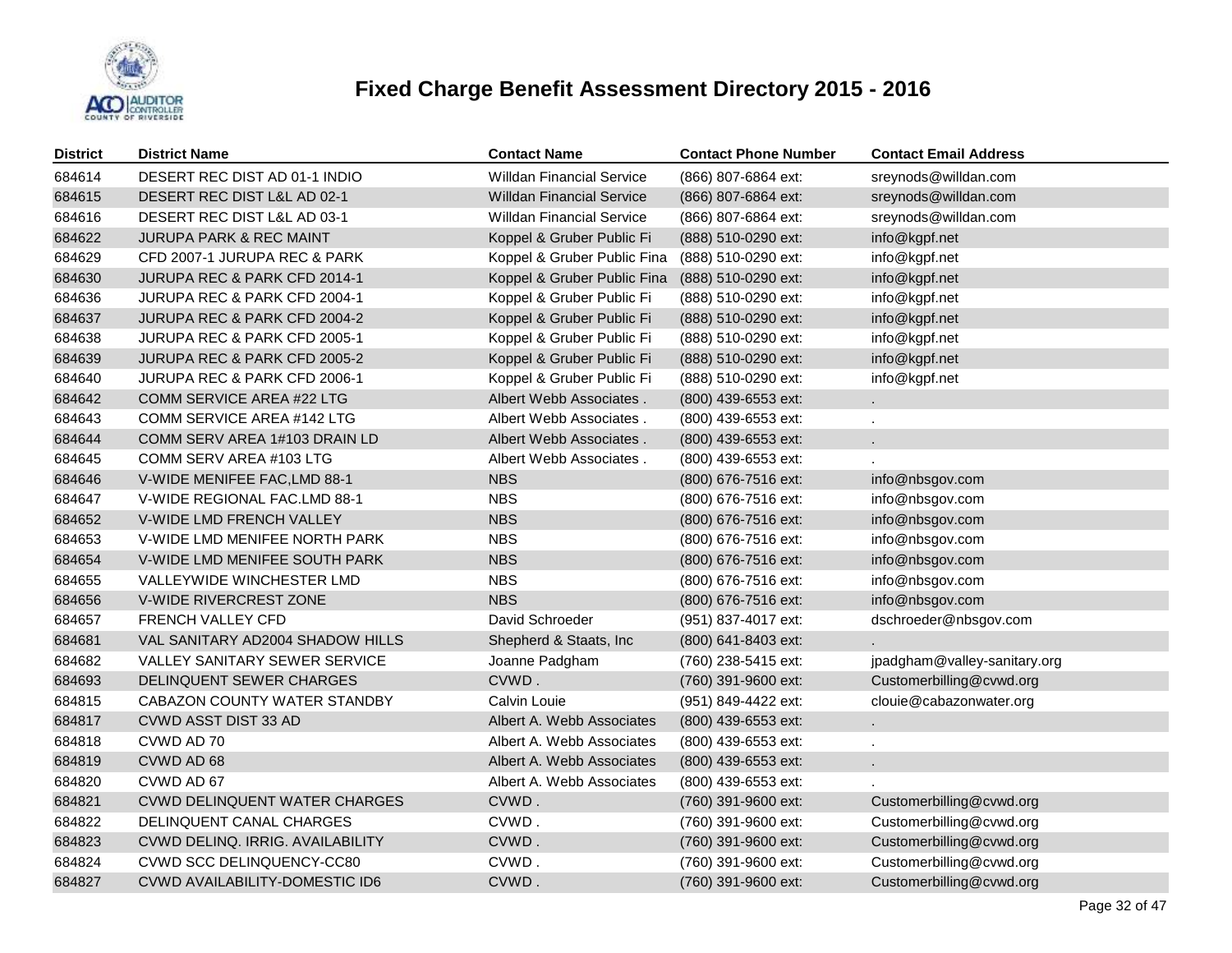

| <b>District</b> | <b>District Name</b>                   | <b>Contact Name</b>              | <b>Contact Phone Number</b> | <b>Contact Email Address</b>         |
|-----------------|----------------------------------------|----------------------------------|-----------------------------|--------------------------------------|
| 684828          | <b>CVWD AVAILABILITY-DOMESTIC ID8</b>  | CVWD.                            | (760) 391-9600 ext:         | Customerbilling@cvwd.org             |
| 684832          | CVWD SEWER SERVICE CHARGE ID50         | CVWD.                            | (760) 391-9600 ext:         | Customerbilling@cvwd.org             |
| 684834          | <b>CVWD SEWER SERVICE CHARGE ID55</b>  | CVWD.                            | (760) 391-9600 ext:         | Customerbilling@cvwd.org             |
| 684836          | <b>CVWD SEWER SERVICE CHARGE ID80</b>  | CVWD.                            | (760) 391-9600 ext:         | Customerbilling@cvwd.org             |
| 684837          | <b>CVWD SEWER SERVICE CHARGE ID81</b>  | CVWD.                            | (760) 391-9600 ext:         | Customerbilling@cvwd.org             |
| 684844          | <b>CVWD AVAILABILITY-DOMESTIC ID13</b> | CVWD.                            | (760) 391-9600 ext:         | Customerbilling@cvwd.org             |
| 684849          | CVWD AVAILABILITY-SEWER ID50           | CVWD.                            | (760) 391-9600 ext:         | Customerbilling@cvwd.org             |
| 684853          | MISSION SPRINGS ID B STDBY             | Mission Springs Water Dis        | (760) 329-5169 ext:         | sh_s_inc@pacbell.net                 |
| 684854          | MISSION SPRINGS DELINQ WTR/SEWER       | Mission Springs Water Dis        | (760) 329-5169 ext:         | sh_s_inc@pacbell.net                 |
| 684856          | MISSION SPRINGS ID 2 STDBY             | Mission Springs Water Dis        | (760) 329-5169 ext:         | sh_s_inc@pacbell.net                 |
| 684859          | MISSION SPRINGS SVC AREA 2 STDBY       | Mission Springs Water Dis        | (760) 329-5169 ext:         | sh_s_inc@pacbell.net                 |
| 684861          | MISSION SPRINGS WTR AD 11 S-2          | Mission Springs Water Dis        | (760) 329-5169 ext:         | sh_s_inc@pacbell.net                 |
| 684863          | MISSION SPRINGS AD 12 PHASE I          | Mission Springs Water Dis        | (760) 329-5169 ext:         | sh_s_inc@pacbell.net                 |
| 684864          | MISSION SPRINGS AD #4                  | Mission Springs Water Dis        | (760) 329-5169 ext:         | sh_s_inc@pacbell.net                 |
| 684865          | MISSION SPRINGS AD 13                  | Albert A. Webb Associates        | (800) 439-6553 ext:         | Charmaine.mccarvel@Webbassocites.com |
| 684866          | MISSION SPRINGS ID G STDBY             | <b>Mission Springs Water Dis</b> | (760) 329-5169 ext:         | sh_s_inc@pacbell.net                 |
| 684868          | MISSION SPRINGS ID F STDBY             | Mission Springs Water Dis        | (760) 329-5169 ext:         | sh_s_inc@pacbell.net                 |
| 684869          | MISSION SPRINGS AD #7                  | Mission Springs Water Dis        | (760) 329-5169 ext:         | sh_s_inc@pacbell.net                 |
| 684870          | MISSION SPRINGS I.D. S STANDBY         | Mission Springs Water Dis        | (760) 329-5169 ext:         | sh_s_inc@pacbell.net                 |
| 684871          | <b>IDYLLWILD CO WTR STDBY</b>          | <b>Idyllwild Water District</b>  | (951) 659-2143 ext:         |                                      |
| 684872          | <b>IDYLLWILD CO WTR IMP 1 STDBY</b>    | <b>Idyllwild Water District</b>  | (951) 659-2143 ext:         |                                      |
| 684876          | <b>WESTERN MUNI CFD 99-1</b>           | Albert A. Webb Associates        | (800) 439-6553 ext:         |                                      |
| 684877          | WESTERN MUNI WATER STANDBY             | Albert A. Webb Associates        | (800) 439-6553 ext:         |                                      |
| 684878          | WESTERN MUNI SEWER STANDY              | Albert A. Webb Associates        | (800) 439-6553 ext:         |                                      |
| 684879          | WESTERN MUNI CFD 88-1                  | Albert A. Webb Associates        | (800) 439-6553 ext:         | Charmaine.mccarvel@Webbassocites.com |
| 684880          | WESTERN MUNI WTR 1A #2                 | Albert A. Associates             | (800) 439-6553 ext:         |                                      |
| 684882          | <b>CVWD AVAILABILITY-DOMESTIC SA35</b> | CVWD.                            | (760) 391-9600 ext:         | Customerbilling@cvwd.org             |
| 684883          | CVWD AVAILABILITY-DOMESTIC ID10        | CVWD.                            | (760) 391-9600 ext:         | Customerbilling@cvwd.org             |
| 684884          | CVWD AVAILABILITY-DOMESTIC ID7         | CVWD.                            | (760) 391-9600 ext:         | Customerbilling@cvwd.org             |
| 684887          | CVWD AVAILABILITY-SEWER ID80           | CVWD.                            | (760) 391-9600 ext:         | Customerbilling@cvwd.org             |
| 684892          | PINION PINES COUNTY WATER              | <b>Christy Huss</b>              | (760) 349-3261 ext:         | chuss@pinyonpinescwd.ca.gov          |
| 684893          | PINE COVE COUNTY WATER STDBY           | <b>Becky Smith</b>               | (951) 659-2675 ext:         | becky@pcwd.org                       |
| 684900          | AD NO 14-01 CSCDA (YVWD)               | David Taussig Associates         | (800) 969-4382 ext:         |                                      |
| 684901          | YUCAIPA VAL WTR SEWER EXPANSION        | Erin Anton                       | (909) 790-3308 ext:         | eanton@yvwd.dst.ca.us                |
| 684947          | SJ CR&R DELINQUENT SOLID WASTE         | CR&R.                            | (800) 826-9677 ext:         | rdelacruz@crrmail.com                |
| 685000          | WEST VALLEY WATER DIST                 | <b>NBS</b>                       | (800) 676-7516 ext:         | info@nbsgov.com                      |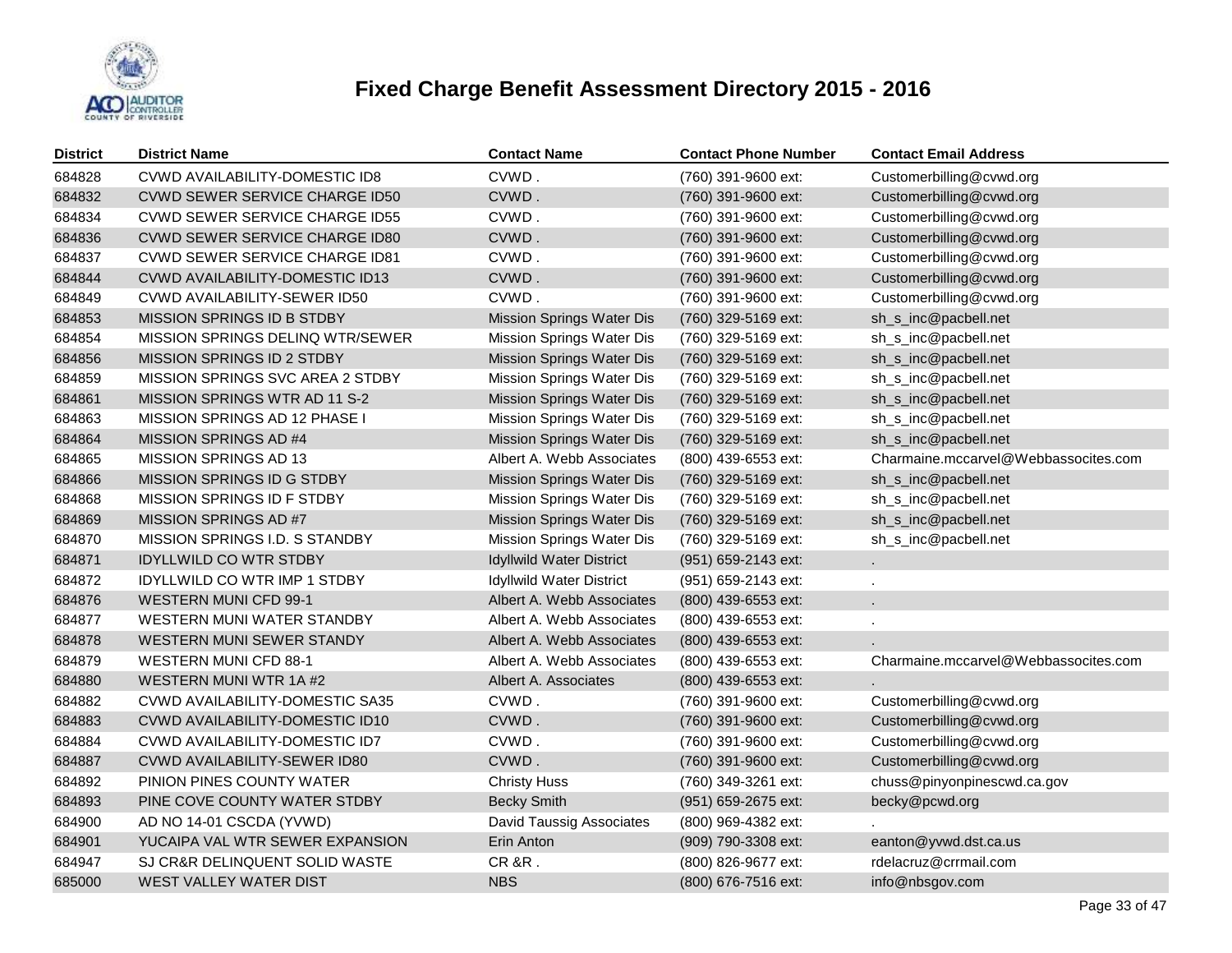

| <b>District</b> | <b>District Name</b>             | Contact Name                                    | <b>Contact Phone Number</b> | <b>Contact Email Address</b> |
|-----------------|----------------------------------|-------------------------------------------------|-----------------------------|------------------------------|
| 685230          | ELSINORE WATER STANDBY           | Corrine Nikolic                                 | (951) 674-3146 ext: 8362    | cnikolic@evmwd.net           |
| 685252          | FERN VALLEY WATER DIST AD 96-1   | Jessica Priefer                                 | (951) 659-2200 ext:         | fvwd@verizon.net             |
| 685256          | <b>HIGH VALLEY WTR STDBY</b>     | <b>High Valley Water District</b>               | (951) 849-2612 ext:         |                              |
| 685260          | TEMESCAL VALLEY WD STANDBY       | <b>Willdan Financial Service</b>                | (866) 807-6864 ext:         | jperezmoses@willdan.com      |
| 685261          | TEMESCAL VALLEY WD ID NO 1       | <b>Willdan Financial Service</b>                | (866) 807-6864 ext:         | jperezmoses@willdan.com      |
| 685262          | TEMESCAL VALLEY WD ID NO 2       | <b>Willdan Financial Service</b>                | (866) 807-6864 ext:         | jperezmoses@willdan.com      |
| 685263          | CFD 2 TEMESCAL VALLEY WD         | <b>Willdan Financial Service</b>                | (866) 807-6864 ext:         | jperezmoses@willdan.com      |
| 685264          | CFD 1 TEMESCAL VALLEY WD         | <b>Willdan Financial Service</b>                | (866) 807-6864 ext:         | jperezmoses@willdan.com      |
| 685265          | CFD 3 TEMESCAL VALLEY WD         | <b>Willdan Financial Service</b>                | (866) 807-6864 ext:         | jperezmoses@willdan.com      |
| 685270          | RANCHO CA WTR RAD 2015-32A       | David Taussig & Associate.                      | (800) 969-4382 ext:         |                              |
| 685274          | RANCHO CA WATER FIRE SERVICE     | Vicki Browder                                   | (951) 296-6928 ext:         | browderv@ranchowater.com     |
| 685279          | SANTA ROSA AD#2 SEWER STANDBY    | Vicki Browder                                   | (951) 296-6928 ext:         | browdery@ranchowater.com     |
| 685280          | RANCHO CA WTR-DELINQ CHGS        | Vicki Browder                                   | (951) 296-6928 ext:         | browderv@ranchowater.com     |
| 685291          | RANCHO CA WATER DEL CHRG SR      | Vicki Browder                                   | (951) 296-6928 ext:         | browderv@ranchowater.com     |
| 685292          | SANTA ROSA RANCHES WATER STDBY   | Vicki Browder                                   | (951) 296-6928 ext:         | browderv@ranchowater.com     |
| 685294          | NATURE CONSERVANCY               | Vicki Browder                                   | (951) 296-6928 ext:         | browderv@ranchowater.com     |
| 685295          | SANTA ROSA ID2 SEWER STBY        | Vicki Browder                                   | (951) 296-6928 ext:         | browderv@ranchowater.com     |
| 685296          | SANTA ROSA WATER FIRE SERVICE    | Vicki Browder                                   | (951) 296-6928 ext:         | browderv@ranchowater.com     |
| 685297          | RCWD CFD 88-3 SPECIAL TAX A      | David Taussig & Associate.                      | (800) 969-4382 ext:         |                              |
| 685300          | RCWD CFD 99-1 IMP A              | David Taussig & Associate.                      | (800) 969-4382 ext:         |                              |
| 685301          | RCWD CFD 99-1 IMP B              | David Taussig & Associate.                      | (800) 969-4382 ext:         |                              |
| 685302          | RCWD CFD 99-2                    | David Taussig & Associate.                      | (800) 969-4382 ext:         |                              |
| 685305          | <b>MWD STANDBY EAST</b>          | <b>Beatrice Medina</b>                          | (866) 807-6864 ext:         | bmedina@willdan.com          |
| 685360          | <b>MWD STANDBY WEST</b>          | <b>Beatrice Medina</b>                          | (866) 807-6864 ext:         | bmedina@willdan.com          |
| 685370          | CFD NO. 2014-1 MURRIETA VLY USD  | Dolinka Group                                   | (877) 250-1503 ext:         | taxinfo@dolinkagroup.com     |
| 685371          | CFD NO. 2014-2 MURRIETA VLY USD  | Dolinka Group                                   | (877) 250-1503 ext:         | taxinfo@dolinkagroup.com     |
| 685372          | EMWD CFD 2010-60 PASEO DEL SOL   | Eastern Municipal Water Dis                     | (800) 439-6553 ext:         | $\ddot{\phantom{1}}$         |
| 685373          | EMWD CFD 2005-43 KONA RD/HOLIDAY | Eastern municipal Water Di                      | (800) 439-6553 ext:         | $\ddot{\phantom{a}}$         |
| 685374          | EMWD CFD 2003-14 CLIN KEITH IA A | Eastern Municipal Water Dis                     | (800) 439-6553 ext:         | $\ddot{\phantom{a}}$         |
| 685375          | EMWD CFD 2003-14 CLIN KEITH IA B | Eastern Municipal Water Dis                     | (800) 439-6553 ext:         | $\ddot{\phantom{a}}$         |
| 685376          | EMWD CFD 2003-14 CLIN KEITH IA C | Eastern Municipal Water Dis                     | (800) 439-6553 ext:         | $\ddotsc$                    |
| 685377          | EMWD CFD 2003-19 E&W RIDGE IA A  | Eastern Municipal Water Dis                     | (800) 439-6553 ext:         | $\ddotsc$                    |
| 685378          | EMWD CFD 2003-19 E&W RIDGE IA B  | Eastern Municipal Water Dis                     | (800) 439-6553 ext:         | $\ddotsc$                    |
| 685379          | EMWD CFD2005-38 AUTUMN RIDG IA A | Eastern Municipal Water Dis (800) 439-6553 ext: |                             | $\ddot{\phantom{a}}$         |
| 685380          | EMWD CFD2005-38 AUTUMN RIDG IA B | Eastern Municipal Water Dis (800) 439-6553 ext: |                             | $\ddotsc$                    |
| 685381          | EMWD CFD 2003-20 CORMAN L. IA A  | Eastern Municipal Water Dis (800) 439-6553 ext: |                             | $\ddot{\phantom{a}}$ .       |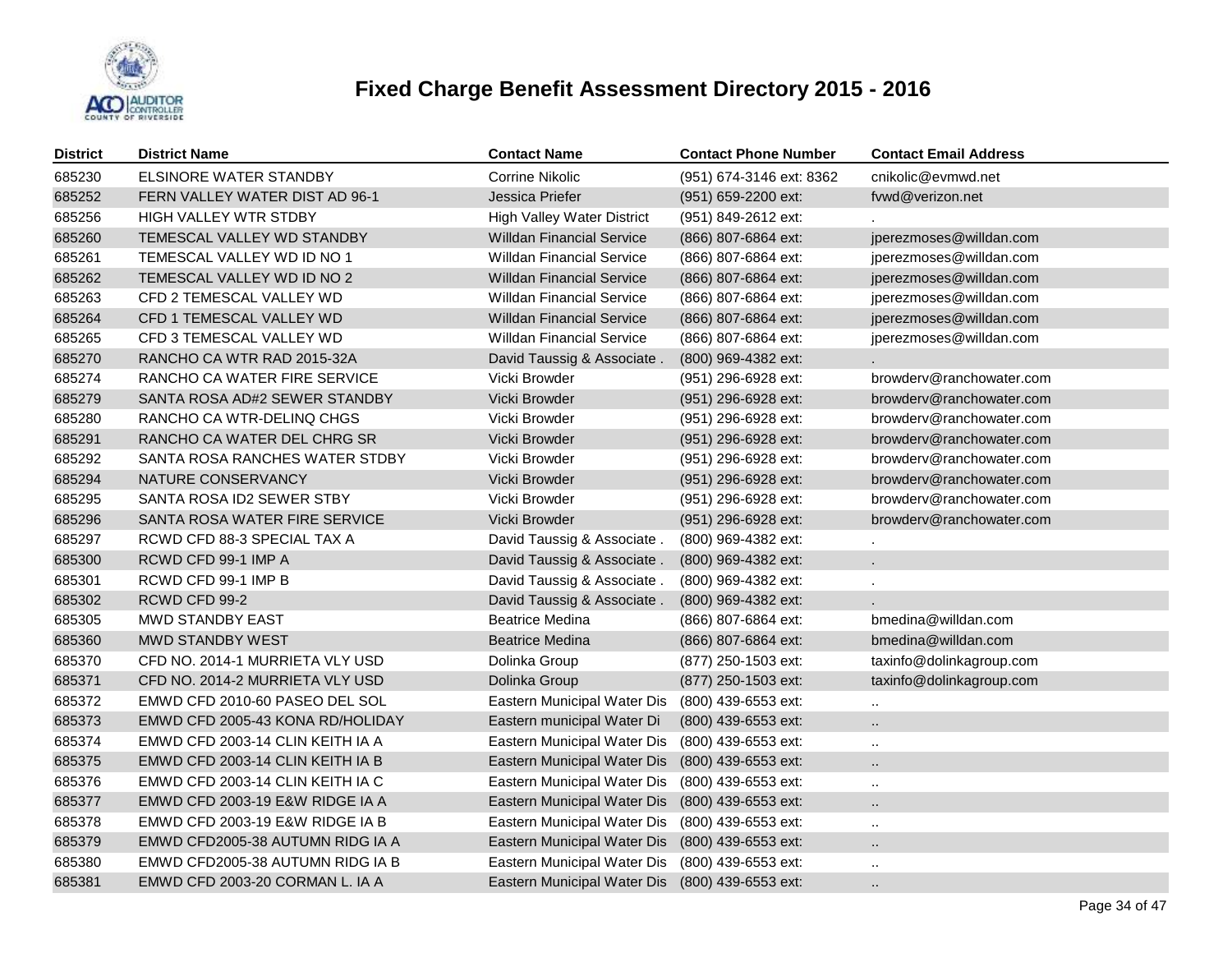

| <b>District</b> | <b>District Name</b>             | <b>Contact Name</b>         | <b>Contact Phone Number</b> | <b>Contact Email Address</b> |
|-----------------|----------------------------------|-----------------------------|-----------------------------|------------------------------|
| 685382          | EMWD CFD 2003-20 CORMAN L. IA B  | Eastern Municipal Water Dis | (800) 439-6553 ext:         |                              |
| 685383          | EMWD CFD 2002-05 CROWN VALLEY    | Eastern Municipal Water Dis | (800) 439-6553 ext:         | $\ddotsc$                    |
| 685384          | EMWD CFD 2002-08 SERENA HILLS    | Eastern Municipal Water Dis | (800) 439-6553 ext:         |                              |
| 685385          | EMWD CFD 2002-10 SUMMIT RIDGE    | Eastern Municipal Water Dis | (800) 439-6553 ext:         |                              |
| 685386          | EMWD CFD 2003-12 TEM CREEK 1A A  | Eastern Municipal Water Dis | (800) 439-6553 ext:         | $\ddotsc$                    |
| 685387          | EMWD CFD 2003-12 TEM CREEK 1A B  | Eastern Municipal Water Dis | (800) 439-6553 ext:         | $\ddotsc$                    |
| 685388          | EMWD CFD 2003-16 PROMONTORY      | Eastern Municipal Water Dis | (800) 439-6553 ext:         | $\ddot{\phantom{a}}$         |
| 685389          | EMWD CFD 2001-01 FRENCH VL IA B  | Eastern Municipal Water Dis | (800) 439-6553 ext:         | $\blacksquare$               |
| 685390          | EMWD CFD 2002-04 SHEFLD RBV IA 1 | Eastern Municipal Water Dis | (800) 439-6553 ext:         | $\ddotsc$                    |
| 685391          | EMWD CFD 2002-04 SHEFLD/RBV IA 2 | Eastern Municipal Water Dis | (800) 439-6553 ext:         | $\mathbf{r}$                 |
| 685392          | EMWD CFD 2002-04 SHEFLD/RBV IA 3 | Eastern Municipal Water Dis | (800) 439-6553 ext:         | $\ddotsc$                    |
| 685393          | EMWD CFD 2002-04 SHEFLD/RBV IA 4 | Eastern Municipal Water Dis | (800) 439-6553 ext:         | $\ddot{\phantom{a}}$         |
| 685394          | EMWD CFD 2002-04 SHEFLD/RBV IA 5 | Eastern Municipal Water Dis | (800) 439-6553 ext:         | ×,                           |
| 685395          | EMWD CFD 2002-06 A MORGAN HILL   | Eastern Municipal Water Dis | (800) 439-6553 ext:         |                              |
| 685396          | EMWD CFD 2002-06 B MORGAN HILL   | Eastern Municipal Water Dis | (800) 439-6553 ext:         | $\cdot$ .                    |
| 685398          | EMWD CFD 2002-09 WOODSIDE        | Eastern Municipal Water Dis | (800) 439-6553 ext:         | $\ddot{\phantom{a}}$         |
| 685399          | EMWD CFD2001-2 A SPGFLD/ARB GLEN | Eastern Municipal Water Dis | (800) 439-6553 ext:         |                              |
| 685400          | EMWD CFD2001-2 B SPGFLD/ARB GLEN | Eastern Municipal Water Dis | (800) 439-6553 ext:         |                              |
| 685402          | EMWD STANDBY-COMBINED CHARGE,    | Pamela Moore                | (951) 928-3777 ext: 4429    | moorep@emwd.org              |
| 685415          | EMWD AD 19-A GLENOAKS WATER      | Pamela Moore                | (951) 928-3777 ext: 4429    | moorep@emwd.org              |
| 685418          | EMWD ROMOLAND AREA SEWERS AD #5  | Pamela Moore                | (951) 928-3777 ext: 4429    | moorep@emwd.org              |
| 685419          | EMWD HOMELAND GREEN ACRES AD #7  | Pamela Moore                | (951) 928-3777 ext: 4429    | moorep@emwd.org              |
| 685422          | EMWD AD 8 STAGECOACH             | Pamela Moore                | (951) 928-3777 ext: 4429    | moorep@emwd.org              |
| 685423          | <b>EMWD AD12 PIGEON PASS</b>     | Pamela Moore                | (951) 928-3777 ext: 4429    | moorep@emwd.org              |
| 685424          | EMWD AD 20 MENIFEE DEV           | Pamela Moore                | (951) 928-3777 ext: 4429    | moorep@emwd.org              |
| 685425          | CFD 2001-01A FRENCH VALLEY       | Eastern Municipal Water Dis | (800) 439-6553 ext:         | $\ddot{\phantom{a}}$         |
| 685426          | EMWD CFD 2002-03 WILLOWS         | Eastern Municipal Water Dis | (800) 439-6553 ext:         | $\ddotsc$                    |
| 685427          | EMWD CFD 2004-30 BARRINGTON HGTS | Eastern Municipal Water Dis | (800) 439-6553 ext:         | $\ddot{\phantom{a}}$         |
| 685428          | EMWD CFD 2004-26 SAN JACINTO IAA | Eastern Municipal Water Dis | (800) 439-6553 ext:         | $\ddotsc$                    |
| 685429          | EMWD CFD 2004-28 QUINTA DO LARGO | Eastern Municipal Water Dis | (800) 439-6553 ext:         | $\ddot{\phantom{a}}$         |
| 685430          | EMWD CFD 2003-15 MORGAN VALLEY   | Eastern Municipal Water Dis | $(800)$ 439-6553 ext:       | $\ddotsc$                    |
| 685432          | EMWD CFD2003-20 CORMANLEIGH IA C | Eastern Municipal Water Dis | (800) 439-6553 ext:         | $\ddotsc$                    |
| 685434          | CFD 2006-58 MEADOW/STEIN/CIMM    | Eastern Municipal Water Dis | (800) 439-6553 ext:         | $\ddotsc$                    |
| 685501          | ELSINORE VAL MWD STDBY           | Corrine Nikolic             | (951) 674-3146 ext: 8362    | cnikolic@evmwd.net           |
| 685580          | CFD 98-2 WILDOMAR PUBLIC FAC     | Jerry Wen                   | (800) 969-4382 ext:         | JerryW@Taussig.com           |
| 685581          | CFD 98-1 TEMESCAL VALLEY PROJECT | Jerry Wen                   | (800) 969-4382 ext:         | JerryW@Taussig.com           |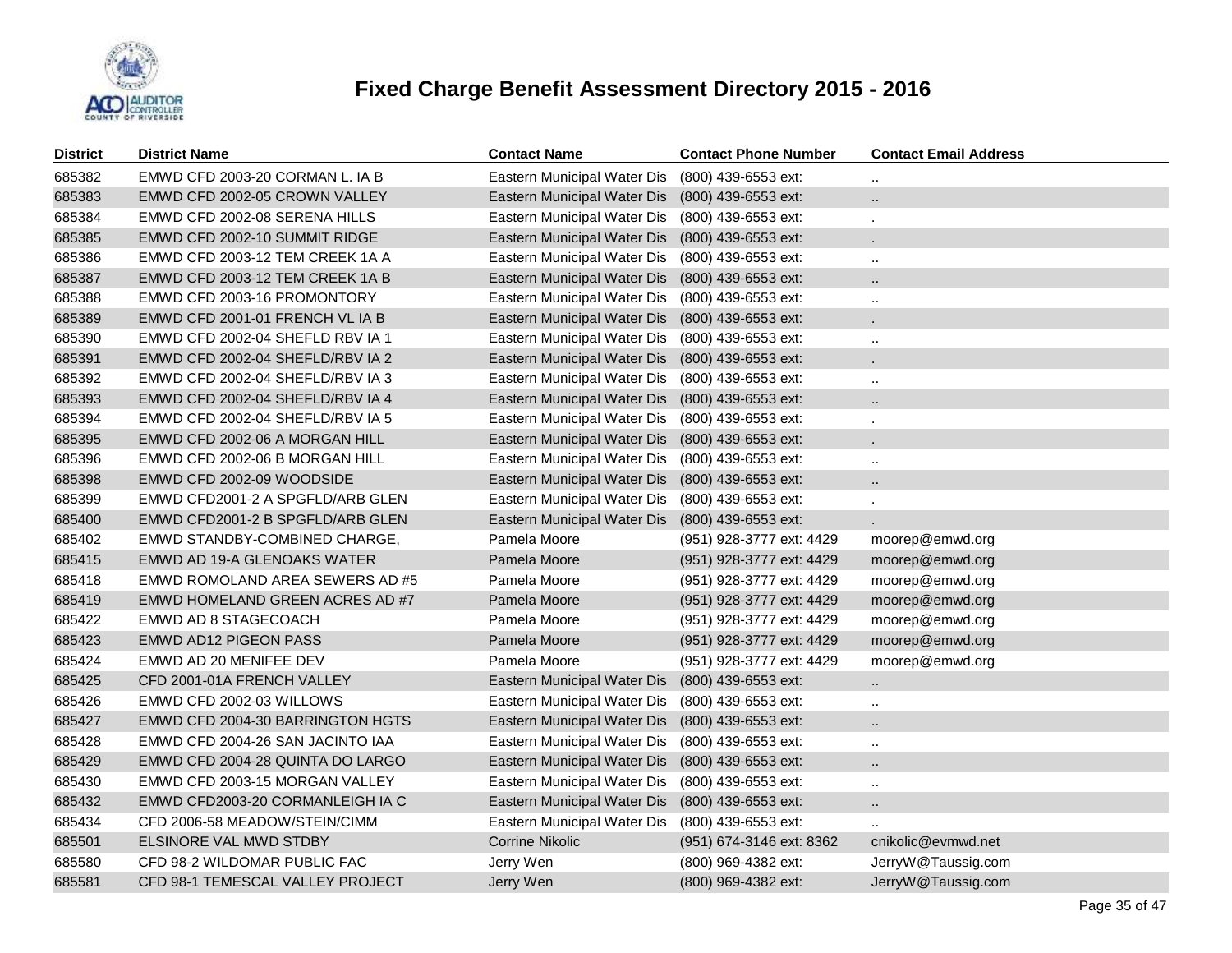

| <b>District</b> | <b>District Name</b>                   | <b>Contact Name</b>                             | <b>Contact Phone Number</b> | <b>Contact Email Address</b>      |
|-----------------|----------------------------------------|-------------------------------------------------|-----------------------------|-----------------------------------|
| 685582          | CFD 98-2 WILDOMAR-TVP                  | Jerry Wen                                       | (800) 969-4382 ext:         | JerryW@Taussig.com                |
| 685583          | ELS VAL MWD CFD 99-1 LA GONDA          | Jerry Wen                                       | (800) 969-4382 ext:         | JerryW@Taussig.com                |
| 685584          | ELS VAL MWD CFD 2002-1                 | Jerry Wen                                       | (800) 969-4382 ext:         | JerryW@Taussig.com                |
| 685585          | ELS VAL MWD CFD 2003-2                 | Jerry Wen                                       | (800) 969-4382 ext:         | JerryW@Taussig.com                |
| 685586          | ELS VAL MWD CFD 2003-1                 | Jerry Wen                                       | (800) 969-4382 ext:         | JerryW@Taussig.com                |
| 685587          | ELSINORE VAL MWD CFD 2004-1            | Jerry Wen                                       | (800) 969-4382 ext:         | JerryW@Taussig.com                |
| 685596          | ELS VAL M W D IMP U-2 W/S STBY         | <b>Corrine Nikolic</b>                          | (951) 674-3146 ext: 8362    | cnikolic@evmwd.net                |
| 685597          | EVMWD REGIONAL SEWER                   | <b>Corrine Nikolic</b>                          | (951) 674-3146 ext: 8362    | cnikolic@evmwd.net                |
| 685598          | EVMWD SOUTHERN SEWER                   | Corrine Nikolic                                 | (951) 674-3146 ext: 8362    | cnikolic@evmwd.net                |
| 685599          | EVMWD ANNUAL SEWER SERV CHG            | <b>Corrine Nikolic</b>                          | (951) 674-3146 ext: 8362    | cnikolic@evmwd.net                |
| 685604          | LAKE HEMET MUN WATER IMP A STDBY       | <b>NBS</b>                                      | (800) 676-7516 ext:         | info@nbsgov.com                   |
| 685611          | LAKE HEMET MUNI WTR IMP U-2 STY        | <b>NBS</b>                                      | (800) 676-7516 ext:         | info@nbsgov.com                   |
| 685612          | LK HEMET MN WTR AD 2003-1 GARNER       | <b>NBS</b>                                      | (800) 676-7516 ext:         | info@nbsgov.com                   |
| 685705          | WMWD FIXED SEWER CHGS                  | Anna Briones                                    | (951) 571-7138 ext:         | abriones@wmwd.com                 |
| 685820          | CVWD CFD 102 (THE RESERVE)             | Albert A. Webb Associates                       | (800) 439-6553 ext:         |                                   |
| 685824          | <b>CVWD AVAILABILITY-DOMESTIC ID18</b> | CVWD.                                           | (760) 391-9600 ext:         | Customerbilling@cvwd.org          |
| 685838          | <b>CVWD AVAILABILITY-DOMESTIC ID19</b> | CVWD.                                           | (760) 391-9600 ext:         | Customerbilling@cvwd.org          |
| 685858          | <b>CVWD AVAILABILITY-SEWER ID81</b>    | CVWD.                                           | (760) 391-9600 ext:         | Customerbilling@cvwd.org          |
| 685859          | CVWD AVAILABILITY-SEWER ID55           | CVWD.                                           | (760) 391-9600 ext:         | Customerbilling@cvwd.org          |
| 685919          | CFD 2005-43 IAB EMWD                   | Eastern Municipal Water Dis                     | (800) 439-6553 ext:         | $\ddotsc$                         |
| 685920          | EMWD CFD 2004-34 FAIRCREST             | Eastern Municipal Water Dis                     | (800) 439-6553 ext:         |                                   |
| 685921          | EMWD CFD 2005-47 THE LAKES             | Albert A. Webb Associates                       | (800) 439-6553 ext:         | heidi.schoeppe@webbassociates.com |
| 685923          | CFD 2002-07 IAC EMWD                   | Eastern Municipal Water Dis                     | (800) 439-6553 ext:         |                                   |
| 685924          | <b>EMWD SEWER CHARGES</b>              | Eastern Muni Water District                     | (800) 426-3693 ext:         |                                   |
| 685951          | EMWD CFD2003-25 PACIFIC COM IA C       | Eastern Municipal Water Dis                     | (800) 439-6553 ext:         |                                   |
| 685952          | EMWD CFD2003-25 PACIFIC COM IA D       | Eastern Municipal Water Dis                     | (800) 439-6553 ext:         |                                   |
| 685953          | EMWD CFD2004-26 SAN JACINTO IA 2       | Eastern Municipal Water Dis                     | (800) 439-6553 ext:         | $\ddotsc$                         |
| 685954          | EMWD CFD 2004-27 COTTONWOOD            | Eastern Municipal Water Dis                     | (800) 439-6553 ext:         | ä.                                |
| 685955          | EMWD CFD 2004-29 SUN RANCH             | Eastern Municipal Water Dis                     | (800) 439-6553 ext:         |                                   |
| 685956          | EMWD CFD2004-32 RCH JACINTO IA A       | Eastern Municipal Water Dis                     | (800) 439-6553 ext:         | Ω.                                |
| 685957          | EMWD CFD2004-32 RCH JACINTO IA B       | Eastern Municipal Water Dis                     | (800) 439-6553 ext:         |                                   |
| 685960          | EMWD CFD 2004-35 MTN GATE IA C         | Eastern Municipal Water Dis                     | (800) 439-6553 ext:         |                                   |
| 685961          | EMWD CFD 2004-36 ADELINE'S FARM        | Eastern Municipal Water Dis                     | (800) 439-6553 ext:         | $\ddotsc$                         |
| 685962          | EMWD CFD 2005-40 MAHOGANY PROM         | Eastern Municipal Water Dis                     | (800) 439-6553 ext:         | $\ddot{\phantom{a}}$              |
| 685963          | EMWD CFD2005-42 BELICA R MOSAICO       | Eastern Municipal Water Dis                     | (800) 439-6553 ext:         |                                   |
| 685965          | EMWD CFD 2005-39 MARSDEN               | Eastern Municipal Water Dis (800) 439-6553 ext: |                             |                                   |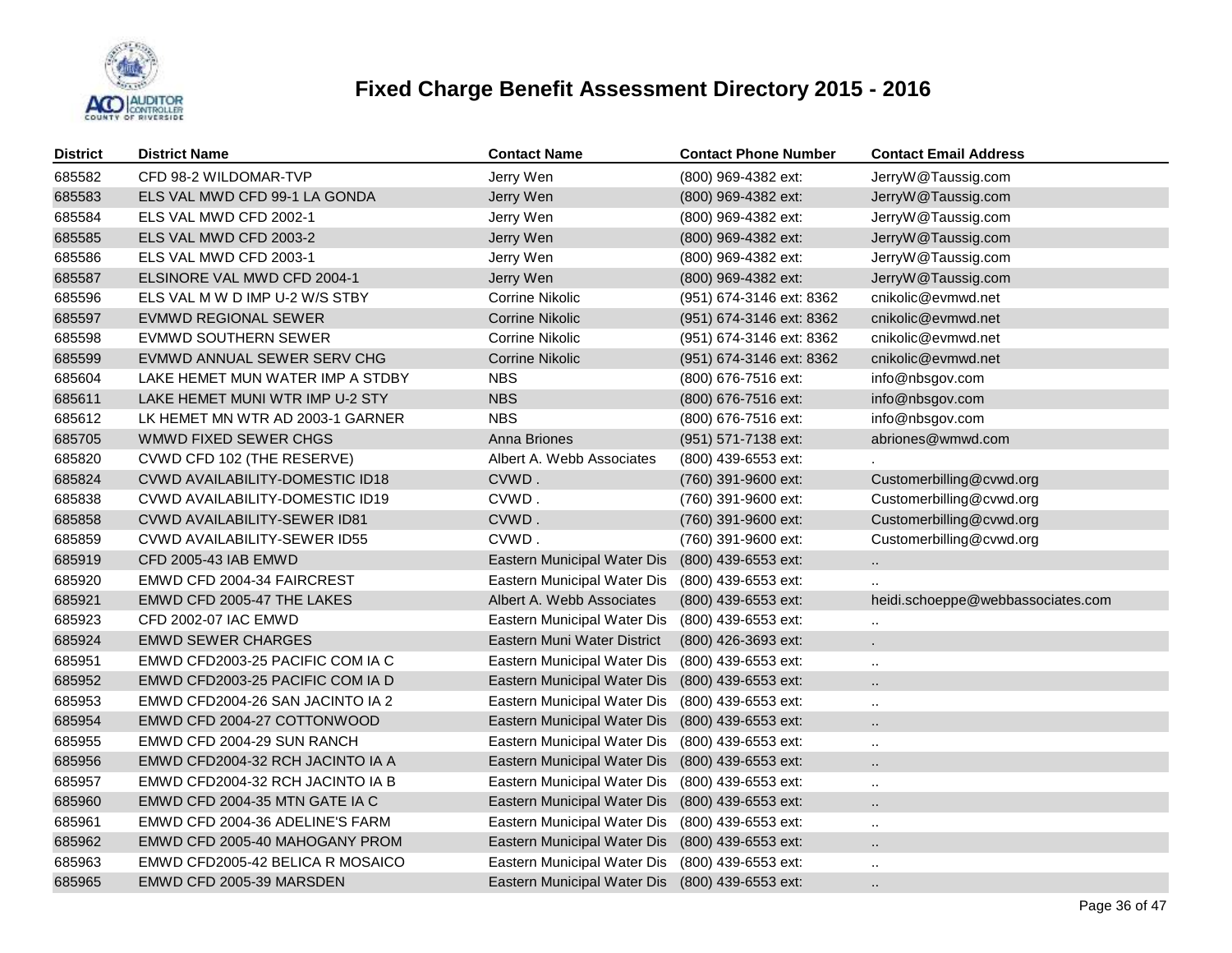

| <b>District</b> | <b>District Name</b>             | <b>Contact Name</b>              | <b>Contact Phone Number</b> | <b>Contact Email Address</b> |
|-----------------|----------------------------------|----------------------------------|-----------------------------|------------------------------|
| 685966          | EMWD CFD 2005-44 VISTA DEL VALLE | Eastern Municipal Water Dis      | (800) 439-6553 ext:         | $\ddotsc$                    |
| 685967          | EMWD CFD 2006-52 (NELSON)        | Eastern Municipal Water Dis      | (800) 439-6553 ext:         |                              |
| 685969          | CFD 2002-07IAA PACIFIC MAYFIELD  | Eastern Municipal Water Dis      | (800) 439-6553 ext:         | $\ddotsc$                    |
| 685970          | CFD 2002-07IAB PACIFIC MAYFIELD  | Eastern Municipal Water Dis      | (800) 439-6553 ext:         |                              |
| 685973          | EMWD CFD 2006-56 RANCHO DIAMANTE | Eastern Municipal Water Dis      | (800) 439-6553 ext:         | $\ddot{\phantom{a}}$         |
| 685975          | EMWD CFD 2002-06 IAC MORGAN HILL | Eastern Municipal Water Dis      | (800) 439-6553 ext:         |                              |
| 686000          | LAKE ELSINORE USD CFD 2000-1     | Anabel Ednave-Bui                | (877) 250-1503 ext:         | taxinfo@dolinkagroup.com     |
| 686001          | LK ELSINORE USD CFD 2003-1 IA-A  | Anabel Ednave-Bui                | (877) 250-1503 ext:         | taxinfo@dolinkagroup.com     |
| 686002          | LK ELSINORE USD CFD 2003-1 IA-B  | Anabel Ednave-Bui                | (877) 250-1503 ext:         | taxinfo@dolinkagroup.com     |
| 686003          | LAKE ELSINORE USD CFD 2004-1     | Anabel Ednave-Bui                | (877) 250-1503 ext:         | taxinfo@dolinkagroup.com     |
| 686004          | LAKE ELSINORE USD CFD 2004-2     | Anabel Ednave-Bui                | (877) 250-1503 ext:         | taxinfo@dolinkagroup.com     |
| 686005          | LAKE ELSINORE USD CFD 2004-3     | Anabel Ednave-Bui                | (877) 250-1503 ext:         | taxinfo@dolinkagroup.com     |
| 686006          | LAKE ELSINORE USD CFD 2004-4     | Anabel Ednave-Bui                | (877) 250-1503 ext:         | taxinfo@dolinkagroup.com     |
| 686007          | LK ELSINORE USD CFD 2005-1 IA A  | Anabel Ednave-Bui                | (877) 250-1503 ext:         | taxinfo@dolinkagroup.com     |
| 686008          | LK ELSINORE USD CFD 2005-1 IA B  | Anabel Ednave-Bui                | (877) 250-1503 ext:         | taxinfo@dolinkagroup.com     |
| 686009          | LAKE ELSINORE USD CFD 2005-3     | Anabel Ednave-Bui                | (877) 250-1503 ext:         | taxinfo@dolinkagroup.com     |
| 686010          | LAKE ELSINORE USD CFD 2005-5     | Anabel Ednave-Bui                | (877) 250-1503 ext:         | taxinfo@dolinkagroup.com     |
| 686011          | LK ELSINORE USD CFD 2005-6 IA A  | Anabel Ednave-Bui                | (877) 250-1503 ext:         | taxinfo@dolinkagroup.com     |
| 686013          | LAKE ELSINORE USD CFD 2005-7     | Anabel Ednave-Bui                | (877) 250-1503 ext:         | taxinfo@dolinkagroup.com     |
| 686016          | LK ELSINORE USD CFD 2006-3 IA A  | Anabel Ednave-Bui                | (877) 250-1503 ext:         | taxinfo@dolinkagroup.com     |
| 686020          | LK ELSINORE USD CFD 2006-2 IA A  | Anabel Ednave-Bui                | (877) 250-1503 ext:         | taxinfo@dolinkagroup.com     |
| 686023          | LK ELSINORE USD CFD 2006-4       | Anabel Ednave-Bui                | (877) 250-1503 ext:         | taxinfo@dolinkagroup.com     |
| 686025          | LK ELSINORE USD CFD 2006-6       | Anabel Ednave-Bui                | (877) 250-1503 ext:         | taxinfo@dolinkagroup.com     |
| 686027          | CFD LAKE ELSINORE USD 2013-2     | Dolinka Group                    | $(877)$ 250-1503 ext:       | taxinfo@dolinkagroup.com     |
| 686100          | ROMOLAND SCHOOL CFD 2004-1 IA 3  | David Taussig Associates         | (800) 969-4382 ext:         |                              |
| 686101          | ROMOLAND SCHOOL DIST CFD 91-1    | David Taussig Associates         | $(800)$ 969-4382 ext:       |                              |
| 686102          | ROMOLAND SCHOOL DIST CFD 2001-1  | David Taussig Associates         | (800) 969-4382 ext:         |                              |
| 686103          | ROMOLAND SCHOOL CFD 2002-1 IA A  | <b>David Taussig Associates</b>  | (800) 969-4382 ext:         |                              |
| 686105          | ROMOLAND SCHOOL CFD 2002-2       | David Taussig Associates         | (800) 969-4382 ext:         |                              |
| 686106          | ROMOLAND SCHOOL CFD 2004-1 IA 1  | David Taussig Associates         | (800) 969-4382 ext:         |                              |
| 686107          | ROMOLAND SCHOOL CFD 2004-1 IA 2  | David Taussig Associates         | (800) 969-4382 ext:         |                              |
| 686108          | ROMOLAND SCHOOL CFD 2006-1       | David Taussig Associates         | (800) 969-4382 ext:         |                              |
| 686109          | ROMOLAND SD CFD NO 2004-1 IA 4   | David Taussig Associates         | (800) 969-4382 ext:         |                              |
| 686110          | ROMOLAND SD CFD NO 2006-3        | <b>David Taussig Associates</b>  | (800) 969-4382 ext:         |                              |
| 686200          | SAN JACINTO USD CFD 2003-1 ZN1 A | <b>Willdan Financial Service</b> | (866) 807-6864 ext:         | jperezmoses@willdan.com      |
| 686206          | SAN JACINTO USD CFD 2003-3 TAX A | <b>Willdan Financial Service</b> | (866) 807-6864 ext:         | jperezmoses@willdan.com      |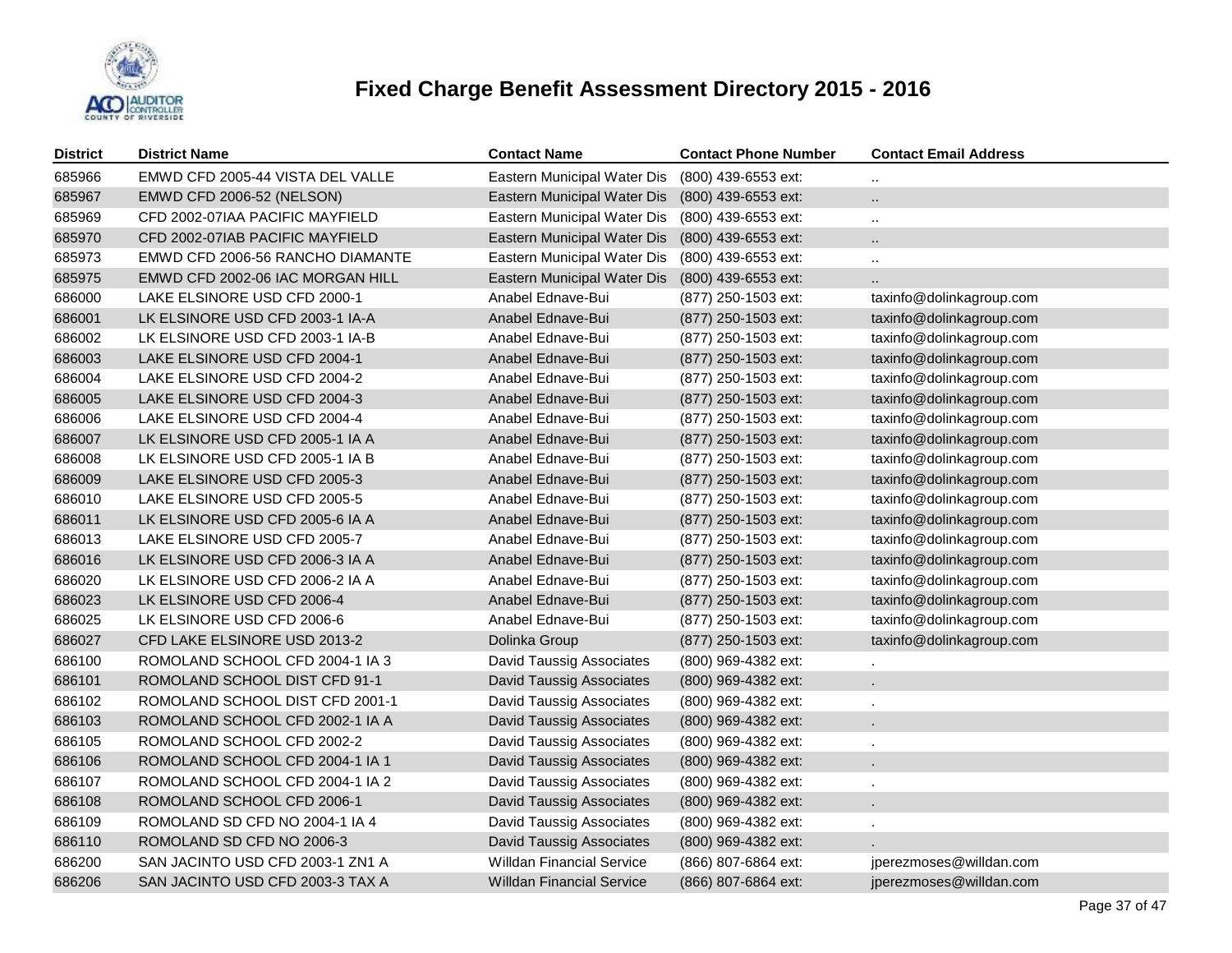

| <b>District</b> | <b>District Name</b>             | <b>Contact Name</b>              | <b>Contact Phone Number</b> | <b>Contact Email Address</b> |
|-----------------|----------------------------------|----------------------------------|-----------------------------|------------------------------|
| 686207          | SAN JACINTO USD CFD 2003-3 TAX B | <b>Willdan Financial Service</b> | (866) 807-6864 ext:         | jperezmoses@willdan.com      |
| 686209          | SAN JACINTO USD CFD 2003-2       | <b>Willdan Financial Service</b> | (866) 807-6864 ext:         | jperezmoses@willdan.com      |
| 686210          | SAN JACINTO USD CFD 2004-3       | <b>Willdan Financial Service</b> | (866) 807-6864 ext:         | jperezmoses@willdan.com      |
| 686211          | SAN JACINTO USD CFD 2004-4       | <b>Willdan Financial Service</b> | (866) 807-6864 ext:         | jperezmoses@willdan.com      |
| 686212          | SAN JACINTO USD CFD 2004-5       | <b>Willdan Financial Service</b> | (866) 807-6864 ext:         | jperezmoses@willdan.com      |
| 686215          | SAN JACINTO USD CFD 2005-1 TAX A | <b>Willdan Financial Service</b> | (866) 807-6864 ext:         | jperezmoses@willdan.com      |
| 686216          | SAN JACINTO USD CFD 2005-1 TAX B | <b>Willdan Financial Service</b> | (866) 807-6864 ext:         | jperezmoses@willdan.com      |
| 686217          | SAN JACINTO USD CFD 2005-2 TAX A | <b>Willdan Financial Service</b> | (866) 807-6864 ext:         | jperezmoses@willdan.com      |
| 686218          | SAN JACINTO USD CFD 2005-2 TAX B | <b>Willdan Financial Service</b> | (866) 807-6864 ext:         | jperezmoses@willdan.com      |
| 686221          | SAN JACINTO USD CFD 2005-4 TAX A | <b>Willdan Financial Service</b> | (866) 807-6864 ext:         | jperezmoses@willdan.com      |
| 686222          | SAN JACINTO USD CFD 2005-4 TAX B | <b>Willdan Financial Service</b> | (866) 807-6864 ext:         | jperezmoses@willdan.com      |
| 686223          | SAN JACINTO USD CFD 2006-1 TAX A | <b>Willdan Financial Service</b> | (866) 807-6864 ext:         | jperezmoses@willdan.com      |
| 686224          | SAN JACINTO USD CFD 2006-1 TAX B | <b>Willdan Financial Service</b> | (866) 807-6864 ext:         | jperezmoses@willdan.com      |
| 686225          | SAN JACINTO USD CFD 2006-2 TAX B | <b>Willdan Financial Service</b> | (866) 807-6864 ext:         | jperezmoses@willdan.com      |
| 686226          | SAN JACINTO USD CFD 2003-1 B     | <b>Willdan Financial Service</b> | (866) 807-6864 ext:         | jperezmoses@willdan.com      |
| 686227          | SAN JACINTO USD CFD 2003-2 B     | <b>Willdan Financial Service</b> | (866) 807-6864 ext:         | jperezmoses@willdan.com      |
| 686228          | SAN JACINTO USD CFD 2004-3 B     | <b>Willdan Financial Service</b> | (866) 807-6864 ext:         | jperezmoses@willdan.com      |
| 686229          | SAN JACINTO USD CFD 2004-4 B     | <b>Willdan Financial Service</b> | (866) 807-6864 ext:         | jperezmoses@willdan.com      |
| 686230          | SAN JACINTO USD CFD 2004-5 B     | <b>Willdan Financial Service</b> | (866) 807-6864 ext:         | jperezmoses@willdan.com      |
| 686231          | SAN JACINTO USD CFD 2006-2 A     | <b>Willdan Financial Service</b> | (866) 807-6864 ext:         | jperezmoses@willdan.com      |
| 686530          | TEMECULA VALLEY USD CFD 89-1     | Barbara Hale-Carter              | (760) 233-2630 ext:         | barbc@sdfa.com               |
| 686531          | TEMECULA USD CFD 00-01           | <b>Barbara Hale-Carter</b>       | (760) 233-2630 ext:         | barbc@sdfa.com               |
| 686532          | TEMECULA VL USD CFD 2002-2       | Barbara Hale-Carter              | (760) 233-2630 ext:         | barbc@sdfa.com               |
| 686533          | TEMECULA VL USD CFD 2002-1/IA-1  | Barbara Hale-Carter              | (760) 233-2630 ext:         | barbc@sdfa.com               |
| 686534          | TEMECULA VL USD CFD 2002-1/IA-2  | Barbara Hale-Carter              | (760) 233-2630 ext:         | barbc@sdfa.com               |
| 686535          | TEMECULA VL USD CFD 2013-1       | <b>Barbara Hale-Carter</b>       | (760) 233-2630 ext:         | barbc@sdfa.com               |
| 686536          | TEMECULA VL USD CFD 2011-1       | Barbara Hale-Carter              | (760) 233-2630 ext:         | barbc@sdfa.com               |
| 686537          | TEMECULA VL USD CFD 2003-2       | Barbara Hale-Carter              | (760) 233-2630 ext:         | barbc@sdfa.com               |
| 686539          | TEMECULA VL USD CFD 2004-1/IA-A  | Barbara Hale-Carter              | (760) 233-2630 ext:         | barbc@sdfa.com               |
| 686541          | TEMECULA VL USD CFD 2005-1       | Barbara Hale-Carter              | (760) 233-2630 ext:         | barbc@sdfa.com               |
| 686545          | TEMECULA VL USD CFD 2004-1 IA B  | Barbara Hale-Carter              | (760) 233-2630 ext:         | barbc@sdfa.com               |
| 686546          | TV USD CFD 2010-1                | Barbara Hale-Carter              | (760) 233-2630 ext:         | barbc@sdfa.com               |
| 686547          | WRCOG HERO FUNDED FY 11-12       | Andrea Roess                     | (949) 955-1500 ext:         | andrea@taussig.com           |
| 686548          | CFD 1 TEMECULA VLY USD           | Barbara Hale-Carter              | (760) 233-2630 ext:         | barbc@sdfa.com               |
| 686549          | CFD 2005-1 H TEMECULA VLY USD    | Barbara Hale-Carter              | (760) 233-2630 ext:         | barbc@sdfa.com               |
| 687000          | COACHELLA LDS&LTG #22            | City of Coachella                | (760) 398-5744 ext:         |                              |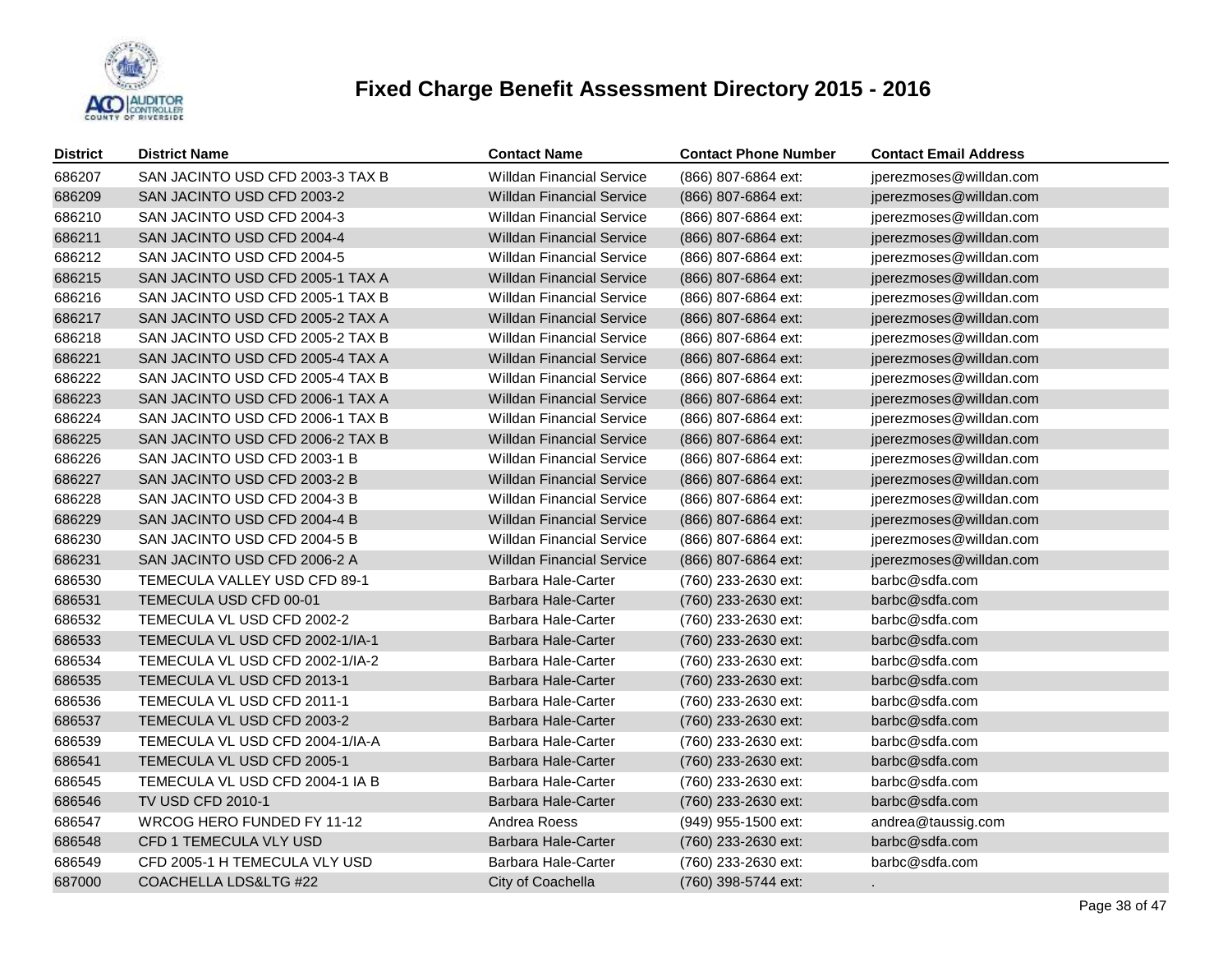

| District | <b>District Name</b>             | <b>Contact Name</b>              | <b>Contact Phone Number</b> | <b>Contact Email Address</b> |
|----------|----------------------------------|----------------------------------|-----------------------------|------------------------------|
| 687001   | COACHELLA LDS&LTG #23            | City of Coachella                | (760) 398-5744 ext:         |                              |
| 687002   | COACHELLA LDS&LTG DIST #24       | City of Coachella                | (760) 398-5744 ext:         |                              |
| 687003   | COACHELLA LDS&LTG DIST #25       | City of Coachella                | (760) 398-5744 ext:         |                              |
| 687005   | COACHELLA LDS&LTG DIST #27       | City of Coachella                | (760) 398-5744 ext:         |                              |
| 687006   | COACHELLA LDS&LTG DIST #28       | City of Coachella                | (760) 398-5744 ext:         |                              |
| 687007   | COACHELLA LDS&LTG DIST #29       | City of Coachella                | (760) 398-5744 ext:         |                              |
| 687008   | COACHELLA LDS&LTG DIST #30       | City of Coachella                | (760) 398-5744 ext:         |                              |
| 687009   | COACHELLA LDS&LTG DIST #31       | City of Coachella                | (760) 398-5744 ext:         |                              |
| 687010   | COACHELLA LDS&LTG DIST #32       | City of Coachella                | (760) 398-5744 ext:         |                              |
| 687011   | COACHELLA LDS&LTG DIST #33       | City of Coachella                | (760) 398-5744 ext:         |                              |
| 687012   | COACHELLA LDS&LTG DIST #34       | City of Coachella                | (760) 398-5744 ext:         |                              |
| 687013   | COACHELLA LDS&LTG DIST #35       | City of Coachella                | (760) 398-5744 ext:         |                              |
| 687014   | COACHELLA LDS&LTG DIST #36       | City of Coachella                | (760) 398-5744 ext:         |                              |
| 687016   | COACHELLA LDS&LTG DIST #38       | City of Coachella                | (760) 398-5744 ext:         |                              |
| 687030   | CITY OF COACHELLA CFD 2005-1     | <b>Willdan Financial Service</b> | (866) 807-6864 ext:         | sreynods@willdan.com         |
| 687150   | CORONA CFD 2004-1 BUCHANAN ST    | Shepherd & Staats, Inc.          | (800) 641-8403 ext:         |                              |
| 687151   | CORONA CFD 2002-1 IA DOS LAGOS   | Shepherd & Staats, Inc           | (800) 641-8403 ext:         |                              |
| 687200   | DHS PUB SAFETY SERV PARCEL TAX   | City of Desert Hot Springs.      | (800) 439-6553 ext:         | н.                           |
| 687201   | DESERT HOT SPRINGS CFD 2006-1    | City of Desert Hot Springs.      | (800) 439-6553 ext:         | $\ddotsc$                    |
| 687202   | CITY OF DHS CFD 2010-1(SERVICES) | City of Desert Hot Springs.      | (800) 439-6553 ext:         | н,                           |
| 687203   | CITY OF DHS CFD 2010-1 (ZONE 3)  | City of Desert Hot Springs.      | (800) 439-6553 ext:         |                              |
| 688430   | <b>INDIAN WELLS DBAD 1</b>       | Susana Medina                    | (866) 807-6864 ext:         | smedina@willdan.com          |
| 688431   | INDIAN WELLS LLD 91-1 ZN A26     | Susana Medina                    | (866) 807-6864 ext:         | smedina@willdan.com          |
| 688432   | INDIAN WELLS ZN C LLD 91-1       | Susana Medina                    | (866) 807-6864 ext:         | smedina@willdan.com          |
| 688433   | INDIAN WELLS ZN D LLD 91-1       | Susana Medina                    | (866) 807-6864 ext:         | smedina@willdan.com          |
| 688439   | INDIO AD 2004-1 PALAZZO          | Susana Medina                    | (866) 807-6864 ext:         | smedina@willdan.com          |
| 688440   | INDIO AD2004-2 SHADOW 3 BRISAS.N | Susana Medina                    | (866) 807-6864 ext:         | smedina@willdan.com          |
| 688441   | INDIO AD 2004-3 DESERT TRACE     | Susana Medina                    | (866) 807-6864 ext:         | smedina@willdan.com          |
| 688442   | <b>INDIO AD 2003-1</b>           | Susana Medina                    | (866) 807-6864 ext:         | smedina@willdan.com          |
| 688443   | <b>INDIO AD 2003-2</b>           | Susana Medina                    | (866) 807-6864 ext:         | smedina@willdan.com          |
| 688444   | <b>INDIO AD 2003-3</b>           | Susana Medina                    | (866) 807-6864 ext:         | smedina@willdan.com          |
| 688445   | <b>INDIO AD 2003-5</b>           | Susana Medina                    | (866) 807-6864 ext:         | smedina@willdan.com          |
| 688446   | <b>INDIO AD 2003-6</b>           | Susana Medina                    | (866) 807-6864 ext:         | smedina@willdan.com          |
| 688447   | <b>INDIO AD 2002-3</b>           | Susana Medina                    | (866) 807-6864 ext:         | smedina@willdan.com          |
| 688448   | <b>INDIO AD 2002-1</b>           | Susana Medina                    | (866) 807-6864 ext:         | smedina@willdan.com          |
| 688449   | <b>INDIO AD 2002-02</b>          | Susana Medina                    | (866) 807-6864 ext:         | smedina@willdan.com          |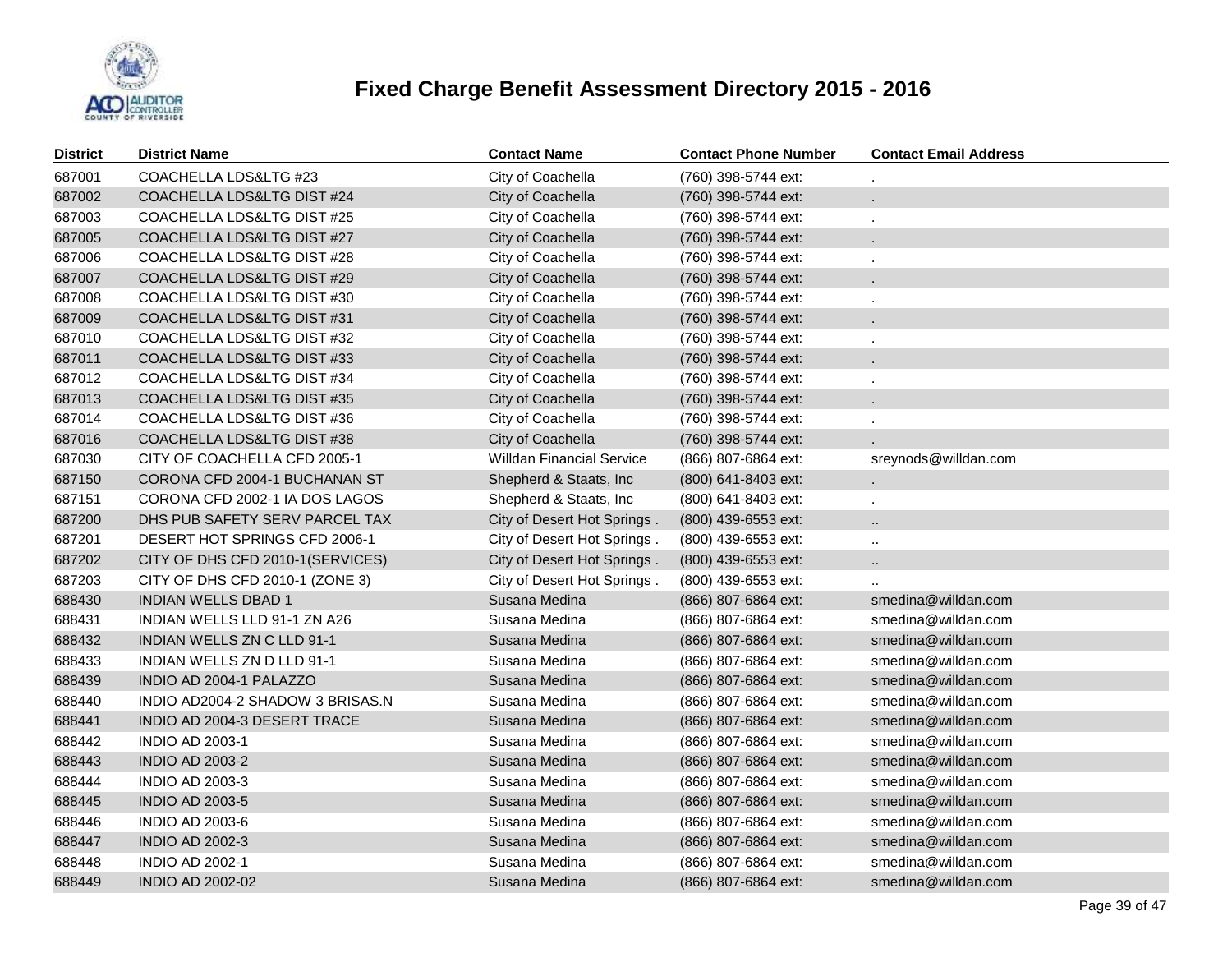

| <b>District</b> | <b>District Name</b>                 | <b>Contact Name</b>     | <b>Contact Phone Number</b> | <b>Contact Email Address</b>      |
|-----------------|--------------------------------------|-------------------------|-----------------------------|-----------------------------------|
| 688450          | <b>INDIO AD 2001-1</b>               | Susana Medina           | (866) 807-6864 ext:         | smedina@willdan.com               |
| 688451          | <b>INDIO AD 99-1 CROWELL</b>         | Susana Medina           | (866) 807-6864 ext:         | smedina@willdan.com               |
| 688453          | INDIO LANDSCAPE & LTG #24            | Susana Medina           | (866) 807-6864 ext:         | smedina@willdan.com               |
| 688454          | <b>INDIO LANDSCAPE &amp; LTG #25</b> | Susana Medina           | (866) 807-6864 ext:         | smedina@willdan.com               |
| 688455          | <b>INDIO LANDSCAPE &amp; LTG #26</b> | Susana Medina           | (866) 807-6864 ext:         | smedina@willdan.com               |
| 688456          | <b>INDIO LANDSCAPE &amp; LTG #27</b> | Susana Medina           | (866) 807-6864 ext:         | smedina@willdan.com               |
| 688458          | <b>INDIO WASTE RECYCLE SURCHG</b>    | <b>Customer Service</b> | (760) 340-2113 ext:         | customerservice@burrtecdesert.com |
| 688459          | <b>INDIO LANDSCAPE &amp; LTG #28</b> | Susana Medina           | (866) 807-6864 ext:         | smedina@willdan.com               |
| 688460          | <b>INDIO LANDSCAPE &amp; LTG #29</b> | Susana Medina           | (866) 807-6864 ext:         | smedina@willdan.com               |
| 688462          | <b>INDIO LANDSCAPE &amp; LTG #31</b> | Susana Medina           | (866) 807-6864 ext:         | smedina@willdan.com               |
| 688463          | <b>INDIO LANDSCAPE &amp; LTG #32</b> | Susana Medina           | (866) 807-6864 ext:         | smedina@willdan.com               |
| 688464          | <b>INDIO LANDSCAPE &amp; LTG #33</b> | Susana Medina           | (866) 807-6864 ext:         | smedina@willdan.com               |
| 688465          | <b>INDIO LANDSCAPE &amp; LTG #34</b> | Susana Medina           | (866) 807-6864 ext:         | smedina@willdan.com               |
| 688466          | <b>INDIO LANDSCAPE &amp; LTG #35</b> | Susana Medina           | (866) 807-6864 ext:         | smedina@willdan.com               |
| 688467          | <b>INDIO LANDSCAPE &amp; LTG #36</b> | Susana Medina           | (866) 807-6864 ext:         | smedina@willdan.com               |
| 688468          | INDIO LANDSCAPE & LTG #37            | Susana Medina           | (866) 807-6864 ext:         | smedina@willdan.com               |
| 688469          | <b>INDIO LANDSCAPE &amp; LTG #38</b> | Susana Medina           | (866) 807-6864 ext:         | smedina@willdan.com               |
| 688470          | <b>INDIO LANDSCAPE &amp; LTG #39</b> | Susana Medina           | (866) 807-6864 ext:         | smedina@willdan.com               |
| 688471          | <b>INDIO LANDSCAPE &amp; LTG #40</b> | Susana Medina           | (866) 807-6864 ext:         | smedina@willdan.com               |
| 688472          | <b>INDIO LANDSCAPE &amp; LTG #41</b> | Susana Medina           | (866) 807-6864 ext:         | smedina@willdan.com               |
| 688473          | <b>INDIO LANDSCAPE &amp; LTG #42</b> | Susana Medina           | (866) 807-6864 ext:         | smedina@willdan.com               |
| 688474          | INDIO LANDSCAPE & LTG #43            | Susana Medina           | (866) 807-6864 ext:         | smedina@willdan.com               |
| 688475          | <b>INDIO LANDSCAPE &amp; LTG #44</b> | Susana Medina           | (866) 807-6864 ext:         | smedina@willdan.com               |
| 688476          | <b>INDIO LANDSCAPE &amp; LTG #45</b> | Susana Medina           | (866) 807-6864 ext:         | smedina@willdan.com               |
| 688477          | <b>INDIO LANDSCAPE &amp; LTG #46</b> | Susana Medina           | (866) 807-6864 ext:         | smedina@willdan.com               |
| 688478          | <b>INDIO LANDSCAPE &amp; LTG #47</b> | Susana Medina           | (866) 807-6864 ext:         | smedina@willdan.com               |
| 688479          | <b>INDIO LANDSCAPE &amp; LTG #48</b> | Susana Medina           | (866) 807-6864 ext:         | smedina@willdan.com               |
| 688480          | <b>INDIO LANDSCAPE &amp; LTG #49</b> | Susana Medina           | (866) 807-6864 ext:         | smedina@willdan.com               |
| 688481          | INDIO LD & LTG #50                   | Susana Medina           | (866) 807-6864 ext:         | smedina@willdan.com               |
| 688482          | LANDSCAPE & LTG #51                  | Susana Medina           | (866) 807-6864 ext:         | smedina@willdan.com               |
| 688483          | LANDSCAPE & LTG #52                  | Susana Medina           | (866) 807-6864 ext:         | smedina@willdan.com               |
| 688484          | LANDSCAPE AND LIGHTING #53           | Susana Medina           | (866) 807-6864 ext:         | smedina@willdan.com               |
| 688485          | LANDSCAPE & LIGHTING DIST 54         | Susana Medina           | (866) 807-6864 ext:         | smedina@willdan.com               |
| 688500          | INDIO CFD 2004-1                     | Susana Medina           | (866) 807-6864 ext:         | smedina@willdan.com               |
| 688501          | <b>INDIO CFD 2004-2</b>              | Susana Medina           | (866) 807-6864 ext:         | smedina@willdan.com               |
| 688502          | INDIO CFD 2005-1 TALAVERA IA 1       | Susana Medina           | (866) 807-6864 ext:         | smedina@willdan.com               |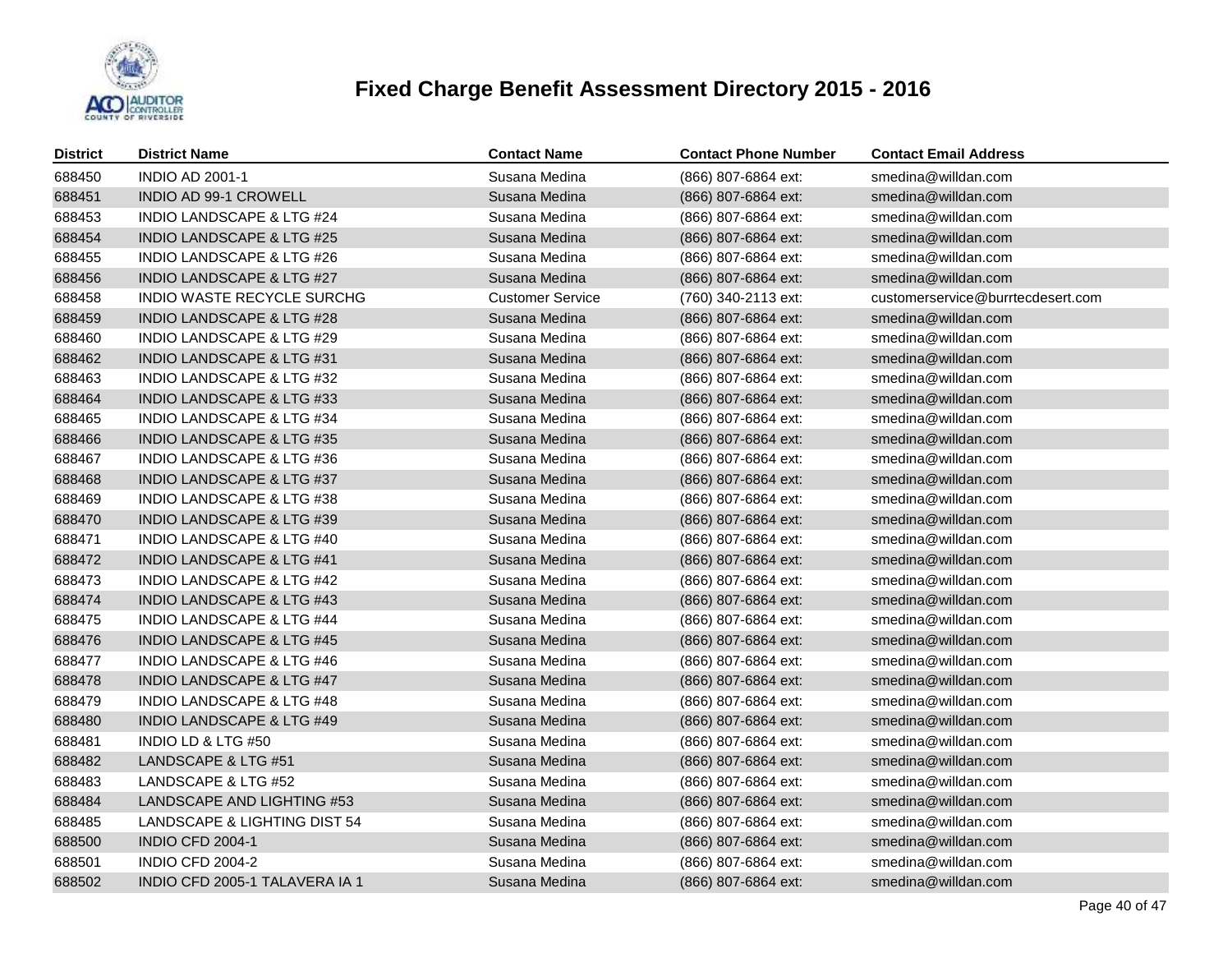

| <b>District</b> | <b>District Name</b>                 | <b>Contact Name</b>               | <b>Contact Phone Number</b> | <b>Contact Email Address</b> |
|-----------------|--------------------------------------|-----------------------------------|-----------------------------|------------------------------|
| 688503          | INDIO CFD 2004-3 TERRA LAGO          | Susana Medina                     | (866) 807-6864 ext:         | smedina@willdan.com          |
| 688504          | INDIO CFD 2005-1 TALAVERA IA2        | Susana Medina                     | (866) 807-6864 ext:         | smedina@willdan.com          |
| 688505          | INDIO CFD 2006-1 SONORA WELLS        | Susana Medina                     | (866) 807-6864 ext:         | smedina@willdan.com          |
| 688599          | HEMET DIST 23 COVENANT LTG           | <b>Special District Financing</b> | (888) 683-5234 ext:         | sdf@psomas.com               |
| 688600          | HEMET DIST 23 COVENANT LDS           | <b>Special District Financing</b> | (888) 683-5234 ext:         | sdf@psomas.com               |
| 688601          | HEMET DIST 23 WILDFLOWER LDS         | <b>Special District Financing</b> | (888) 683-5234 ext:         | sdf@psomas.com               |
| 688602          | HEMET DIST 23 WOODCREST LTG          | <b>Special District Financing</b> | (888) 683-5234 ext:         | sdf@psomas.com               |
| 688603          | HEMET DIST 23 WOODCREST LDS          | <b>Special District Financing</b> | (888) 683-5234 ext:         | sdf@psomas.com               |
| 688604          | HEMET DIST 37 MONTERO LTG            | <b>Special District Financing</b> | (888) 683-5234 ext:         | sdf@psomas.com               |
| 688605          | HEMET DIST 37 MONTERO LDS            | <b>Special District Financing</b> | (888) 683-5234 ext:         | sdf@psomas.com               |
| 688606          | HEMET DIST 20 ORCHARD LTG            | <b>Special District Financing</b> | (888) 683-5234 ext:         | sdf@psomas.com               |
| 688608          | HEMET DIST 22 COTTONWOOD LTG         | <b>Special District Financing</b> | (888) 683-5234 ext:         | sdf@psomas.com               |
| 688609          | HEMET DIST 22 COTTONWOOD LDS         | <b>Special District Financing</b> | (888) 683-5234 ext:         | sdf@psomas.com               |
| 688610          | HEMET DIST 24 KALPESH LTG            | <b>Special District Financing</b> | (888) 683-5234 ext:         | sdf@psomas.com               |
| 688611          | HEMET DIST 24 KALPESH LDS            | <b>Special District Financing</b> | (888) 683-5234 ext:         | sdf@psomas.com               |
| 688612          | HEMET DIST 25 FLORIDA AVE LDS        | <b>Special District Financing</b> | (888) 683-5234 ext:         | sdf@psomas.com               |
| 688613          | HEMET DIST 20 PACIFIC GREEN LTG      | <b>Special District Financing</b> | (888) 683-5234 ext:         | sdf@psomas.com               |
| 688614          | HEMET DIST 20 PACIFIC GREEN LDS      | <b>Special District Financing</b> | (888) 683-5234 ext:         | sdf@psomas.com               |
| 688615          | HEMET DIST 23-4 AUTUMN RIDGE LTG     | <b>Special District Financing</b> | (888) 683-5234 ext:         | sdf@psomas.com               |
| 688616          | HEMET DIST 23-4 AUTUMN RIDGE LND     | <b>Special District Financing</b> | (888) 683-5234 ext:         | sdf@psomas.com               |
| 688617          | HEMET DIST 23-5 MENLO I LTG          | <b>Special District Financing</b> | (888) 683-5234 ext:         | sdf@psomas.com               |
| 688618          | HEMET DIST 23-5 MENLO I LND          | <b>Special District Financing</b> | (888) 683-5234 ext:         | sdf@psomas.com               |
| 688619          | <b>HEMET DIST 23-5B MENLO II LTG</b> | <b>Special District Financing</b> | (888) 683-5234 ext:         | sdf@psomas.com               |
| 688620          | HEMET DIST 23-5B MENLO II LND        | <b>Special District Financing</b> | (888) 683-5234 ext:         | sdf@psomas.com               |
| 688621          | HEMET DIST 25 FLOWERWOOD LTG         | <b>Special District Financing</b> | (888) 683-5234 ext:         | sdf@psomas.com               |
| 688622          | HEMET DIST 27 FLOWERWOOD LND         | <b>Special District Financing</b> | (888) 683-5234 ext:         | sdf@psomas.com               |
| 688623          | HEMET DIST 26 WILLOWALK LTG          | <b>Special District Financing</b> | (888) 683-5234 ext:         | sdf@psomas.com               |
| 688624          | HEMET DIST 26 WILLOWALK LND          | <b>Special District Financing</b> | (888) 683-5234 ext:         | sdf@psomas.com               |
| 688625          | HEMET DIST 27 DURANGO LTG            | <b>Special District Financing</b> | (888) 683-5234 ext:         | sdf@psomas.com               |
| 688626          | HEMET DIST 31 HORSESHOE LTG          | <b>Special District Financing</b> | (888) 683-5234 ext:         | sdf@psomas.com               |
| 688627          | HEMET DIST 35 ENCLAVE LTG            | <b>Special District Financing</b> | (888) 683-5234 ext:         | sdf@psomas.com               |
| 688628          | HEMET DIST 35 ENCLAVE LND            | <b>Special District Financing</b> | (888) 683-5234 ext:         | sdf@psomas.com               |
| 688629          | HEMET DIST 43 PALOMINO LTG           | <b>Special District Financing</b> | (888) 683-5234 ext:         | sdf@psomas.com               |
| 688630          | HEMET DIST 43 PALOMINO LND           | <b>Special District Financing</b> | (888) 683-5234 ext:         | sdf@psomas.com               |
| 688631          | HEMET DIST SV INVESTMENTS LTG        | <b>Special District Financing</b> | (888) 683-5234 ext:         | sdf@psomas.com               |
| 688632          | HEMET DIST SV INVESTMENTS LND        | <b>Special District Financing</b> | (888) 683-5234 ext:         | sdf@psomas.com               |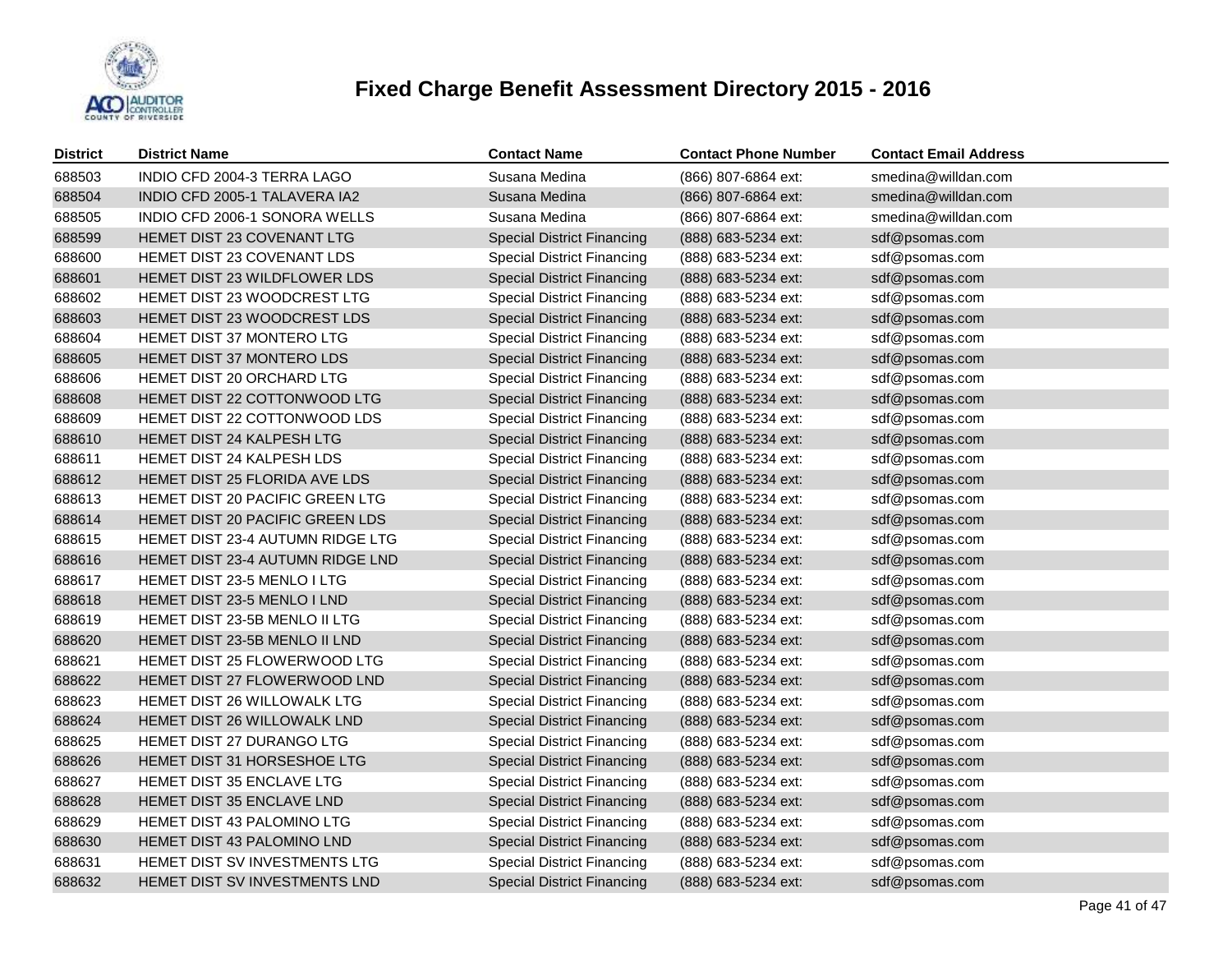

| <b>District</b> | <b>District Name</b>                    | <b>Contact Name</b>               | <b>Contact Phone Number</b> | <b>Contact Email Address</b> |
|-----------------|-----------------------------------------|-----------------------------------|-----------------------------|------------------------------|
| 688633          | HEMET DIST 29 PEPPERTREE LTG            | <b>Special District Financing</b> | (888) 683-5234 ext:         | sdf@psomas.com               |
| 688634          | HEMET DIST 29 PEPPERTREE LND            | <b>Special District Financing</b> | (888) 683-5234 ext:         | sdf@psomas.com               |
| 688637          | <b>HEMET DIST 36 MCSWEENEY LTG</b>      | <b>Special District Financing</b> | (888) 683-5234 ext:         | sdf@psomas.com               |
| 688638          | HEMET DIST 36 MCSWEENEY LND             | <b>Special District Financing</b> | (888) 683-5234 ext:         | sdf@psomas.com               |
| 688639          | HEMET DIST 42 EMERSON LTG               | <b>Special District Financing</b> | (888) 683-5234 ext:         | sdf@psomas.com               |
| 688640          | HEMET DIST 42 EMERSON LND               | <b>Special District Financing</b> | (888) 683-5234 ext:         | sdf@psomas.com               |
| 688644          | HEMET DST 46 VILLA DE MADRID LTG        | <b>Special District Financing</b> | (888) 683-5234 ext:         | sdf@psomas.com               |
| 688645          | HEMET DST 47 RANCHO DIAMONTE LTG        | <b>Special District Financing</b> | (888) 683-5234 ext:         | sdf@psomas.com               |
| 688646          | HEMET DST 47 RANCHO DIAMONTE LAND       | <b>Special District Financing</b> | (888) 683-5234 ext:         | sdf@psomas.com               |
| 688648          | HEMET DIST 50 LTG                       | <b>Special District Financing</b> | (888) 683-5234 ext:         | sdf@psomas.com               |
| 688649          | <b>HEMET DIST 51 SALVATION ARMY LTG</b> | <b>Special District Financing</b> | (888) 683-5234 ext:         | sdf@psomas.com               |
| 688651          | HEMET DIST 52 SEVEN HILLS LTG           | <b>Special District Financing</b> | (888) 683-5234 ext:         | sdf@psomas.com               |
| 688652          | HEMET DIST 52 SEVEN HILLS LND           | <b>Special District Financing</b> | (888) 683-5234 ext:         | sdf@psomas.com               |
| 688655          | <b>HEMET DIST 54 HABITAT LND</b>        | <b>Special District Financing</b> | (888) 683-5234 ext:         | sdf@psomas.com               |
| 688656          | HEMET DIST 54 HABITAT LTG               | <b>Special District Financing</b> | (888) 683-5234 ext:         | sdf@psomas.com               |
| 688657          | HEMET DIST 55 SIERRA OASIS LND          | <b>Special District Financing</b> | (888) 683-5234 ext:         | sdf@psomas.com               |
| 688658          | HEMET DIST 55 SIERRA OASIS LTG          | <b>Special District Financing</b> | (888) 683-5234 ext:         | sdf@psomas.com               |
| 688660          | <b>CR&amp;R REFUSE PAST DUE</b>         | Rosario De La Cruz                | (800) 826-9677 ext:         | rdelacruz@haulaway.com       |
| 688701          | CITY OF LAKE ELSINORE CFD 2005-1        | Albert Webb Associates            | (800) 439-6553 ext:         |                              |
| 688703          | LK ELSINORE CFD 2005-4 LAKEVIEW         | <b>Albert Webb Associates</b>     | (800) 439-6553 ext:         |                              |
| 688705          | CITY OF LAKE ELSINORE CFD 2006-2        | Albert Webb Associates            | (800) 439-6553 ext:         |                              |
| 688706          | LK ELSINORE CFD 2006-3 LA STRADA        | <b>Albert Webb Associates</b>     | (800) 439-6553 ext:         |                              |
| 688707          | LK ELSINORE CFD2006-5 PARK OS&SD        | Albert Webb Associates            | (800) 439-6553 ext:         |                              |
| 688708          | CITY OF LAKE ELSINORE CFD 2005-5        | <b>Albert Webb Associates</b>     | (800) 439-6553 ext:         |                              |
| 688709          | CITY OF LAKE ELSINORE CFD 03-2A         | Albert Webb Associates            | (800) 439-6553 ext:         |                              |
| 688710          | CITY OF LAKE ELSINORE CFD 03-2B         | Albert Webb Associates            | (800) 439-6553 ext:         |                              |
| 688711          | CITY OF LAKE ELSINORE CFD 03-2C         | Albert Webb Associates            | (800) 439-6553 ext:         | $\cdot$                      |
| 688712          | LK ELSINORE CFD2003-2 CYN IA-D          | Albert Webb Associates            | (800) 439-6553 ext:         |                              |
| 688713          | LK ELSINORE CFD2003-2 CYN FIRE          | Albert Webb Associates            | (800) 439-6553 ext:         | $\cdot$                      |
| 688714          | CITY OF LAKE ELSINORE CFD 04-3-1        | <b>Albert Webb Associates</b>     | (800) 439-6553 ext:         |                              |
| 688715          | CITY OF LAKE ELSINORE CFD 04-3-2        | Albert Webb Associates            | (800) 439-6553 ext:         | $\cdot$                      |
| 688716          | CITY OF LAKE ELSINORE CFD 05-2A         | <b>Albert Webb Associates</b>     | (800) 439-6553 ext:         |                              |
| 688719          | LK ELSINORE CFD2005-2 ALBER SVCS        | Albert Webb Associates            | (800) 439-6553 ext:         | $\cdot$                      |
| 688721          | LK ELSINORE CFD2005-5 WASSON SVC        | <b>Albert Webb Associates</b>     | (800) 439-6553 ext:         |                              |
| 688722          | LAKE ELSINORE BOND DISTRICTS            | Albert Webb Associates            | (800) 439-6553 ext:         |                              |
| 688723          | LK ELSINORE CFD2006-1 SUMER IA-2        | <b>Albert Webb Associates</b>     | (800) 439-6553 ext:         |                              |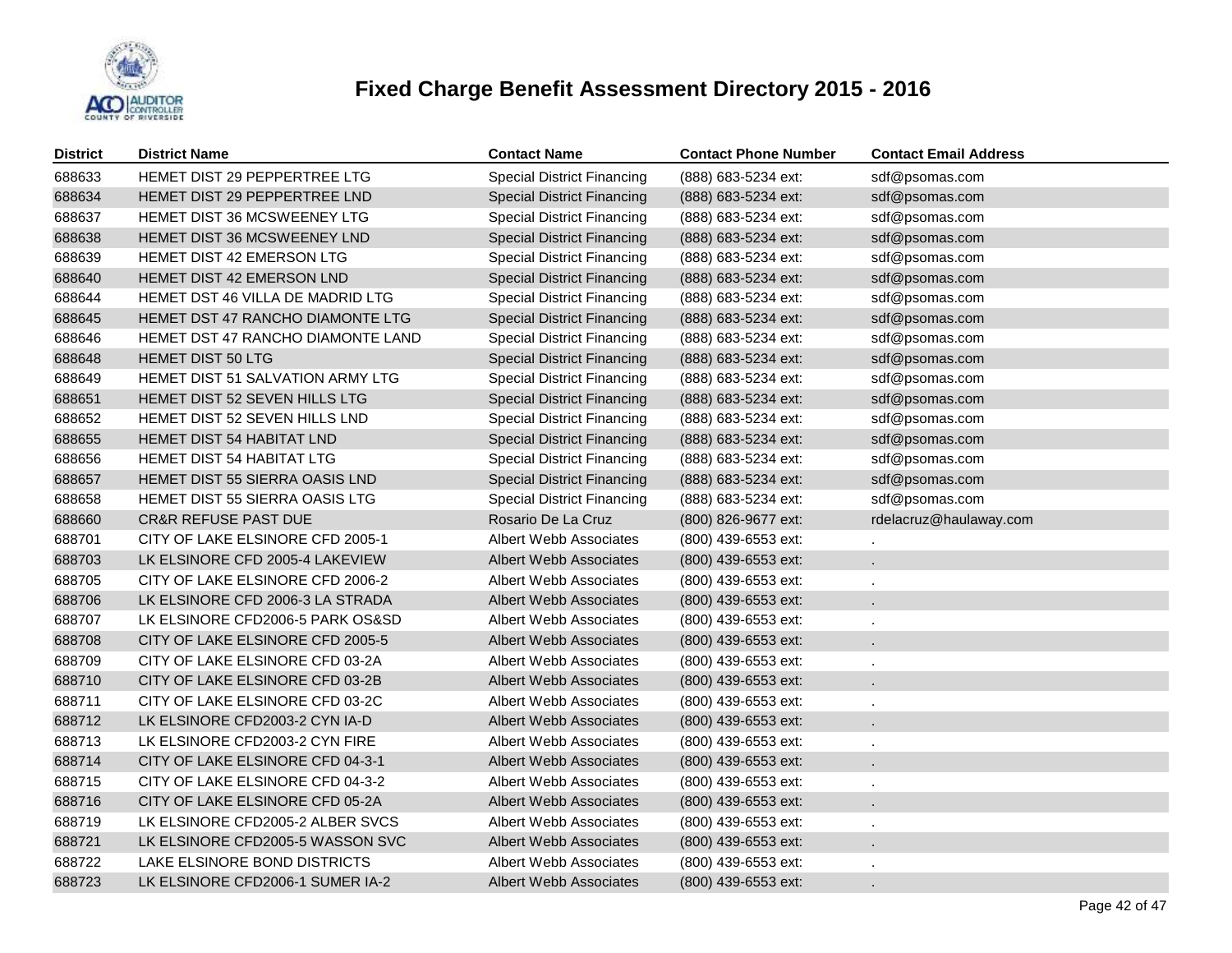

| <b>District</b> | <b>District Name</b>             | <b>Contact Name</b>               | <b>Contact Phone Number</b> | <b>Contact Email Address</b> |
|-----------------|----------------------------------|-----------------------------------|-----------------------------|------------------------------|
| 688724          | LK ELSINORE CFD2006-1 SUMER IA-3 | Albert A. Webb Associates         | (800) 439-6553 ext:         |                              |
| 688725          | LK ELSINORE CFD2006-1 SUMER SV   | Albert Webb Associates            | (800) 439-6553 ext:         | ×.                           |
| 688726          | LK ELSINORE CFD2006-2 VISCAYA SV | Albert Webb Associates            | (800) 439-6553 ext:         |                              |
| 688728          | LK ELSINORE CFD 2006-4           | <b>Albert Webb Associates</b>     | (800) 439-6553 ext:         |                              |
| 688730          | LK ELSINORE CFD 2006-6 TESSERA   | Albert A. Webb Associates         | (800) 439-6553 ext:         |                              |
| 688732          | LK ELSINORE CFD2006-8 RUNDEER    | Albert Webb Associates            | (800) 439-6553 ext:         |                              |
| 688738          | LK ELSINORE CFD2007-1 PUBLC SFTY | Albert Webb Associates            | (800) 439-6553 ext:         |                              |
| 688739          | LK ELSINORE CFD2007-4 MAKENNA    | <b>Albert Webb Associates</b>     | (800) 439-6553 ext:         |                              |
| 688741          | LK ELSINORE CFD2007-5 RED KITE   | Albert Webb Associates            | (800) 439-6553 ext:         |                              |
| 688742          | LK ELSINORE CFD2007-5 REDKITE SV | <b>Albert Webb Associates</b>     | (800) 439-6553 ext:         |                              |
| 688743          | LK ELSINORE CFD2007-6 HOLIDAYINN | Albert Webb Associates            | (800) 439-6553 ext:         |                              |
| 688744          | CFD 2009-1 PARKS & LIGHTING      | Albert Webb Associates            | (800) 439-6553 ext:         |                              |
| 688751          | LK ELSINORE LMD NO 1 ZN 1        | Albert A. Webb Associates         | (800) 439-6553 ext:         |                              |
| 688752          | LK ELSINORE LMD NO 1 ZN 2        | Albert A. Webb Associates         | (800) 439-6553 ext:         |                              |
| 688753          | LK ELSINORE LMD NO 1 ZN 3        | Albert A. Webb Associates         | (800) 439-6553 ext:         |                              |
| 688754          | LK ELSINORE LMD NO 1 ZN 4        | Albert A. Webb Associates         | (800) 439-6553 ext:         |                              |
| 688755          | LK ELSINORE LMD NO 1 ZN 5        | Albert A. Webb Associates         | (800) 439-6553 ext:         |                              |
| 688756          | LK ELSINORE LMD NO 1 ZN 6        | Albert A. Webb Associates         | (800) 439-6553 ext:         |                              |
| 688757          | LK ELSINORE LMD NO 1 ZN 7        | Albert A. Webb Associates         | (800) 439-6553 ext:         |                              |
| 688758          | LK ELSINORE LMD NO 1 ZN 8        | Albert A. Webb Associates         | (800) 439-6553 ext:         |                              |
| 688761          | LK ELSINORE LMD NO 1 ZN 11       | Albert A. Webb Associates         | $(800)$ 439-6553 ext:       |                              |
| 688764          | LK ELSINORE LMD NO 1 ZN 14       | Albert A. Webb Associates         | (800) 439-6553 ext:         |                              |
| 688766          | LK ELSINORE LMD NO 1 ZN 16       | Albert A. Webb Associates         | (800) 439-6553 ext:         |                              |
| 688767          | LK ELSINORE LMD NO 1 ZN 17       | Albert A. Webb Associates         | (800) 439-6553 ext:         |                              |
| 688768          | LK ELSINORE LMD NO 1 ZN 18       | Albert A. Webb Associates         | (800) 439-6553 ext:         |                              |
| 688769          | LK ELSINORE LMD NO 1 ZN 19       | Albert A. Webb Associates         | (800) 439-6553 ext:         |                              |
| 688770          | LK ELSINORE LMD NO 1 ZN 20       | Albert A. Webb Associates         | $(800)$ 439-6553 ext:       |                              |
| 688772          | LK ELSINORE LMD NO 1 ZN 22       | Albert A. Webb Associates         | (800) 439-6553 ext:         |                              |
| 688773          | LK ELSINORE LMD NO 1 ZN 23       | Albert A. Webb Associates         | (800) 439-6553 ext:         |                              |
| 688774          | LK ELSINORE LMD NO 1 ZN 24       | Albert A. Webb Associates         | (800) 439-6553 ext:         |                              |
| 688775          | LK ELSINORE LMD NO 1 ZN 25       | Albert A. Webb Associates         | $(800)$ 439-6553 ext:       |                              |
| 689001          | AMIGA CFD 2002-1                 | Donna Segura                      | (951) 781-3100 ext:         | donnas@taussig.com           |
| 689003          | CEDA PACE BOND SERIES 2013AD     | <b>Beatrice Medina</b>            | (951) 587-3554 ext:         | bmedina@willdan.com          |
| 689004          | WRCOG HERO FUNDED FY 12-13       | Andrea Roess                      | (949) 955-1500 ext:         | andrea@taussig.com           |
| 689005          | CEDA PACE BOND SERIES 2013B      | <b>Willdan Financial Services</b> | (866) 807-6864 ext:         | das-aa@willdan.com           |
| 689006          | CLEAN ENERGY CV UPGRADE          | Willdan Financial Services        | (866) 807-6864 ext:         | das-aa@willdan.com           |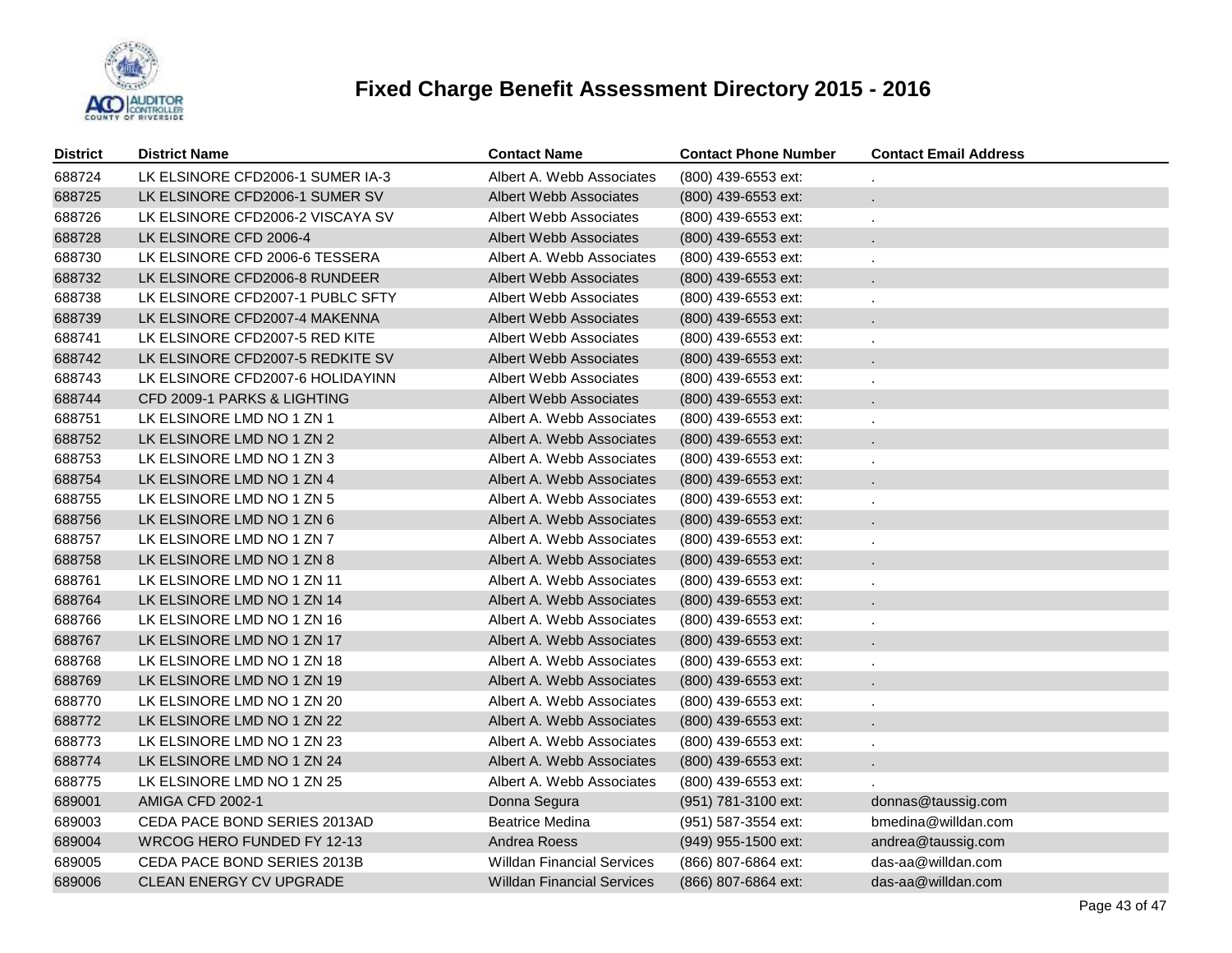

| <b>District</b> | <b>District Name</b>             | <b>Contact Name</b>               | <b>Contact Phone Number</b> | <b>Contact Email Address</b> |
|-----------------|----------------------------------|-----------------------------------|-----------------------------|------------------------------|
| 689007          | WRCOG HERO COMM FUNDED FY 13-14  | Andrea Roess                      | (949) 955-1500 ext:         | andrea@taussig.com           |
| 689008          | WRCOG HERO FUNDED FY 13-14       | Andrea Roess                      | (949) 955-1500 ext:         | andrea@taussig.com           |
| 689009          | <b>WRCOG HERO ASI PROGRAM</b>    | Andrea Roess                      | (949) 955-1500 ext:         | andrea@taussig.com           |
| 689010          | CALIFORNIA HERO PROGRAM          | Andrea Roess                      | (949) 955-1500 ext:         | andrea@taussig.com           |
| 689100          | PERRIS CFD 1-S S.PUB.SAFETY CFD  | <b>Willdan Financial Services</b> | (866) 807-6864 ext:         |                              |
| 689101          | PERRIS CFD 2006-1 MERITAGE HOMES | <b>Willdan Financial Services</b> | (866) 807-6864 ext:         | $\mathbf{r}$                 |
| 689104          | PERRIS CFD 2005-1 IA 3 VLLY VST  | <b>Willdan Financial Services</b> | (866) 807-6864 ext:         |                              |
| 689105          | PERRIS CFD 2005-1 IA 4 VLLY VST  | <b>Willdan Financial Services</b> | (866) 807-6864 ext:         | $\blacksquare$               |
| 689106          | PERRIS CFD 2001-1 IA 5 MAY FARMS | <b>Willdan Financial Services</b> | (866) 807-6864 ext:         |                              |
| 689107          | PERRIS CFD 2001-1 IA 6 MAY FARMS | <b>Willdan Financial Services</b> | (866) 807-6864 ext:         | $\mathbf{r}$                 |
| 689108          | PERRIS CFD 2001-1 IA 7 MAY FARMS | <b>Willdan Financial Services</b> | (866) 807-6864 ext:         |                              |
| 689109          | PERRIS CFD 2007-2 PACIFIC HRTG   | <b>Willdan Financial Services</b> | (866) 807-6864 ext:         | $\mathbf{r}$                 |
| 689111          | CFD 2014-1 PERRIS AVELINA IA1    | <b>Willdan Financial Services</b> | (866) 807-6864 ext:         |                              |
| 689298          | SAN JACINTO AD 2003-1 ZONE 33    | <b>NBS</b>                        | (800) 676-7516 ext:         | info@nbsgov.com              |
| 689300          | SAN JACINTO AD 2003-1 ZN 1       | <b>NBS</b>                        | (800) 676-7516 ext:         | info@nbsgov.com              |
| 689301          | SAN JACINTO AD 2003-1 ZN 2       | <b>NBS</b>                        | (800) 676-7516 ext:         | info@nbsgov.com              |
| 689302          | SAN JACINTO AD 2003-1 ZN 3       | <b>NBS</b>                        | (800) 676-7516 ext:         | info@nbsgov.com              |
| 689303          | SAN JACINTO AD 2003-1 ZN 6       | <b>NBS</b>                        | (800) 676-7516 ext:         | info@nbsgov.com              |
| 689304          | SAN JACINTO AD 2003-1 ZN 7       | <b>NBS</b>                        | (800) 676-7516 ext:         | info@nbsgov.com              |
| 689305          | SAN JACINTO AD 2003-1 ZN 9       | <b>NBS</b>                        | (800) 676-7516 ext:         | info@nbsgov.com              |
| 689306          | SAN JACINTO AD 2003-1 ZN 4       | <b>NBS</b>                        | (800) 676-7516 ext:         | info@nbsgov.com              |
| 689307          | SAN JACINTO AD 2003-1 ZN 5       | <b>NBS</b>                        | (800) 676-7516 ext:         | info@nbsgov.com              |
| 689308          | SAN JACINTO AD 2003-1 ZN 10      | <b>NBS</b>                        | (800) 676-7516 ext:         | info@nbsgov.com              |
| 689310          | SAN JACINTO AD 2003-1 ZN 14      | <b>NBS</b>                        | (800) 676-7516 ext:         | info@nbsgov.com              |
| 689312          | SAN JACINTO AD 2003-1 ZN 17      | <b>NBS</b>                        | (800) 676-7516 ext:         | info@nbsgov.com              |
| 689313          | SAN JACINTO AD 2003-1 ZN 18      | <b>NBS</b>                        | (800) 676-7516 ext:         | info@nbsgov.com              |
| 689314          | SAN JACINTO AD 2003-1 ZN 20      | <b>NBS</b>                        | (800) 676-7516 ext:         | info@nbsgov.com              |
| 689315          | SAN JACINTO AD 2003-1 ZN 21      | <b>NBS</b>                        | (800) 676-7516 ext:         | info@nbsgov.com              |
| 689318          | SAN JACINTO AD 2003-1 ZONE 13    | <b>NBS</b>                        | (800) 676-7516 ext:         | info@nbsgov.com              |
| 689320          | SAN JACINTO LLPD 2 ZN 11 AD      | <b>NBS</b>                        | (800) 676-7516 ext:         | info@nbsgov.com              |
| 689321          | SAN JACINTO LLPD 2 ZN 41 AD      | <b>NBS</b>                        | (800) 676-7516 ext:         | info@nbsgov.com              |
| 689322          | SAN JACINTO LLPD 2 ZN 42 AD      | <b>NBS</b>                        | (800) 676-7516 ext:         | info@nbsgov.com              |
| 689323          | SAN JACINTO LLPD 2 ZN 43 AD      | <b>NBS</b>                        | (800) 676-7516 ext:         | info@nbsgov.com              |
| 689325          | SAN JACINTO LLPD 2 ZN 45 AD      | <b>NBS</b>                        | (800) 676-7516 ext:         | info@nbsgov.com              |
| 689326          | SAN JACINTO LLPD 2 ZN 46 AD      | <b>NBS</b>                        | (800) 676-7516 ext:         | info@nbsgov.com              |
| 689328          | SAN JACINTO LLPD 2 ZN 48 AD      | <b>NBS</b>                        | (800) 676-7516 ext:         | info@nbsgov.com              |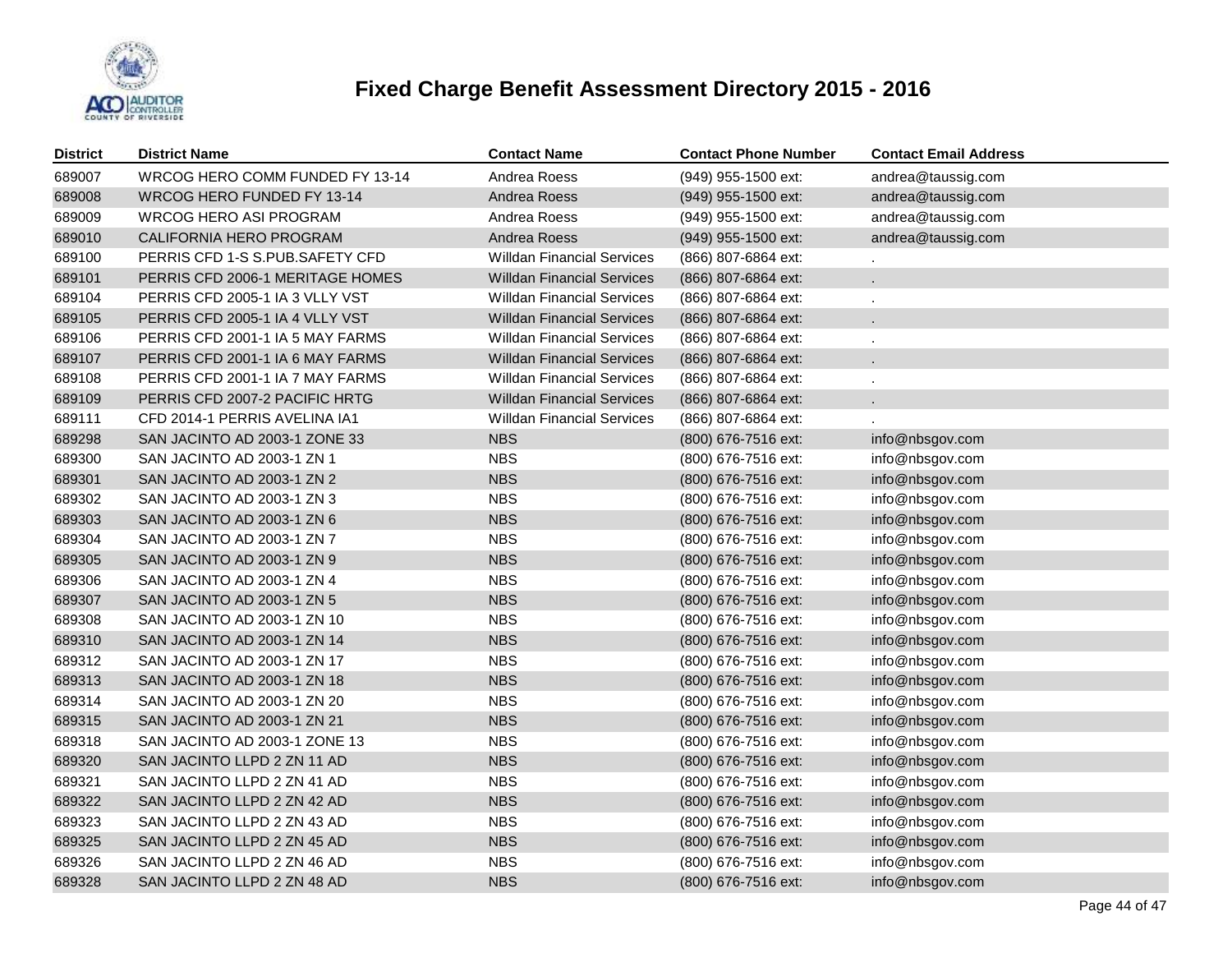

| <b>District</b> | <b>District Name</b>             | <b>Contact Name</b> | <b>Contact Phone Number</b> | <b>Contact Email Address</b> |
|-----------------|----------------------------------|---------------------|-----------------------------|------------------------------|
| 689332          | SAN JACINTO LLPD 2 ZN 52 AD      | <b>NBS</b>          | (800) 676-7516 ext:         | info@nbsgov.com              |
| 689333          | SAN JACINTO LLPD 2 ZN 53 AD      | <b>NBS</b>          | (800) 676-7516 ext:         | info@nbsgov.com              |
| 689334          | SAN JACINTO LLPD 2 ZN 54 AD      | NBS.                | (800) 676-7516 ext:         | info@nbsgov.com              |
| 689335          | SAN JACINTO LLPD 2 ZN 55 AD      | <b>NBS</b>          | (800) 676-7516 ext:         | info@nbsgov.com              |
| 689339          | SAN JACINTO LLPD 2 ZN 59 AD      | <b>NBS</b>          | (800) 676-7516 ext:         | info@nbsgov.com              |
| 689342          | SAN JACINTO LLPD 2 ZN 62 AD      | <b>NBS</b>          | (800) 676-7516 ext:         | info@nbsgov.com              |
| 689344          | SAN JACINTO LLPD 2 ZN 64 AD      | <b>NBS</b>          | (800) 676-7516 ext:         | info@nbsgov.com              |
| 689345          | SAN JACINTO LLPD 2 ZN 65 AD      | <b>NBS</b>          | (800) 676-7516 ext:         | info@nbsgov.com              |
| 689346          | SAN JACINTO LLPD 2 ZN 66 AD      | <b>NBS</b>          | (800) 676-7516 ext:         | info@nbsgov.com              |
| 689347          | SAN JACINTO LLPD 2 ZN 67 AD      | <b>NBS</b>          | (800) 676-7516 ext:         | info@nbsgov.com              |
| 689348          | SAN JACINTO LLPD 2 ZN 68 AD      | <b>NBS</b>          | (800) 676-7516 ext:         | info@nbsgov.com              |
| 689353          | SAN JACINTO LLPD 2 ZN 73 AD      | <b>NBS</b>          | (800) 676-7516 ext:         | info@nbsgov.com              |
| 689355          | SAN JACINTO LLPD 2 ZONE 75 AD    | <b>NBS</b>          | (800) 676-7516 ext:         | info@nbsgov.com              |
| 689356          | SAN JACINTO LLPD 2 ZN 76 AD      | <b>NBS</b>          | (800) 676-7516 ext:         | info@nbsgov.com              |
| 689362          | SAN JACINTO AD 2003-1 ZONE 35    | <b>NBS</b>          | (800) 676-7516 ext:         | info@nbsgov.com              |
| 689364          | SAN JACINTO AD 2003-1 ZONE 37    | <b>NBS</b>          | (800) 676-7516 ext:         | info@nbsgov.com              |
| 689365          | AD 2003-1 ZONE 12                | NBS.                | (800) 676-7516 ext:         | info@nbsgov.com              |
| 689366          | AD 2003-1 ZONE 16                | NBS.                | (800) 676-7516 ext:         | info@nbsgov.com              |
| 689369          | AD 2003-1 ZONE 15                | David Schroeder     | (951) 837-4017 ext:         | dschroeder@nbsgov.com        |
| 689372          | LLPD 2 ZONE 89                   | NBS.                | (800) 676-7516 ext:         | info@nbsgov.com              |
| 689373          | LLPD 2 ZONE 90                   | NBS.                | (800) 676-7516 ext:         | info@nbsgov.com              |
| 689403          | CITY OF EASTVALE LLMD 89-1 ZN 10 | NBS.                | (800) 676-7516 ext:         | info@nbsgov.com              |
| 689404          | CITY OF EASTVALE LLMD 89-1 ZN 33 | NBS.                | (800) 676-7516 ext:         | info@nbsgov.com              |
| 689405          | CITY OF EASTVALE LLMD 89-1 ZN 41 | NBS.                | (800) 676-7516 ext:         | info@nbsgov.com              |
| 689406          | CITY OF EASTVALE LLMD 89-1 ZN 79 | NBS.                | (800) 676-7516 ext:         | info@nbsgov.com              |
| 689407          | CITY OF EASTVALE LLMD 89-1 ZN 85 | NBS.                | (800) 676-7516 ext:         | info@nbsgov.com              |
| 689408          | CITY OF EASTVALE LLMD 89-1ZN 111 | NBS.                | (800) 676-7516 ext:         | info@nbsgov.com              |
| 689409          | CITY OF EASTVALE LLMD 89-ZN 115  | NBS.                | (800) 676-7516 ext:         | info@nbsgov.com              |
| 689410          | CITY OF EASTVALE LLMD 89-1Z 116  | NBS.                | (800) 676-7516 ext:         | info@nbsgov.com              |
| 689411          | CITY OF EASTVALE LLMD 89-1Z 151  | NBS.                | (800) 676-7516 ext:         | info@nbsgov.com              |
| 689412          | CITY OF EASTVALE LLMD 89-1Z 156  | NBS.                | (800) 676-7516 ext:         | info@nbsgov.com              |
| 689413          | CITY OF EASTVALE LLMD 89-1Z 147  | NBS.                | (800) 676-7516 ext:         | info@nbsgov.com              |
| 689414          | <b>LLMD NO 2014-1</b>            | NBS.                | (800) 676-7516 ext:         | info@nbsgov.com              |
| 689415          | BAD NO 2014-2                    | NBS.                | (800) 676-7516 ext:         | info@nbsgov.com              |
| 689416          | LLMD NO 2014-3                   | NBS.                | (800) 676-7516 ext:         | info@nbsgov.com              |
| 689417          | <b>LLMD NO 2014-4</b>            | NBS.                | (800) 676-7516 ext:         | info@nbsgov.com              |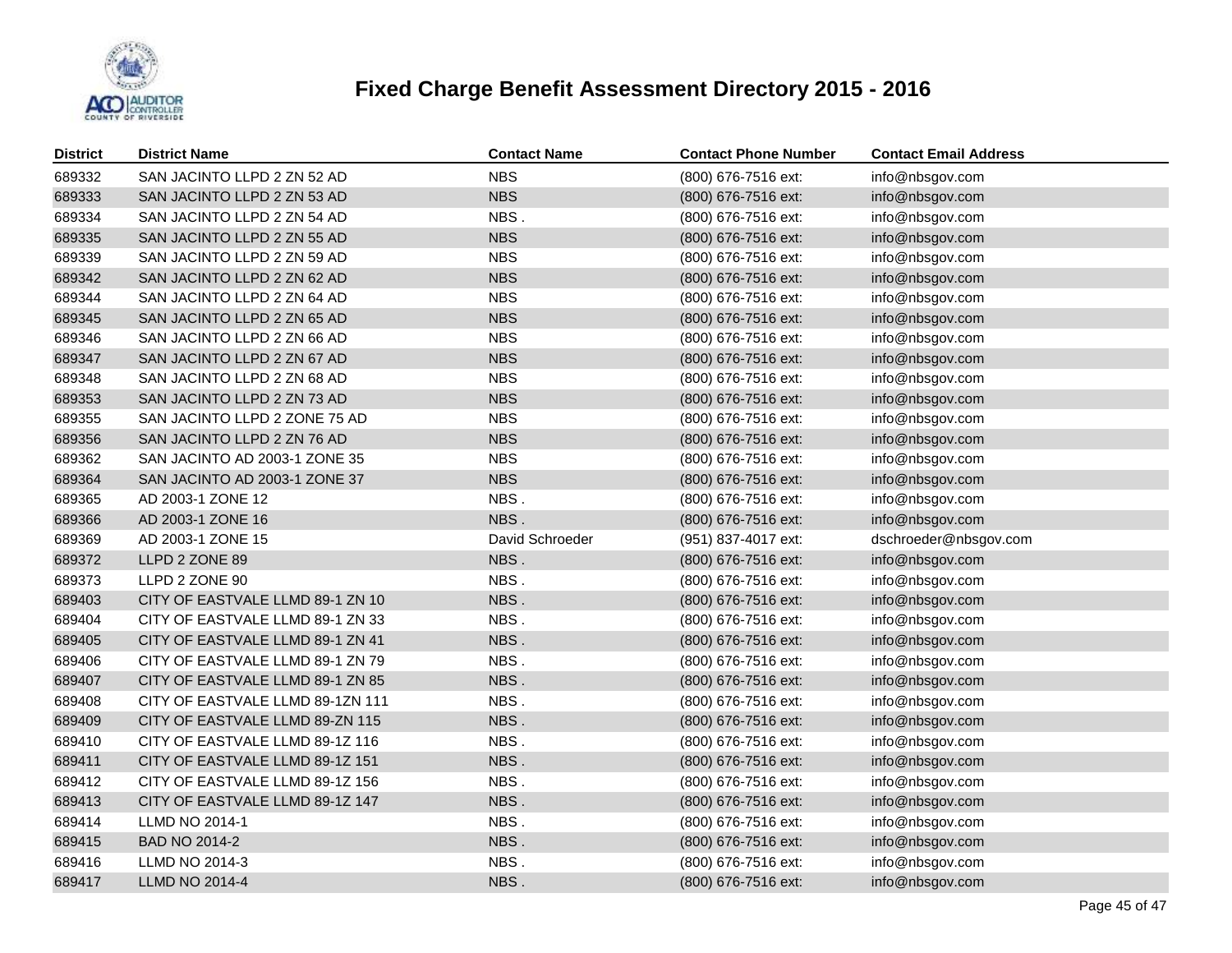

| <b>District</b> | <b>District Name</b>                  | Contact Name               | <b>Contact Phone Number</b> | <b>Contact Email Address</b>         |
|-----------------|---------------------------------------|----------------------------|-----------------------------|--------------------------------------|
| 689830          | WILDOMAR PUB NUISANCE ABATEMENT       | City Of Wildomar           | (951) 677-7751 ext:         | gnordquist@cityofwildomar.org        |
| 689831          | PERRIS ELEM SCHOOL CFD 2002-1         | Dolinka Group              | (877) 250-1503 ext:         | taxinfo@dolinkagroup.com             |
| 689832          | <b>CR&amp;R INCORPORATED TAX ROLL</b> | Rosario De La Cruz.        | (800) 826-9677 ext:         | rdelacruz@crrmail.com                |
| 689833          | CITY OF WILDOMAR DEL TRASH CHRG       | Waste Management           | (800) 423-9986 ext:         | cslosangeles@wm.com                  |
| 689834          | <b>MEASURE Z PARKS TAX</b>            | Albert A. Webb Associates. | (800) 439-6553 ext:         |                                      |
| 689835          | LLMD 89-1-C ZONE 181                  | <b>Melissa Bellitire</b>   | (951) 320-6021 ext:         | melissa.bellitire@webbassociates.com |
| 689836          | WILDOMAR L&LMD 89-1 C ZN3             | Albert A. Webb Associates. | (800) 439-6553 ext:         |                                      |
| 689837          | WILDOMAR L&LMD 89-1 C ZN29            | Albert A. Webb Associates. | $(800)$ 439-6553 ext:       | ۰                                    |
| 689838          | WILDOMAR L&LMD 89-1 C ZN30            | Albert A. Webb Associates. | (800) 439-6553 ext:         | ä,                                   |
| 689839          | WILDOMAR L&LMD 89-1 C ZN42            | Albert A. Webb Associates. | (800) 439-6553 ext:         |                                      |
| 689840          | WILDOMAR L&LMD 89-1 C ZN51            | Albert A. Webb Associates. | (800) 439-6553 ext:         |                                      |
| 689841          | WILDOMAR L&LMD 89-1 C ZN52            | Albert A. Webb Associates. | $(800)$ 439-6553 ext:       |                                      |
| 689842          | WILDOMAR L&LMD 89-1 C ZN59            | Albert A. Webb Associates. | (800) 439-6553 ext:         |                                      |
| 689843          | WILDOMAR L&LMD 89-1 C ZN62            | Albert A. Webb Associates. | (800) 439-6553 ext:         |                                      |
| 689844          | WILDOMAR L&LMD 89-1 C ZN71            | Albert A. Webb Associates. | (800) 439-6553 ext:         |                                      |
| 689845          | WILDOMAR L&LMD 89-1 C STL ZN18        | Albert A. Webb Associates. | (800) 439-6553 ext:         |                                      |
| 689846          | WILDOMAR L&LMD 89-1 C STL ZN26        | Albert A. Webb Associates. | (800) 439-6553 ext:         |                                      |
| 689847          | WILDOMAR L&LMD 89-1 C STL ZN27        | Albert A. Webb Associates. | (800) 439-6553 ext:         |                                      |
| 689848          | WILDOMAR L&LMD 89-1 STL ZN35          | Albert A. Webb Associates. | $(800)$ 439-6553 ext:       |                                      |
| 689849          | WILDOMAR L&LMD 89-1 C STL ZN50        | Albert A. Webb Associates. | (800) 439-6553 ext:         |                                      |
| 689850          | WILDOMAR L&LMD 89-1 C STL ZN70        | Albert A. Webb Associates. | $(800)$ 439-6553 ext:       | $\blacksquare$                       |
| 689851          | WILDOMAR L&LMD 89-1 C STL ZN71        | Albert A. Webb Associates. | (800) 439-6553 ext:         |                                      |
| 689852          | WILDOMAR L&LMD 89-1 C STL ZN73        | Albert A. Webb Associates. | (800) 439-6553 ext:         | ٠                                    |
| 689853          | WILDOMAR L&LMD 89-1 C STL ZN88        | City of Wildomar.          | (800) 439-6553 ext:         |                                      |
| 689855          | WILDOMAR L&LMD 89-1 C ZN67            | Albert A. Webb Associates. | (800) 439-6553 ext:         |                                      |
| 689856          | WILDOMAR CFD 2013-1 ZONE 1            | City of Wildomar.          | (800) 439-6553 ext:         | $\ddot{\phantom{a}}$                 |
| 689857          | WILDOMAR CFD 2013-1 ZONE 2            | City of Wildomar.          | (800) 439-6553 ext:         | $\ldots$                             |
| 689858          | CFD 2013-1 ZN 3 WILDOMAR              | Albert A. Webb Associates  | (800) 439-6553 ext:         |                                      |
| 689902          | JURUPA CSD LMD 2001-1 ZONE X          | Albert A Webb Associates   | (800) 439-6553 ext:         | doris.domen@webbassociates.com       |
| 689904          | JURUPA CSD LMD 2001-1 ZONE Z          | Albert A Webb Associates   | (800) 439-6553 ext:         | doris.domen@webbassociates.com       |
| 689905          | JURUPA CSD LMD 2001-2 ZONE L          | Albert A Webb Associates   | (800) 439-6553 ext:         | doris.domen@webbassociates.com       |
| 689906          | JURUPA CSD LMD 2001-2 ZONE M          | Albert A Webb Associates   | (800) 439-6553 ext:         | doris.domen@webbassociates.com       |
| 689907          | JURUPA CSD LMD 2001-3 ZONE DDD        | Albert A Webb Associates   | (800) 439-6553 ext:         | doris.domen@webbassociates.com       |
| 689908          | JURUPA CSD LMD 2001-3 ZONE EEE        | Albert A Webb Associates   | (800) 439-6553 ext:         | doris.domen@webbassociates.com       |
| 689909          | JURUPA CSD LMD 2003-1 COMM ZN C       | Albert A Webb Associates   | (800) 439-6553 ext:         | doris.domen@webbassociates.com       |
| 689911          | JURUPA CSD CFD 36 DEBT                | Albert A. Webb Associates  | (800) 439-6553 ext:         |                                      |